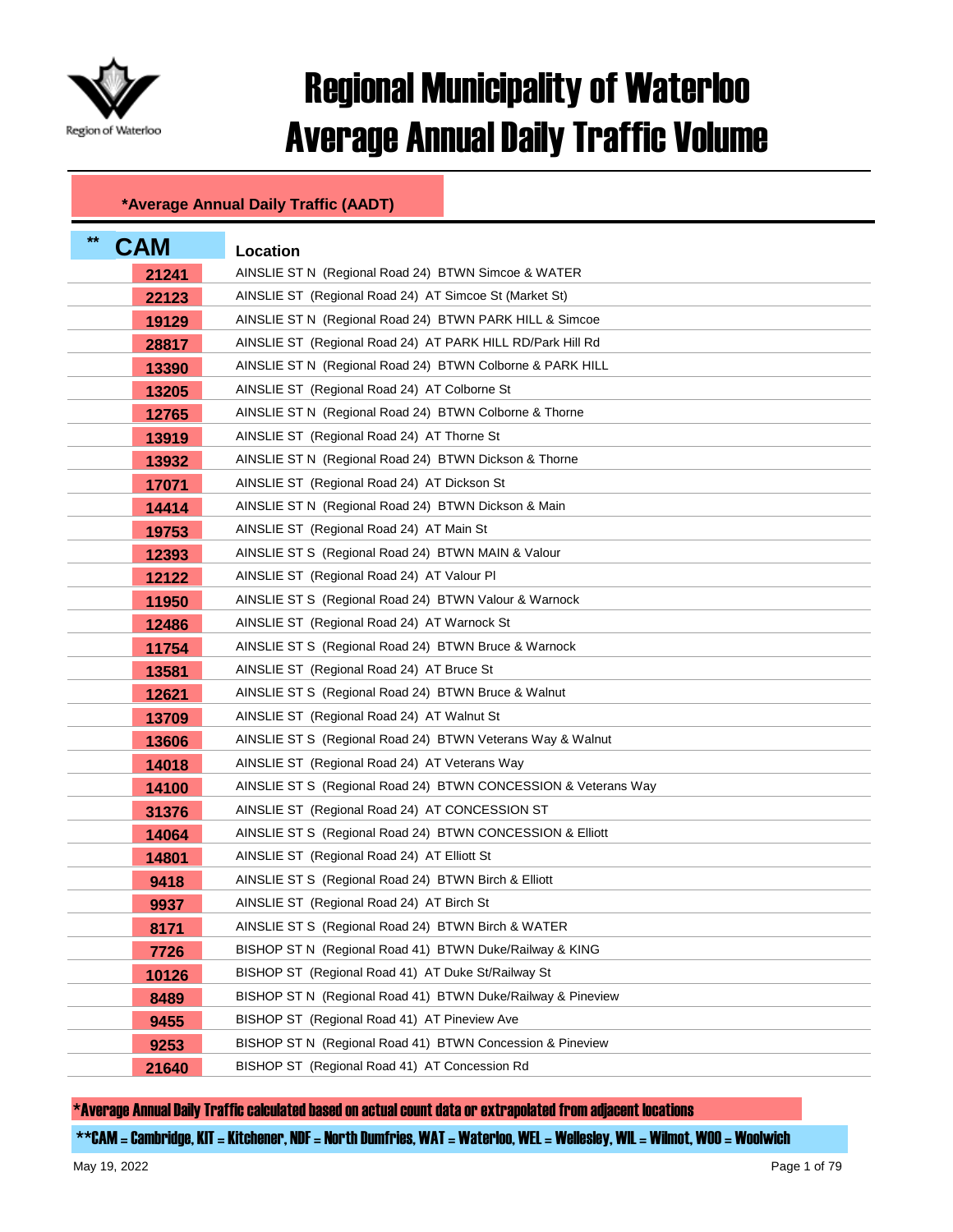|              | *Average Annual Daily Traffic (AADT)                                                                          |
|--------------|---------------------------------------------------------------------------------------------------------------|
| 10487        | BISHOP ST N (Regional Road 41) BTWN Concession & Fairview                                                     |
| 12499        | BISHOP ST (Regional Road 41) AT Fairview Rd                                                                   |
| 10511        | BISHOP ST N (Regional Road 41) BTWN Eleanor & Fairview                                                        |
| 11533        | BISHOP ST (Regional Road 41) AT Eleanor Ave                                                                   |
| 10536        | BISHOP ST N (Regional Road 41) BTWN Eleanor & Mary                                                            |
| 10953        | BISHOP ST (Regional Road 41) AT Mary Ave                                                                      |
| 9680         | BISHOP ST N (Regional Road 41) BTWN Industrial (Westerly Intersection) & Mary                                 |
| 11317        | BISHOP ST (Regional Road 41) AT Industrial Rd (Westerly Intersection)                                         |
| 12107        | BISHOP ST N (Regional Road 41) BTWN Industrial & Industrial                                                   |
| 16093        | BISHOP ST (Regional Road 41) AT Industrial Rd (Easterly Intersection) (com'l driveway)                        |
| 13704        | BISHOP ST N (Regional Road 41) BTWN HESPELER & Industrial (Easterly Intersection)                             |
| 14087        | BISHOP ST N (Regional Road 41) BTWN Collier-MacMillan & HESPELER                                              |
| 14577        | BISHOP ST (Regional Road 41) AT Collier-MacMillan Dr                                                          |
| 11919        | BISHOP ST N (Regional Road 41) BTWN Collier-MacMillan & Conestoga                                             |
| 21644        | BISHOP ST (Regional Road 41) AT Conestoga Blvd                                                                |
| 10932        | BISHOP ST N (Regional Road 41) BTWN Conestoga & Cowansview                                                    |
| 11442        | BISHOP ST (Regional Road 41) AT Cowansview Rd                                                                 |
| 11453        | BISHOP ST N (Regional Road 41) BTWN Cowansview & FRANKLIN                                                     |
| 14273        | BLAIR RD (Regional Road 42) BTWN FOUNTAIN & Meadowcreek                                                       |
| 14378        | BLAIR RD (Regional Road 42) BTWN Meadowcreek & Old Mill                                                       |
| 15257        | BLAIR RD (Regional Road 42) AT Old Mill Rd                                                                    |
| 14484        | BLAIR RD (Regional Road 42) BTWN Fallbrook & Old Mill                                                         |
| 15066        | BLAIR RD (Regional Road 42) AT Fallbrook Lane                                                                 |
| 14589        | BLAIR RD (Regional Road 42) BTWN Fallbrook & Langdon                                                          |
| 15174        | BLAIR RD (Regional Road 42) AT Langdon Dr                                                                     |
| 14695        | BLAIR RD (Regional Road 42) BTWN Cruickston Park & Langdon                                                    |
| 15404        | BLAIR RD/GEORGE ST (Regional Road 42) AT Blair Rd (Northerly Intersection)                                    |
| 5957         | BRANCHTON RD (Regional Road 43) BTWN DUNDAS & MYERS                                                           |
| 6483         | BRANCHTON RD (Regional Road 43) AT MYERS RD                                                                   |
| 4221         | BRANCHTON RD (Regional Road 43) BTWN McNally & MYERS                                                          |
| 4619         | BRANCHTON RD (Regional Road 43) AT McNally St                                                                 |
| 3823         | BRANCHTON RD (Regional Road 43) BTWN McNally & West Point<br>BRANCHTON RD (Regional Road 43) AT West Point Rd |
| 4001         | BRANCHTON RD (Regional Road 43) BTWN Cardinal & West Point                                                    |
| 3425         | BRANCHTON RD (Regional Road 43) AT Cardinal St                                                                |
| 3476         | BRANCHTON RD (Regional Road 43) BTWN Cardinal & Lilywood                                                      |
| 3027<br>3439 | BRANCHTON RD (Regional Road 43) AT Lilywood Dr                                                                |
| 2629         | BRANCHTON RD (Regional Road 43) BTWN Cam/NDF Bndry & Lilywood                                                 |
| 25582        | CORONATION BLVD/KING ST (Regional Road 8) AT Blue Heron Ridge/Concession Rd                                   |
| 23640        | CORONATION BLVD (Regional Road 8) BTWN Blue Heron/Concession & Pheasant                                       |
| 24175        | CORONATION BLVD (Regional Road 8) AT Pheasant Ave                                                             |
| 23711        | CORONATION BLVD (Regional Road 8) BTWN Oriole & Pheasant                                                      |
|              |                                                                                                               |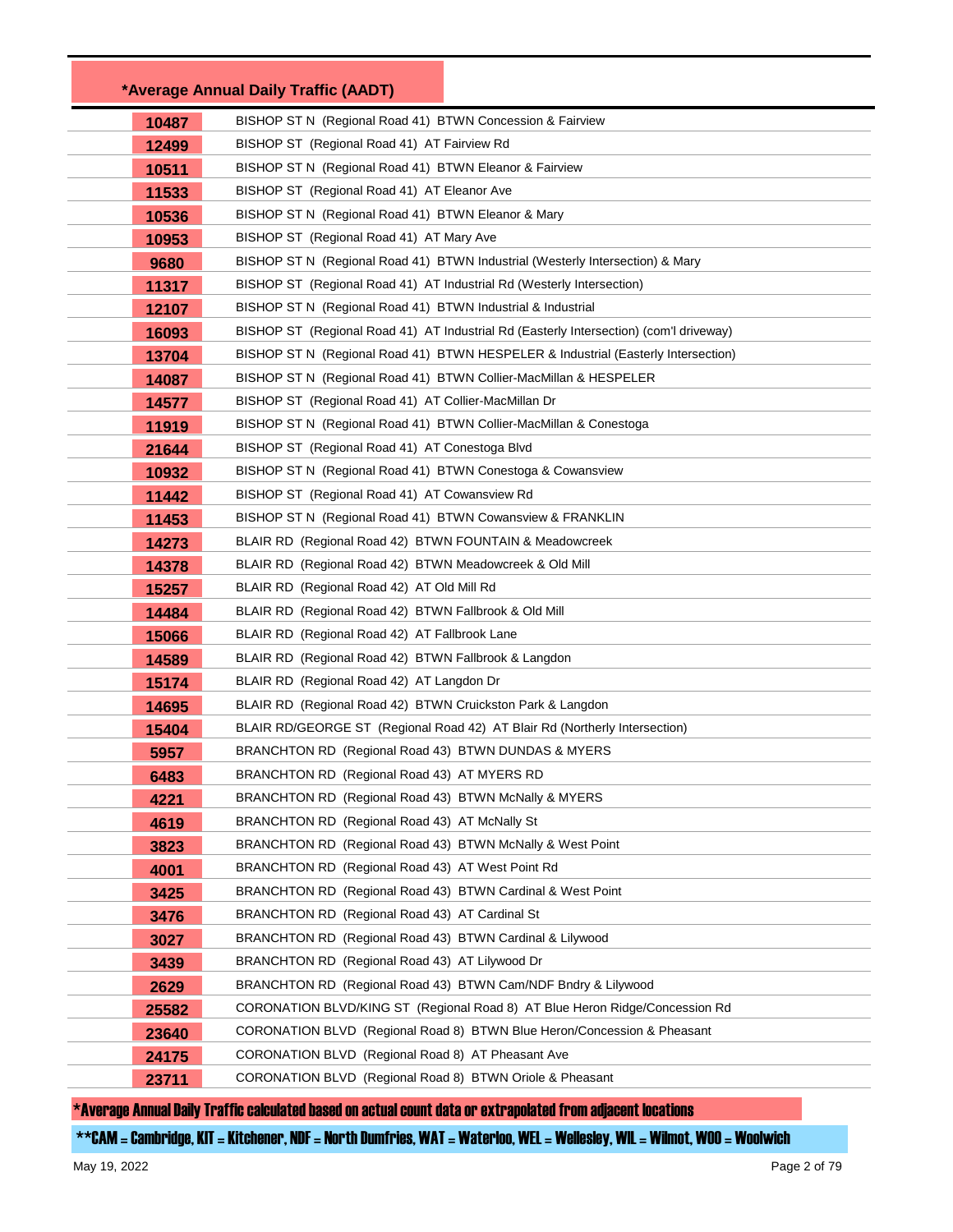|       | *Average Annual Daily Traffic (AADT)                                                                               |                                                                                                   |
|-------|--------------------------------------------------------------------------------------------------------------------|---------------------------------------------------------------------------------------------------|
| 24306 | CORONATION BLVD (Regional Road 8) AT Oriole Ave                                                                    |                                                                                                   |
| 23782 | CORONATION BLVD (Regional Road 8) BTWN Oriole & Pinewood                                                           |                                                                                                   |
| 24378 | CORONATION BLVD (Regional Road 8) AT Pinewood Ave                                                                  |                                                                                                   |
| 23854 | CORONATION BLVD (Regional Road 8) BTWN Maplewood & Pinewood                                                        |                                                                                                   |
| 24451 | CORONATION BLVD (Regional Road 8) AT Maplewood Ave                                                                 |                                                                                                   |
| 23925 | CORONATION BLVD (Regional Road 8) BTWN Blue Heron & Maplewood                                                      |                                                                                                   |
| 24523 | CORONATION BLVD (Regional Road 8) AT Blue Heron Ridge                                                              |                                                                                                   |
| 23997 |                                                                                                                    | CORONATION BLVD (Regional Road 8) BTWN Blue Heron & Highland (Northerly Intersection)             |
| 24594 |                                                                                                                    | CORONATION BLVD (Regional Road 8) AT Highland Park (Northerly Intersection)                       |
| 24068 | CORONATION BLVD (Regional Road 8) BTWN Highland & Highland                                                         |                                                                                                   |
| 24666 |                                                                                                                    | CORONATION BLVD (Regional Road 8) AT Highland Park (Southerly Intersection)                       |
| 24140 |                                                                                                                    | CORONATION BLVD (Regional Road 8) BTWN Highland (S Intersection) & E to Signals-Cam Mem Hosp #700 |
| 24449 |                                                                                                                    | CORONATION BLVD (Regional Road 8) AT Cam Mem Hosp Driveway Only (700 Coronation)                  |
| 24224 |                                                                                                                    | CORONATION BLVD (Regional Road 8) BTWN Barrett & W to Signals-Cam Mem Hosp #700                   |
| 23307 | CORONATION BLVD (Regional Road 8) AT Barrett Ave                                                                   |                                                                                                   |
| 21991 | CORONATION BLVD (Regional Road 8) BTWN Barrett & Martin                                                            |                                                                                                   |
| 21078 | CORONATION BLVD (Regional Road 8) AT Martin Ave                                                                    |                                                                                                   |
| 19758 | CORONATION BLVD (Regional Road 8) BTWN Martin & Oliver                                                             |                                                                                                   |
| 21724 | CORONATION BLVD (Regional Road 8) AT Oliver Ave (com'l driveway)                                                   |                                                                                                   |
| 20302 | CORONATION BLVD (Regional Road 8) BTWN Islandview & Oliver                                                         |                                                                                                   |
| 20941 | CORONATION BLVD (Regional Road 8) AT Islandview                                                                    |                                                                                                   |
| 21172 | CORONATION BLVD (Regional Road 8) BTWN Goldie & Islandview                                                         |                                                                                                   |
| 21709 | CORONATION BLVD (Regional Road 8) AT Goldie Ave                                                                    |                                                                                                   |
| 22042 | CORONATION BLVD (Regional Road 8) BTWN Goldie & Wright                                                             |                                                                                                   |
| 22579 | CORONATION BLVD (Regional Road 8) AT Wright Ave                                                                    |                                                                                                   |
| 22912 | CORONATION BLVD (Regional Road 8) BTWN Grandview & Wright                                                          |                                                                                                   |
| 23551 | CORONATION BLVD (Regional Road 8) AT Grandview Ave                                                                 |                                                                                                   |
| 23782 | CORONATION BLVD (Regional Road 8) BTWN Grandview & Waterside                                                       |                                                                                                   |
| 24478 | CORONATION BLVD (Regional Road 8) AT Waterside Ave                                                                 |                                                                                                   |
| 24653 |                                                                                                                    | CORONATION BLVD (Regional Road 8) BTWN HESPELER/WATER & Waterside                                 |
| 55932 |                                                                                                                    | CORONATION BLVD/DUNDAS ST (Regional Road 8) AT HESPELER RD/WATER ST                               |
| 35122 | CLYDE RD (SAMUELSON) (Regional Road 27) AT FRANKLIN BLVD                                                           |                                                                                                   |
| 3731  |                                                                                                                    | CLYDE RD (Regional Road 27) BTWN Bluerock (Westerly Intersection) & FRANKLIN                      |
| 5122  | CLYDE RD (Regional Road 27) AT Bluerock Cr (Westerly Intersection)                                                 |                                                                                                   |
| 3513  | CLYDE RD (Regional Road 27) BTWN Bluerock & Bluerock                                                               |                                                                                                   |
| 4404  | CLYDE RD (Regional Road 27) AT Bluerock Cr (Easterly Intersection)                                                 |                                                                                                   |
| 3296  |                                                                                                                    | CLYDE RD (Regional Road 27) BTWN Bluerock (Easterly Intersection) & Dobbie                        |
| 4187  | CLYDE RD (Regional Road 27) AT Dobbie Dr                                                                           |                                                                                                   |
| 3079  | CLYDE RD (Regional Road 27) BTWN Dobbie & NDF Bndry<br>CAN-AMERA PKWY (Regional Road 80) BTWN Conestoga & HESPELER |                                                                                                   |
| 10562 | CAN-AMERA PKWY (Regional Road 80) AT Conestoga Blvd                                                                |                                                                                                   |
| 20301 | CAN-AMERA PKWY (Regional Road 80) BTWN Conestoga & FRANKLIN                                                        |                                                                                                   |
| 16295 |                                                                                                                    |                                                                                                   |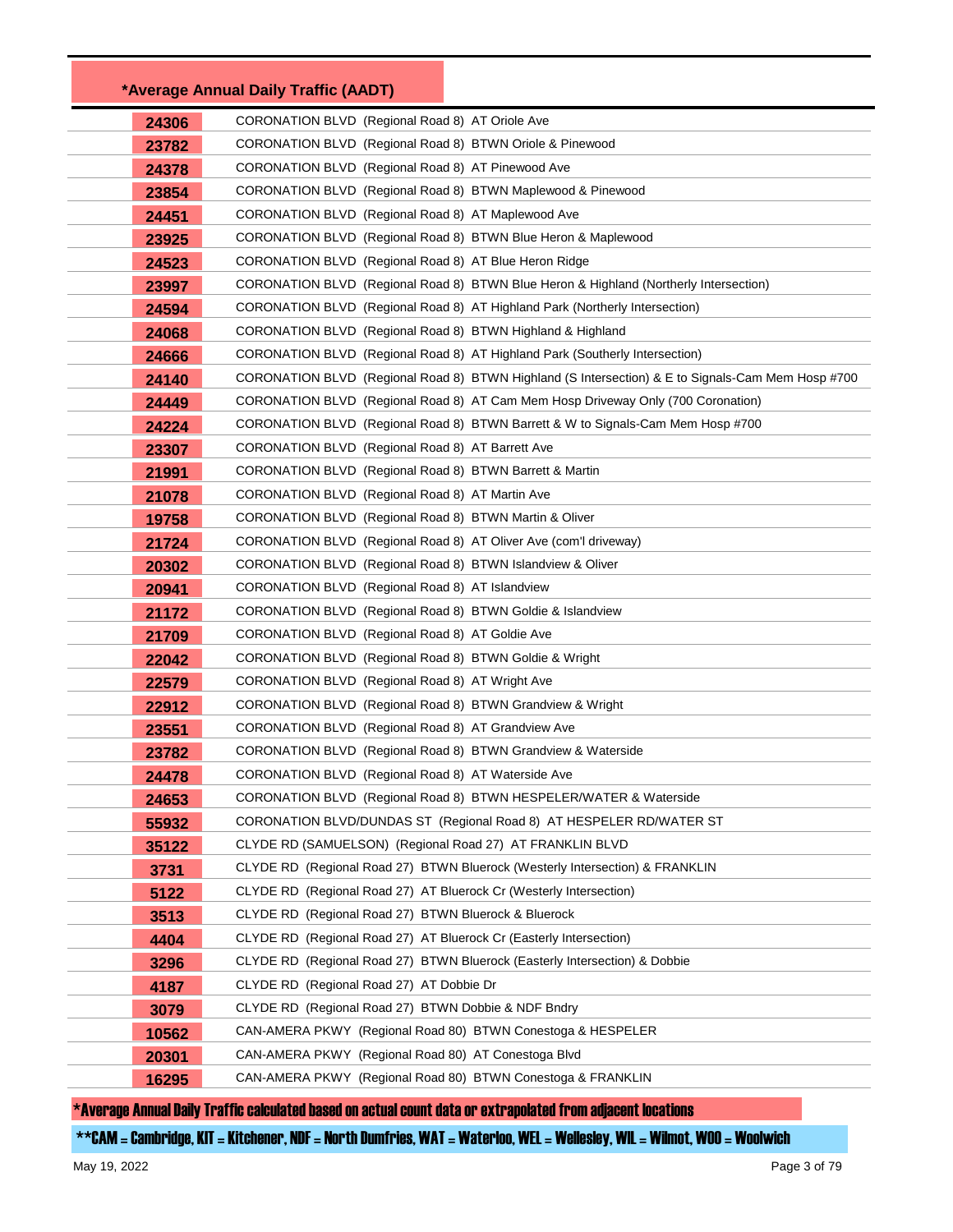|       | *Average Annual Daily Traffic (AADT)                                                                |
|-------|-----------------------------------------------------------------------------------------------------|
| 14489 | CAN-AMERA PKWY (Regional Road 80) BTWN FRANKLIN Blvd & Bishop St/Burnett Ave                        |
| 23807 | CAN-AMERA PKWY (Regional Road 80) AT Bishop St/Burnett Ave                                          |
| 19038 | CAN-AMERA PKWY (Regional Road 80) BTWN Bishop St/Burnett Ave & Baintree Way/Lingard Rd              |
| 23186 | CAN-AMERA PKWY (Regional Road 80) AT Baintree Way/Lingard Rd                                        |
| 17128 | CAN-AMERA PKWY (Regional Road 80) BTWN Baintree/Lingard & Arthur Fach                               |
| 18597 | CAN-AMERA PKWY (Regional Road 80) AT Arthur Fach Dr                                                 |
| 16827 | CAN-AMERA PKWY (Regional Road 80) BTWN Arthur Fach & TOWNLINE                                       |
| 10625 | CEDAR ST (Regional Road 97) AT Grand Ridge Dr                                                       |
| 9082  | CEDAR ST (Regional Road 97) BTWN Grand Ridge & Kent                                                 |
| 10274 | CEDAR ST (Regional Road 97) AT Kent St                                                              |
| 10140 | CEDAR ST (Regional Road 97) BTWN Drew/Southwood & Kent                                              |
| 13422 | CEDAR ST (Regional Road 97) AT Drew Ave/Southwood Dr                                                |
| 12210 | CEDAR ST (Regional Road 97) BTWN Drew/Southwood & Southgate/Woodside                                |
| 13583 | CEDAR ST (Regional Road 97) AT Southgate Rd/Woodside Ave                                            |
| 11810 | CEDAR ST (Regional Road 97) BTWN Dale & Southgate/Woodside                                          |
| 12219 | CEDAR ST (Regional Road 97) AT Dale Ave                                                             |
| 14847 | CEDAR ST (Regional Road 97) AT Westgate Plaza (130 Cedar St)                                        |
| 16011 | CEDAR ST (Regional Road 97) BTWN Berkley/Osborne & Dale                                             |
| 19381 | CEDAR ST (Regional Road 97) AT Berkley Rd/Osborne St                                                |
| 18062 | CEDAR ST (Regional Road 97) BTWN Berkley/Osborne & Forest                                           |
| 18436 | CEDAR ST (Regional Road 97) AT Forest Rd                                                            |
| 17821 | CEDAR ST (Regional Road 97) BTWN Barrie St & Forest                                                 |
| 17442 | CEDAR ST (Regional Road 97) AT Barrie St                                                            |
| 15064 | CEDAR ST (Regional Road 97) BTWN Barrie Ln & Barrie St                                              |
| 13935 | CEDAR ST (Regional Road 97) AT Barrie Lane                                                          |
| 12307 | CEDAR ST (Regional Road 97) BTWN Barrie Ln & ST. ANDREWS                                            |
| 13433 | CEDAR ST (Regional Road 97) BTWN Glenmorris & ST. ANDREWS                                           |
| 15513 | CEDAR ST (Regional Road 97) AT Glenmorris St                                                        |
| 14050 | CEDAR ST (Regional Road 97) BTWN Davidson & Glenmorris                                              |
| 14609 | CEDAR ST (Regional Road 97) AT Davidson St                                                          |
| 14668 | CEDAR ST (Regional Road 97) BTWN Davidson & Kay                                                     |
| 15226 | CEDAR ST (Regional Road 97) AT Kay St                                                               |
| 15285 | CEDAR ST (Regional Road 97) BTWN Gilholm & Kay                                                      |
| 15694 | CEDAR ST (Regional Road 97) AT Gilholm Lane                                                         |
| 15903 | CEDAR ST (Regional Road 97) BTWN Gilholm & Ramore                                                   |
| 16281 | CEDAR ST (Regional Road 97) AT Ramore St                                                            |
| 16224 | CEDAR ST (Regional Road 97) BTWN Ramore & Richardson                                                |
| 16320 | CEDAR ST (Regional Road 97) AT Richardson St<br>CEDAR ST (Regional Road 97) BTWN GRAND & Richardson |
| 14416 | CEDAR ST (Regional Road 97) BTWN GRAND & WATER                                                      |
| 21128 | CONCESSION ST (Regional Road 97) BTWN Walnut Ln & WATER                                             |
| 17352 | CONCESSION ST (Regional Road 97) AT Walnut Lane                                                     |
| 17350 |                                                                                                     |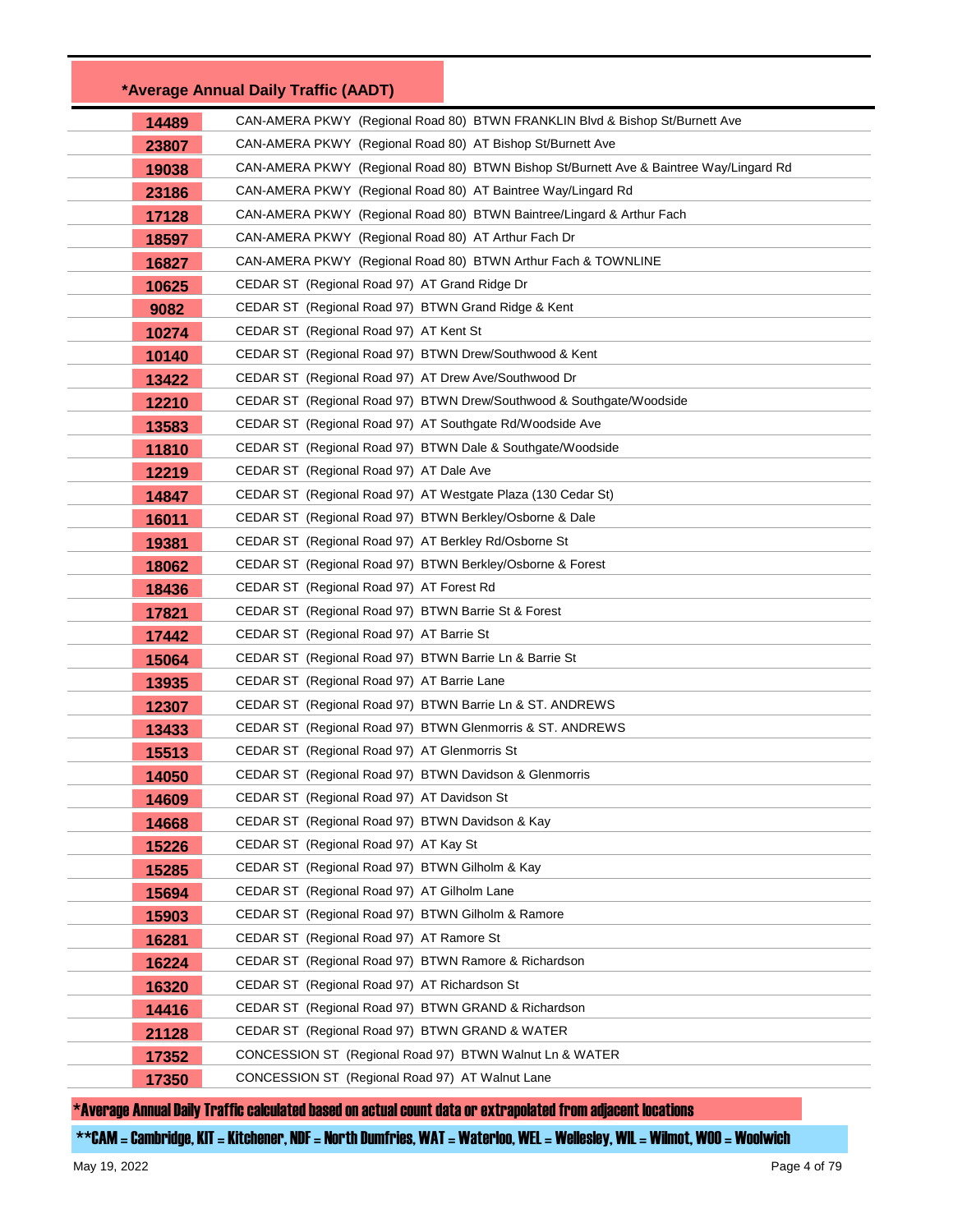|                | *Average Annual Daily Traffic (AADT)                                                                                                 |  |
|----------------|--------------------------------------------------------------------------------------------------------------------------------------|--|
| 17148          | CONCESSION ST (Regional Road 97) BTWN Vetrens Way & Walnut Lane                                                                      |  |
| 17282          | CONCESSION ST (Regional Road 97) AT Veterans Way                                                                                     |  |
| 17221          | CONCESSION ST (Regional Road 97) BTWN AINSLIE & Veterans Way                                                                         |  |
| 14860          | CONCESSION ST (Regional Road 97) BTWN AINSLIE & Harris                                                                               |  |
| 14797          | CONCESSION ST (Regional Road 97) AT Harris St                                                                                        |  |
| 13734          | CONCESSION ST (Regional Road 97) BTWN Centre & Harris                                                                                |  |
| 14171          | CONCESSION ST (Regional Road 97) AT Centre St                                                                                        |  |
| 12608          | CONCESSION ST (Regional Road 97) BTWN Centre & Chisholm                                                                              |  |
| 12545          | CONCESSION ST (Regional Road 97) AT Chisholm St                                                                                      |  |
| 11482          | CONCESSION ST (Regional Road 97) BTWN Cameron & Chisholm                                                                             |  |
| 11694          | CONCESSION ST (Regional Road 97) AT Cameron St                                                                                       |  |
| 11392          | CONCESSION ST (Regional Road 97) BTWN Arthur White & Cameron                                                                         |  |
| 12153          | CONCESSION ST (Regional Road 97) AT Arthur White Ave                                                                                 |  |
| 11914          | CONCESSION ST (Regional Road 97) BTWN Arthur White & East                                                                            |  |
| 13175          | CONCESSION ST (Regional Road 97) AT East St                                                                                          |  |
| 12437          | CONCESSION ST (Regional Road 97) BTWN East & Peck                                                                                    |  |
| 13198          | CONCESSION ST (Regional Road 97) AT Peck St                                                                                          |  |
| 12960          | CONCESSION ST (Regional Road 97) BTWN Peck St & Christopher Dr                                                                       |  |
| 14144          | CONCESSION ST (Regional Road 97) AT Christopher Dr                                                                                   |  |
| 12157          | CONCESSION ST (Regional Road 97) BTWN Christopher & Dudhope                                                                          |  |
| 13238          | CONCESSION ST (Regional Road 97) AT Dudhope Ave                                                                                      |  |
| 12319          | CONCESSION ST (Regional Road 97) BTWN Dudhope & Scrimger                                                                             |  |
| 13503          | CONCESSION ST (Regional Road 97) AT Scrimger Ave                                                                                     |  |
| 12481          | CONCESSION ST (Regional Road 97) BTWN Lowrey & Scrimger                                                                              |  |
| 12662          | CONCESSION ST/MAIN ST (Regional Road 97) AT Lowrey Ave N                                                                             |  |
| 20248          | DUNDAS ST N (Regional Road 8) BTWN Easton & HESPELER/WATER                                                                           |  |
| 22042          | DUNDAS ST (Regional Road 8) AT Easton St (com'l driveway)                                                                            |  |
| 20500          | DUNDAS ST N (Regional Road 8) BTWN Easton & Haddington                                                                               |  |
| 22325          | DUNDAS ST (Regional Road 8) AT Haddington St                                                                                         |  |
| 20151          | DUNDAS ST N (Regional Road 8) BTWN Haddington & Jarvis                                                                               |  |
| 21064          | DUNDAS ST (Regional Road 8) AT Jarvis St                                                                                             |  |
| 19802          | DUNDAS ST N (Regional Road 8) BTWN Hopeton/Roxboro & Jarvis<br>DUNDAS ST (Regional Road 8) AT Hopeton St/Roxboro Rd (Manchester Sch) |  |
| 21627          | DUNDAS ST N (Regional Road 8) BTWN Cambridge & Hopeton/Roxboro                                                                       |  |
| 19453          | DUNDAS ST (Regional Road 8) AT Cambridge St                                                                                          |  |
| 21204<br>20144 | DUNDAS ST N (Regional Road 8) BTWN Cambridge & Wellington                                                                            |  |
| 23052          | DUNDAS ST (Regional Road 8) AT Wellington St                                                                                         |  |
| 22669          | DUNDAS ST N (Regional Road 8) BTWN Grantham & Wellington                                                                             |  |
| 23236          | DUNDAS ST (Regional Road 8) AT Grantham Ave                                                                                          |  |
| 21804          | DUNDAS ST N (Regional Road 8) BTWN BEVERLY & Grantham                                                                                |  |
| 31894          | DUNDAS ST (Regional Road 8) AT BEVERLY ST/Beverly St                                                                                 |  |
| 21063          | DUNDAS ST N (Regional Road 8) BTWN BEVERLY & Shade                                                                                   |  |
|                |                                                                                                                                      |  |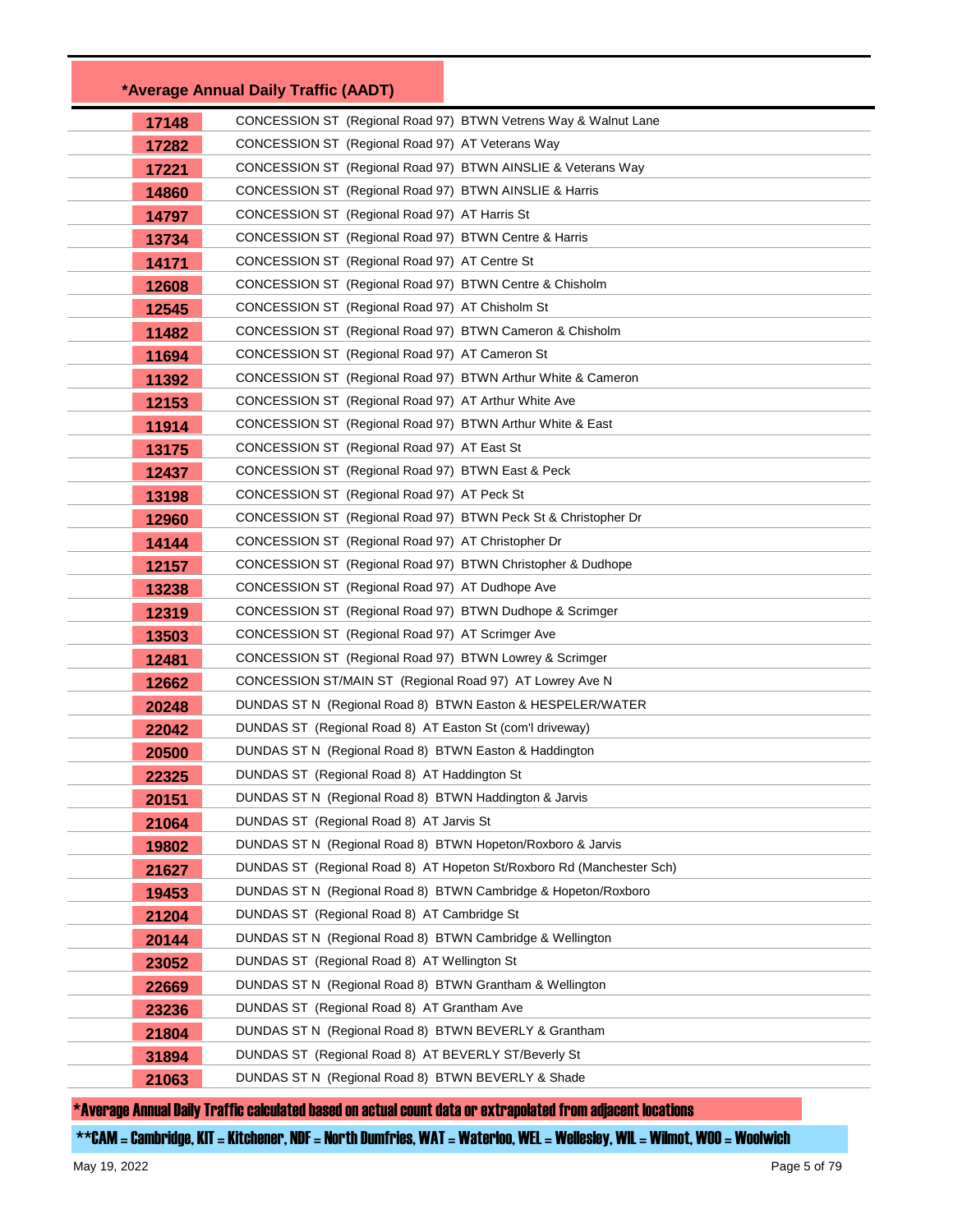|       | *Average Annual Daily Traffic (AADT)                                  |
|-------|-----------------------------------------------------------------------|
| 21704 | DUNDAS ST (Regional Road 8) AT Shade St                               |
| 21064 | DUNDAS ST N (Regional Road 8) BTWN Marion Way/Spruce & Shade          |
| 22065 | DUNDAS ST (Regional Road 8) AT Marion Way/Spruce St                   |
| 21066 | DUNDAS ST N (Regional Road 8) BTWN Chalmers/Gore & Marion Way/Spruce  |
| 21496 | DUNDAS ST (Regional Road 8) AT Chalmers St/Gore St                    |
| 19261 | DUNDAS ST N (Regional Road 8) BTWN Chalmers/Gore & Dundas Lane        |
| 20037 | DUNDAS ST (Regional Road 8) AT Dundas Lane                            |
| 19313 | DUNDAS ST N (Regional Road 8) BTWN Dundas Lane & Lowell               |
| 20339 | DUNDAS ST (Regional Road 8) AT Lowell St                              |
| 19366 | DUNDAS ST N (Regional Road 8) BTWN Elgin & Lowell                     |
| 22329 | DUNDAS ST (Regional Road 8) AT Elgin St                               |
| 15592 | DUNDAS ST N (Regional Road 8) BTWN Elgin & McLaren/Pollock            |
| 16461 | DUNDAS ST (Regional Road 8) AT McLaren Ave/Pollock Ave                |
| 15735 | DUNDAS ST N (Regional Road 8) BTWN McLaren/Pollock & Monroe           |
| 16807 | DUNDAS ST (Regional Road 8) AT Monroe St                              |
| 15879 | DUNDAS ST N (Regional Road 8) BTWN MAIN & Monroe                      |
| 32234 | DUNDAS ST (Regional Road 8) AT MAIN ST                                |
| 16354 | DUNDAS ST S (Regional Road 8) BTWN FRANKLIN & MAIN                    |
| 34112 | DUNDAS ST (Regional Road 8) AT FRANKLIN BLVD                          |
| 19651 | DUNDAS ST S (Regional Road 8) BTWN FRANKLIN & Maple Bush              |
| 20293 | DUNDAS ST (Regional Road 8) AT Maple Bush Dr                          |
| 18273 | DUNDAS ST S (Regional Road 8) BTWN Franklin Ln & Maple Bush           |
| 19084 | DUNDAS ST (Regional Road 8) AT Franklin Ln                            |
| 16895 | DUNDAS ST S (Regional Road 8) BTWN Franklin Ln & Fitzgerald           |
| 17078 | DUNDAS ST (Regional Road 8) AT Fitzgerald Dr                          |
| 15518 | DUNDAS ST S (Regional Road 8) BTWN Champlain & Fitzgerald             |
| 16013 | DUNDAS ST (Regional Road 8) AT Champlain Blvd                         |
| 14319 | DUNDAS ST S (Regional Road 8) BTWN BRANCHTON & Champlain              |
| 17631 | DUNDAS ST (Regional Road 8) AT BRANCHTON RD                           |
| 8571  | DICKIE SETTLEMENT RD (Regional Road 71) BTWN FOUNTAIN & Highgrove     |
| 9053  | DICKIE SETTLEMENT RD (Regional Road 71) AT Highgrove Crt              |
| 8535  | DICKIE SETTLEMENT RD (Regional Road 71) BTWN Highgrove & Old Mill     |
| 9119  | DICKIE SETTLEMENT RD (Regional Road 71) AT Old Mill Rd                |
| 8499  | DICKIE SETTLEMENT RD (Regional Road 71) BTWN Cam./ND Bndry & Old Mill |
| 8686  | EAGLE ST N (Regional Road 39) BTWN KING & William                     |
| 9927  | EAGLE ST (Regional Road 39) AT William St (com'l driveway)            |
| 9872  | EAGLE ST N (Regional Road 39) BTWN Hedley & William                   |
| 11246 | EAGLE ST (Regional Road 39) AT Hedley St (com'l driveway-church)      |
| 10470 | EAGLE ST N (Regional Road 39) BTWN Hedley & Laurel                    |
| 11743 | EAGLE ST (Regional Road 39) AT Laurel St (com'l driveway)             |
| 11216 | EAGLE ST N (Regional Road 39) BTWN Laurel & Melrose                   |
| 12312 | EAGLE ST (Regional Road 39) AT Melrose St                             |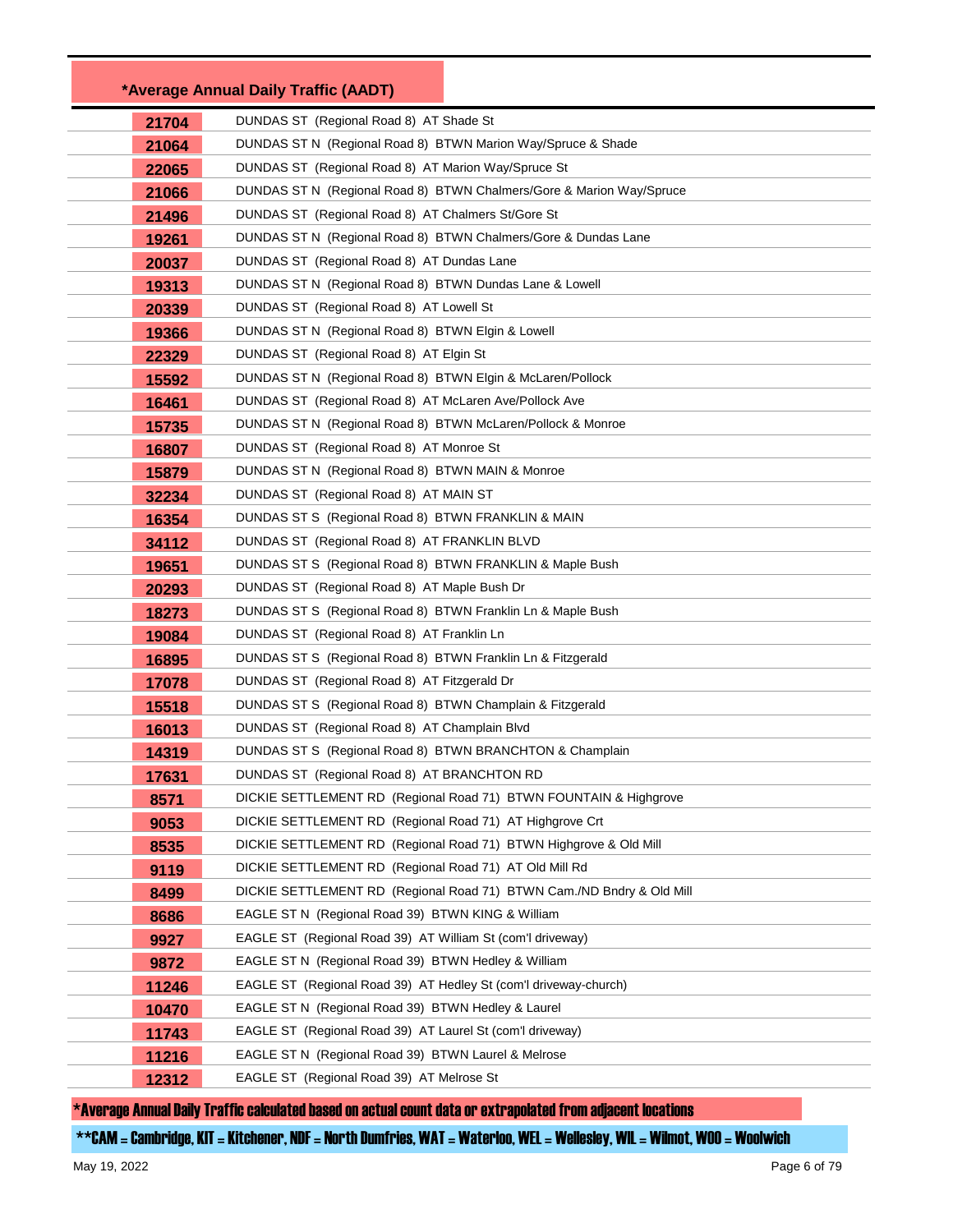|       | *Average Annual Daily Traffic (AADT)                                                          |
|-------|-----------------------------------------------------------------------------------------------|
| 11105 | EAGLE ST N (Regional Road 39) BTWN Melrose & Russ                                             |
| 12145 | EAGLE ST (Regional Road 39) AT Russ St                                                        |
| 10995 | EAGLE ST N (Regional Road 39) BTWN Russ & Schlueter                                           |
| 12038 | EAGLE ST (Regional Road 39) AT Schlueter St                                                   |
| 10885 | EAGLE ST N (Regional Road 39) BTWN Arlington & Schlueter                                      |
| 11926 | EAGLE ST (Regional Road 39) AT Arlington St                                                   |
| 10775 | EAGLE ST N (Regional Road 39) BTWN Arlington & Shettleston                                    |
| 11815 | EAGLE ST (Regional Road 39) AT Shettleston St (driveway)                                      |
| 10664 | EAGLE ST N (Regional Road 39) BTWN Hickory & Shettleston                                      |
| 11704 | EAGLE ST (Regional Road 39) AT Hickory St                                                     |
| 10554 | EAGLE ST N (Regional Road 39) BTWN Hickory & Oakwood                                          |
| 11595 | EAGLE ST (Regional Road 39) AT Oakwood Ave                                                    |
| 10444 | EAGLE ST N (Regional Road 39) BTWN Eby & Oakwood                                              |
| 11485 | EAGLE ST (Regional Road 39) AT Eby St                                                         |
| 10334 | EAGLE ST N (Regional Road 39) BTWN Eby & Whitley                                              |
| 11779 | EAGLE ST (Regional Road 39) AT Whitley St                                                     |
| 10224 | EAGLE ST N (Regional Road 39) BTWN Concession/Speedsville & Witmer                            |
| 20725 | EAGLE ST (Regional Road 39) AT Concession Rd/Speedsville Rd                                   |
| 13440 | EAGLE ST N (Regional Road 39) BTWN Concession/Speedsville & Witmer                            |
| 15703 | EAGLE ST (Regional Road 39) AT Witmer St                                                      |
| 14124 | EAGLE ST N (Regional Road 39) BTWN Providence & Witmer                                        |
| 14843 | EAGLE ST (Regional Road 39) AT Providence Dr (com'l driveway-transit)                         |
| 15317 | EAGLE ST N (Regional Road 39) BTWN Industrial & Providence                                    |
| 24179 | EAGLE ST (Regional Road 39) AT Industrial Rd                                                  |
| 22008 | EAGLE ST N (Regional Road 39) BTWN HESPELER & Industrial                                      |
| 24543 | FOUNTAIN ST S (Regional Road 8) BTWN KING & FOUNTAIN ST/Driveway                              |
| 12540 | FOUNTAIN ST (Regional Road 17) AT Riverbank Dr                                                |
| 27948 | FOUNTAIN ST (Regional Road 17) AT KOSSUTH RD/FAIRWAY RD (RR53)                                |
| 16198 | FOUNTAIN ST N (Regional Road 17) BTWN KOSSUTH & Middle Block                                  |
| 16690 | FOUNTAIN ST (Regional Road 17) AT Middle Block Rd                                             |
| 15183 | FOUNTAIN ST N (Regional Road 17) BTWN Banat & Middle Block                                    |
| 16175 | FOUNTAIN ST (Regional Road 17) AT Banat Rd                                                    |
| 14168 | FOUNTAIN ST N (Regional Road 17) BTWN Allendate & Banat                                       |
| 17274 | FOUNTAIN ST (Regional Road 17) AT Allendale Rd/Access Loblaws (1105)                          |
| 15844 | FOUNTAIN ST N (Regional Road 17) BTWN Allendale & MAPLE GROVE                                 |
| 32220 | FOUNTAIN ST (Regional Road 17) AT MAPLE GROVE RD                                              |
| 8515  | FOUNTAIN ST N (Regional Road 17) BTWN MAPLE GROVE & S to Signals (Toyota North Access)        |
| 9358  | FOUNTAIN ST (Regional Road 17) AT Toyota North-Gate 2 (1070 Fountain N)                       |
| 8508  | FOUNTAIN ST N (Regional Road 17) BTWN Toyota Signals (North & South Access)                   |
| 10899 | FOUNTAIN ST (Regional Road 17) AT Toyota South-Gate 1(1055 Fountain N)/Heartland Access(1050) |
| 8841  | FOUNTAIN ST N (Regional Road 17) BTWN Cherry Blossom & N to Signals(Toyota S Access)rail      |
| 16910 | FOUNTAIN ST (Regional Road 17) AT Cherry Blossom Rd                                           |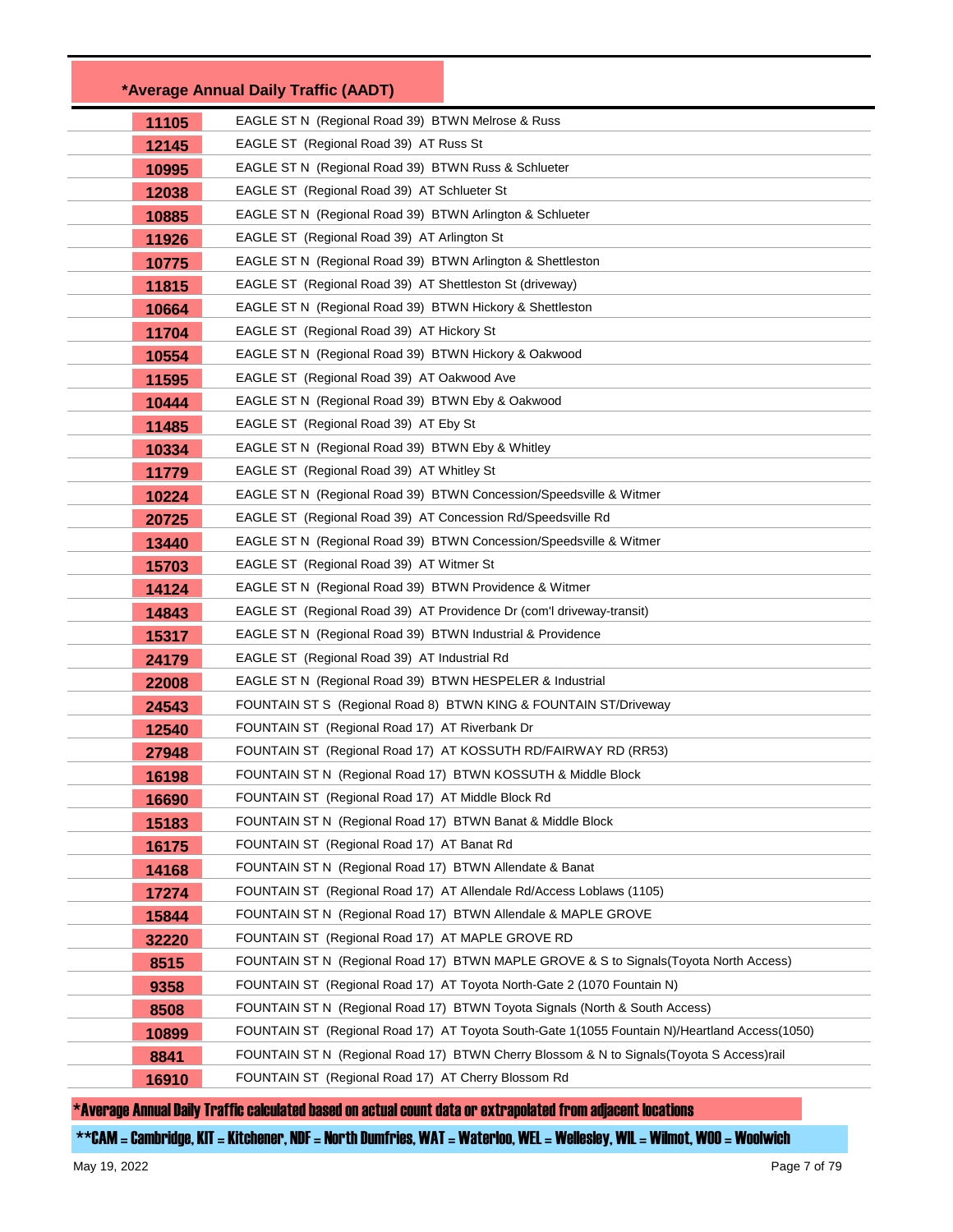|       | *Average Annual Daily Traffic (AADT)                                                |
|-------|-------------------------------------------------------------------------------------|
| 9274  | FOUNTAIN ST N (Regional Road 17) BTWN Cherry Blossom & S to Signals (ATS #730) rail |
| 12172 | FOUNTAIN ST (Regional Road 17) AT ATS Access (730 Fountain N) (com'l driveway)      |
| 9648  | FOUNTAIN ST N (Regional Road 17) BTWN Marmel & N to Signals (ATS #730)              |
| 10611 | FOUNTAIN ST (Regional Road 17) AT Marmel Crt                                        |
| 9574  | FOUNTAIN ST N (Regional Road 17) BTWN Kitchener & Marmel                            |
| 10537 | FOUNTAIN ST (Regional Road 17) AT Kitchener Rd                                      |
| 9500  | FOUNTAIN ST N (Regional Road 17) BTWN Jacob & Kitchener                             |
| 10463 | FOUNTAIN ST (Regional Road 17) AT Jacob St                                          |
| 9426  | FOUNTAIN ST N (Regional Road 17) BTWN Jacob & KING                                  |
| 36954 | FOUNTAIN ST (Regional Road 28) AT Hwy 401 EB Ramp                                   |
| 22949 | FOUNTAIN ST S (Regional Road 28) BTWN DICKIE SETTLEMENT & Hwy 401 EB Ramp           |
| 24061 | FOUNTAIN ST (Regional Road 28) AT DICKIE SETTLEMENT RD/Conestoga College Access     |
| 14482 | FOUNTAIN ST S (Regional Road 28) BTWN BLAIR/Morningside & DICKIE SETTLEMENT         |
| 21045 | FOUNTAIN ST (Regional Road 28) AT BLAIR RD/Morningside Dr                           |
| 13650 | FOUNTAIN ST S (Regional Road 28) BTWN BLAIR/Morningside & Linden                    |
| 14146 | FOUNTAIN ST (Regional Road 28) AT Linden Dr                                         |
| 13642 | FOUNTAIN ST S (Regional Road 28) BTWN Linden & Preston                              |
| 14012 | FOUNTAIN ST (Regional Road 28) AT Preston Pkwy                                      |
| 12979 | FOUNTAIN ST S (Regional Road 28) BTWN Preston & Wismer                              |
| 17405 | FOUNTAIN ST (Regional Road 28) AT Wismer St                                         |
| 19876 | FOUNTAIN ST S (Regional Road 28) BTWN Bauman & Wismer                               |
| 24324 | FOUNTAIN ST (Regional Road 28) AT Bauman St                                         |
| 26773 | FOUNTAIN ST S (Regional Road 28) BTWN Bauman & SHANTZ HILL                          |
| 20555 | FRANKLIN BLVD (Regional Road 36) BTWN Hwy 401 & PINEBUSH                            |
| 31226 | FRANKLIN BLVD (Regional Road 36) AT PINEBUSH RD                                     |
| 26414 | FRANKLIN BLVD (Regional Road 36) BTWN PINEBUSH & Stafford                           |
| 33517 | FRANKLIN BLVD (Regional Road 36) AT Stafford Ct                                     |
| 32256 | FRANKLIN BLVD (Regional Road 36) BTWN Sheldon & Stafford                            |
| 42160 | FRANKLIN BLVD (Regional Road 36) AT Sheldon Dr                                      |
| 31960 | FRANKLIN BLVD (Regional Road 36) BTWN Sheldon & Turnbull                            |
| 33856 | FRANKLIN BLVD (Regional Road 36) AT Turnbull Ct                                     |
| 32206 | FRANKLIN BLVD (Regional Road 36) BTWN Raglin & Turnbull                             |
| 33539 | FRANKLIN BLVD (Regional Road 36) AT Raglin Rd/Raglin PI                             |
| 30850 | FRANKLIN BLVD (Regional Road 36) BTWN BISHOP & Raglin                               |
| 39555 | FRANKLIN BLVD (Regional Road 36) AT BISHOP ST/Bishop St                             |
| 26963 | FRANKLIN BLVD (Regional Road 36) BTWN BISHOP & Lindsay                              |
| 27962 | FRANKLIN BLVD (Regional Road 36) AT Lindsay Rd                                      |
| 26962 | FRANKLIN BLVD (Regional Road 36) BTWN CAN-AMERA & Lindsay                           |
| 50494 | FRANKLIN BLVD (Regional Road 36) AT CAN-AMERA PKWY                                  |
| 41702 | FRANKLIN BLVD (Regional Road 36) BTWN CAN-AMERA & Elgin/Saginaw                     |
| 47813 | FRANKLIN BLVD (Regional Road 36) AT Elgin St/Saginaw Pkwy                           |
| 32621 | FRANKLIN BLVD (Regional Road 36) BTWN Elgin/Saginaw & Glamis/Robson                 |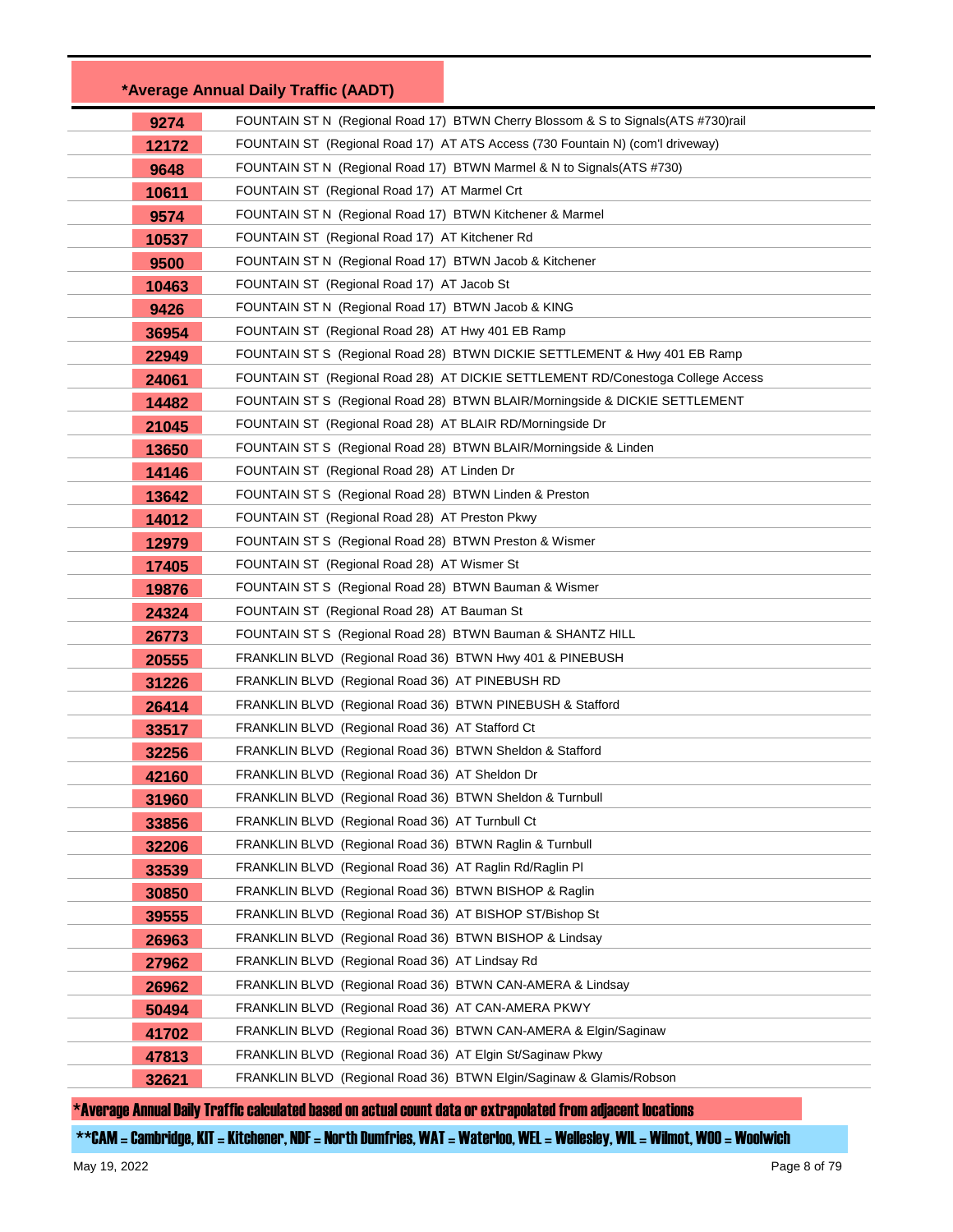|       | *Average Annual Daily Traffic (AADT)                             |                                                                                            |
|-------|------------------------------------------------------------------|--------------------------------------------------------------------------------------------|
| 35947 | FRANKLIN BLVD (Regional Road 36) AT Glamis Rd/Robson Ave         |                                                                                            |
| 31084 | FRANKLIN BLVD (Regional Road 36) BTWN Avenue & Glamis/Robson     |                                                                                            |
| 38401 | FRANKLIN BLVD (Regional Road 36) AT Avenue Rd                    |                                                                                            |
| 31125 | FRANKLIN BLVD (Regional Road 36) BTWN Athlone/Hillborn & Avenue  |                                                                                            |
| 32292 | FRANKLIN BLVD (Regional Road 36) AT Athlone Rd/Hilborn Ave       |                                                                                            |
| 31670 | FRANKLIN BLVD (Regional Road 36) BTWN Athlone/Hillborn & Liberty |                                                                                            |
| 31466 | FRANKLIN BLVD (Regional Road 36) AT Liberty Dr                   |                                                                                            |
| 27263 | FRANKLIN BLVD (Regional Road 36) BTWN Liberty & Millcreek        |                                                                                            |
| 27507 | FRANKLIN BLVD (Regional Road 36) AT Millcreek Rd/Timber Creek Cr |                                                                                            |
| 28283 |                                                                  | FRANKLIN BLVD (Regional Road 36) BTWN CLYDE (SAMUELSON) & Millcreek                        |
| 28621 |                                                                  | FRANKLIN BLVD (Regional Road 36) BTWN CLYDE (SAMUELSON) & Savage                           |
| 31242 |                                                                  | FRANKLIN BLVD (Regional Road 36) AT Savage Dr (com'l driveway 430/440 Franklin Blvd)       |
| 29478 | FRANKLIN BLVD (Regional Road 36) BTWN Hilltop & Savage           |                                                                                            |
| 30371 |                                                                  | FRANKLIN BLVD (Regional Road 36) AT Hilltop Dr (com'l driveway 401-415 Franklin Blvd)      |
| 29165 | FRANKLIN BLVD (Regional Road 36) BTWN Hilltop & Moorefield       |                                                                                            |
| 29686 |                                                                  | FRANKLIN BLVD (Regional Road 36) AT Moorefield St (384-390 Franklin Blvd) (com'l driveway) |
| 29062 | FRANKLIN BLVD (Regional Road 36) BTWN McLaren & Moorefield       |                                                                                            |
| 29772 | FRANKLIN BLVD (Regional Road 36) AT McLaren Ave                  |                                                                                            |
| 26896 | FRANKLIN BLVD (Regional Road 36) BTWN MAIN & McLaren             |                                                                                            |
| 32714 | FRANKLIN BLVD (Regional Road 36) AT MAIN ST                      |                                                                                            |
| 21495 | FRANKLIN BLVD (Regional Road 36) BTWN Green Gate & MAIN          |                                                                                            |
| 23497 | FRANKLIN BLVD (Regional Road 36) AT Green Gate Blvd              |                                                                                            |
| 18225 | FRANKLIN BLVD (Regional Road 36) BTWN DUNDAS & Green Gate        |                                                                                            |
| 13509 | FRANKLIN BLVD (Regional Road 36) BTWN DUNDAS & Morning Calm      |                                                                                            |
| 13550 | FRANKLIN BLVD (Regional Road 36) AT Morning Calm Dr              |                                                                                            |
| 14288 | FRANKLIN BLVD (Regional Road 36) BTWN Champlain & Morning Calm   |                                                                                            |
| 17943 | FRANKLIN BLVD (Regional Road 36) AT Champlain Blvd               |                                                                                            |
| 9765  | FRANKLIN BLVD (Regional Road 36) BTWN Champlain & Copperfield    |                                                                                            |
| 9007  | FRANKLIN BLVD (Regional Road 36) AT Copperfield Dr               |                                                                                            |
| 9073  | FRANKLIN BLVD (Regional Road 36) BTWN Copperfield & MYERS        |                                                                                            |
| 14334 | FRANKLIN BLVD (Regional Road 36) AT MYERS RD                     |                                                                                            |
| 1956  |                                                                  | FRANKLIN BLVD (Regional Road 36) BTWN MYERS RD and Bloomington Dr                          |
| 4400  | FRANKLIN BLVD (Regional Road 36) AT Bloomington Dr               |                                                                                            |
| 3923  |                                                                  | FRANKLIN BLVD (Regional Road 36) BTWN Bloomington Dr and Carpenter Rd                      |
| 3600  | FRANKLIN BLVD (Regional Road 36) AT Carpenter Rd                 |                                                                                            |
| 2341  |                                                                  | FRANKLIN BLVD (Regional Road 36) BTWN Carpenter Rd & CAM/NDF Boundary                      |
| 2400  |                                                                  | FRANKLIN BLVD (Regional Road 36) BTWN CAM/NDF Boundary & MCQUEEN SHAVER BLVD               |
| 3100  | FRANKLIN BLVD (Regional Road 36) AT MCQUEEN SHAVER BLVD          |                                                                                            |
| 12996 | FAIRWAY RD (Regional Road 53) AT Riverbank Dr                    |                                                                                            |
| 12278 | FAIRWAY RD N (Regional Road 53) BTWN Fountain & Riverbank        |                                                                                            |
| 12786 | GEORGE ST N (Regional Road 42) BTWN Blair & Sunset               |                                                                                            |
| 13793 | GEORGE ST (Regional Road 42) AT Sunset Blvd                      |                                                                                            |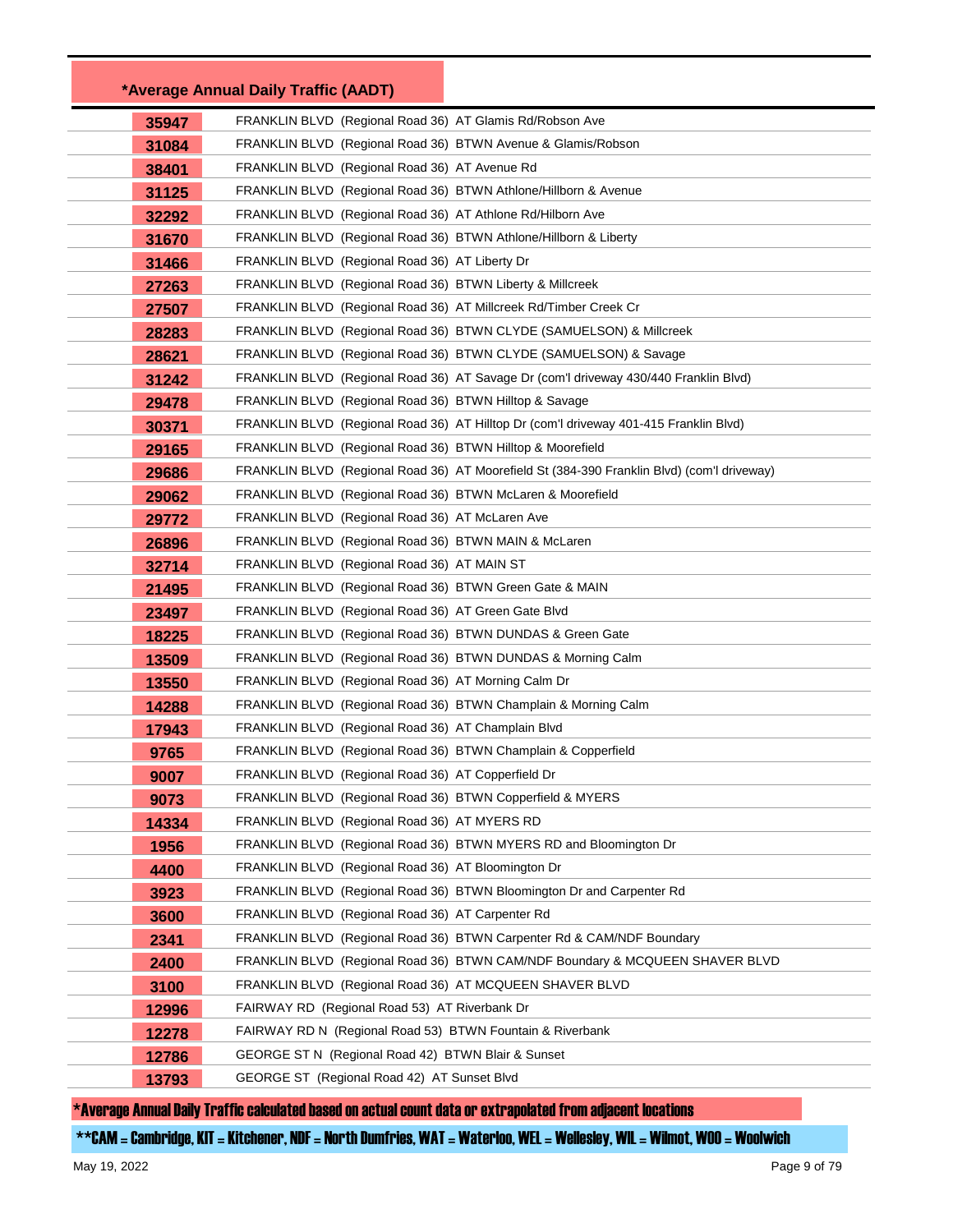|       | *Average Annual Daily Traffic (AADT)                                   |                                                                                                  |  |
|-------|------------------------------------------------------------------------|--------------------------------------------------------------------------------------------------|--|
| 13801 | GEORGE ST N (Regional Road 42) BTWN James & Sunset                     |                                                                                                  |  |
| 14771 |                                                                        | GEORGE ST (Regional Road 42) AT James St                                                         |  |
| 14816 | GEORGE ST N (Regional Road 42) BTWN Hobson & James                     |                                                                                                  |  |
| 15423 | GEORGE ST (Regional Road 42) AT Hobson St (Northerly Intersection)     |                                                                                                  |  |
| 15831 | GEORGE ST N (Regional Road 42) BTWN Hobson & Hobson                    |                                                                                                  |  |
| 16439 | GEORGE ST (Regional Road 42) AT Hobson St (Southerly Intersection)     |                                                                                                  |  |
| 16847 | GEORGE ST N (Regional Road 42) BTWN Hobson & PARK HILL                 |                                                                                                  |  |
| 26622 | GEORGE ST (Regional Road 42) AT PARK HILL RD                           |                                                                                                  |  |
| 10908 | GEORGE ST N (Regional Road 42) BTWN Blair & PARK HILL                  |                                                                                                  |  |
| 13053 | GEORGE ST (Regional Road 42) AT Blair Rd (Southerly Intersection)      |                                                                                                  |  |
| 10819 | GEORGE ST N (Regional Road 42) BTWN Blair & NORTH SQ                   |                                                                                                  |  |
| 10805 | GEORGE ST N (Regional Road 42) BTWN Crescent & NORTH                   |                                                                                                  |  |
| 11764 | GEORGE ST (Regional Road 42) AT Crescent PI                            |                                                                                                  |  |
| 10683 | GEORGE ST N (Regional Road 42) BTWN Crescent & SOUTH                   |                                                                                                  |  |
| 9657  | GEORGE ST N (Regional Road 42) BTWN Salisbury & SOUTH                  |                                                                                                  |  |
| 10143 | GEORGE ST (Regional Road 42) AT Salisbury Ave                          |                                                                                                  |  |
| 8590  | GEORGE ST S (Regional Road 42) BTWN Hood & Salisbury                   |                                                                                                  |  |
| 9077  | GEORGE ST (Regional Road 42) AT Hood St                                |                                                                                                  |  |
| 7524  | GEORGE ST S (Regional Road 42) BTWN Hood & ST. ANDREWS                 |                                                                                                  |  |
| 11188 | GEORGE ST (Regional Road 42) AT ST. ANDREWS ST                         |                                                                                                  |  |
| 7339  | GRAND AVE S (Regional Road 76) BTWN Fraser & ST. ANDREWS               |                                                                                                  |  |
| 8268  | GRAND AVE (Regional Road 76) AT Fraser St                              |                                                                                                  |  |
| 7677  | GRAND AVE S (Regional Road 76) BTWN CEDAR & Fraser                     |                                                                                                  |  |
| 24863 | GRAND AVE/Grand Ave (Regional Road 76) AT CEDAR ST                     |                                                                                                  |  |
| 17555 | HESPELER RD (Regional Road 24) BTWN Guelph & KOSSUTH                   |                                                                                                  |  |
| 20998 | HESPELER RD (Regional Road 24) AT Guelph Ave                           |                                                                                                  |  |
| 16998 | HESPELER RD (Regional Road 24) BTWN Guelph & MAPLE GROVE/Fisher Mills  |                                                                                                  |  |
| 34406 | HESPELER RD (Regional Road 24) AT MAPLE GROVE RD/Fisher Mills Rd       |                                                                                                  |  |
| 27029 |                                                                        | HESPELER RD (Regional Road 24) BTWN Beaverdale/Queen & MAPLE GROVE/Fisher Mills                  |  |
| 38492 | HESPELER RD (Regional Road 24) AT Beaverdale Rd/Queen St               |                                                                                                  |  |
| 37506 | HESPELER RD (Regional Road 24) BTWN Beaverdale/Queen & Hwy 401 WB Ramp |                                                                                                  |  |
| 45065 | HESPELER RD (Regional Road 24) AT Hwy 401 WB Off Ramp                  |                                                                                                  |  |
| 38528 | HESPELER RD (Regional Road 24) BTWN Hwy 401 Ramps                      |                                                                                                  |  |
| 52870 | HESPELER RD (Regional Road 24) AT Hwy 401 EB Off Ramp                  |                                                                                                  |  |
| 43399 | HESPELER RD (Regional Road 24) BTWN Hwy 401 & Old Hespeler             |                                                                                                  |  |
| 46933 | HESPELER RD (Regional Road 24) AT Old Hespeler Rd (McGovern Dr)        |                                                                                                  |  |
| 43584 | HESPELER RD                                                            | (Regional Road 24) BTWN EAGLE/PINEBUSH & Old Hespeler                                            |  |
| 62217 | HESPELER RD (Regional Road 24) AT EAGLE ST/PINEBUSH RD                 |                                                                                                  |  |
| 36746 |                                                                        | HESPELER RD (Regional Road 24) BTWN EAGLE/PINEBUSH & S to Signals-Petsmart/Travel Lo#600/605/611 |  |
| 40263 | HESPELER RD (Regional Road 24) AT Petsmart/Travel Lodge (600/605/611)  |                                                                                                  |  |
| 37976 |                                                                        | HESPELER RD (Regional Road 24) BTWN Signals-Petsmart/Travel Lodge & Signals-A&W/Fitness Depot    |  |
| 42247 | HESPELER RD (Regional Road 24) AT A&W/Fitness Depot (560/561/580)      |                                                                                                  |  |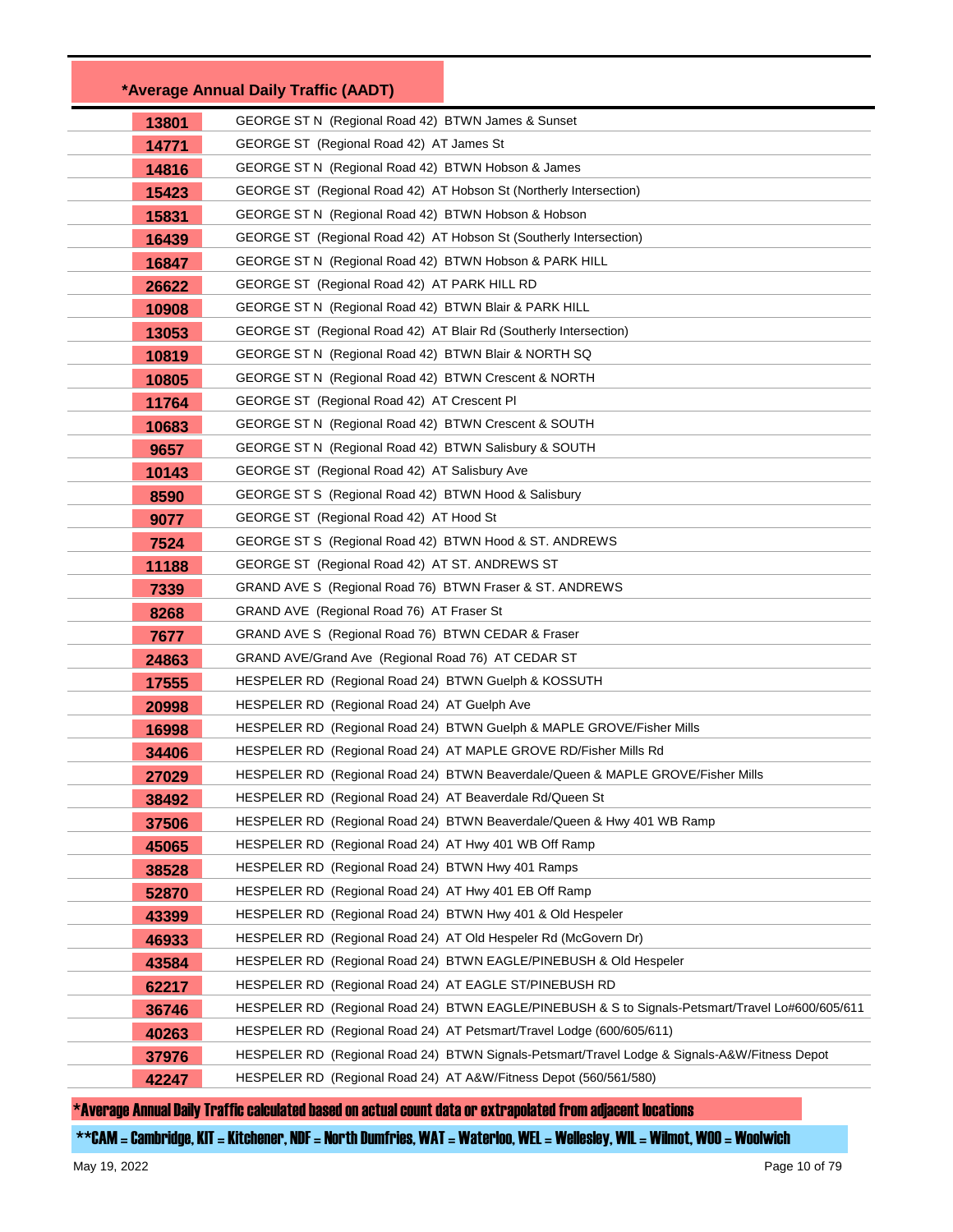|       | *Average Annual Daily Traffic (AADT)                                |                                                                                               |
|-------|---------------------------------------------------------------------|-----------------------------------------------------------------------------------------------|
| 39826 |                                                                     | HESPELER RD (Regional Road 24) BTWN Sheldon/Langs & N to Signals-A&W/FitnessDepot#560/561/580 |
| 49494 | HESPELER RD (Regional Road 24) AT Langs Dr/Sheldon Dr               |                                                                                               |
| 38958 |                                                                     | HESPELER RD (Regional Road 24) BTWN Sheldon/Langs & S to Signals-Shoppers #471/480/499        |
| 42756 | HESPELER RD (Regional Road 24) AT Shoppers/Winners (471/480/499)    |                                                                                               |
| 38808 |                                                                     | HESPELER RD (Regional Road 24) BTWN BISHOP & N to Signals-Shoppers #471/480/499               |
| 51191 | HESPELER RD (Regional Road 24) AT BISHOP ST                         |                                                                                               |
| 35668 |                                                                     | HESPELER RD (Regional Road 24) BTWN BISHOP & S to Signals-Cam. Centre#355/370/372             |
| 37683 | HESPELER RD (Regional Road 24) AT Cambridge Centre (355/370/372)    |                                                                                               |
| 34776 |                                                                     | HESPELER RD (Regional Road 24) BTWN Dunbar & N to Signals-Cambridge Centre#355/370/372        |
| 45576 | HESPELER RD (Regional Road 24) AT Dunbar Rd                         |                                                                                               |
| 39332 |                                                                     | HESPELER RD (Regional Road 24) BTWN Dunbar & CAN-AMERA/YMCA #250                              |
| 49853 |                                                                     | HESPELER RD (Regional Road 24) AT CAN-AMERA/YMCA (250 Hespeler Rd)                            |
| 46940 |                                                                     | HESPELER RD (Regional Road 24) BTWN Munch & CAN-AMERA/YMCA #250                               |
| 49172 | HESPELER RD (Regional Road 24) AT Munch Ave/Isherwood Ave           |                                                                                               |
| 40667 |                                                                     | HESPELER RD (Regional Road 24) BTWN Grills Lane & Munch Ave/Isherwood Ave                     |
| 40982 | HESPELER RD (Regional Road 24) AT Grills Lane                       |                                                                                               |
| 40297 |                                                                     | HESPELER RD (Regional Road 24) BTWN Abbotsford/Wauchope & Grills Lane                         |
| 40821 | HESPELER RD (Regional Road 24) AT Abbotsford St/Wauchope Ave        |                                                                                               |
| 39699 | HESPELER RD (Regional Road 24) BTWN Abbotsford/Wauchope & Wilmot    |                                                                                               |
| 40297 |                                                                     | HESPELER RD (Regional Road 24) AT Wilmot Ave (com'l driveway-gas station)                     |
| 37880 | HESPELER RD (Regional Road 24) BTWN Avenue/Jaffray & Wilmot         |                                                                                               |
| 39481 | HESPELER RD (Regional Road 24) AT Avenue Rd/Jaffray St              |                                                                                               |
| 36658 | HESPELER RD (Regional Road 24) BTWN Avenue/Jaffray & Brooklyne      |                                                                                               |
| 37243 | HESPELER RD (Regional Road 24) AT Brooklyne Rd                      |                                                                                               |
| 34700 |                                                                     | HESPELER RD (Regional Road 24) BTWN CORONATION/DUNDAS & Brooklyne                             |
| 29236 | KING ST (Regional Road 8) AT FOUNTAIN ST (RR 8/17)                  |                                                                                               |
| 23888 | KING ST W (Regional Road 8) BTWN FOUNTAIN & Rogers (Riverside Park) |                                                                                               |
| 24235 | KING ST (Regional Road 8) AT Rogers Dr (Riverside Park Access)      |                                                                                               |
| 24121 | KING ST E (Regional Road 8) BTWN Chopin & Rogers                    |                                                                                               |
| 24603 | KING ST (Regional Road 8) AT Chopin Dr                              |                                                                                               |
| 22637 | KING ST E (Regional Road 8) BTWN Chopin & EAGLE                     |                                                                                               |
| 23834 | KING ST (Regional Road 8) AT EAGLE ST/Eagle St                      |                                                                                               |
| 14022 | KING ST E (Regional Road 8) BTWN Dover & EAGLE                      |                                                                                               |
| 16805 | KING ST (Regional Road 8) AT Dover St                               |                                                                                               |
| 16797 | KING ST E (Regional Road 8) BTWN Dover & Waterloo                   |                                                                                               |
| 17241 | KING ST (Regional Road 8) AT Waterloo St                            |                                                                                               |
| 16520 | KING ST E (Regional Road 8) BTWN Argyle & Waterloo                  |                                                                                               |
| 17049 | KING ST (Regional Road 8) AT Argyle St                              |                                                                                               |
| 15553 | KING ST E (Regional Road 8) BTWN Argyle & Westminster               |                                                                                               |
| 18826 | KING ST (Regional Road 8) AT Westminster Dr                         |                                                                                               |
| 15807 | KING ST E (Regional Road 8) BTWN Church & Westminster               |                                                                                               |
| 17430 | KING ST (Regional Road 8) AT Church St                              |                                                                                               |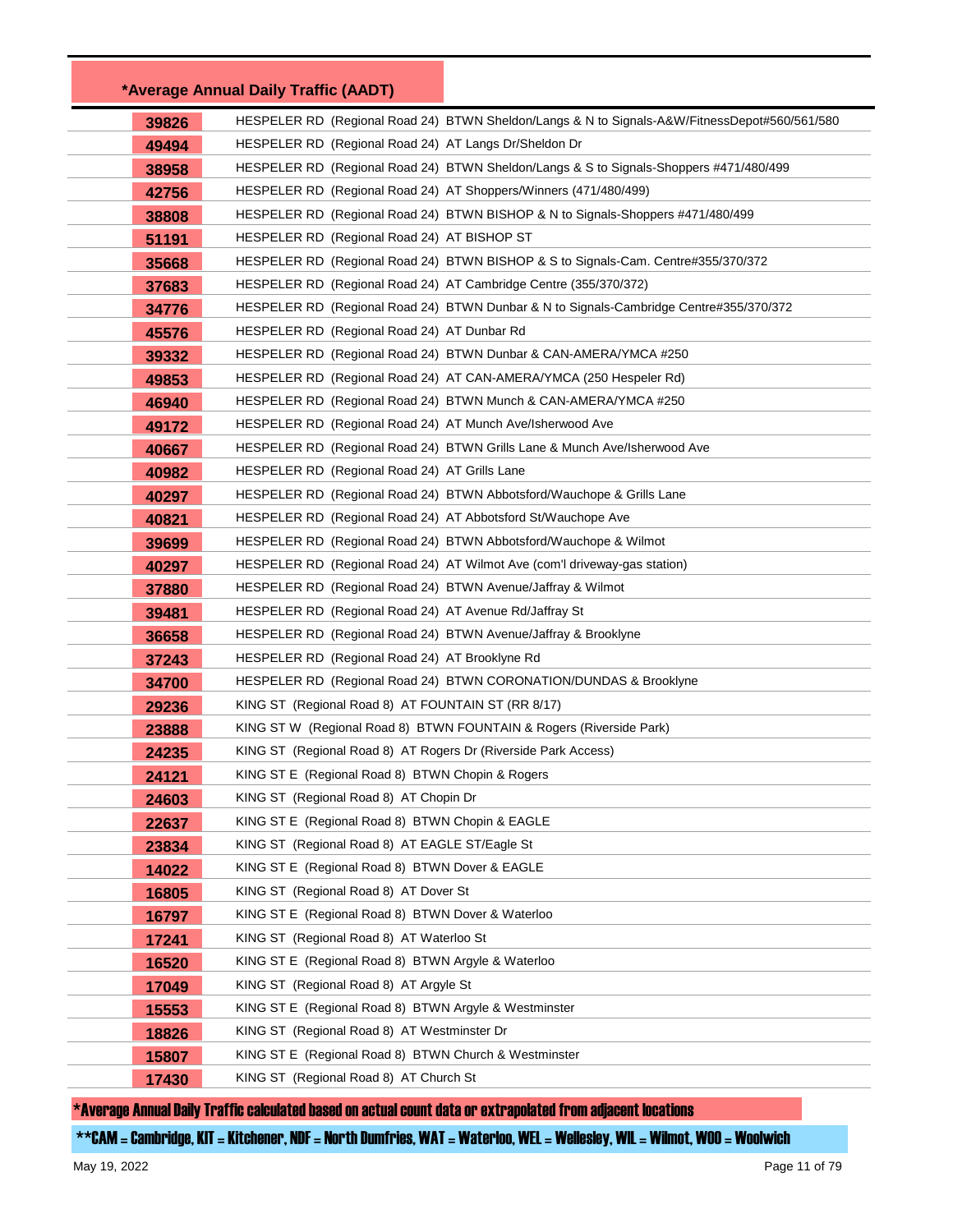|       | *Average Annual Daily Traffic (AADT)                                                                                      |
|-------|---------------------------------------------------------------------------------------------------------------------------|
| 16054 | KING ST E (Regional Road 8) BTWN Church & Lowther                                                                         |
| 17030 | KING ST (Regional Road 8) AT Lowther St                                                                                   |
| 16056 | KING ST E (Regional Road 8) BTWN Laurel & Lowther                                                                         |
| 16012 | KING ST (Regional Road 8) AT Laurel St                                                                                    |
| 12309 | KING ST E (Regional Road 8) BTWN Dolph & Laurel                                                                           |
| 13910 | KING ST (Regional Road 8) AT Dolph St                                                                                     |
| 14356 | KING ST E (Regional Road 8) BTWN Dolph & Union                                                                            |
| 16626 | KING ST (Regional Road 8) AT Union St                                                                                     |
| 16222 | KING ST E (Regional Road 8) BTWN Montrose & Union                                                                         |
| 17146 | KING ST (Regional Road 8) AT Montrose St                                                                                  |
| 16265 | KING ST E (Regional Road 8) BTWN Chestnut & Montrose                                                                      |
| 17038 | KING ST (Regional Road 8) AT Chesnut St                                                                                   |
| 15811 | KING ST E (Regional Road 8) BTWN BISHOP & Chestnut                                                                        |
| 22144 | KING ST (Regional Road 8) AT BISHOP ST/Bishop St                                                                          |
| 15846 | KING ST E (Regional Road 8) BTWN BISHOP & Brown                                                                           |
| 16064 | KING ST (Regional Road 8) AT Brown St                                                                                     |
| 16083 | KING ST E (Regional Road 8) BTWN Brower & Brown                                                                           |
| 17183 | KING ST (Regional Road 8) AT Brower St                                                                                    |
| 16320 | KING ST E (Regional Road 8) BTWN Blue Heron/Concession & Brower                                                           |
| 13224 | KOSSUTH RD (Regional Road 31) BTWN Cober & FOUNTAIN                                                                       |
| 15179 | KOSSUTH RD (Regional Road 31) AT Speedsville Rd                                                                           |
| 15032 | KOSSUTH RD (Regional Road 31) AT Beaverdale Rd (com'l driveway)                                                           |
| 9928  | KOSSUTH RD (Regional Road 31) AT Chilligo Rd                                                                              |
| 8861  | KOSSUTH RD (Regional Road 31) BTWN Chilligo & HESPELER                                                                    |
| 5715  | MAIN ST (Regional Road 27) AT QUEEN'S SQ                                                                                  |
| 6241  | MAIN ST (Regional Road 27) BTWN QUEEN'S SQ & WATER                                                                        |
| 34339 | MAPLE GROVE RD (Regional Road 38) AT Cherry Blossom Rd (com'l driveway-police station)                                    |
| 22428 | MAPLE GROVE RD (Regional Road 38) BTWN Cherry Blossom & Saltsman                                                          |
| 26249 | MAPLE GROVE RD (Regional Road 38) AT Saltsman Dr (com'l driveway)                                                         |
| 22504 | MAPLE GROVE RD (Regional Road 38) BTWN FOUNTAIN & Saltsman                                                                |
| 19365 | MAPLE GROVE RD (Regional Road 38) BTWN FOUNTAIN & Vondrau                                                                 |
| 22362 | MAPLE GROVE RD (Regional Road 38) AT Vondrau Dr (Toyota Gate 3) (com'l driveway)                                          |
| 18033 | MAPLE GROVE RD (Regional Road 38) BTWN Boxwood & Vondrau                                                                  |
| 19558 | MAPLE GROVE RD (Regional Road 38) AT Boxwood Dr (com'l driveway)                                                          |
| 17631 | MAPLE GROVE RD (Regional Road 38) BTWN Boxwood & Speedsville                                                              |
| 24089 | MAPLE GROVE RD (Regional Road 38) AT Speedsville Rd                                                                       |
| 19049 | MAPLE GROVE RD (Regional Road 38) BTWN Briardean & Speedsville                                                            |
| 20562 | MAPLE GROVE RD (Regional Road 38) AT Briardean Rd                                                                         |
| 20443 | MAPLE GROVE RD (Regional Road 38) BTWN Briardean Rd & Compass Trail<br>MAPLE GROVE RD (Regional Road 38) AT Compass Trail |
| 20825 | MAPLE GROVE RD (Regional Road 38) BTWN Compass Trail & (Old) Maple Grove                                                  |
| 20707 | MAPLE GROVE RD (Regional Road 38) AT (Old) Maple Grove Rd                                                                 |
| 20730 |                                                                                                                           |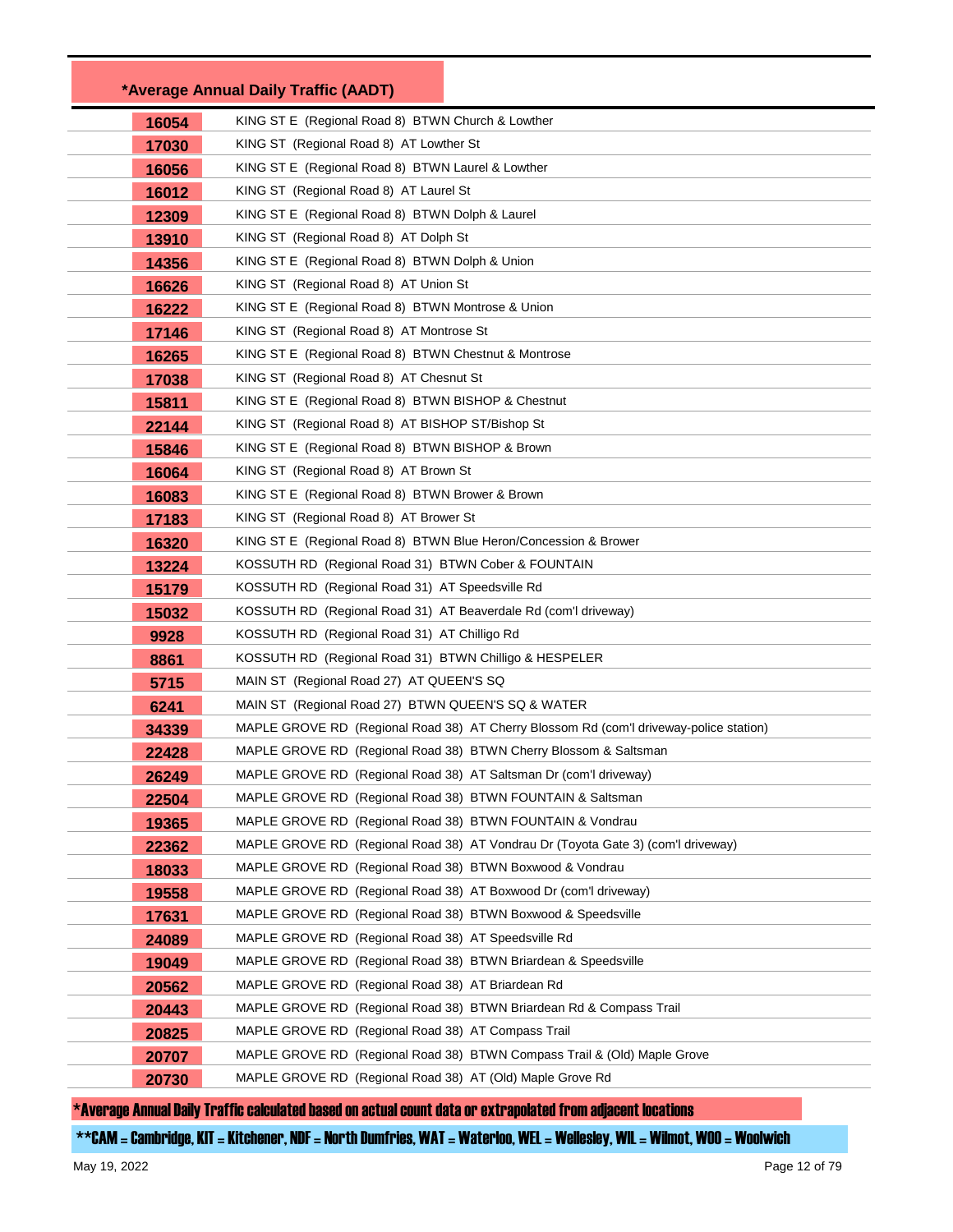|       | *Average Annual Daily Traffic (AADT)                                         |
|-------|------------------------------------------------------------------------------|
| 18517 | MAPLE GROVE RD (Regional Road 38) BTWN Beaverdale & (Old) Maple Grove        |
| 20978 | MAPLE GROVE RD (Regional Road 38) AT Beaverdale Rd                           |
| 18174 | MAPLE GROVE RD (Regional Road 38) BTWN Beaverdale & HESPELER                 |
| 10035 | MYERS RD (Regional Road 43) BTWN WATER & Birkinshaw                          |
| 11158 | MYERS RD (Regional Road 43) AT Birkinshaw Rd                                 |
| 10281 | MYERS RD (Regional Road 43) BTWN Edgemere/Ridgehill & Birkinshaw             |
| 11404 | MYERS RD (Regional Road 43) AT Edgemere Dr/Ridgehill Ave                     |
| 10527 | MYERS RD (Regional Road 43) BTWN Edgemere/Ridgehill & Enfield/Woodland       |
| 11650 | MYERS RD (Regional Road 43) AT Enfield Dr/Woodland Dr                        |
| 10774 | MYERS RD (Regional Road 43) BTWN Christopher & Enfield/Woodland              |
| 13932 | MYERS RD (Regional Road 43) AT Christopher Dr                                |
| 10475 | MYERS RD (Regional Road 43) BTWN Christopher & Lorraine                      |
| 10859 | MYERS RD (Regional Road 43) AT Lorraine Dr                                   |
| 10572 | MYERS RD (Regional Road 43) BTWN Lorraine & E to Signals (Monsignor Doyle)   |
| 12557 | MYERS RD (Regional Road 43) AT Monsignor Doyle/Cam Christian                 |
| 10543 | MYERS RD (Regional Road 43) BTWN Greenbrier & W to Signals (Monsignor Doyle) |
| 11447 | MYERS RD (Regional Road 43) AT Greenbrier Rd                                 |
| 10745 | MYERS RD (Regional Road 43) BTWN Cheese Factory/Elgin & Greenbrier           |
| 14858 | MYERS RD (Regional Road 43) AT Cheese Factory Rd/Elgin St                    |
| 10658 | MYERS RD (Regional Road 43) BTWN Cheese Factory/Elgin & FRANKLIN             |
| 5738  | MYERS RD (Regional Road 43) BTWN Clover/Gatehouse & FRANKLIN                 |
| 8304  | MYERS RD (Regional Road 43) AT Clover Ave/Gatehouse Dr                       |
| 6870  | MYERS RD (Regional Road 43) BTWN Clover/Gatehouse & Gatehouse/Lisbon Pines   |
| 8441  | MYERS RD (Regional Road 43) AT Gatehouse Dr/Lisbon Pines Dr                  |
| 4350  | MYERS RD (Regional Road 43) BTWN BRANCHTON & Lisbon Pines/Gatehouse          |
| 15375 | MCQUEEN SHAVER BLVD (Regional Road 81) AT Hwy 24                             |
| 2297  | MCQUEEN SHAVER BLVD (Regional Road 81) BTWN Hwy 24 & FRANKLIN BLVD           |
| 12643 | MAIN ST (Regional Road 97) BTWN Lowrey & Main                                |
| 15878 | MAIN ST (CONCESSION) (Regional Road 97) AT Main St E                         |
| 17930 | MAIN ST (Regional Road 97) AT Chalmers St                                    |
| 15375 | MAIN ST (Regional Road 97) BTWN Chalmers & Lowell                            |
| 18856 | MAIN ST (Regional Road 97) AT Lowell St                                      |
| 17423 | MAIN ST (Regional Road 97) BTWN Elgin & Lowell                               |
| 23901 | MAIN ST (Regional Road 97) AT Elgin St                                       |
| 17230 | MAIN ST (Regional Road 97) BTWN Amber & Elgin                                |
| 18546 | MAIN ST (Regional Road 97) AT Amber Rd                                       |
| 16495 | MAIN ST (Regional Road 97) BTWN Amber & Richards                             |
| 17249 | MAIN ST (Regional Road 97) AT Richards Ave                                   |
| 15761 | MAIN ST (Regional Road 97) BTWN Flora & Richards                             |
| 16516 | MAIN ST (Regional Road 97) AT Flora St                                       |
| 15027 | MAIN ST (Regional Road 97) BTWN Alexander & Flora                            |
| 17658 | MAIN ST (Regional Road 97) AT Alexander Ave                                  |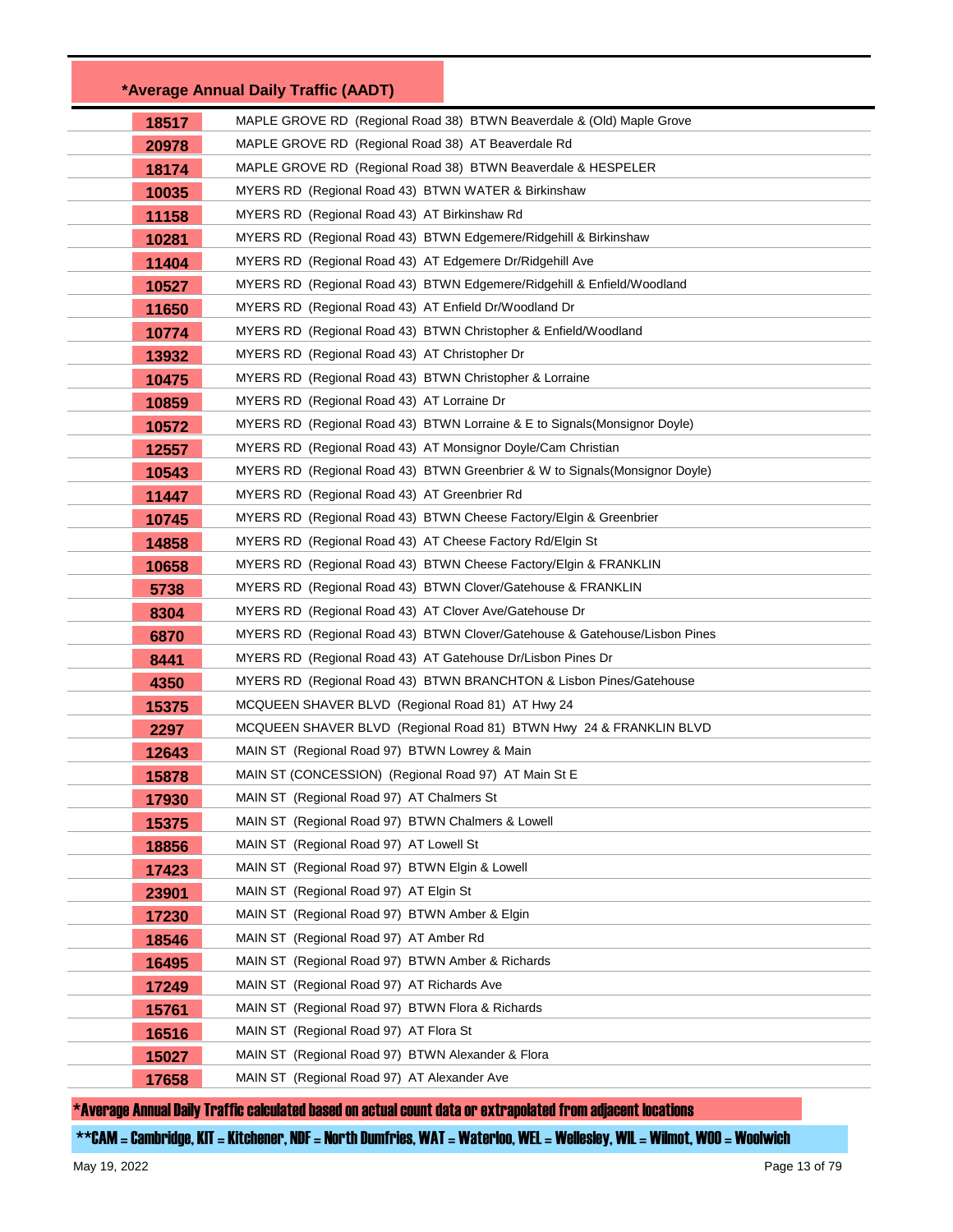|       | *Average Annual Daily Traffic (AADT)                                                              |
|-------|---------------------------------------------------------------------------------------------------|
| 17503 | MAIN ST (Regional Road 97) BTWN Alexander & Briercrest                                            |
| 18278 | MAIN ST (Regional Road 97) AT Briercrest Ave                                                      |
| 16812 | MAIN ST (Regional Road 97) BTWN Briercrest & DUNDAS                                               |
| 15194 | MAIN ST (Regional Road 97) BTWN DUNDAS & E to Signals (S. Cam. Mall)                              |
| 18755 | MAIN ST (Regional Road 97) AT SouthCam.Mall(200 Franklin)/HighlandCntr(75 Dundas)                 |
| 13118 | MAIN ST (Regional Road 97) BTWN FRANKLIN & W to Signals (S.Cam.Mall)                              |
| 6506  | MAIN ST (Regional Road 97) BTWN FRANKLIN & Robinson                                               |
| 7078  | MAIN ST (Regional Road 97) AT Robinson Rd (Westerly Intersection)                                 |
| 6361  | MAIN ST (Regional Road 97) BTWN Robinson & Robinson                                               |
| 6789  | MAIN ST/OLD BEVERLY RD (Regional Road 97) AT Robinson Rd (Easterly Intersection)                  |
| 11951 | NORTH SQ (Regional Road 27) AT GEORGE ST                                                          |
| 1883  | NORTH SQ (Regional Road 27) BTWN GEORGE & Grand                                                   |
| 9715  | NORTH SQ/QUEEN'S SQ (Regional Road 27) AT Grand Ave                                               |
| 22481 | PINEBUSH RD (Regional Road 39) BTWN HESPELER & E to Signals (22 & 35 Pinebush HomeDepot/Walmart)  |
| 25860 | PINEBUSH RD (Regional Road 39) AT Home Depot/Walmart (22/35 Pinebush)                             |
| 17071 | PINEBUSH RD (Regional Road 39) BTWN Conestoga & W to Signals (22 & 35 Pinebush HomeDepot/Walmart) |
| 28750 | PINEBUSH RD (Regional Road 39) AT Conestoga Blvd (com'l driveway)                                 |
| 19229 | PINEBUSH RD (Regional Road 39) BTWN Conestoga & High Ridge                                        |
| 19182 | PINEBUSH RD (Regional Road 39) AT High Ridge Ct                                                   |
| 17776 | PINEBUSH RD (Regional Road 39) BTWN High Ridge & Struck                                           |
| 17730 | PINEBUSH RD (Regional Road 39) AT Struck Crt                                                      |
| 16323 | PINEBUSH RD (Regional Road 39) BTWN Struck & Wayne                                                |
| 16276 | PINEBUSH RD (Regional Road 39) AT Wayne Ave                                                       |
| 14870 | PINEBUSH RD (Regional Road 39) BTWN FRANKLIN & Wayne                                              |
| 10519 | PINEBUSH RD (Regional Road 39) BTWN Balmoral & FRANKLIN                                           |
| 15553 | PINEBUSH RD (Regional Road 39) AT Balmoral Rd (com'l driveway)                                    |
| 12345 | PINEBUSH RD (Regional Road 39) BTWN Balmoral & Fleming                                            |
| 11587 | PINEBUSH RD (Regional Road 39) AT Fleming Dr (com'l driveway)                                     |
| 8912  | PINEBUSH RD (Regional Road 39) BTWN Fleming & Thompson                                            |
| 11719 | PINEBUSH RD (Regional Road 39) AT Thompson Dr/Tyler St                                            |
| 11384 | PINEBUSH RD (Regional Road 39) BTWN Thompson & TOWNLINE                                           |
| 19416 | PARK HILL RD W (Regional Road 77) BTWN GEORGE & Grand                                             |
| 24007 | PARK HILL RD (Regional Road 77) AT Grand Ave                                                      |
| 25045 | PARK HILL RD W (Regional Road 77) BTWN Grand & WATER                                              |
| 15544 | PARK HILL RD E (Regional Road 77) BTWN AINSLIE & WATER                                            |
| 3593  | QUEEN'S SQ (NORTH) (Regional Road 27) BTWN GRAND & Melville                                       |
| 7507  | QUEEN'S SQ (NORTH) (Regional Road 27) AT Melville St                                              |
| 7343  | QUEEN'S SQ (NORTH) (Regional Road 27) BTWN MAIN & Melville                                        |
| 3338  | QUEEN'S SQ (SOUTH) (Regional Road 27) BTWN GRAND & Melville                                       |
| 4263  | QUEEN'S SQ (SOUTH) (Regional Road 27) AT Melville St                                              |
| 4789  | QUEEN'S SQ (SOUTH) (Regional Road 27) BTWN MAIN & Melville                                        |
| 34919 | SHANTZ HILL RD (Regional Road 8) AT Hwy 401 EB Ramp                                               |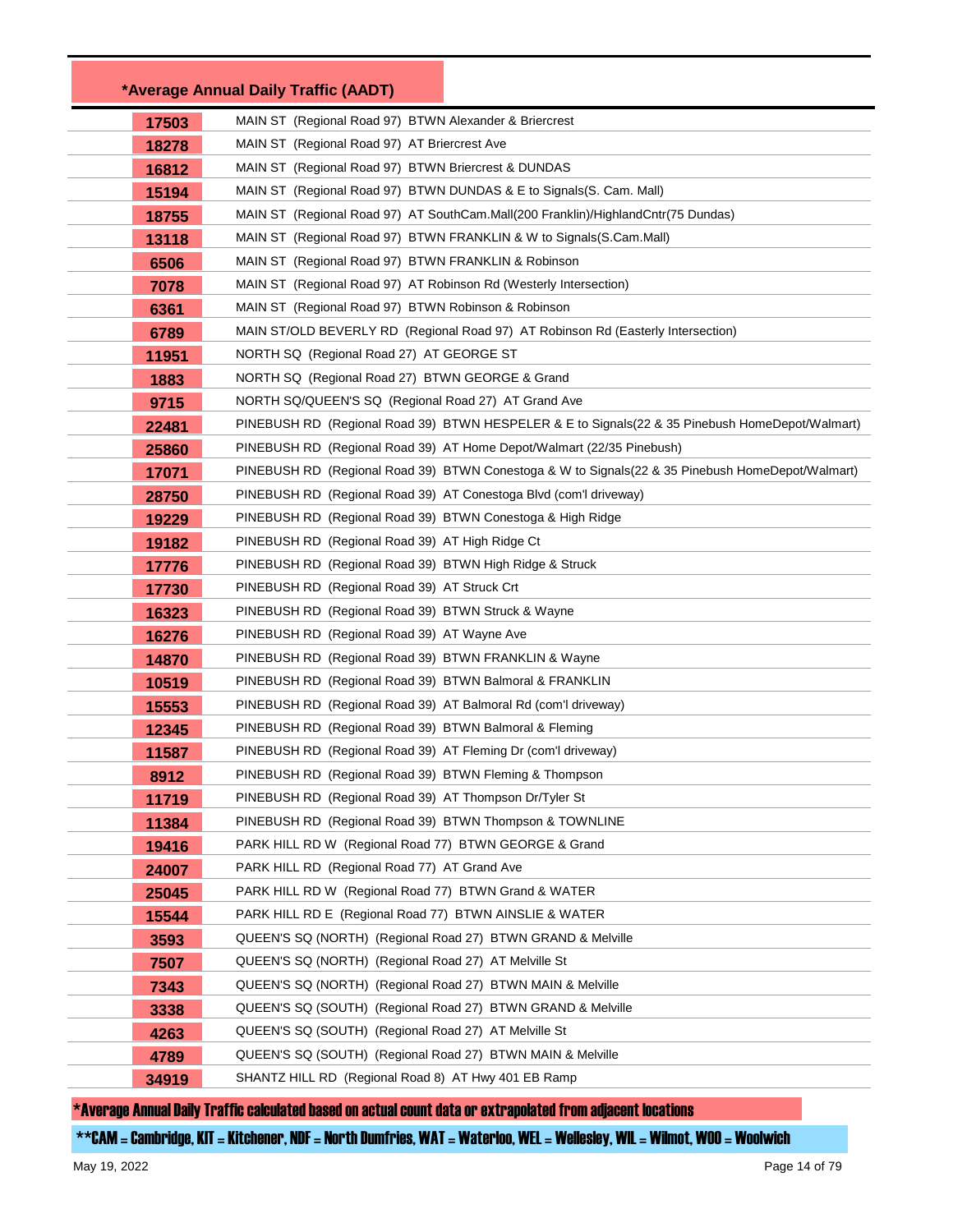|       | *Average Annual Daily Traffic (AADT)                                                 |
|-------|--------------------------------------------------------------------------------------|
| 19017 | SHANTZ HILL RD (Regional Road 8) BTWN Hwy 401 EB Ramp & Preston Pkwy                 |
| 20954 | SHANTZ HILL RD (Regional Road 8) AT Preston Pkwy (driveway)                          |
| 14447 | SHANTZ HILL RD (Regional Road 8) BTWN FOUNTAIN & Preston Pkwy                        |
| 31960 | SHANTZ HILL RD/FOUNTAIN ST (Regional Road 8) AT FOUNTAIN ST/Driveway                 |
| 11218 | SOUTH SQ (Regional Road 27) AT GEORGE ST                                             |
| 2038  | SOUTH SQ (Regional Road 27) BTWN GEORGE & Grand                                      |
| 10322 | SOUTH SQ/QUEEN'S SQ (Regional Road 27) AT Grand Ave                                  |
| 31801 | SPORTSWORLD DR/MAPLE GROVE RD (Regional Road 38) BTWN Cherry Blossom & Hwy 8 NB Ramp |
| 10623 | ST. ANDREWS ST (coml driveway) (Regional Road 75) AT GRAND AVE/Grand Ave             |
| 8665  | ST. ANDREWS ST (Regional Road 75) BTWN GEORGE & GRAND/Grand                          |
| 9981  | ST. ANDREWS ST (Regional Road 75) BTWN GEORGE & Glebe                                |
| 10063 | ST. ANDREWS ST (Regional Road 75) AT Glebe St                                        |
| 9946  | ST. ANDREWS ST (Regional Road 75) BTWN Churchill & Glebe                             |
| 10428 | ST. ANDREWS ST (Regional Road 75) AT Churchill Dr                                    |
| 9911  | ST. ANDREWS ST (Regional Road 75) BTWN Churchill & Fraser                            |
| 10144 | ST. ANDREWS ST (Regional Road 75) AT Fraser St                                       |
| 9877  | ST. ANDREWS ST (Regional Road 75) BTWN Fraser & Gilholm                              |
| 9959  | ST. ANDREWS ST (Regional Road 75) AT Gilholm Ave                                     |
| 9842  | ST. ANDREWS ST (Regional Road 75) BTWN Gilholm & Glenmorris                          |
| 10901 | ST. ANDREWS ST (Regional Road 75) AT Glenmorris St                                   |
| 9808  | ST. ANDREWS ST (Regional Road 75) BTWN CEDAR & Glenmorris                            |
| 23119 | ST. ANDREWS ST (Regional Road 75) AT CEDAR ST                                        |
| 10691 | ST. ANDREWS ST (Regional Road 75) BTWN CEDAR & Victoria                              |
| 11513 | ST. ANDREWS ST (Regional Road 75) AT Victoria Ave                                    |
| 10335 | ST. ANDREWS ST (Regional Road 75) BTWN Dumfries/Osborne & Victoria                   |
| 11288 | ST. ANDREWS ST (Regional Road 75) AT Dumfries St/Osborne St                          |
| 10379 | ST. ANDREWS ST (Regional Road 75) BTWN Dumfries/Osborne & St. Gregory's              |
| 11451 | ST. ANDREWS ST (Regional Road 75) AT St. Gregory's Dr                                |
| 10120 | ST. ANDREWS ST (Regional Road 75) BTWN Francis & St. Gregory                         |
| 10975 | ST. ANDREWS ST (Regional Road 75) AT Francis St                                      |
| 9862  | ST. ANDREWS ST (Regional Road 75) BTWN Francis & Stanley                             |
| 10443 | ST. ANDREWS ST (Regional Road 75) AT Stanley St/Driveway                             |
| 9590  | ST. ANDREWS ST (Regional Road 75) BTWN Southwood & Stanley                           |
| 11802 | ST. ANDREWS ST (Regional Road 75) AT Southwood Dr (com'l driveway)                   |
| 10047 | ST. ANDREWS ST (Regional Road 75) BTWN Fourth & Southwood                            |
| 9899  | ST. ANDREWS ST (Regional Road 75) AT Fourth Ave                                      |
| 8924  | ST. ANDREWS ST (Regional Road 75) BTWN Fourth & Inverness                            |
| 9333  | ST. ANDREWS ST (Regional Road 75) AT Inverness Dr                                    |
| 7751  | ST. ANDREWS ST (Regional Road 75) BTWN Grand Ridge & Inverness                       |
| 9219  | ST. ANDREWS ST (Regional Road 75) AT Grand Ridge Dr                                  |
| 4537  | ST. ANDREWS ST (Regional Road 75) BTWN Grand Ridge & Cam./ND Bndry                   |
| 12028 | TOWNLINE RD/Townline Rd (Regional Road 33) AT Well Cty Rd 34                         |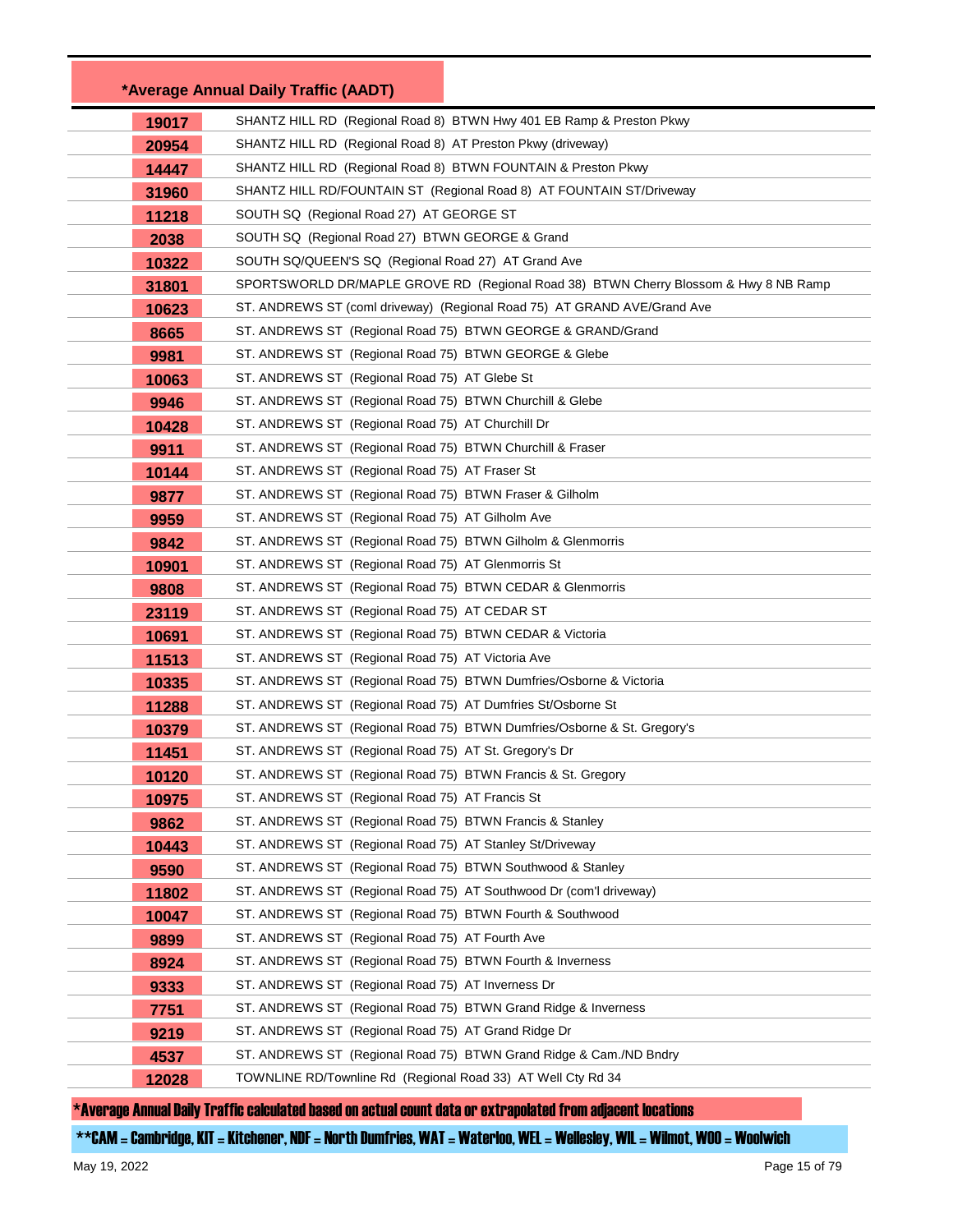|       | *Average Annual Daily Traffic (AADT)                         |                                                                                              |
|-------|--------------------------------------------------------------|----------------------------------------------------------------------------------------------|
| 10933 | TOWNLINE RD (Regional Road 33) BTWN Kerwood & Well Cty Rd 34 |                                                                                              |
| 12877 | TOWNLINE RD (Regional Road 33) AT Kerwood Dr                 |                                                                                              |
| 12859 |                                                              | TOWNLINE RD (Regional Road 33) BTWN Ellis/Sideroad 10 N & Kerwood                            |
| 18564 | TOWNLINE RD (Regional Road 33) AT Ellis Rd/Sideroad 10 N     |                                                                                              |
| 15745 |                                                              | TOWNLINE RD (Regional Road 33) BTWN Ellis/Sideroad 10 N & Jamieson                           |
| 21586 | TOWNLINE RD (Regional Road 33) AT Jamieson Pkwy              |                                                                                              |
| 19204 |                                                              | TOWNLINE RD (Regional Road 33) BTWN Hwy 401 WB Ramp & Jamieson                               |
| 26117 | TOWNLINE RD (Regional Road 33) AT Hwy 401 WB Ramp            |                                                                                              |
| 23032 | TOWNLINE RD (Regional Road 33) BTWN Hwy 401 Ramps            |                                                                                              |
| 33162 | TOWNLINE RD (Regional Road 33) AT Hwy 401 EB Ramp            |                                                                                              |
| 29148 |                                                              | TOWNLINE RD (Regional Road 33) BTWN Hwy 401 EB Ramp & PINEBUSH/Cty Rd 32(Lake Rd)            |
| 38850 |                                                              | TOWNLINE RD (Regional Road 33) AT PINEBUSH RD/Cty Rd 32(Lake Rd)                             |
| 26031 | TOWNLINE RD (Regional Road 33) BTWN CAN-AMERA & PINEBUSH     |                                                                                              |
| 27268 | TOWNLINE RD (Regional Road 33) AT CAN-AMERA PKWY             |                                                                                              |
| 13569 | TOWNLINE RD (Regional Road 33) BTWN CAN-AMERA & Coulthard    |                                                                                              |
| 14827 | TOWNLINE RD (Regional Road 33) AT Coulthard Blvd             |                                                                                              |
| 13380 | TOWNLINE RD (Regional Road 33) BTWN Concession 1 & Coulthard |                                                                                              |
| 12761 | TOWNLINE RD (Regional Road 33) AT Concession 1               |                                                                                              |
| 11659 | TOWNLINE RD (Regional Road 33) BTWN Concession 1 & Saginaw   |                                                                                              |
| 13946 | TOWNLINE RD (Regional Road 33) AT Saginaw Pkwy               |                                                                                              |
| 8248  | TOWNLINE RD (Regional Road 33) BTWN Cedarbrook & Saginaw     |                                                                                              |
| 7768  | TOWNLINE RD (Regional Road 33) AT Cedarbrook Crt             |                                                                                              |
| 7796  | TOWNLINE RD (Regional Road 33) BTWN Cedarbrook & Stonebrook  |                                                                                              |
| 8104  | TOWNLINE RD (Regional Road 33) AT Stonebrook Rd              |                                                                                              |
| 7864  | TOWNLINE RD (Regional Road 33) BTWN Avenue/Gore & Stonebrook |                                                                                              |
| 10009 | TOWNLINE RD (Regional Road 33) AT Avenue Rd/Gore Rd          |                                                                                              |
| 32691 |                                                              | WATER ST N (Regional Road 24) BTWN Augusta & CORONATION/DUNDAS                               |
| 35386 | WATER ST (Regional Road 24) AT Augusta St                    |                                                                                              |
| 34081 | WATER ST N (Regional Road 24) BTWN Augusta & Todd            |                                                                                              |
| 36776 | WATER ST (Regional Road 24) AT Todd St                       |                                                                                              |
| 35472 | WATER ST N (Regional Road 24) BTWN Dayton & Todd             |                                                                                              |
| 35561 | WATER ST (Regional Road 24) AT Dayton St                     |                                                                                              |
| 36236 | WATER ST N (Regional Road 24) BTWN Dando & Dayton            |                                                                                              |
| 37671 | WATER ST (Regional Road 24) AT Dando Ave                     |                                                                                              |
| 36276 |                                                              | WATER ST N (Regional Road 24) BTWN Dando & Samuelson/GCI driveway                            |
| 36898 | WATER ST (Regional Road 24) AT Samuelson St/GCI driveway     |                                                                                              |
| 32017 |                                                              | WATER ST N (Regional Road 24) BTWN Malcolm & Samuelson/GCI driveway                          |
| 28259 | WATER ST (Regional Road 24) AT Malcolm St                    |                                                                                              |
| 27994 | WATER ST N (Regional Road 24) BTWN AINSLIE & Malcolm         |                                                                                              |
| 26065 |                                                              | WATER ST (northerly connection - non-standard - no control) (Regional Road 24) AT AINSLIE ST |
| 14137 | WATER ST N (Regional Road 24) BTWN AINSLIE & Simcoe          |                                                                                              |
| 17590 | WATER ST (Regional Road 24) AT Simcoe St (com'l driveway)    |                                                                                              |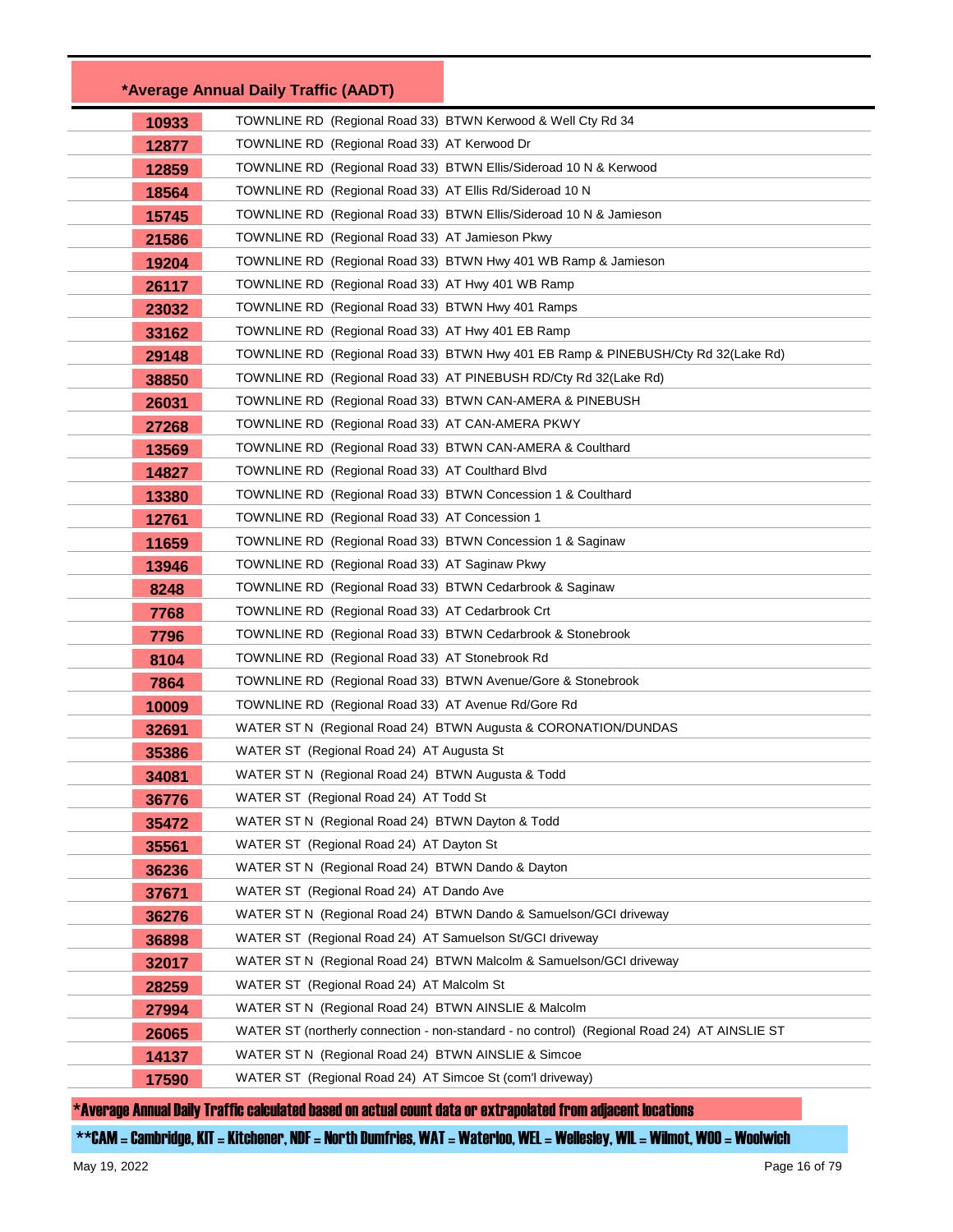|                    | *Average Annual Daily Traffic (AADT)                                              |
|--------------------|-----------------------------------------------------------------------------------|
| 17337              | WATER ST N (Regional Road 24) BTWN PARK HILL & Simcoe                             |
| 36468              | WATER ST (Regional Road 24) AT PARK HILL RD                                       |
| 12889              | WATER ST N (Regional Road 24) BTWN PARK HILL & Thorne                             |
| 12568              | WATER ST (Regional Road 24) AT Thorne St                                          |
| 12402              | WATER ST N (Regional Road 24) BTWN Dickson & Thorne                               |
| 13735              | WATER ST (Regional Road 24) AT Dickson St                                         |
| 13011              | WATER ST N (Regional Road 24) BTWN Dickson & MAIN                                 |
| 17795              | WATER ST (Regional Road 24) AT MAIN ST/Main St                                    |
| 12535              | WATER ST S (Regional Road 24) BTWN MAIN & Imperial                                |
| 12536              | WATER ST (Regional Road 24) AT Imperial Lane                                      |
| 12288              | WATER ST S (Regional Road 24) BTWN Imperial & Warnock                             |
| 12265              | WATER ST (Regional Road 24) AT Warnock St                                         |
| 12042              | WATER ST S (Regional Road 24) BTWN Bruce & Warnock                                |
| 12419              | WATER ST (Regional Road 24) AT Bruce St                                           |
| 11796              | WATER ST S (Regional Road 24) BTWN Bruce & Walnut                                 |
| 11927              | WATER ST (Regional Road 24) AT Walnut St                                          |
| 11842              | WATER ST S (Regional Road 24) BTWN CEDAR/CONCESSION & Walnut                      |
| 31836              | WATER ST (Regional Road 24) AT CEDAR ST/CONCESSION ST                             |
| 12430              | WATER ST S (Regional Road 24) BTWN AINSLIE & CEDAR/CONCESSION                     |
| 18983              | WATER ST (Southerly intersection) (Regional Road 24) AT AINSLIE ST                |
| 18143              | WATER ST S (Regional Road 24) BTWN AINSLIE & MYERS                                |
| 21717              | WATER ST (Regional Road 24) AT MYERS RD                                           |
| 15850              | WATER ST S (Regional Road 24) BTWN MYERS & 168 m South (end of Reg. jurisdiction) |
| $**$<br><b>KIT</b> | Location                                                                          |
| 20769              | BLEAMS RD/OTTAWA ST (Regional Road 4) AT TRUSSLER RD                              |
| 16626              | BENTON ST (Regional Road 6) AT COURTLAND AVE                                      |
| 6316               | BENTON ST (Regional Road 6) BTWN COURTLAND & St. George                           |
| 8033               | BENTON ST (Regional Road 6) AT St. George St                                      |
| 6444               | BENTON ST (Regional Road 6) BTWN Church & St. George                              |
| 7871               | BENTON ST (Regional Road 6) AT Church St                                          |
| 6572               | BENTON ST (Regional Road 6) BTWN CHARLES & Church                                 |
| 15416              | BENTON ST (Regional Road 6) AT CHARLES ST                                         |
| 8735               | BENTON ST (Regional Road 6) BTWN CHARLES & Hall's Lane                            |
| 9722               | BENTON ST (Regional Road 6) AT Hall's Lane                                        |
| 8709               | BENTON ST (Regional Road 6) BTWN Hall's Lane & King                               |
| 14973              | BENTON ST/FREDERICK ST (Regional Road 6) AT King St                               |
| 28121              | BRIDGEPORT RD (Regional Road 9) AT Lang Cr                                        |
| 24939              | BRIDGEPORT RD E (Regional Road 9) BTWN Lang & Leander                             |
| 23261              | BRIDGEPORT RD (Regional Road 9) AT Leander PI                                     |
| 20573              | BRIDGEPORT RD E (Regional Road 9) BTWN Leander & Mackie                           |
| 19400              | BRIDGEPORT RD (Regional Road 9) AT Mackie PI                                      |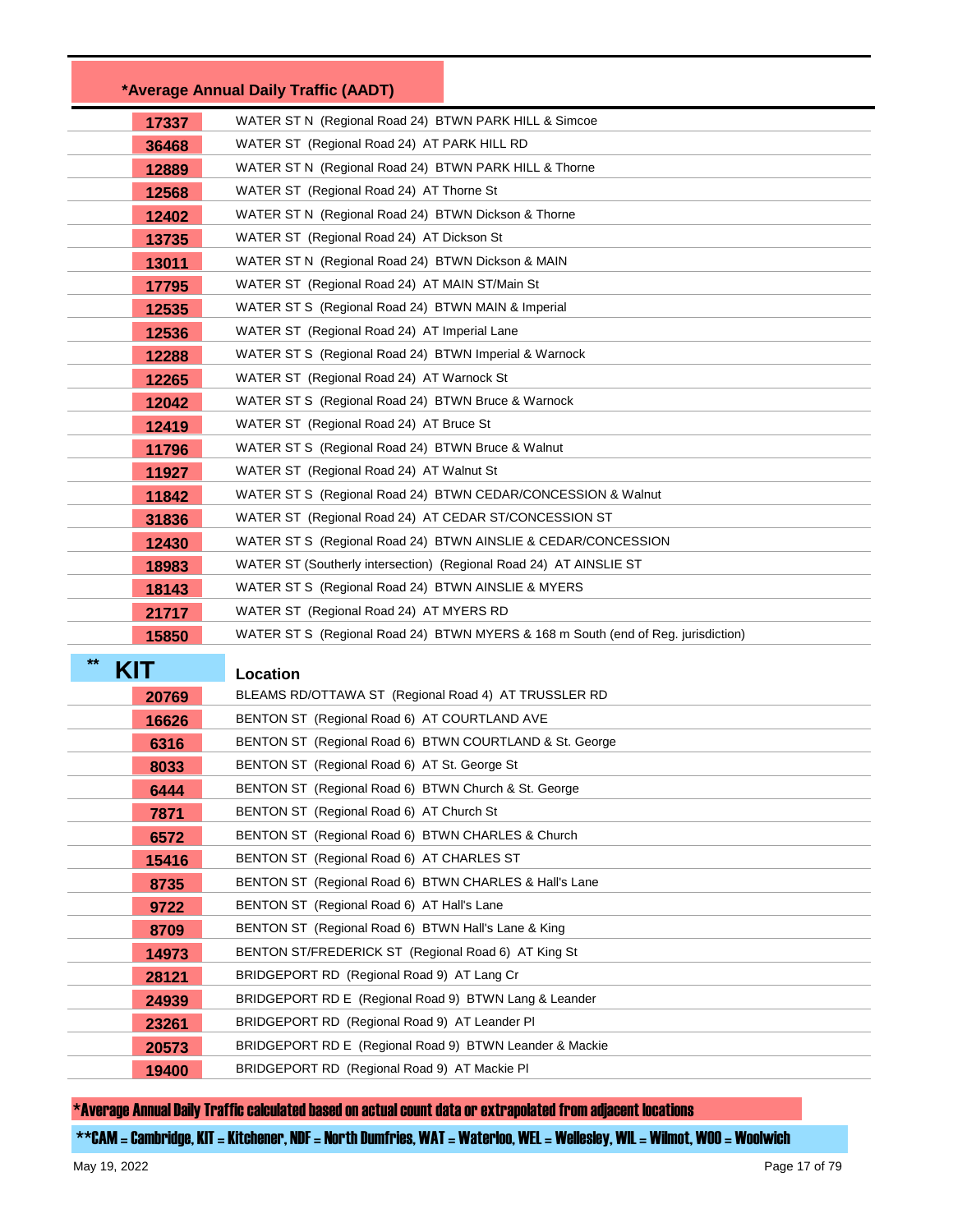|       | *Average Annual Daily Traffic (AADT)                                 |  |
|-------|----------------------------------------------------------------------|--|
| 16208 | BRIDGEPORT RD E (Regional Road 9) BTWN LANCASTER & Mackie            |  |
| 29850 | BRIDGEPORT RD (Riverbend Dr) (Regional Road 9) AT LANCASTER ST       |  |
| 8380  | BRIDGE ST/NEW DUNDEE RD (Regional Road 12) AT TRUSSLER RD            |  |
| 20917 | BLOOMINGDALE RD (Regional Road 20) AT BRIDGE ST                      |  |
| 8919  | BLOOMINGDALE RD N (Regional Road 20) BTWN BRIDGE & Horning           |  |
| 8890  | BLOOMINGDALE RD (Regional Road 20) AT Horning Dr                     |  |
| 8661  | BLOOMINGDALE RD N (Regional Road 20) BTWN Horning & Prince           |  |
| 8632  | BLOOMINGDALE RD (Regional Road 20) AT Prince St                      |  |
| 8403  | BLOOMINGDALE RD N (Regional Road 20) BTWN Colyer & Prince            |  |
| 8324  | BLOOMINGDALE RD (Regional Road 20) AT Colyer PI                      |  |
| 8146  | BLOOMINGDALE RD N (Regional Road 20) BTWN Colyer & Stanley           |  |
| 8312  | BLOOMINGDALE RD (Regional Road 20) AT Stanley Ave                    |  |
| 8065  | BLOOMINGDALE RD N (Regional Road 20) BTWN Nelson & Stanley           |  |
| 8563  | BLOOMINGDALE RD (Regional Road 20) AT Nelson Ave                     |  |
| 8062  | BLOOMINGDALE RD N (Regional Road 20) BTWN Daniel & Nelson            |  |
| 8561  | BLOOMINGDALE RD (Regional Road 20) AT Daniel Ave                     |  |
| 16147 | BRIDGE ST W (Regional Road 52) BTWN Bridle & Woolwich                |  |
| 17414 | BRIDGE ST (Regional Road 52) AT Woolwich St (Shirk PI)               |  |
| 16151 | BRIDGE ST W (Regional Road 52) BTWN LANCASTER/Carisbrook & Woolwich  |  |
| 20997 | BRIDGE ST E (Regional Road 52) BTWN LANCASTER & Tyson                |  |
| 20888 | BRIDGE ST (Regional Road 52) AT Tyson Dr (com'l driveway)            |  |
| 20491 | BRIDGE ST E (Regional Road 52) BTWN BLOOMINGDALE & Tyson             |  |
| 12277 | BRIDGE ST E (Regional Road 52) BTWN BLOOMINGDALE & Grand             |  |
| 13080 | BRIDGE ST (Regional Road 52) AT Grand Ave                            |  |
| 12066 | BRIDGE ST E (Regional Road 52) BTWN Grand & Schweitzer               |  |
| 12137 | BRIDGE ST (Regional Road 52) AT Schweitzer St                        |  |
| 10962 | BRIDGE ST E (Regional Road 52) BTWN Schweitzer & Tagge               |  |
| 10967 | BRIDGE ST (Regional Road 52) AT Tagge St                             |  |
| 9385  | BRIDGE ST E (Regional Road 52) BTWN Paige/Stanley & Tagge            |  |
| 9073  | BRIDGE ST (Regional Road 52) AT Paige St/Stanley Ave                 |  |
| 8150  | BRIDGE ST E (Regional Road 52) BTWN Hollinger & Paige/Stanley        |  |
| 10086 | BRIDGE ST (Regional Road 52) AT Hollinger Cr (Westerly Intersection) |  |
| 8023  | BRIDGE ST E (Regional Road 52) BTWN Hollinger & Hollinger            |  |
| 8959  | BRIDGE ST (Regional Road 52) AT Hollinger Cr (Easterly Intersection) |  |
| 7896  | BRIDGE ST E (Regional Road 52) BTWN Hollinger & Kit./Wool. Bndry     |  |
| 15350 | BLEAMS RD (Regional Road 56) AT TRUSSLER RD                          |  |
| 6165  | BLEAMS RD (Regional Road 56) BTWN Nyles & TRUSSLER                   |  |
| 6922  | BLEAMS RD (Regional Road 56) AT Nyles Dr                             |  |
| 6680  | BLEAMS RD (Regional Road 56) BTWN Isaiah & Nyles                     |  |
| 7937  | BLEAMS RD (Regional Road 56) AT Isaiah Dr                            |  |
| 7195  | BLEAMS RD (Regional Road 56) BTWN Isaiah & Gehl                      |  |
| 7703  | BLEAMS RD (Regional Road 56) AT Gehl PI                              |  |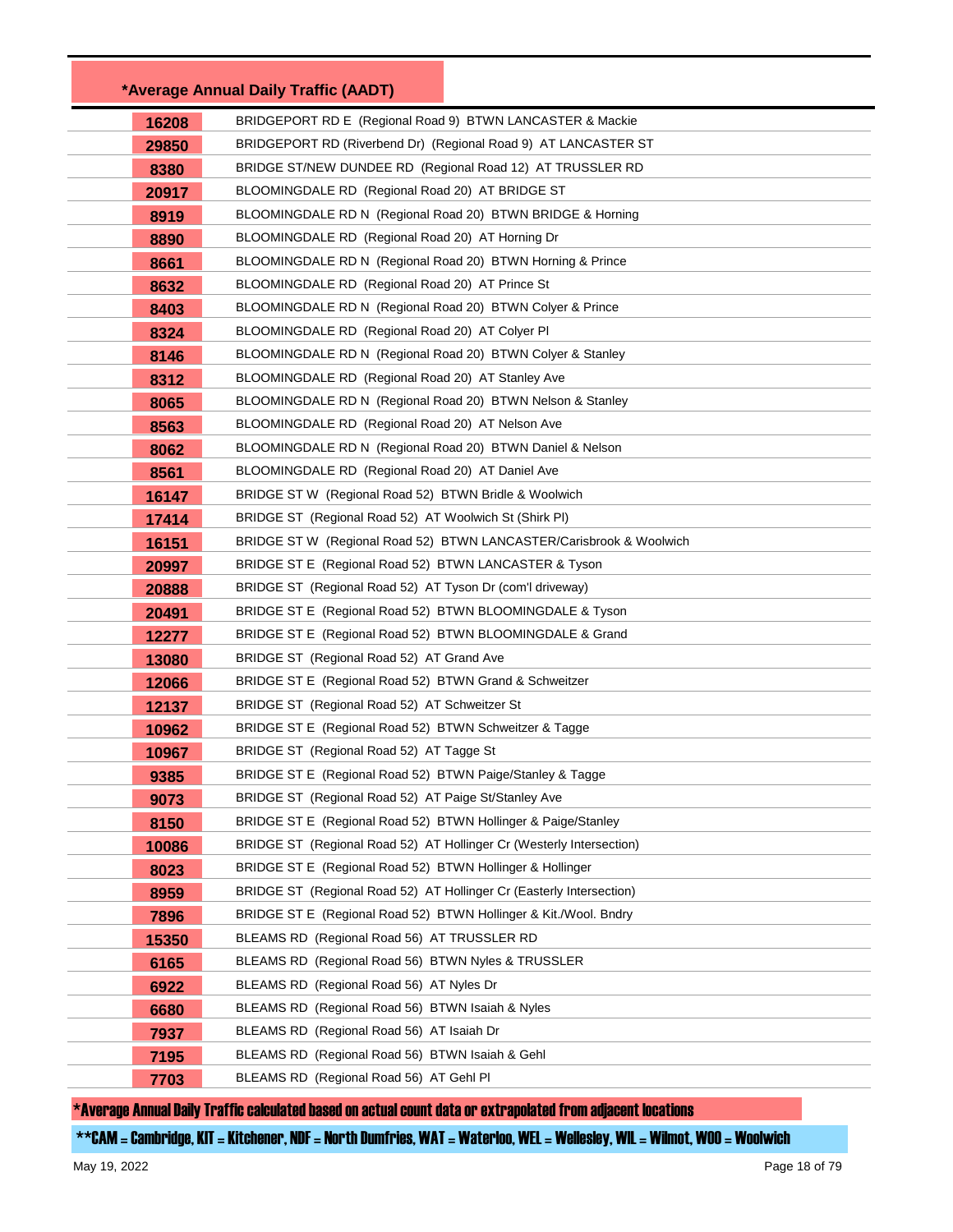|       | *Average Annual Daily Traffic (AADT)                                                             |
|-------|--------------------------------------------------------------------------------------------------|
| 7711  | BLEAMS RD (Regional Road 56) BTWN Donnenwerth & Gehl                                             |
| 8427  | BLEAMS RD (Regional Road 56) AT Donnenwerth Dr                                                   |
| 8226  | BLEAMS RD (Regional Road 56) BTWN Commonwealth & Donnenwerth                                     |
| 9414  | BLEAMS RD (Regional Road 56) AT Commonwealth St                                                  |
| 8741  | BLEAMS RD (Regional Road 56) BTWN Commonwealth & Helena Feasby                                   |
| 10475 | BLEAMS RD (Regional Road 56) AT Helena Feasby St                                                 |
| 9257  | BLEAMS RD (Regional Road 56) BTWN Helena Feasby & FISCHER-HALLMAN                                |
| 31965 | BLEAMS RD (Regional Road 56) AT FISCHER-HALLMAN RD                                               |
| 14954 | BLEAMS RD (Regional Road 56) BTWN FISCHER-HALLMAN & Washburn                                     |
| 15825 | BLEAMS RD (Regional Road 56) AT Washburn Dr                                                      |
| 13157 | BLEAMS RD (Regional Road 56) BTWN Thistledown/Trillium & Washburn                                |
| 15529 | BLEAMS RD (Regional Road 56) AT Thistledown Dr/Trillium Dr                                       |
| 12427 | BLEAMS RD (Regional Road 56) BTWN Colony & Trillium/Thistledown                                  |
| 14709 | BLEAMS RD (Regional Road 56) AT Colony Dr                                                        |
| 13652 | BLEAMS RD (Regional Road 56) BTWN Colony & Strasburg                                             |
| 26093 | BLEAMS RD (Regional Road 56) AT Strasburg Rd                                                     |
| 17809 | BLEAMS RD (Regional Road 56) BTWN Century Hill & Strasburg                                       |
| 22537 | BLEAMS RD (Regional Road 56) AT Century Hill Dr                                                  |
| 20164 | BLEAMS RD (Regional Road 56) BTWN Century Hill & HOMER WATSON                                    |
| 17851 | BLEAMS RD (Regional Road 56) BTWN Fallowfield & HOMER WATSON                                     |
| 19516 | BLEAMS RD (Regional Road 56) AT Fallowfield Dr                                                   |
| 16181 | BLEAMS RD (Regional Road 56) BTWN Fallowfield & Otonabee                                         |
| 15846 | BLEAMS RD (Regional Road 56) AT Otonabee Dr                                                      |
| 14512 | BLEAMS RD (Regional Road 56) BTWN MANITOU & Otonabee                                             |
| 25387 | BLEAMS RD (Regional Road 56) AT MANITOU DR                                                       |
| 10932 | BRUCE ST (Regional Road 61) BTWN Hwy 85 Ramp & VICTORIA                                          |
| 17148 | BRUCE ST (Regional Road 61) AT Hwy 85 NB On-Ramp/Hwy 7 EB Off-Ramp                               |
| 8732  | BRUCE ST (Regional Road 61) BTWN Ephraim & Hwy 85 Ramp                                           |
| 8352  | BRUCE ST (Regional Road 61) AT Ephraim St                                                        |
| 5973  | BRUCE ST (Regional Road 61) BTWN Ephraim & FREDERICK                                             |
| 7189  | BORDEN AVE (Regional Road 66) BTWN CHARLES & Nyberg                                              |
| 6374  | BORDEN AVE (Regional Road 66) AT Nyberg St                                                       |
| 5460  | BORDEN AVE (Regional Road 66) BTWN Dundas & Nyberg                                               |
| 4645  | BORDEN AVE (Regional Road 66) AT Dundas Ave                                                      |
| 3731  | BORDEN AVE (Regional Road 66) BTWN Bedford & Dundas                                              |
| 2992  | BORDEN AVE (Regional Road 66) AT Bedford Rd                                                      |
| 2003  | BORDEN AVE (Regional Road 66) BTWN Bedford & COURTLAND                                           |
| 1318  | BORDEN AVE (Regional Road 66) BTWN COURTLAND & Huron Park Spur                                   |
| 13208 | CONESTOGA COLLEGE BLVD (RR 12A) (Regional Road 12) BTWN NEW DUNDEE/Hwy 401 WB Ramp &<br>Pinnacle |
| 10780 | CONESTOGA COLLEGE BLVD (RR 12A) (Regional Road 12) AT Pinnacle Dr                                |
| 7853  | CONESTOGA COLLEGE BLVD (RR 12A) (Regional Road 12) BTWN HOMER WATSON & Pinnacle                  |
|       |                                                                                                  |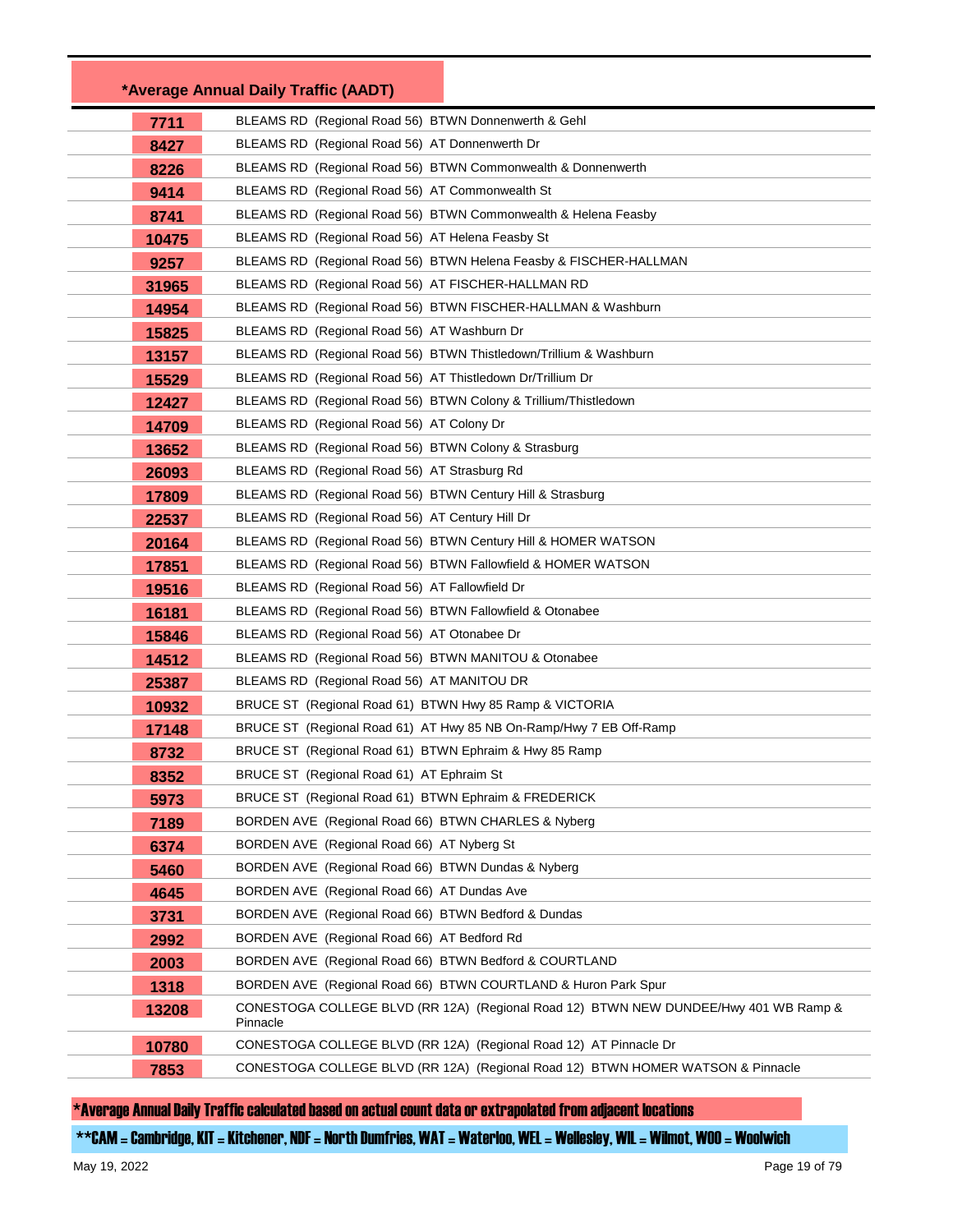|       | *Average Annual Daily Traffic (AADT)                                                        |  |
|-------|---------------------------------------------------------------------------------------------|--|
| 48119 | CONESTOGA COLLEGE BLVD/Conestoga College Blvd (Regional Road 12) AT HOMER WATSON BLVD       |  |
| 15088 | COURTLAND AVE E (Regional Road 53) BTWN Clemens & QUEEN                                     |  |
| 14710 | COURTLAND AVE (Regional Road 53) AT Clemens Lane                                            |  |
| 13833 | COURTLAND AVE E (Regional Road 53) BTWN BENTON & Clemens                                    |  |
| 12578 | COURTLAND AVE E (Regional Road 53) BTWN BENTON & Hebel                                      |  |
| 14200 | COURTLAND AVE (Regional Road 53) AT Hebel PI                                                |  |
| 13831 | COURTLAND AVE E (Regional Road 53) BTWN Hebel & Peter                                       |  |
| 15454 | COURTLAND AVE (Regional Road 53) AT Peter St                                                |  |
| 15085 | COURTLAND AVE E (Regional Road 53) BTWN Cedar & Peter                                       |  |
| 16732 | COURTLAND AVE (Regional Road 53) AT Cedar St                                                |  |
| 14838 | COURTLAND AVE E (Regional Road 53) BTWN Cedar & Madison                                     |  |
| 16022 | COURTLAND AVE (Regional Road 53) AT Madison Ave                                             |  |
| 14506 | COURTLAND AVE E (Regional Road 53) BTWN Madison & Stirling                                  |  |
| 24156 | COURTLAND AVE (Regional Road 53) AT Stirling Ave                                            |  |
| 14051 | COURTLAND AVE E (Regional Road 53) BTWN Stirling & Vernon                                   |  |
| 13959 | COURTLAND AVE (Regional Road 53) AT Vernon Ave                                              |  |
| 13976 | COURTLAND AVE E (Regional Road 53) BTWN Palmer & Vernon                                     |  |
| 14209 | COURTLAND AVE (Regional Road 53) AT Palmer Ave                                              |  |
| 14026 | COURTLAND AVE E (Regional Road 53) BTWN Kent & Palmer                                       |  |
| 14914 | COURTLAND AVE (Regional Road 53) AT Kent Ave                                                |  |
| 14323 | COURTLAND AVE E (Regional Road 53) BTWN Borden & Kent                                       |  |
| 14323 | COURTLAND AVE (Regional Road 53) AT J M Schneider (321 Courtland Ave E) (South of Kent Ave) |  |
| 15493 | COURTLAND AVE (Regional Road 53) AT BORDEN AVE                                              |  |
| 14261 | COURTLAND AVE E (Regional Road 53) BTWN Borden & Grenville                                  |  |
| 15356 | COURTLAND AVE (Regional Road 53) AT Grenville St                                            |  |
| 14239 | COURTLAND AVE E (Regional Road 53) BTWN Grenville & OTTAWA                                  |  |
| 13176 | COURTLAND AVE E (Regional Road 53) BTWN OTTAWA & Sydney                                     |  |
| 14160 | COURTLAND AVE (Regional Road 53) AT Sydney St                                               |  |
| 13436 | COURTLAND AVE E (Regional Road 53) BTWN Bedford/Mill & Sydney                               |  |
| 16196 | COURTLAND AVE (Regional Road 53) AT Bedford Rd/Mill St                                      |  |
| 17900 | COURTLAND AVE E (Regional Road 53) BTWN Carwood & Mill                                      |  |
| 19699 | COURTLAND AVE (Regional Road 53) AT Carwood Ave                                             |  |
| 18558 | COURTLAND AVE E (Regional Road 53) BTWN Carwood & Hwy 7/8                                   |  |
| 27385 | COURTLAND AVE (Regional Road 53) AT Hwy 7/8 WB Ramp                                         |  |
| 24612 | COURTLAND AVE E (Regional Road 53) BTWN Hwy 7/8 Ramps                                       |  |
| 34670 | COURTLAND AVE (Regional Road 53) AT Hwy 7/8 EB Ramp/Overland Dr                             |  |
| 28220 | COURTLAND AVE E (Regional Road 53) BTWN Hwy 7/8 EB Ramp/Overland & Walton                   |  |
| 26334 | COURTLAND AVE (Regional Road 53) AT Walton Ave                                              |  |
| 22690 | COURTLAND AVE E (Regional Road 53) BTWN Hayward & Walton                                    |  |
| 23951 | COURTLAND AVE (Regional Road 53) AT Hayward Ave                                             |  |
| 22152 | COURTLAND AVE E (Regional Road 53) BTWN Hayward & Hillmount                                 |  |
| 23026 | COURTLAND AVE (Regional Road 53) AT Hillmount St                                            |  |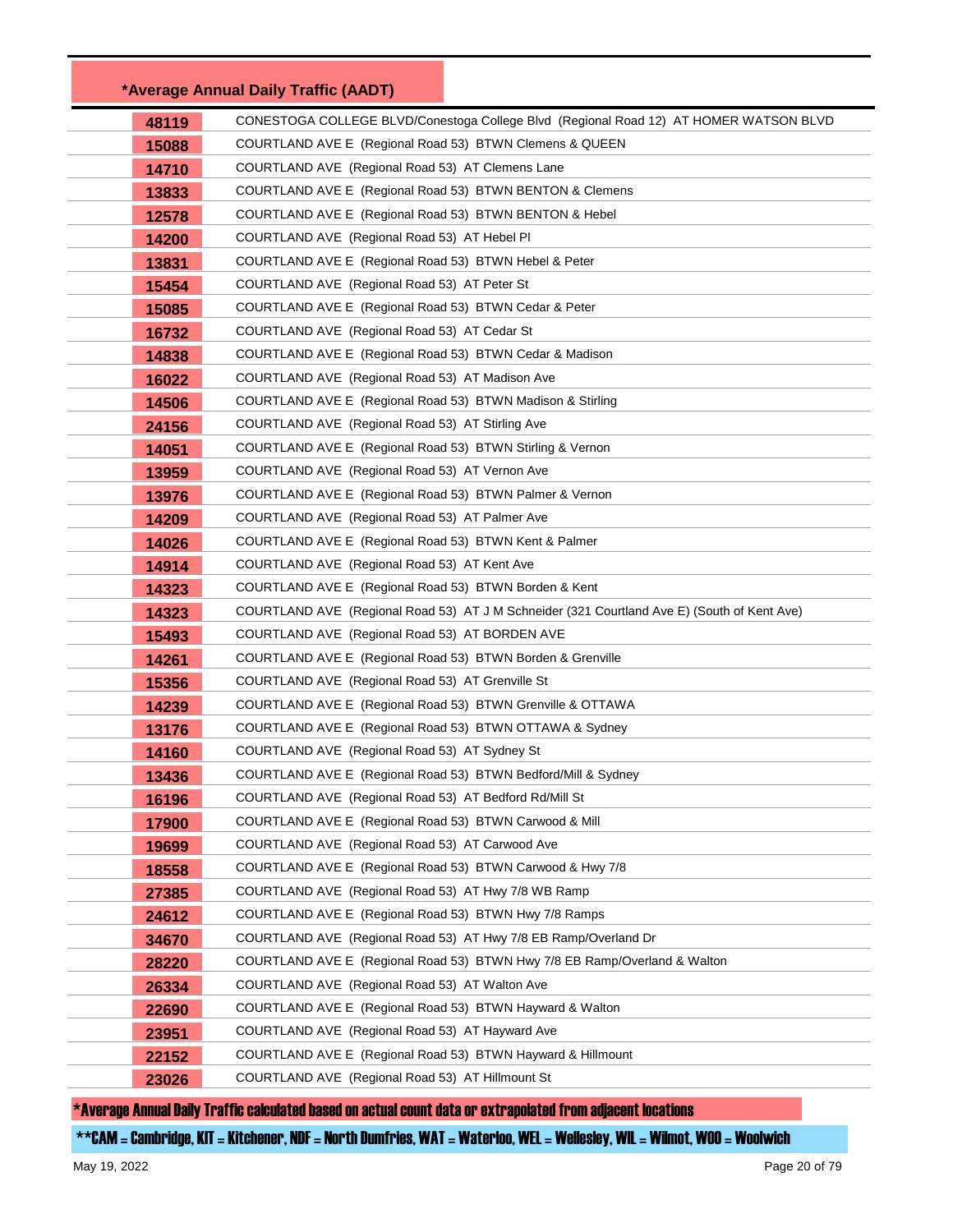|       | *Average Annual Daily Traffic (AADT)                                       |
|-------|----------------------------------------------------------------------------|
| 23828 | COURTLAND AVE E (Regional Road 53) BTWN Block Line & Hillmount             |
| 32603 | COURTLAND AVE (Regional Road 53) AT Block Line Rd                          |
| 24534 | COURTLAND AVE (Regional Road 53) BTWN Block Line & Shelley                 |
| 26025 | COURTLAND AVE (Regional Road 53) AT Shelley Dr                             |
| 27130 | COURTLAND AVE E (Regional Road 53) BTWN Shelley & Siebert                  |
| 30777 | COURTLAND AVE (Regional Road 53) AT Siebert Ave (com'l driveway)           |
| 24300 | COURTLAND AVE E (Regional Road 53) BTWN Balzer & Siebert                   |
| 24278 | COURTLAND AVE (Regional Road 53) AT Balzer Rd                              |
| 23767 | COURTLAND AVE E (Regional Road 53) BTWN Balzer & MANITOU                   |
| 36331 | COURTLAND AVE/FAIRWAY RD (Regional Road 53) AT MANITOU DR (com'l driveway) |
| 4347  | CHARLES ST W (Regional Road 64) BTWN Francis & VICTORIA                    |
| 6788  | CHARLES ST (Regional Road 64) AT Francis St                                |
| 4823  | CHARLES ST W (Regional Road 64) BTWN Francis & Water                       |
| 9431  | CHARLES ST (Regional Road 64) AT Water St                                  |
| 5722  | CHARLES ST W (Regional Road 64) BTWN Gaukel & Water                        |
| 7664  | CHARLES ST (Regional Road 64) AT Gaukel St                                 |
| 6095  | CHARLES ST W (Regional Road 64) BTWN Gaukel & Ontario                      |
| 9090  | CHARLES ST (Regional Road 64) AT Ontario St                                |
| 7002  | CHARLES ST W (Regional Road 64) BTWN Ontario & Queen                       |
| 16491 | CHARLES ST (Regional Road 64) AT Queen St                                  |
| 8179  | CHARLES ST E (Regional Road 64) BTWN BENTON & Queen                        |
| 7147  | CHARLES ST E (Regional Road 64) BTWN BENTON & Eby                          |
| 6890  | CHARLES ST (Regional Road 64) AT Eby St                                    |
| 7251  | CHARLES ST E (Regional Road 64) BTWN Cedar & Eby                           |
| 11784 | CHARLES ST (Regional Road 64) AT Cedar St                                  |
| 8468  | CHARLES ST E (Regional Road 64) BTWN Cedar & Madison                       |
| 9558  | CHARLES ST (Regional Road 64) AT Madison Ave (Northerly Intersection)      |
| 7617  | CHARLES ST E (Regional Road 64) BTWN Madison & Madison                     |
| 7695  | CHARLES ST (Regional Road 64) AT Madison Ave (Southerly Intersection)      |
| 6766  | CHARLES ST E (Regional Road 64) BTWN Cameron & Madison                     |
| 7148  | CHARLES ST (Regional Road 64) AT Cameron St                                |
| 8159  | CHARLES ST E (Regional Road 64) BTWN Cameron & Pandora                     |
| 9640  | CHARLES ST (Regional Road 64) AT Pandora Ave                               |
| 8027  | CHARLES ST E (Regional Road 64) BTWN Pandora & Stirling                    |
| 15360 | CHARLES ST (Regional Road 64) AT Stirling Ave                              |
| 10625 | CHARLES ST E (Regional Road 64) BTWN Kent & Stirling                       |
| 17129 | CHARLES ST (Regional Road 64) AT Kent Ave                                  |
| 16213 | CHARLES ST E (Regional Road 64) BTWN Borden & Kent                         |
| 19089 | CHARLES ST (Regional Road 64) AT BORDEN AVE/Borden Ave                     |
| 9872  | CHARLES ST E (Regional Road 64) BTWN Borden & OTTAWA                       |
| 4263  | DUKE ST (Regional Road 63) AT FRANCIS ST                                   |
| 3112  | DUKE ST (Regional Road 63) BTWN FRANCIS & Water                            |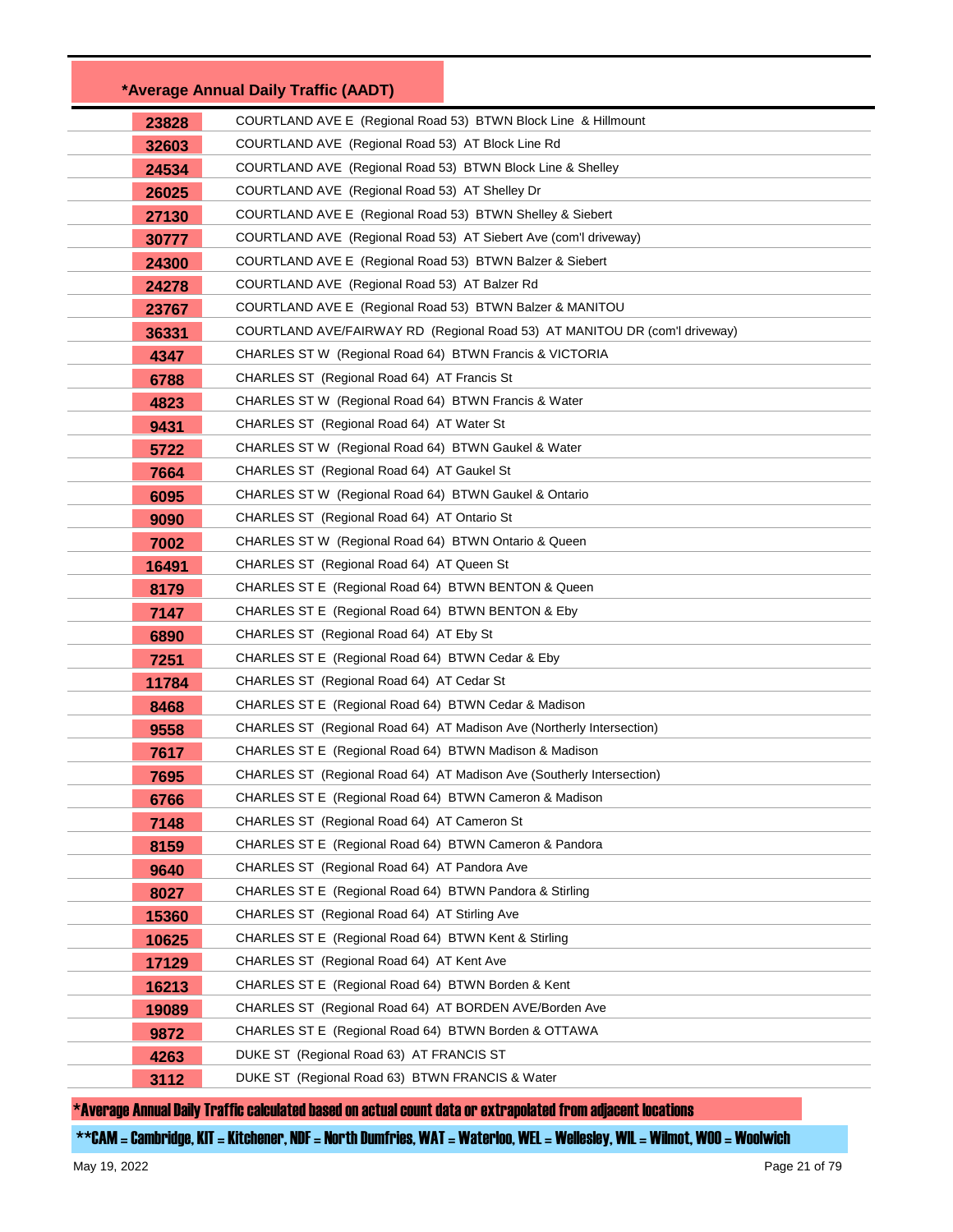|       | *Average Annual Daily Traffic (AADT)                              |
|-------|-------------------------------------------------------------------|
| 8434  | DUKE ST (Regional Road 63) AT Water St                            |
| 3603  | DUKE ST (Regional Road 63) BTWN College & Water                   |
| 4791  | DUKE ST (Regional Road 63) AT College St                          |
| 3979  | DUKE ST (Regional Road 63) BTWN College & Young                   |
| 6619  | DUKE ST (Regional Road 63) AT Young St                            |
| 4312  | DUKE ST (Regional Road 63) BTWN Ontario & Young                   |
| 6085  | DUKE ST (Regional Road 63) AT Ontario St                          |
| 4976  | DUKE ST (Regional Road 63) BTWN Ontario & Queen                   |
| 12364 | DUKE ST (Regional Road 63) AT Queen St                            |
| 5783  | DUKE ST (Regional Road 63) BTWN Frederick & Queen                 |
| 13746 | EDNA ST (Regional Road 62) BTWN Hwy 85 & VICTORIA                 |
| 20462 | EDNA ST (Regional Road 62) AT Hwy 7 WB On-Ramp/Hwy 85 SB Off-Ramp |
| 10920 | EDNA ST (Regional Road 62) BTWN Hwy 85 Ramp & Mansion             |
| 11918 | EDNA ST (Regional Road 62) AT Mansion St                          |
| 9917  | EDNA ST (Regional Road 62) BTWN FREDERICK & Mansion               |
| 8053  | FREDERICK ST (Regional Road 6) BTWN Goudies Lane & KING           |
| 8967  | FREDERICK ST (Regional Road 6) AT Goudies Lane                    |
| 7841  | FREDERICK ST (Regional Road 6) BTWN Duke & Goudies Lane           |
| 11924 | FREDERICK ST (Regional Road 6) AT DUKE ST                         |
| 8480  | FREDERICK ST (Regional Road 6) BTWN Duke & WEBER                  |
| 25467 | FREDERICK ST (Regional Road 6) AT WEBER ST                        |
| 10910 | FREDERICK ST (Regional Road 6) BTWN Spetz & WEBER                 |
| 11567 | FREDERICK ST (Regional Road 6) AT Spetz St                        |
| 10187 | FREDERICK ST (Regional Road 6) BTWN Irvin & Spetz                 |
| 10844 | FREDERICK ST (Regional Road 6) AT Irvin St                        |
| 9464  | FREDERICK ST (Regional Road 6) BTWN Irvin & Otto                  |
| 11611 | FREDERICK ST (Regional Road 6) AT Otto St                         |
| 10423 | FREDERICK ST (Regional Road 6) BTWN Lancaster (Ellen) & Otto      |
| 15851 | FREDERICK ST (Regional Road 6) AT Lancaster St (Ellen St)         |
| 10320 | FREDERICK ST (Regional Road 6) BTWN Gordon & Lancaster            |
| 10982 | FREDERICK ST (Regional Road 6) AT Gordon Ave                      |
| 10548 | FREDERICK ST (Regional Road 6) BTWN Gordon & Samuel               |
| 11213 | FREDERICK ST (Regional Road 6) AT Samuel St                       |
| 10776 | FREDERICK ST (Regional Road 6) BTWN Pequegnat & Samuel            |
| 11439 | FREDERICK ST (Regional Road 6) AT Pequegnat Ave                   |
| 11004 | FREDERICK ST (Regional Road 6) BTWN Pequegnat & Simeon            |
| 11667 | FREDERICK ST (Regional Road 6) AT Simeon St                       |
| 11232 | FREDERICK ST (Regional Road 6) BTWN Chestnut & Simeon             |
| 11895 | FREDERICK ST (Regional Road 6) AT Chestnut St                     |
| 11461 | FREDERICK ST (Regional Road 6) BTWN Chestnut & Lydia              |
| 12125 | FREDERICK ST (Regional Road 6) AT Lydia St                        |
| 11689 | FREDERICK ST (Regional Road 6) BTWN Locust & Lydia                |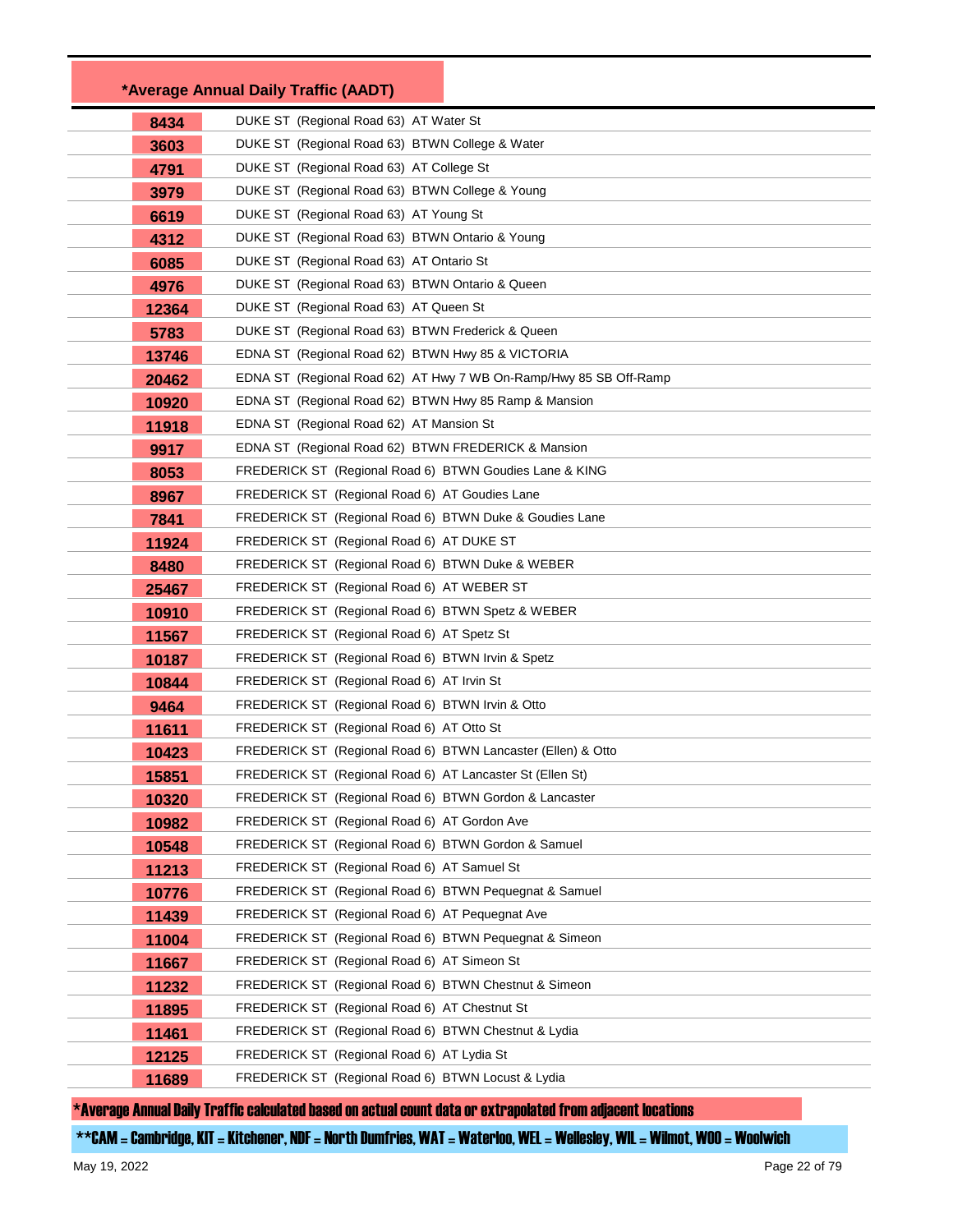|       | *Average Annual Daily Traffic (AADT)                                                  |  |
|-------|---------------------------------------------------------------------------------------|--|
| 12303 | FREDERICK ST (Regional Road 6) AT Locust St                                           |  |
| 11917 | FREDERICK ST (Regional Road 6) BTWN Locust & Merner                                   |  |
| 12531 | FREDERICK ST (Regional Road 6) AT Merner Ave                                          |  |
| 12145 | FREDERICK ST (Regional Road 6) BTWN Filbert & Merner                                  |  |
| 12808 | FREDERICK ST (Regional Road 6) AT Filbert St                                          |  |
| 12374 | FREDERICK ST (Regional Road 6) BTWN East & Filbert                                    |  |
| 13673 | FREDERICK ST (Regional Road 6) AT East Ave                                            |  |
| 11766 | FREDERICK ST (Regional Road 6) BTWN Dunham & East                                     |  |
| 12069 | FREDERICK ST (Regional Road 6) AT Dunham Ave (Seniors Complex) (multi-res driveway)   |  |
| 11338 | FREDERICK ST (Regional Road 6) BTWN Dunham & EDNA                                     |  |
| 20611 | FREDERICK ST (Regional Road 6) AT EDNA ST/Edna St                                     |  |
| 14157 | FREDERICK ST (Regional Road 6) BTWN Ann & EDNA                                        |  |
| 15199 | FREDERICK ST (Regional Road 6) AT Ann St                                              |  |
| 13242 | FREDERICK ST (Regional Road 6) BTWN Ann & BRUCE                                       |  |
| 15156 | FREDERICK ST (Regional Road 6) AT BRUCE ST/Bruce St                                   |  |
| 25261 | FAIRWAY RD S (Regional Road 53) BTWN MANITOU & E to Signals (Winners)                 |  |
| 26968 | FAIRWAY RD (Regional Road 53) AT 642/654/655 Fairway-Winners/Parts Source/Quiznos     |  |
| 24683 | FAIRWAY RD S (Regional Road 53) BTWN Signals (Fairway Best Plaza) & Signals (Winners) |  |
| 28863 | FAIRWAY RD (Regional Road 53) AT Fairway Best Mall (500/560/589 Fairway)              |  |
| 24971 | FAIRWAY RD S (Regional Road 53) BTWN Wilson & W to Signals(Fairway Best Plaza)        |  |
| 38718 | FAIRWAY RD (Regional Road 53) AT Wilson Ave                                           |  |
| 24975 | FAIRWAY RD S (Regional Road 53) BTWN Wilson & E to Signals(Fairview Mall)             |  |
| 30726 | FAIRWAY RD (Regional Road 53) AT Fairview Park Mall/Cineplex (200/215/225 Fairway)    |  |
| 30573 | FAIRWAY RD S (Regional Road 53) BTWN Hwy 8 Ramp & W to Signals(Fairview Mall)         |  |
| 37186 | FAIRWAY RD (Regional Road 53) AT Wabanaki Dr (RT Only)                                |  |
| 44013 | FAIRWAY RD (Regional Road 53) AT Hwy 8 SB Ramp                                        |  |
| 35502 | FAIRWAY RD S (Regional Road 53) BTWN Hwy 8 & KING                                     |  |
| 18305 | FAIRWAY RD N (Regional Road 53) BTWN KING & Morgan                                    |  |
| 26224 | FAIRWAY RD (Regional Road 53) AT Morgan Ave                                           |  |
| 21779 | FAIRWAY RD N (Regional Road 53) BTWN Jansen & Morgan                                  |  |
| 21197 | FAIRWAY RD (Regional Road 53) AT Jansen Ave                                           |  |
| 20421 | FAIRWAY RD N (Regional Road 53) BTWN Jansen & Thaler                                  |  |
| 20979 | FAIRWAY RD (Regional Road 53) AT Thaler Ave                                           |  |
| 19724 | FAIRWAY RD N (Regional Road 53) BTWN Chicopee Park/Grulke & Thaler                    |  |
| 19886 | FAIRWAY RD (Regional Road 53) AT Chicopee Park Crt/Grukle St                          |  |
| 19154 | FAIRWAY RD N (Regional Road 53) BTWN Grulke/Chicopee Park & RIVER                     |  |
| 28680 | FAIRWAY RD (Regional Road 53) AT RIVER RD/River Rd                                    |  |
| 19090 | FAIRWAY RD N (Regional Road 53) BTWN North Hill & RIVER                               |  |
| 19388 | FAIRWAY RD (Regional Road 53) AT North Hill PI                                        |  |
| 18936 | FAIRWAY RD N (Regional Road 53) BTWN North Hill & Old Chicopee                        |  |
| 18672 | FAIRWAY RD (Regional Road 53) AT Old Chicopee Tr                                      |  |
| 18336 | FAIRWAY RD N (Regional Road 53) BTWN Briarmeadow/Sims Estate Dr & Old Chicopee        |  |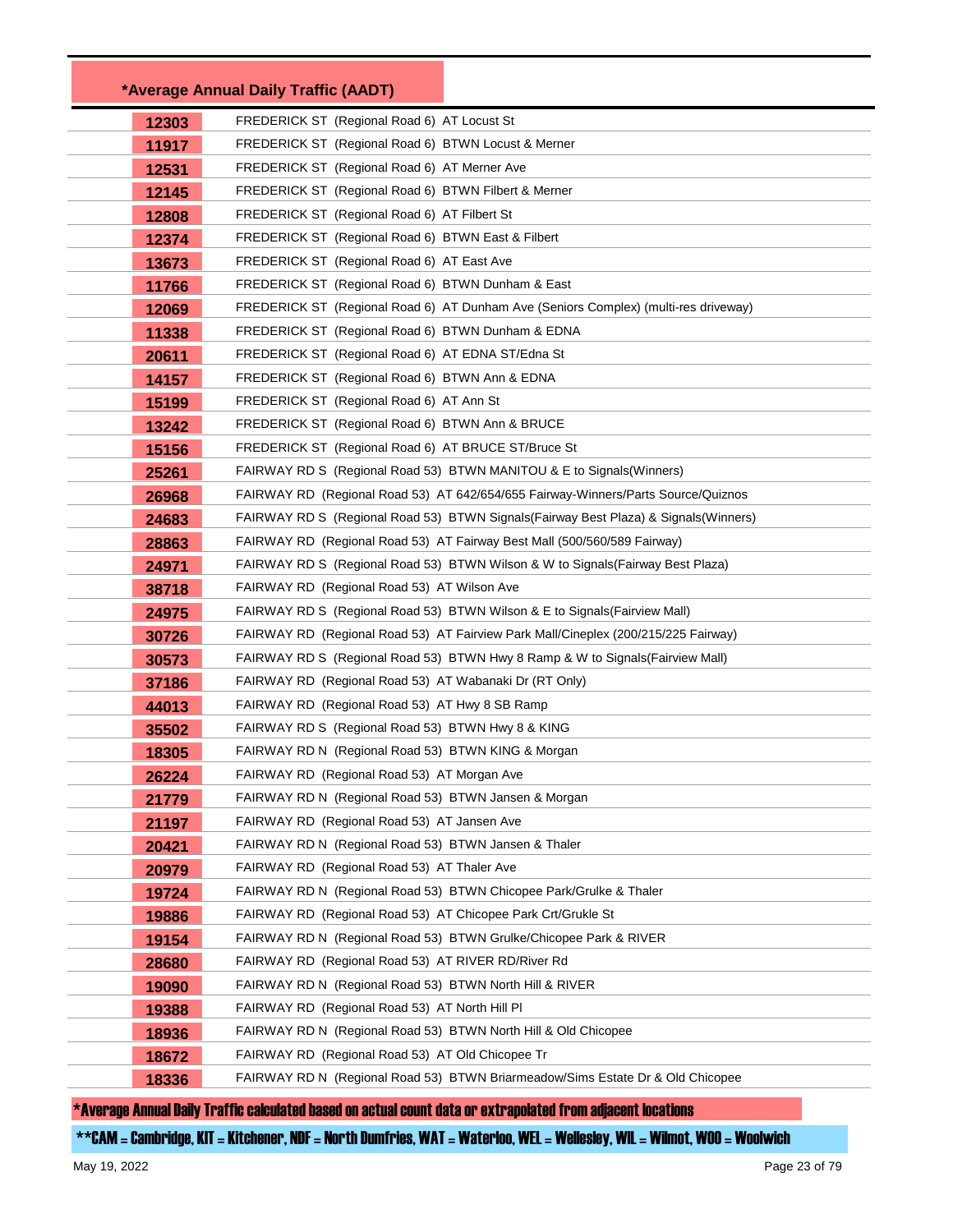|       | *Average Annual Daily Traffic (AADT)                                                        |  |
|-------|---------------------------------------------------------------------------------------------|--|
| 19920 | FAIRWAY RD (Regional Road 53) AT Briarmeadow Dr/Sims Estate Dr                              |  |
| 16950 | FAIRWAY RD N (Regional Road 53) BTWN Briarmeadow/Morrison & Idle Creek/Fairway              |  |
| 17215 | FAIRWAY RD (Regional Road 53) AT Fairway Cr/Idle Creek Dr                                   |  |
| 17475 | FAIRWAY RD N (Regional Road 53) BTWN Idle Creek & LACKNER                                   |  |
| 27076 | FAIRWAY RD (Regional Road 53) AT LACKNER BLVD/Fairway Cres                                  |  |
| 17822 | FAIRWAY RD N (Regional Road 53) BTWN LACKNER & Pebblecreek/Upper Mercer                     |  |
| 17725 | FAIRWAY RD (Regional Road 53) AT Pebblecreek Dr/Upper Mercer St                             |  |
| 13815 | FAIRWAY RD N (Regional Road 53) BTWN Pebblecreek/Upper Mercer & Zeller                      |  |
| 16048 | FAIRWAY RD (Regional Road 53) AT Zeller Dr/Woolner Tr                                       |  |
| 14306 | FAIRWAY RD N (Regional Road 53) BTWN Eden Oak & Old Zeller/Woolner                          |  |
| 10532 | FAIRWAY RD (Regional Road 53) AT Eden Oak Tr                                                |  |
| 12650 | FAIRWAY RD N (Regional Road 53) BTWN Riverbank & Eden Oak                                   |  |
| 28925 | FISCHER-HALLMAN RD(Regional Road 58)BTWN Glasgow & UNIVERSITY                               |  |
| 34081 | FISCHER-HALLMAN RD (Regional Road 58) AT Glasgow St                                         |  |
| 26384 | FISCHER-HALLMAN RD (Regional Road 58) BTWN Glasgow & Stoke                                  |  |
| 26583 | FISCHER-HALLMAN RD (Regional Road 58) AT Stoke Dr                                           |  |
| 25176 | FISCHER-HALLMAN RD(Regional Road 58)BTWN Stoke & VICTORIA                                   |  |
| 25599 | FISCHER-HALLMAN RD (Regional Road 58) BTWN Bankside & VICTORIA                              |  |
| 27088 | FISCHER-HALLMAN RD (Regional Road 58) AT Bankside Dr (RT only)                              |  |
| 27577 | FISCHER-HALLMAN RD  (Regional Road 58)  BTWN Bankside & HIGHLAND                            |  |
| 24595 | FISCHER-HALLMAN RD(Regional Road 58)BTWN HIGHLAND & S to Signals(Highland Hills Mall)       |  |
| 26020 | FISCHER-HALLMAN RD (Regional Road 58) AT Highland Hills Mall (875 Highland)                 |  |
| 24285 | FISCHER-HALLMAN RD (Regional Road 58) BTWN Queen's & N to Signals(Highland Hills Mall)      |  |
| 36101 | FISCHER-HALLMAN RD (Regional Road 58) AT Queen's Blvd                                       |  |
| 29811 | FISCHER-HALLMAN RD(Regional Road 58)BTWN Queen's & Summit                                   |  |
| 31246 | FISCHER-HALLMAN RD (Regional Road 58) AT Summit Ave (com'l driveway)                        |  |
| 29322 | FISCHER-HALLMAN RD (Regional Road 58) BTWN Summit & S to Signals(walkwy toFHCI)             |  |
| 30854 | FISCHER-HALLMAN RD (Regional Road 58) AT Forest Heights Collegiate (no driveway at signals) |  |
| 29387 | FISCHER-HALLMAN RD (Regional Road 58) BTWN Forest Hill & N to Signals (walkwy FHCI)         |  |
| 30437 | FISCHER-HALLMAN RD (Regional Road 58) AT Forest Hill Dr                                     |  |
| 28708 | FISCHER-HALLMAN RD (Regional Road 58) BTWN Forest Hill & McGarry                            |  |
| 36785 | FISCHER-HALLMAN RD (Regional Road 58) AT McGarry Dr                                         |  |
| 35069 | FISCHER-HALLMAN RD (Regional Road 58) BTWN Greenbrook/Hwy 7&8 WB Ramp & McGarry             |  |
| 48917 | FISCHER-HALLMAN RD (Regional Road 58) AT Greenbrook Dr/Hwy 7/8 WB Ramp                      |  |
| 42766 | FISCHER-HALLMAN RD (Regional Road 58) BTWN Hwy 7/8 Ramps                                    |  |
| 44485 | FISCHER-HALLMAN RD (Regional Road 58) AT Hwy 7/8 EB Ramp                                    |  |
| 35125 | FISCHER-HALLMAN RD (Regional Road 58) BTWN Hwy 7/8 EB Ramp & OTTAWA                         |  |
| 24381 | FISCHER-HALLMAN RD (Regional Road 58) BTWN Activa & OTTAWA                                  |  |
| 27238 | FISCHER-HALLMAN RD (Regional Road 58) AT Activa Ave                                         |  |
| 19850 | FISCHER-HALLMAN RD (Regional Road 58) BTWN Activa & Cotton Grass                            |  |
| 19086 | FISCHER-HALLMAN RD (Regional Road 58) AT Cotton Grass St                                    |  |
| 17777 | FISCHER-HALLMAN RD  (Regional Road 58)  BTWN Cotton Grass & WESTMOUNT/Max Becker            |  |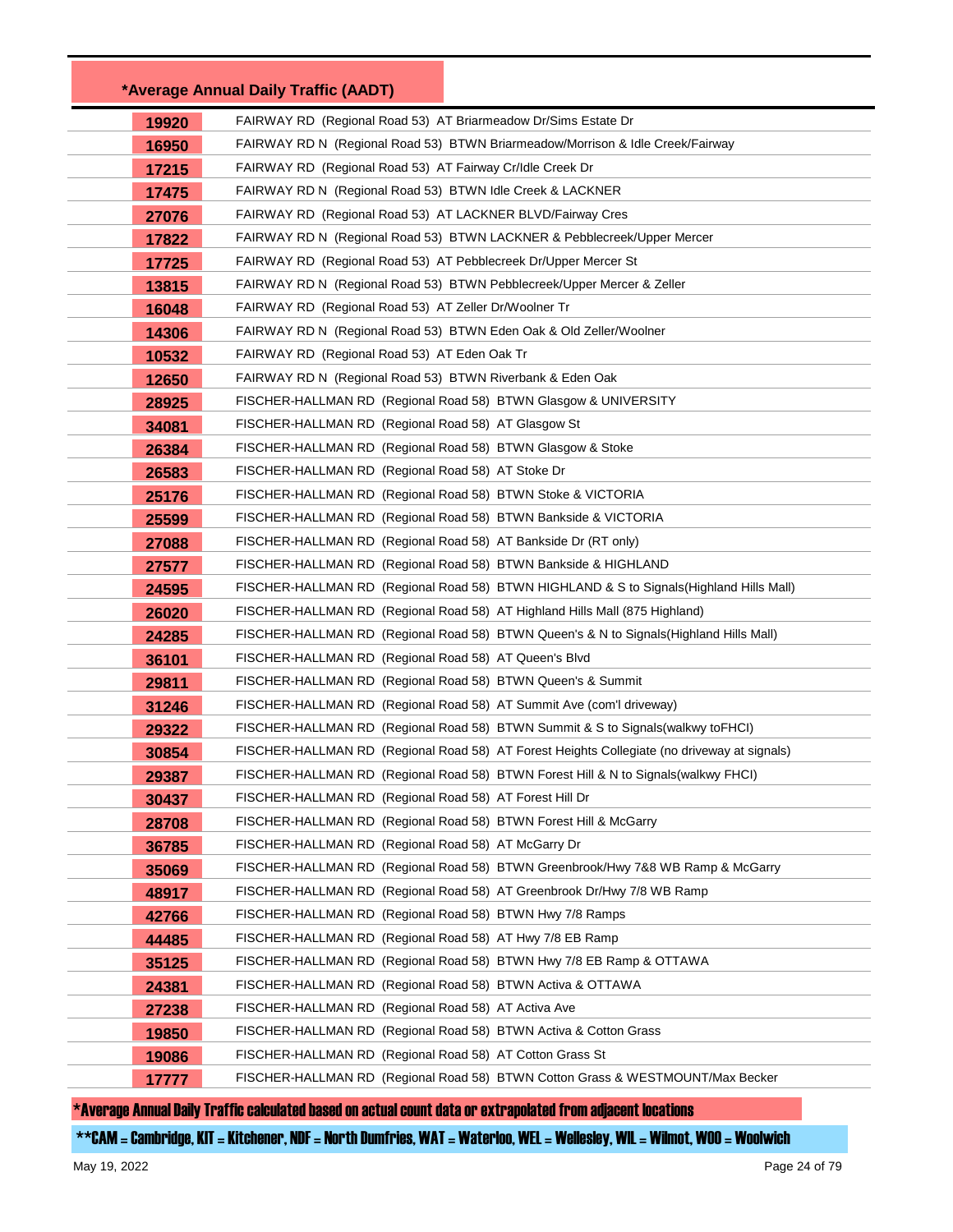|       | *Average Annual Daily Traffic (AADT)                                                             |  |
|-------|--------------------------------------------------------------------------------------------------|--|
| 22563 | FISCHER-HALLMAN RD (Regional Road 58) BTWN Rockwood & WESTMOUNT                                  |  |
| 24064 | FISCHER-HALLMAN RD (Regional Road 58) AT Rockwood Rd                                             |  |
| 22595 | FISCHER-HALLMAN RD  (Regional Road 58)  BTWN BLEAMS & Rockwood                                   |  |
| 18342 | FISCHER-HALLMAN RD (Regional Road 58) BTWN BLEAMS & Seabrook Dr                                  |  |
| 20642 | FISCHER-HALLMAN RD  (Regional Road 58)  AT Seabrook Dr                                           |  |
| 13624 | FISCHER-HALLMAN RD (Regional Road 58) BTWN Seabrook & Sienna                                     |  |
| 12815 | FISCHER-HALLMAN RD (Regional Road 58) AT Sienna St                                               |  |
| 11006 | FISCHER-HALLMAN RD (Regional Road 58) BTWN Sienna & West Oak                                     |  |
| 10197 | FISCHER-HALLMAN RD  (Regional Road 58)  AT West Oak Tr                                           |  |
| 8389  | FISCHER-HALLMAN RD (Regional Road 58) BTWN Huron & West Oak                                      |  |
| 26676 | FISCHER-HALLMAN RD (Regional Road 58) AT Huron Rd                                                |  |
| 11911 | FISCHER-HALLMAN RD (Regional Road 58) BTWN Huron & Plains                                        |  |
| 11424 | FISCHER-HALLMAN RD (Regional Road 58) AT Plains Rd                                               |  |
| 11446 | FISCHER-HALLMAN RD (Regional Road 58) BTWN NEW DUNDEE & Plains                                   |  |
| 3403  | FRANCIS ST N (Regional Road 68) BTWN Bell & KING                                                 |  |
| 2773  | FRANCIS ST (Regional Road 68) AT Bell Ln                                                         |  |
| 2093  | FRANCIS ST N (Regional Road 68) BTWN Bell & DUKE                                                 |  |
| 6991  | HIGHLAND RD/SNYDER'S RD (Regional Road 6) AT Trussler Rd                                         |  |
| 7410  | HIGHLAND RD W (Regional Road 6) BTWN Glasgow & Trussler                                          |  |
| 9106  | HIGHLAND RD (Regional Road 6) AT Glasgow St                                                      |  |
| 6836  |                                                                                                  |  |
| 40869 | HIGHLAND RD (Regional Road 6) AT IRA NEEDLES BLVD                                                |  |
| 12381 | HIGHLAND RD W (Regional Road 6) BTWN IRA NEEDLES & Westforest/Westheights                        |  |
| 17741 | HIGHLAND RD (Regional Road 6) AT Westforest Tr/Westheights Dr                                    |  |
| 10377 | HIGHLAND RD W (Regional Road 6) BTWN Eastforest/Westheights & Westforest/Westheights             |  |
| 17101 | HIGHLAND RD (Regional Road 6) AT Eastforest Tr/Westheights Dr                                    |  |
| 13906 | HIGHLAND RD W (Regional Road 6) BTWN Eastforest/Westheights & E to Signals (Highland Hills Mall) |  |
| 17137 | HIGHLAND RD (Regional Road 6) AT Highland Hills Mall (875 Highland W)                            |  |
| 15539 | HIGHLAND RD W (Regional Road 6) BTWN FISCHER-HALLMAN & W to Signals (Highland Hills Mall)        |  |
| 41658 | HIGHLAND RD (Regional Road 6) AT FISCHER-HALLMAN RD                                              |  |
| 14852 | HIGHLAND RD W (Regional Road 6) BTWN FISCHER-HALLMAN & Highland Cres (Westerly Intersection)     |  |
| 14591 | HIGHLAND RD (Regional Road 6) AT Highland Cr (Westerly Intersection)                             |  |
| 13779 | HIGHLAND RD W (Regional Road 6) BTWN Eagen & Highland Cr (Westerly Intersection)                 |  |
| 14883 | HIGHLAND RD (Regional Road 6) AT Eagen Dr                                                        |  |
| 14144 | HIGHLAND RD W (Regional Road 6) BTWN Eagen & Fieldgate                                           |  |
| 14574 | HIGHLAND RD (Regional Road 6) AT Fieldgate St                                                    |  |
| 13772 | HIGHLAND RD W (Regional Road 6) BTWN Fieldgate & Highland Cr (Easterly Intersection)/Plaza       |  |
| 17440 | HIGHLAND RD (Regional Road 6) AT Highland Cr (Easterly Intersection)/Plaza                       |  |
| 16456 | HIGHLAND RD W (Regional Road 6) BTWN Highland Cr (Easterly Intersection)/Plaza & WESTMOUNT       |  |
| 47195 | HIGHLAND RD (Regional Road 6) AT WESTMOUNT RD                                                    |  |
| 23312 | HIGHLAND RD W (Regional Road 6) BTWN Butler & WESTMOUNT                                          |  |
| 24564 | HIGHLAND RD (Regional Road 6) AT Butler Lane (com'l driveway-grocery store)                      |  |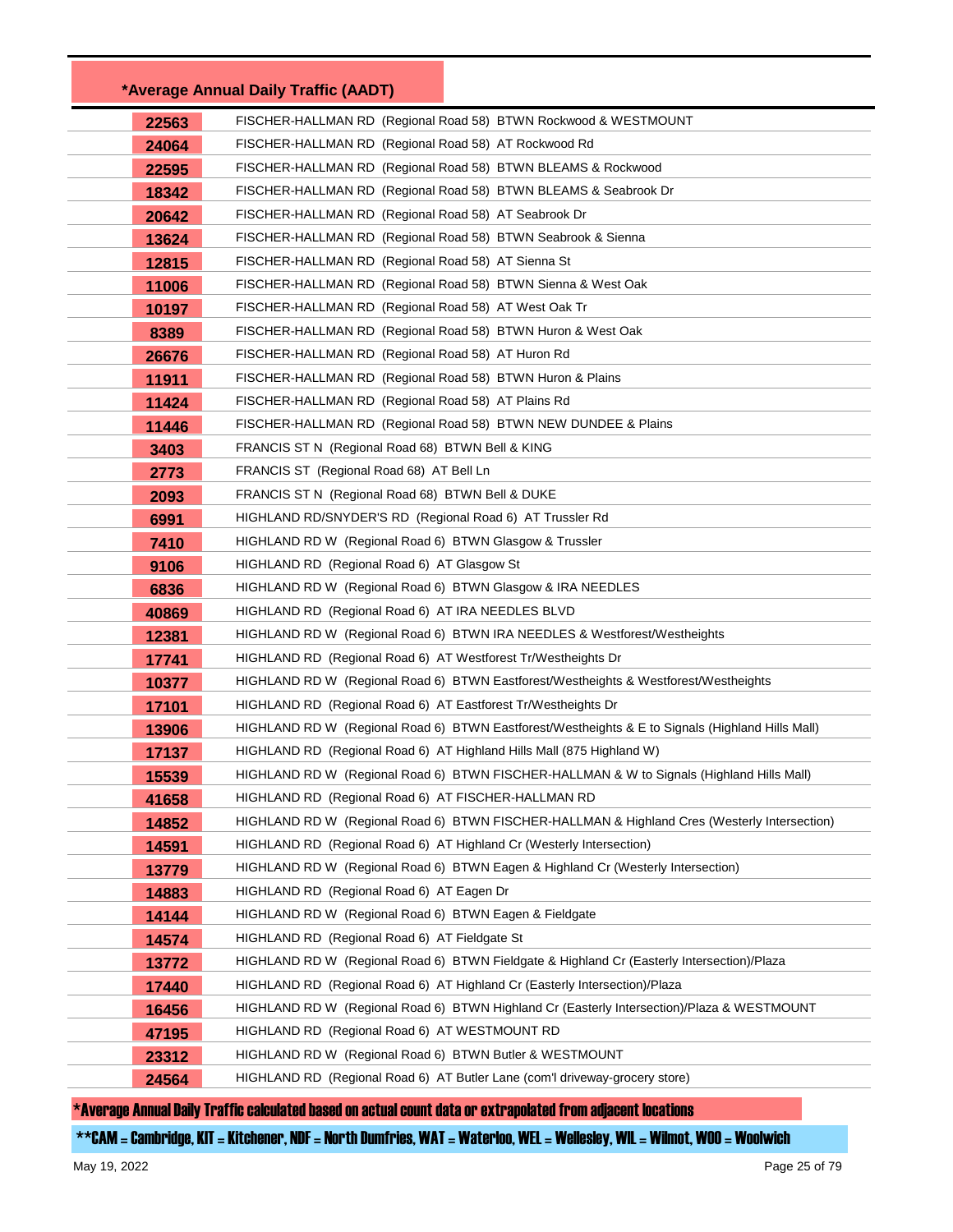|       | *Average Annual Daily Traffic (AADT)                          |                                                                                      |
|-------|---------------------------------------------------------------|--------------------------------------------------------------------------------------|
| 21338 | HIGHLAND RD W (Regional Road 6) BTWN Butler & Lawrence        |                                                                                      |
| 26191 | HIGHLAND RD (Regional Road 6) AT Lawrence Ave                 |                                                                                      |
| 21294 | HIGHLAND RD W (Regional Road 6) BTWN Lawrence & Roxborough    |                                                                                      |
| 21521 | HIGHLAND RD (Regional Road 6) AT Roxborough Ave               |                                                                                      |
| 17748 | HIGHLAND RD W (Regional Road 6) BTWN Belmont & Roxborough     |                                                                                      |
| 25689 | HIGHLAND RD (Regional Road 6) AT Belmont Ave                  |                                                                                      |
| 17483 | HIGHLAND RD W (Regional Road 6) BTWN Belmont & North          |                                                                                      |
| 19767 | HIGHLAND RD (Regional Road 6) AT North Dr                     |                                                                                      |
| 18052 | HIGHLAND RD W (Regional Road 6) BTWN North & Patricia         |                                                                                      |
| 19561 | HIGHLAND RD (Regional Road 6) AT Patricia Ave                 |                                                                                      |
| 17908 | HIGHLAND RD W (Regional Road 6) BTWN Patricia & Vancamp       |                                                                                      |
| 18538 | HIGHLAND RD (Regional Road 6) AT Vancamp Ave                  |                                                                                      |
| 18169 | HIGHLAND RD W (Regional Road 6) BTWN Vancamp & West           |                                                                                      |
| 20895 | HIGHLAND RD (Regional Road 6) AT West Ave                     |                                                                                      |
| 17859 | HIGHLAND RD W (Regional Road 6) BTWN Garden & West            |                                                                                      |
| 17686 | HIGHLAND RD (Regional Road 6) AT Garden Ave                   |                                                                                      |
| 16514 | HIGHLAND RD W (Regional Road 6) BTWN Garden & QUEEN           |                                                                                      |
| 26207 | HIGHLAND RD (Regional Road 6) AT QUEEN ST                     |                                                                                      |
| 30391 | HOMER WATSON BLVD (Regional Road 28) BTWN Hanson & OTTAWA     |                                                                                      |
| 32331 | HOMER WATSON BLVD (Regional Road 28) AT Hanson Ave            |                                                                                      |
| 27999 | HOMER WATSON BLVD (Regional Road 28) BTWN Block Line & Hanson |                                                                                      |
| 43479 | HOMER WATSON BLVD (Regional Road 28) AT Block Line Rd         |                                                                                      |
| 27684 |                                                               | HOMER WATSON BLVD (Regional Road 28) BTWN BLEAMS & Block Line                        |
| 46412 | HOMER WATSON BLVD (Regional Road 28) AT BLEAMS RD             |                                                                                      |
| 29569 | HOMER WATSON BLVD (Regional Road 28) BTWN BLEAMS & Beasley    |                                                                                      |
| 34509 |                                                               | HOMER WATSON BLVD (Regional Road 28) AT Beasley Dr (com'l driveway)                  |
| 30796 |                                                               | HOMER WATSON BLVD (Regional Road 28) BTWN Beasley & HOMER WATSON SB Off RAMP         |
| 22004 | SB ON Ramp                                                    | HOMER WATSON BLVD (Regional Road 28) BTWN HOMER WATSON SB Off Ramp & HOMER WATSON    |
| 13212 |                                                               | HOMER WATSON BLVD RAMP (Regional Road 28) BTWN HOMER WATSON SB Off Ramp to HURON RD  |
| 4421  |                                                               | HOMER WATSON BLVD RAMP (Regional Road 28) BTWN HURON RD SB On Ramp to HOMER WATSON   |
| 35160 | Ramp                                                          | HOMER WATSON BLVD (Regional Road 28) BTWN Doon Village/MANITOU to HOMER WATSON SB On |
| 51230 |                                                               | HOMER WATSON BLVD (Regional Road 28) AT MANITOU DR/Doon Village Rd                   |
| 35723 |                                                               | HOMER WATSON BLVD (Regional Road 28) BTWN Doon Village/MANITOU & Huron Rd            |
| 38266 |                                                               | HOMER WATSON BLVD (Regional Road 28) AT Huron Rd (Easterly Intersection)             |
| 33919 | HOMER WATSON BLVD (Regional Road 28) BTWN Huron & Pioneer     |                                                                                      |
| 39045 | HOMER WATSON BLVD (Regional Road 28) AT Pioneer Dr            |                                                                                      |
| 33206 |                                                               | HOMER WATSON BLVD (Regional Road 28) BTWN Old Carriage & Pioneer                     |
| 34968 | HOMER WATSON BLVD (Regional Road 28) AT Old Carriage Dr       |                                                                                      |
| 34700 |                                                               | HOMER WATSON BLVD (Regional Road 28) BTWN Doon South & Old Carriage                  |
| 38383 |                                                               | HOMER WATSON BLVD (Regional Road 28) AT Doon South Dr (com'l driveway)               |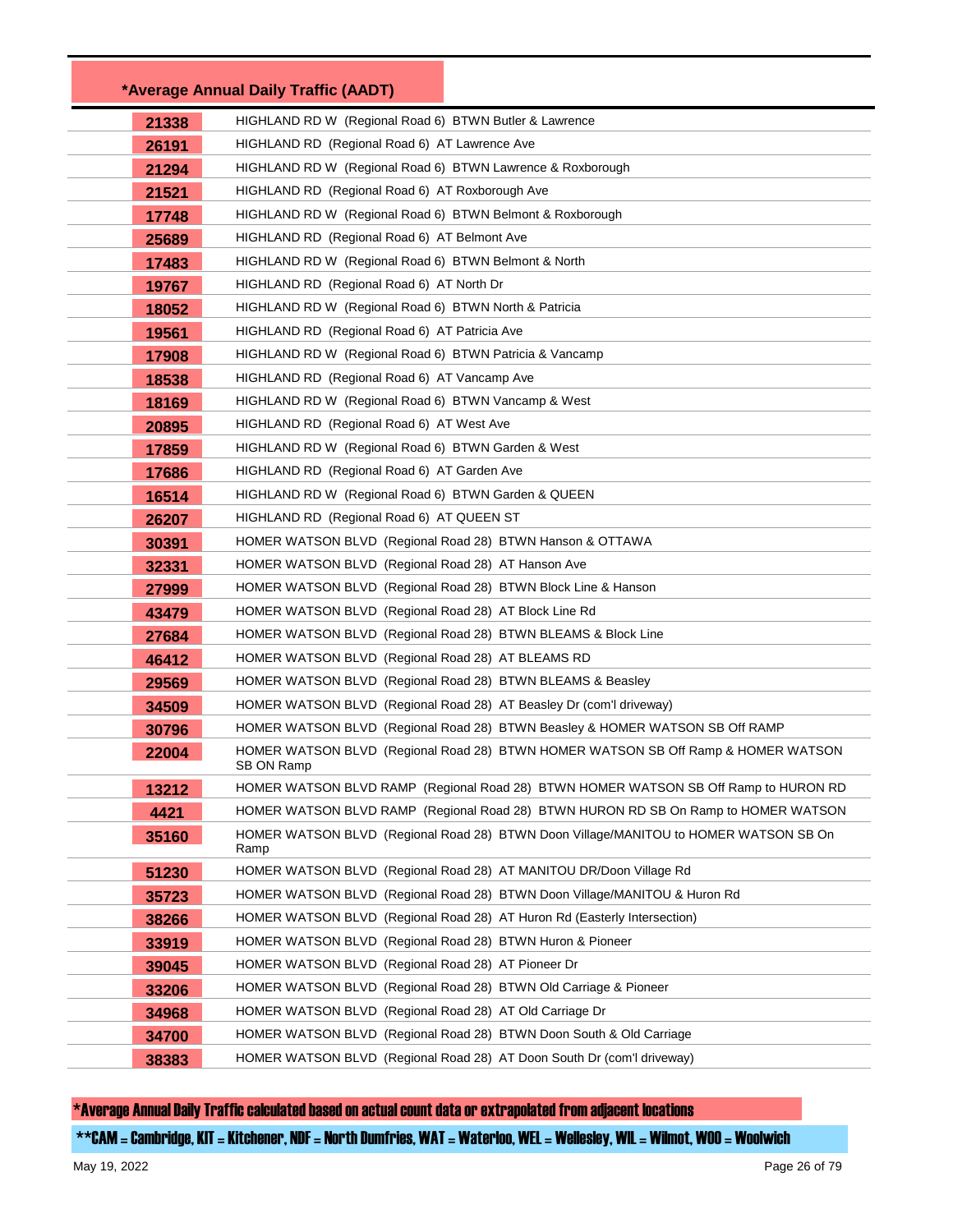|       | *Average Annual Daily Traffic (AADT)                                                                        |
|-------|-------------------------------------------------------------------------------------------------------------|
| 35537 | HOMER WATSON BLVD (Regional Road 28) BTWN CONESTOGA COLLEGE & Doon South                                    |
| 36411 | HOMER WATSON BLVD (Regional Road 28) BTWN CONESTOGA COLLEGE & Hwy 401 WB Ramp/NEW<br><b>DUNDEE</b>          |
| 32518 | HOMER WATSON BLVD/FOUNTAIN ST (Regional Road 28) BTWN Hwy 401 Ramps                                         |
| 8951  | HURON RD (Regional Road 28) AT Homer Watson By-pass Lane                                                    |
| 4576  | HURON RD (Regional Road 28) BTWN NB On/Off Ramps & 320 m West                                               |
| 14770 | HURON RD Ramp (Regional Road 28) BTWN HOMER WATSON & HURON                                                  |
| 24965 | HURON RD Ramp (Regional Road 28) BTWN HURON & HOMER WATSON                                                  |
| 3706  | HAYWARD AVE (Regional Road 67) BTWN COURTLAND & Huron Park Spur                                             |
| 28860 | IRA NEEDLES BLVD (Regional Road 70) BTWN The Boardwalk (S. Boardwalk Access-Walmart) &<br><b>UNIVERSITY</b> |
| 34562 | IRA NEEDLES BLVD (Regional Road 70) AT The Boardwalk (S. Boardwalk Access-Walmart)                          |
| 32742 | IRA NEEDLES BLVD (Regional Road 70) BTWN The Boardwalk (S. Boardwalk Access-Walmart) & Glasgow              |
| 34001 | IRA NEEDLES BLVD (Regional Road 70) AT Glasgow St                                                           |
| 33871 | IRA NEEDLES BLVD (Regional Road 70) BTWN Glasgow & VICTORIA                                                 |
| 32812 | IRA NEEDLES BLVD (Regional Road 70) BTWN HIGHLAND & VICTORIA                                                |
| 28385 | IRA NEEDLES BLVD (Regional Road 70) BTWN HIGHLAND & Penelope                                                |
| 29184 | IRA NEEDLES BLVD (Regional Road 70) AT Penelope Dr                                                          |
| 28571 | IRA NEEDLES BLVD (Regional Road 70) BTWN Highview (Trussler) & Penelope                                     |
| 33152 | IRA NEEDLES BLVD (Regional Road 70) AT Highview Dr (Trussler)                                               |
| 31895 | IRA NEEDLES BLVD (Regional Road 70) BTWN Highview (Trussler) & Yellow Birch                                 |
| 34490 | IRA NEEDLES BLVD (Regional Road 70) AT Yellow Birch Dr (private driveway)                                   |
| 33454 | IRA NEEDLES BLVD (Regional Road 70) BTWN Hwy 7/8 WB Ramp & Yellow Birch                                     |
| 35234 | IRA NEEDLES BLVD (Regional Road 70) AT Hwy 7/8 WB Ramp                                                      |
| 25032 | IRA NEEDLES BLVD/TRUSSLER RD (Regional Road 70) BTWN Hwy 7/8 Ramps                                          |
| 25813 | KING ST E (Regional Road 8) BTWN Kingsbury & WEBER/Hwy 8 Ramp                                               |
| 26271 | KING ST (Regional Road 8) AT Kingsbury Dr                                                                   |
| 25571 | KING ST E (Regional Road 8) BTWN Kingsbury & Morgan                                                         |
| 25354 | KING ST (Regional Road 8) AT Morgan Ave/Driveway                                                            |
| 20481 | KING ST E (Regional Road 8) BTWN FAIRWAY & Morgan                                                           |
| 45802 | KING ST (Regional Road 8) AT FAIRWAY RD                                                                     |
| 16796 | KING ST E (Regional Road 8) BTWN FAIRWAY & Hofstetter                                                       |
| 16329 | KING ST (Regional Road 8) AT Hofstetter Ave                                                                 |
| 13863 | KING ST E (Regional Road 8) BTWN Hofstetter & RIVER                                                         |
| 20254 | KING ST (Regional Road 8) AT RIVER RD/River Rd                                                              |
| 16233 | KING ST E (Regional Road 8) BTWN Morrison & RIVER                                                           |
| 17588 | KING ST (Regional Road 8) AT Morrison Rd                                                                    |
| 17094 | KING ST E (Regional Road 8) BTWN Morrison & Stonegate                                                       |
| 19203 | KING ST (Regional Road 8) AT Stonegate Dr                                                                   |
| 18313 | KING ST E (Regional Road 8) BTWN Riverbank & Stonegate                                                      |
| 18876 | KING ST (Regional Road 8) AT Freeport Hospital (3570 King E)                                                |
| 18150 | KING ST (Regional Road 8) AT Riverbank Dr                                                                   |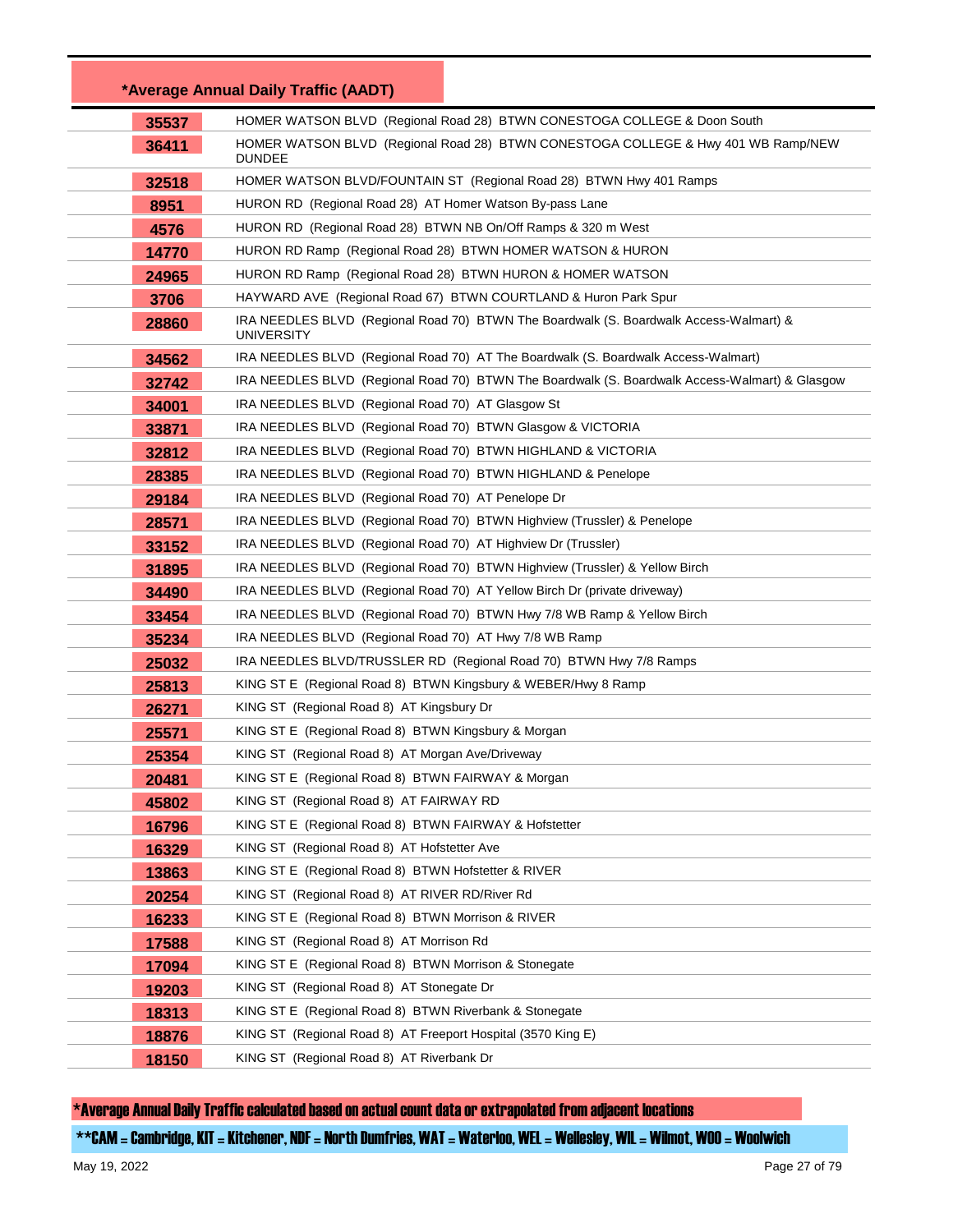|       | *Average Annual Daily Traffic (AADT)                                                   |
|-------|----------------------------------------------------------------------------------------|
| 28844 | KING ST E (Regional Road 8) BTWN Deer Ridge & Riverbank                                |
| 45341 | KING ST (Regional Road 8) AT Deer Ridge Dr/Access 4202/4220 King St                    |
| 38700 | KING ST E (Regional Road 8) BTWN Deer Ridge Dr & Sportsworld Crossing Rd               |
| 42013 | KING ST (Regional Road 8) AT Sportsworld Crossing Rd (com'l driveway-Deer Ridge Cntre) |
| 37525 | KING ST (Regional Road 8) BTWN Sportsworld Crossing & Heldmann Rd                      |
| 37186 | KING ST (Regional Road 8) AT Heldmann Rd (com'l driveway)                              |
| 35847 | KING ST (Regional Road 8) BTWN Heldmann & SPORTSWORLD DR/Pioneer Tower Rd              |
| 45115 | KING ST (Regional Road 8) AT SPORTSWORLD DR/Pioneer Tower Rd                           |
| 38014 | KING ST E (Regional Road 8) BTWN Cressman & SPORTSWORLD/Pioneer Tower                  |
| 40261 | KING ST (Regional Road 8) AT Cressman Ave                                              |
| 40508 | KING ST E (Regional Road 8) BTWN Cressman & Tu Lane                                    |
| 45173 | KING ST (Regional Road 8) AT Tu Lane St                                                |
| 41026 | KING ST E (Regional Road 8) BTWN Gateway/Limerick & Tu Lane                            |
| 44763 | KING ST (Regional Road 8) AT Gateway Park Dr/Limerick Dr                               |
| 44011 | KING ST E (Regional Road 8) BTWN Gateway/Limerick & Hwy 401 WB Ramp                    |
| 45451 | KING ST (Regional Road 8) AT Hwy 401 WB Ramp                                           |
| 32822 | KING ST E/SHANTZ HILL RD (Regional Road 8) BTWN Hwy 401 Ramps                          |
| 9153  | KING ST W (Regional Road 15) BTWN Mount Hope & Union                                   |
| 10060 | KING ST (Regional Road 15) AT Mt. Hope St                                              |
| 8968  | KING ST W (Regional Road 15) BTWN Mount Hope & Pine                                    |
| 10177 | KING ST (Regional Road 15) AT Pine St/Grand River Hospital(835 King St)                |
| 9606  | KING ST W (Regional Road 15) BTWN Green & Pine                                         |
| 12086 | KING ST (Regional Road 15) AT Green St (com'l driveway)                                |
| 9853  | KING ST W (Regional Road 15) BTWN Green & S to signals (Central Fresh Market/KCI)      |
| 11911 | KING ST (Regional Road 15) AT Central Fresh Market                                     |
| 10829 | KING ST W (Regional Road 15) BTWN Andrew & N to signals (Central Fresh Market/KCI)     |
| 11354 | KING ST (Regional Road 15) AT Andrew St                                                |
| 10385 | KING ST W (Regional Road 15) BTWN Agnes & Andrew                                       |
| 10806 | KING ST (Regional Road 15) AT Agnes St                                                 |
| 8853  | KING ST W (Regional Road 15) BTWN Agnes & Louisa                                       |
| 8845  | KING ST (Regional Road 15) AT Louisa St                                                |
| 8558  | KING ST W (Regional Road 15) BTWN Louisa & Wellington                                  |
| 13638 | KING ST (Regional Road 15) AT Wellington St                                            |
| 6476  | KING ST W (Regional Road 15) BTWN Moore & Wellington                                   |
| 7092  | KING ST (Regional Road 15) AT Moore                                                    |
| 7711  | KING ST W (Regional Road 15) BTWN Moore & VICTORIA                                     |
| 30260 | KING ST (Regional Road 15) AT VICTORIA ST                                              |
| 6890  | KING ST (Regional Road 15) BTWN FRANCIS & VICTORIA                                     |
| 9346  | KING ST (Regional Road 15) AT FRANCIS ST                                               |
| 6139  | KING ST E (Regional Road 15) BTWN OTTAWA & Sydney                                      |
| 11843 | KING ST (Regional Road 15) AT Sydney St                                                |
| 15948 | KING ST E (Regional Road 15) BTWN Sheldon & Sydney                                     |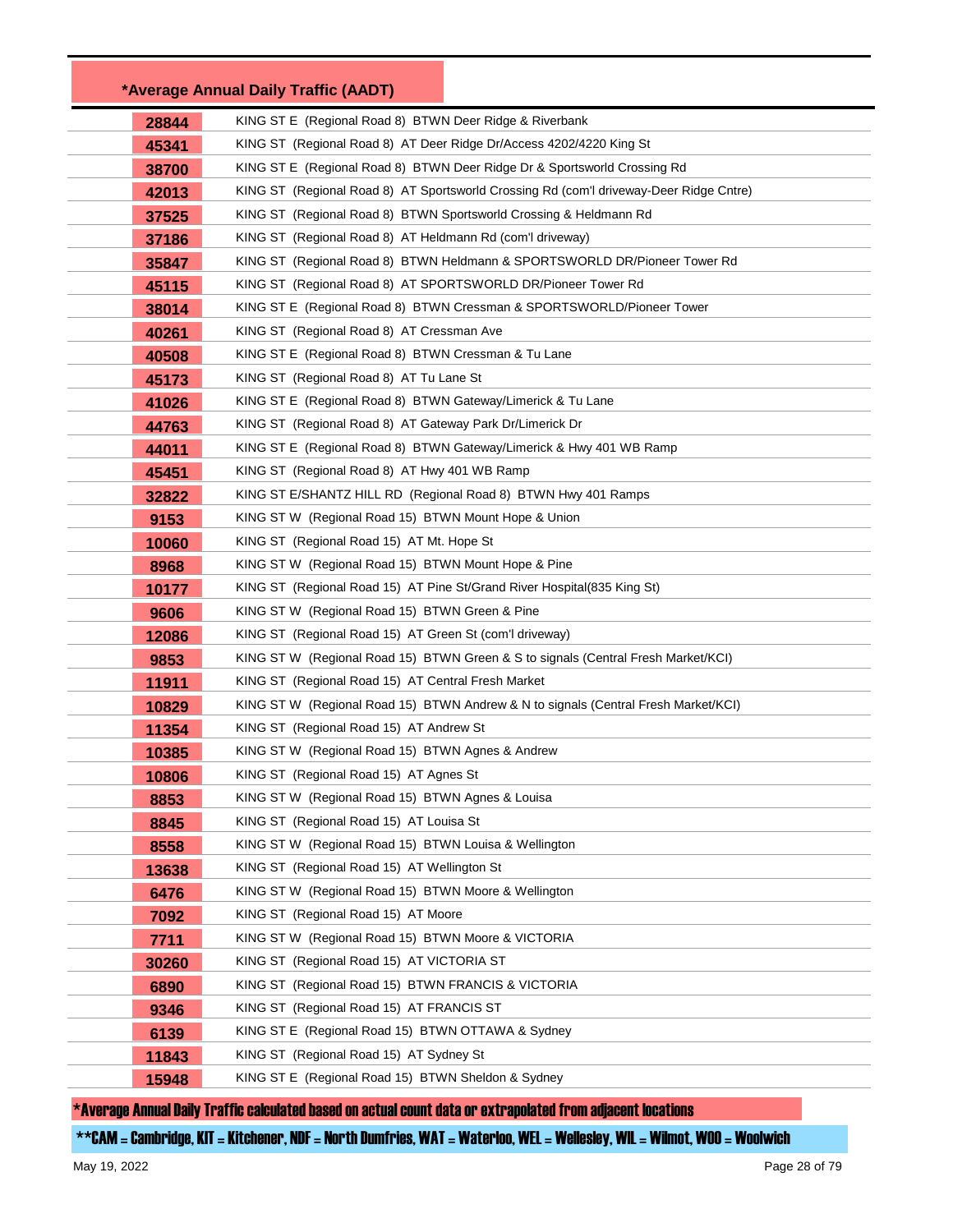|       | *Average Annual Daily Traffic (AADT)                                               |
|-------|------------------------------------------------------------------------------------|
| 16535 | KING ST (Regional Road 15) AT Sheldon Ave                                          |
| 15503 | KING ST E (Regional Road 15) BTWN Preston & Sheldon                                |
| 15246 | KING ST (Regional Road 15) AT Preston St                                           |
| 14789 | KING ST E (Regional Road 15) BTWN Preston & S to Signals (Rockway Senior Centre)   |
| 14482 | KING ST (Regional Road 15) AT Rockway Senior Citizen's Ctre                        |
| 14076 | KING ST E (Regional Road 15) BTWN Jackson & N to Signals (Rockway Senior Centre)   |
| 14178 | KING ST (Regional Road 15) AT Jackson Ave                                          |
| 13657 | KING ST E (Regional Road 15) BTWN Jackson & S to Signals (1668-1680 King)          |
| 13632 | KING ST (Regional Road 15) AT 1668-1680 King St East                               |
| 13408 | KING ST E (Regional Road 15) BTWN Montgomery/Dixon & N to Signals (1668-1680 King) |
| 21040 | KING ST/Hwy 8 (Regional Road 15) AT Dixon St/Montgomery Rd                         |
| 28150 | LANCASTER ST/Carisbrook Dr (Regional Road 29) AT BRIDGE ST                         |
| 18754 | LANCASTER ST (Regional Road 29) BTWN BRIDGE & Jones                                |
| 19727 | LANCASTER ST (Regional Road 29) AT Jones PI                                        |
| 19701 | LANCASTER ST (Regional Road 29) BTWN Jones & Wagner                                |
| 20674 | LANCASTER ST (Regional Road 29) AT Wagner PI                                       |
| 20648 | LANCASTER ST (Regional Road 29) BTWN Shirk & Wagner                                |
| 22355 | LANCASTER ST (Regional Road 29) AT Shirk PI                                        |
| 20654 | LANCASTER ST (Regional Road 29) BTWN General & Shirk                               |
| 20957 | LANCASTER ST (Regional Road 29) AT General Dr                                      |
| 20565 | LANCASTER ST (Regional Road 29) BTWN General & Lang                                |
| 22298 | LANCASTER ST (Regional Road 29) AT Lang Cr                                         |
| 22032 | LANCASTER ST (Regional Road 29) BTWN BRIDGEPORT & Lang                             |
| 11403 | LANCASTER ST (Regional Road 29) BTWN BRIDGEPORT & Hamel                            |
| 11298 | LANCASTER ST (Regional Road 29) AT Hamel Ave                                       |
| 10990 | LANCASTER ST (Regional Road 29) BTWN Hamel & Hwy 85 NB Ramp (Merge On Ramp Only)   |
| 14133 | LANCASTER ST (Regional Road 29) BTWN Hwy 85 Ramps                                  |
| 17276 | LANCASTER ST (Regional Road 29) BTWN Hwy 85 SB Ramp (Merge Off Ramp Only) & Union  |
| 18952 | LANCASTER ST (Regional Road 29) AT Union St                                        |
| 14205 | LANCASTER ST (Regional Road 29) BTWN Ash & Union                                   |
| 15906 | LANCASTER ST (Regional Road 29) AT Ash St                                          |
| 14216 | LANCASTER ST (Regional Road 29) BTWN Ash & Clifton                                 |
| 15352 | LANCASTER ST (Regional Road 29) AT Clifton Rd                                      |
| 14228 | LANCASTER ST (Regional Road 29) BTWN Clifton & Elizabeth                           |
| 14823 | LANCASTER ST (Regional Road 29) AT Elizabeth St                                    |
| 14610 | LANCASTER ST (Regional Road 29) BTWN Arnold & Elizabeth                            |
| 15277 | LANCASTER ST (Regional Road 29) AT Arnold St                                       |
| 14305 | LANCASTER ST (Regional Road 29) BTWN Arnold & Guelph                               |
| 17038 | LANCASTER ST (Regional Road 29) AT Guelph St                                       |
| 15146 | LANCASTER ST (Regional Road 29) BTWN Guelph & Hill                                 |
| 15378 | LANCASTER ST (Regional Road 29) AT Hill St (com'l driveway)                        |
| 15018 | LANCASTER ST (Regional Road 29) BTWN Hill & Hillview                               |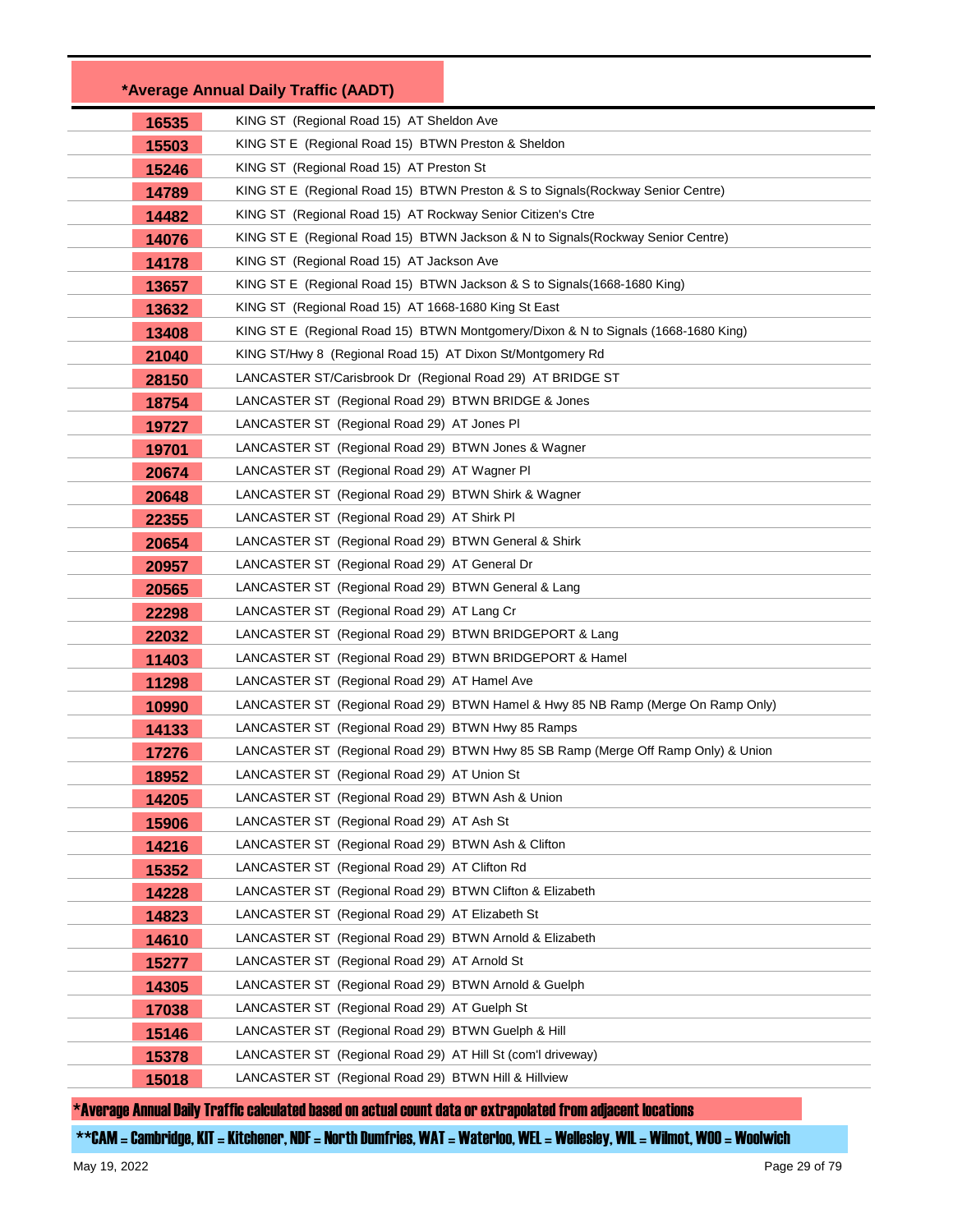|       | *Average Annual Daily Traffic (AADT)                                  |  |
|-------|-----------------------------------------------------------------------|--|
| 16189 | LANCASTER ST (Regional Road 29) AT Hillview St                        |  |
| 15096 | LANCASTER ST (Regional Road 29) BTWN Hillview & Louisa                |  |
| 16737 | LANCASTER ST (Regional Road 29) AT Louisa St                          |  |
| 16188 | LANCASTER ST (Regional Road 29) BTWN Louisa & Wellington              |  |
| 24978 | LANCASTER ST (Regional Road 29) AT Wellington St                      |  |
| 13389 | LANCASTER ST (Regional Road 29) BTWN Breithaupt & Wellington          |  |
| 17058 | LANCASTER ST (Regional Road 29) AT Breithaupt St                      |  |
| 17475 | LANCASTER ST (Regional Road 29) BTWN Breithaupt & VICTORIA            |  |
| 37743 | LANCASTER ST/Lancaster St (Regional Road 29) AT VICTORIA ST           |  |
| 46651 | LACKNER BLVD/Bingemans Centre (Regional Road 54) AT VICTORIA ST       |  |
| 18303 | LACKNER BLVD (Regional Road 54) BTWN Keewatin & VICTORIA              |  |
| 16683 | LACKNER BLVD (Regional Road 54) AT Keewatin Ave                       |  |
| 15200 | LACKNER BLVD (Regional Road 54) BTWN Keewatin & Lorraine              |  |
| 19176 | LACKNER BLVD (Regional Road 54) AT Lorraine Ave                       |  |
| 16375 | LACKNER BLVD (Regional Road 54) BTWN Banbury & Lorraine               |  |
| 16633 | LACKNER BLVD (Regional Road 54) AT Banbury St                         |  |
| 15474 | LACKNER BLVD (Regional Road 54) BTWN Banbury & OTTAWA                 |  |
| 14215 | LACKNER BLVD (Regional Road 54) BTWN Ebydale & OTTAWA                 |  |
| 15553 | LACKNER BLVD (Regional Road 54) AT Ebydale Dr                         |  |
| 13831 | LACKNER BLVD (Regional Road 54) BTWN Bryan/Quaiser & Ebydale          |  |
| 14732 | LACKNER BLVD (Regional Road 54) AT Bryan Crt/Quaiser St               |  |
| 14346 | LACKNER BLVD (Regional Road 54) BTWN Bryan/Quaiser & Zeller/Oldfield  |  |
| 18249 | LACKNER BLVD (Regional Road 54) AT Oldfield Dr/Zeller Dr              |  |
| 10932 | LACKNER BLVD (Regional Road 54) BTWN Daimler & Oldfield/Zeller        |  |
| 10941 | LACKNER BLVD (Regional Road 54) AT Daimler Dr                         |  |
| 10035 | LACKNER BLVD (Regional Road 54) BTWN Corfield & Daimler               |  |
| 10832 | LACKNER BLVD (Regional Road 54) AT Corfield Dr/Chicopee Hills Dr      |  |
| 11158 | LACKNER BLVD (Regional Road 54) BTWN Corfield & FAIRWAY               |  |
| 22343 | MANITOU DR (Regional Road 69) BTWN FAIRWAY & Webster                  |  |
| 25221 | MANITOU DR (Regional Road 69) AT Webster Rd (com'l driveway)          |  |
| 23954 | MANITOU DR (Regional Road 69) BTWN Cress & Webster                    |  |
| 23052 | MANITOU DR (Regional Road 69) AT Cress Lane                           |  |
| 21651 | MANITOU DR (Regional Road 69) BTWN BLEAMS & Cress                     |  |
| 14345 | MANITOU DR (Regional Road 69) BTWN BLEAMS & Wabanaki                  |  |
| 25653 | MANITOU DR (Regional Road 69) AT Wabanaki Dr (com'l driveway-car lot) |  |
| 22730 | MANITOU DR (Regional Road 69) BTWN Sasaga & Wabanaki                  |  |
| 22218 | MANITOU DR (Regional Road 69) AT Sasaga Dr                            |  |
| 21206 | MANITOU DR (Regional Road 69) BTWN Cayuga & Sasaga                    |  |
| 20694 | MANITOU DR (Regional Road 69) AT Cayuga Dr                            |  |
| 19682 | MANITOU DR (Regional Road 69) BTWN Cayuga & HOMER WATSON              |  |
| 16320 | NEW DUNDEE RD (Regional Road 12) AT FISCHER-HALLMAN RD                |  |
| 7622  | NEW DUNDEE RD (Regional Road 12) AT Stauffer Woods Trail              |  |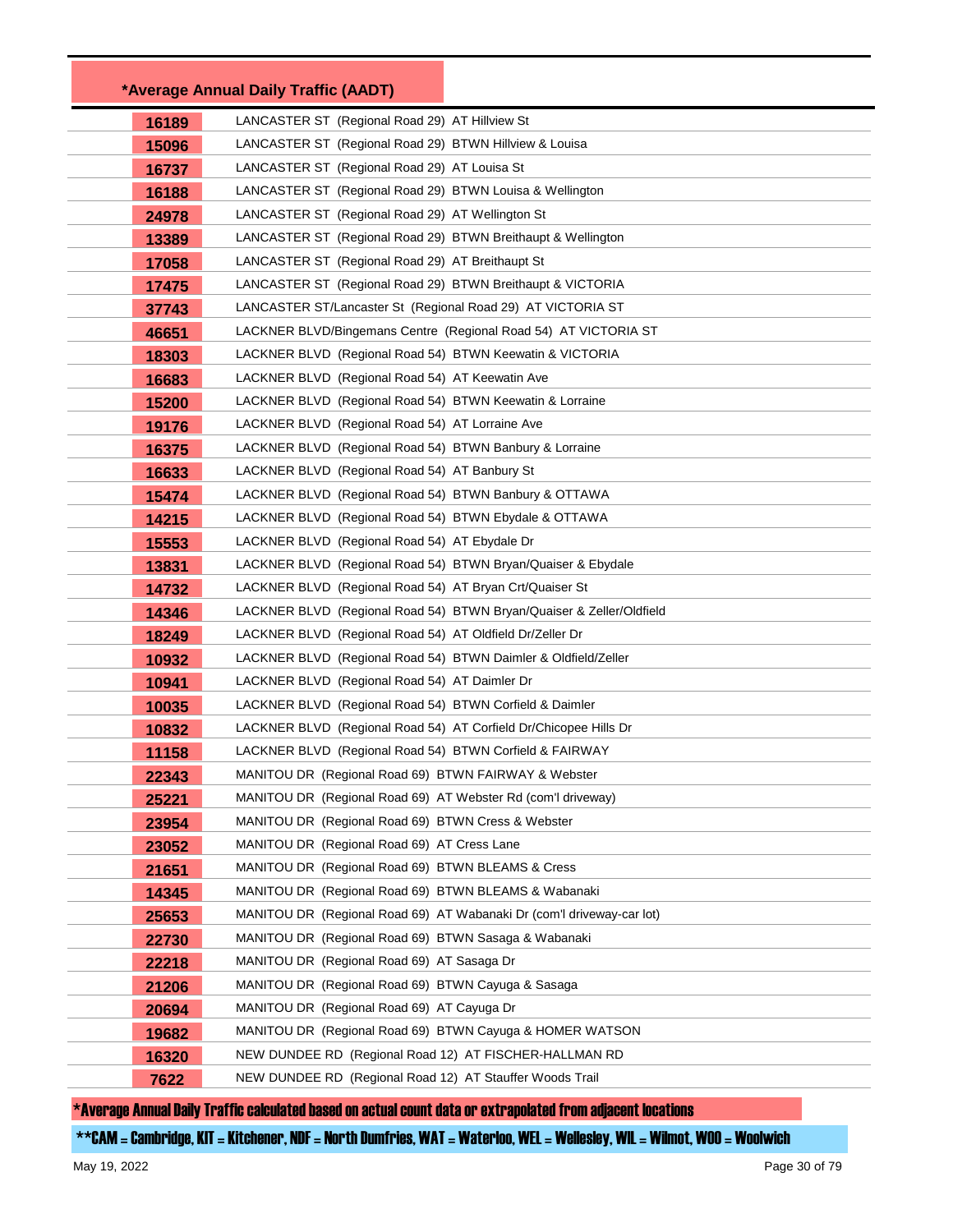|       | *Average Annual Daily Traffic (AADT)                                 |                                                                                           |
|-------|----------------------------------------------------------------------|-------------------------------------------------------------------------------------------|
| 7894  | NEW DUNDEE RD (Regional Road 12) AT Dodge Dr (Westerly Intersection) |                                                                                           |
| 7265  | NEW DUNDEE RD (Regional Road 12) BTWN Dodge & Dodge                  |                                                                                           |
| 7656  | NEW DUNDEE RD (Regional Road 12) AT Dodge Dr (Easterly Intersection) |                                                                                           |
| 7027  |                                                                      | NEW DUNDEE RD (Regional Road 12) BTWN Dodge (Easterly Intersection) & Reichert            |
| 8478  | NEW DUNDEE RD (Regional Road 12) AT Reichert Dr                      |                                                                                           |
| 9361  | NEW DUNDEE RD (Regional Road 12) BTWN Reichert & Robert Ferrie       |                                                                                           |
| 15376 | NEW DUNDEE RD (Regional Road 12) AT Robert Ferrie Dr                 |                                                                                           |
| 12549 |                                                                      | NEW DUNDEE RD (Regional Road 12) BTWN Robert Ferrie & Thomas Slee (Pinnacle)              |
| 12732 | NEW DUNDEE RD (Regional Road 12) AT Thomas Slee Dr (Pinnacle Dr)     |                                                                                           |
| 12372 |                                                                      | NEW DUNDEE RD (Regional Road 12) BTWN Executive & Thomas Slee (Pinnacle)                  |
| 13458 | NEW DUNDEE RD (Regional Road 12) AT Executive PI                     |                                                                                           |
| 13939 |                                                                      | NEW DUNDEE RD (Regional Road 12) BTWN CONESTOGA COLLEGE & Executive PI                    |
| 14915 |                                                                      | NEW DUNDEE RD (Regional Road 12) AT CONESTOGA COLLEGE BLVD (RR 12A)                       |
| 21773 |                                                                      | NEW DUNDEE RD (Regional Road 12) BTWN CONESTOGA COLLEGE & HOMER WATSON                    |
| 49526 |                                                                      | NEW DUNDEE/Hwy 401 WB Ramp (Regional Road 12) AT HOMER WATSON BLVD                        |
| 4581  | OTTAWA ST S (Regional Road 4) BTWN TRUSSLER & Wilsons                |                                                                                           |
| 5666  | OTTAWA ST S (Regional Road 4) AT Wilsons Rd                          |                                                                                           |
| 6741  | OTTAWA ST S (Regional Road 4) BTWN Prosperity & Wilsons              |                                                                                           |
| 9821  | OTTAWA ST (Regional Road 4) AT Prosperity Dr                         |                                                                                           |
| 8901  |                                                                      | OTTAWA ST S (Regional Road 4) BTWN David Bergey/Windflower & Prosperity                   |
| 15242 | OTTAWA ST (Regional Road 4) AT David Bergey Dr/Windflower Dr         |                                                                                           |
| 11561 |                                                                      | OTTAWA ST S (Regional Road 4) BTWN David Bergey/Windflower & International/Wilderness     |
| 16976 | OTTAWA ST (Regional Road 4) AT International PI/Wilderness Dr        |                                                                                           |
| 14107 |                                                                      | OTTAWA ST S (Regional Road 4) BTWN International/Wilderness & E to Signals(Sunrise)       |
| 20959 |                                                                      | OTTAWA ST (Regional Road 4) AT Sunrise Shopping Centre Access (Can. Tire) (1400 Ottawa S) |
| 21542 |                                                                      | OTTAWA ST S (Regional Road 4) BTWN FISCHER-HALLMAN & W to Signals (Sunrise)               |
| 47998 | OTTAWA ST (Regional Road 4) AT FISCHER-HALLMAN RD                    |                                                                                           |
| 15413 | OTTAWA ST S (Regional Road 4) BTWN FISCHER-HALLMAN & Nine Pines      |                                                                                           |
| 16848 | OTTAWA ST (Regional Road 4) AT Nine Pines Rd                         |                                                                                           |
| 16284 | OTTAWA ST S (Regional Road 4) BTWN Nine Pines & Valleyview           |                                                                                           |
| 17720 | OTTAWA ST (Regional Road 4) AT Valleyview Rd                         |                                                                                           |
| 17156 | OTTAWA ST S (Regional Road 4) BTWN Valleyview & Williamsburg         |                                                                                           |
| 17738 | OTTAWA ST (Regional Road 4) AT Williamsburg Rd                       |                                                                                           |
| 15842 | OTTAWA ST S (Regional Road 4) BTWN Howe & Williamsburg               |                                                                                           |
| 16263 | OTTAWA ST (Regional Road 4) AT Howe Dr                               |                                                                                           |
| 15619 | OTTAWA ST S (Regional Road 4) BTWN Howe & Pinedale                   |                                                                                           |
| 16368 | OTTAWA ST (Regional Road 4) AT Pinedale Dr                           |                                                                                           |
| 15466 | OTTAWA ST S (Regional Road 4) BTWN Pinedale & WESTMOUNT              |                                                                                           |
| 37818 | OTTAWA ST (Regional Road 4) AT WESTMOUNT RD                          |                                                                                           |
| 16838 | OTTAWA ST S (Regional Road 4) BTWN Mowat & WESTMOUNT                 |                                                                                           |
| 17799 | OTTAWA ST (Regional Road 4) AT Mowat Blvd                            |                                                                                           |
| 16014 | OTTAWA ST S (Regional Road 4) BTWN Howland & Mowat                   |                                                                                           |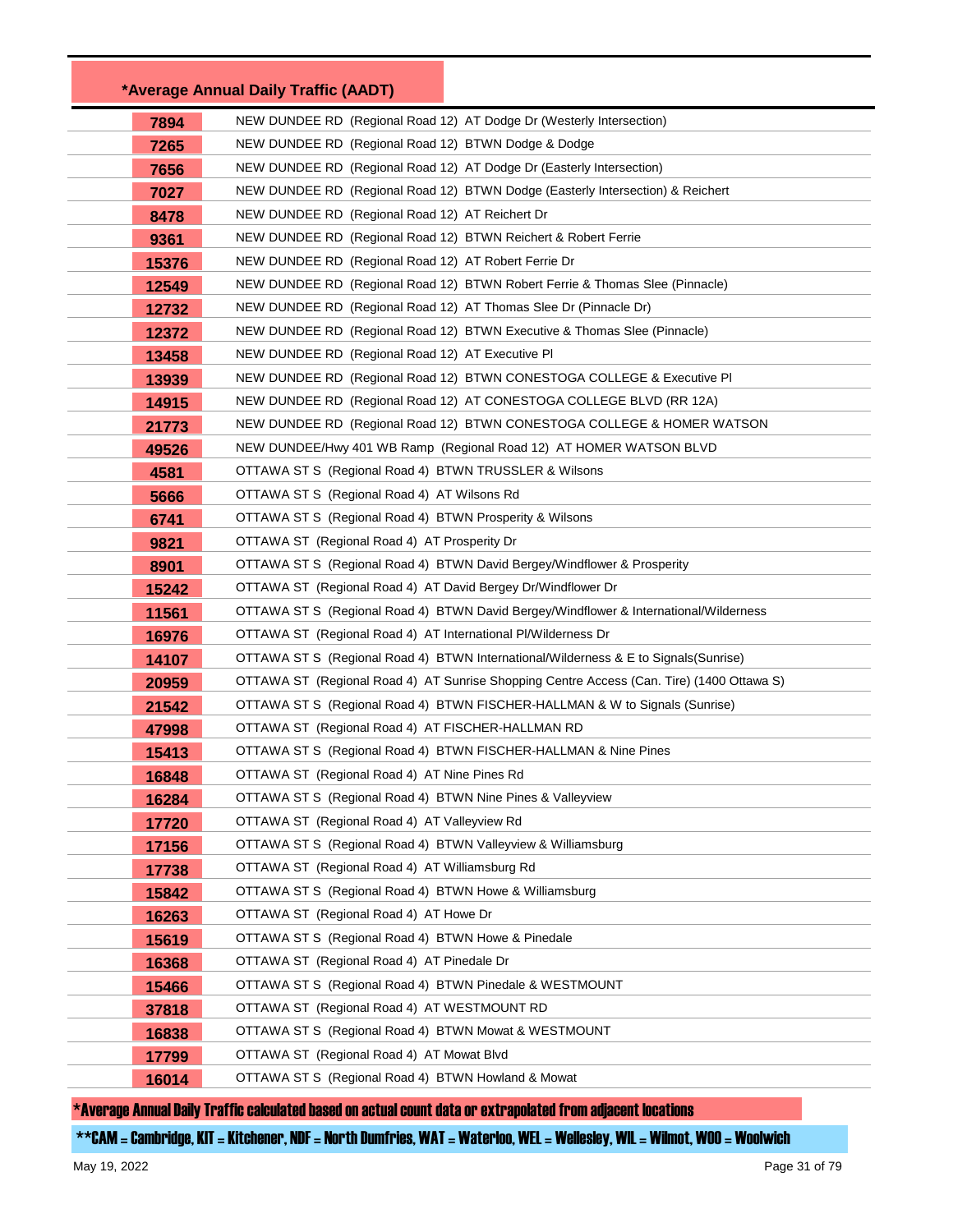|       | *Average Annual Daily Traffic (AADT)                                                        |
|-------|---------------------------------------------------------------------------------------------|
| 18088 | OTTAWA ST (Regional Road 4) AT Howland Dr                                                   |
| 17065 | OTTAWA ST S (Regional Road 4) BTWN Elmsdale & Howland                                       |
| 17631 | OTTAWA ST (Regional Road 4) AT Elmsdale Dr                                                  |
| 16712 | OTTAWA ST S (Regional Road 4) BTWN Elmsdale & Strasburg                                     |
| 27313 | OTTAWA ST (Regional Road 4) AT Strasburg Rd                                                 |
| 19408 | OTTAWA ST S (Regional Road 4) BTWN Strasburg & E to Signals (Laurentian Pwr Cntr)           |
| 23976 | OTTAWA ST (Regional Road 4) AT Laurentian Pwr Ctr (750 Ottawa/245 Strasburg) (com'l drivewa |
| 22245 | OTTAWA ST S (Regional Road 4) BTWN Alpine & W to Signals (Laurentian Pwr Cntr)              |
| 31781 | OTTAWA ST (Regional Road 4) AT Alpine Rd/Hwy 7/8 EB On/Off Ramp                             |
| 25585 | OTTAWA ST S (Regional Road 4) BTWN Alpine/Hwy 7/8 EB On/Off Ramp & HOMER WATSON             |
| 52101 | OTTAWA ST (Regional Road 4) AT HOMER WATSON BLVD                                            |
| 16916 | OTTAWA ST S (Regional Road 4) BTWN HOMER WATSON & Hwy 7/8 EB On Ramp (slip off no int.)     |
| 15132 | OTTAWA ST S (Regional Road 4) BTWN Hwy 7/8 EB On Ramp (slip off no int.) & Imperial         |
| 16241 | OTTAWA ST (Regional Road 4) AT Imperial Dr                                                  |
| 13348 | OTTAWA ST S (Regional Road 4) BTWN Imperial & Kehl                                          |
| 13707 | OTTAWA ST (Regional Road 4) AT Kehl St                                                      |
| 13228 | OTTAWA ST S (Regional Road 4) BTWN Hoffman & Kehl                                           |
| 14619 | OTTAWA ST (Regional Road 4) AT Hoffman St                                                   |
| 13302 | OTTAWA ST S (Regional Road 4) BTWN Hoffman & Pattandon                                      |
| 14432 | OTTAWA ST (Regional Road 4) AT Pattandon Ave                                                |
| 11562 | OTTAWA ST S (Regional Road 4) BTWN Mill St (Westerly) & Pattandon                           |
| 14134 | OTTAWA ST (Regional Road 4) AT Mill St (Westerly Intersection)                              |
| 11791 | OTTAWA ST S (Regional Road 4) BTWN Mill St (Westerly Int) & Mill St (Easterly Int)          |
| 12702 | OTTAWA ST (Regional Road 4) AT Mill St (Easterly Int)                                       |
| 10727 | OTTAWA ST S (Regional Road 4) BTWN Acacia & Mill (Easterly Int)                             |
| 10624 | OTTAWA ST (Regional Road 4) AT Acacia St                                                    |
| 10453 | OTTAWA ST S (Regional Road 4) BTWN Acacia & Lilac                                           |
| 10594 | OTTAWA ST (Regional Road 4) AT Lilac St (private driveway)                                  |
| 10330 | OTTAWA ST S (Regional Road 4) BTWN COURTLAND & Lilac                                        |
| 24351 | OTTAWA ST (Regional Road 4) AT COURTLAND AVE                                                |
| 10861 | OTTAWA ST S (Regional Road 4) BTWN Bedford & COURTLAND                                      |
| 11490 | OTTAWA ST (Regional Road 4) AT Bedford Rd                                                   |
| 11031 | OTTAWA ST S (Regional Road 4) BTWN Bedford & Dundas                                         |
| 11341 | OTTAWA ST (Regional Road 4) AT Dundas Ave (com'l driveway)                                  |
| 11115 | OTTAWA ST S (Regional Road 4) BTWN Dundas & Nyberg                                          |
| 11540 | OTTAWA ST (Regional Road 4) AT Nyberg St                                                    |
| 11130 | OTTAWA ST S (Regional Road 4) BTWN Maurice & Nyberg                                         |
| 11441 | OTTAWA ST (Regional Road 4) AT Maurice St (driveway)                                        |
| 11281 | OTTAWA ST S (Regional Road 4) BTWN CHARLES & Maurice                                        |
| 20032 | OTTAWA ST (Regional Road 4) AT CHARLES ST/Charles St                                        |
| 11498 | OTTAWA ST S (Regional Road 4) BTWN CHARLES & KING                                           |
| 21199 | OTTAWA ST (Regional Road 4) AT KING ST/King St                                              |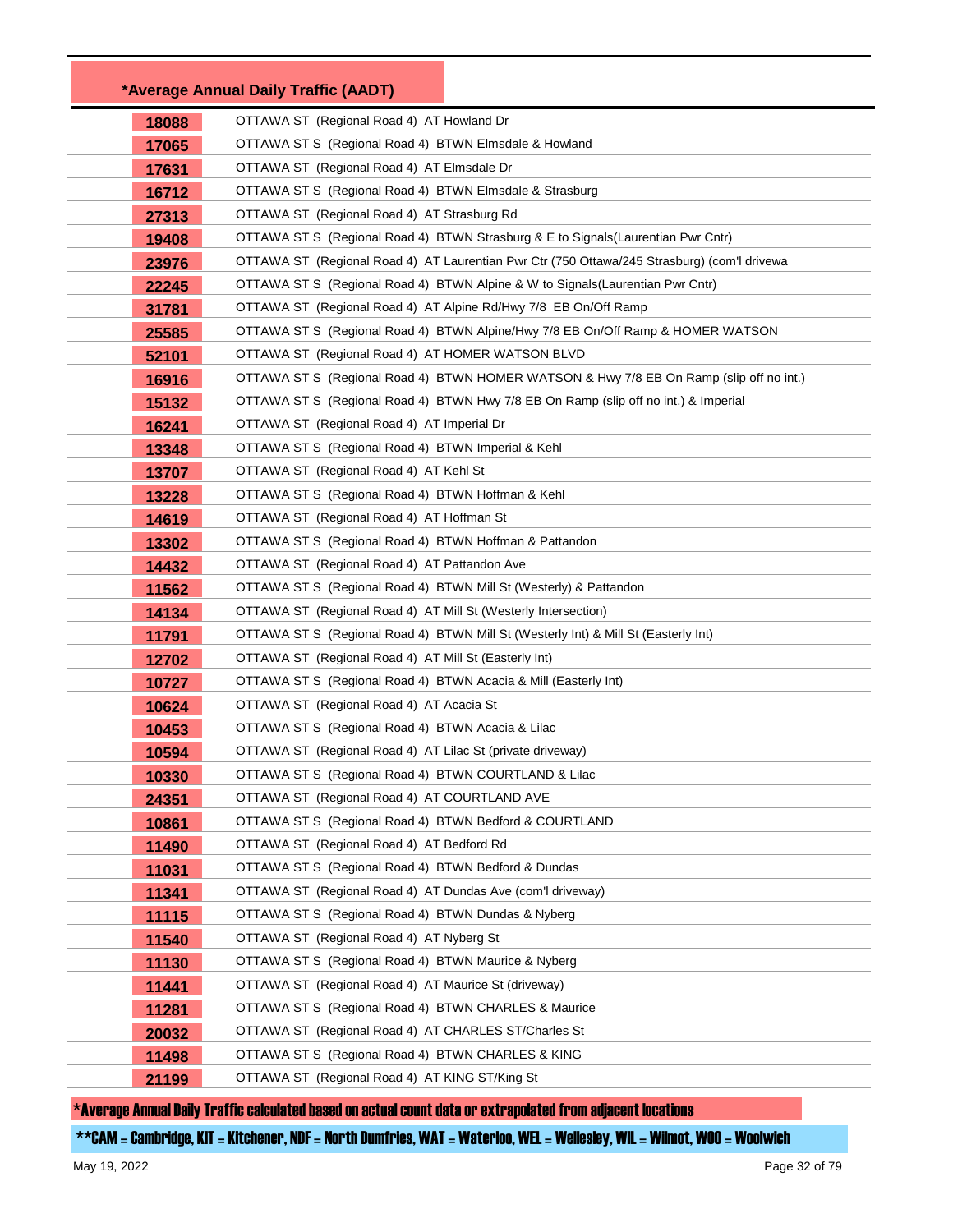|       | *Average Annual Daily Traffic (AADT)                                               |
|-------|------------------------------------------------------------------------------------|
| 15675 | OTTAWA ST N (Regional Road 4) BTWN Brick & KING                                    |
| 17256 | OTTAWA ST (Regional Road 4) AT Brick St                                            |
| 16683 | OTTAWA ST N (Regional Road 4) BTWN Brick & Rosedale                                |
| 18168 | OTTAWA ST (Regional Road 4) AT Rosedale Ave                                        |
| 17070 | OTTAWA ST N (Regional Road 4) BTWN Rosedale & WEBER                                |
| 39071 | OTTAWA ST (Regional Road 4) AT WEBER ST                                            |
| 16370 | OTTAWA ST N (Regional Road 4) BTWN McKenzie & WEBER                                |
| 19313 | OTTAWA ST (Regional Road 4) AT McKenzie Ave                                        |
| 18496 | OTTAWA ST N (Regional Road 4) BTWN Hwy 7 WB Ramp & McKenzie                        |
| 24371 | OTTAWA ST (Regional Road 4) AT Hwy 7 WB Ramp                                       |
| 20733 | OTTAWA ST N (Regional Road 4) BTWN Hwy 7 Ramps                                     |
| 31875 | OTTAWA ST (Regional Road 4) AT Hwy 7 EB Ramp                                       |
| 25358 | OTTAWA ST N (Regional Road 4) BTWN Hwy 7 EB Ramp & Nottingham                      |
| 24182 | OTTAWA ST (Regional Road 4) AT Nottingham Ave                                      |
| 18263 | OTTAWA ST N (Regional Road 4) BTWN Dreger & Nottingham                             |
| 24090 | OTTAWA ST (Regional Road 4) AT Dreger Ave                                          |
| 27918 | OTTAWA ST N (Regional Road 4) BTWN Dreger & Franklin                               |
| 34900 | OTTAWA ST (Regional Road 4) AT Franklin St                                         |
| 27492 | OTTAWA ST N (Regional Road 4) BTWN Franklin & Hickson                              |
| 25573 | OTTAWA ST (Regional Road 4) AT Hickson Dr                                          |
| 27089 | OTTAWA ST N (Regional Road 4) BTWN Hickson & Midland                               |
| 30652 | OTTAWA ST (Regional Road 4) AT Midland Dr                                          |
| 26098 | OTTAWA ST N (Regional Road 4) BTWN Midland & E to Signals-Stanley Park Mall (1005) |
| 27491 | OTTAWA ST (Regional Road 4) AT Stanley Park Mall (1005 Ottawa N)                   |
| 25594 | OTTAWA ST N (Regional Road 4) BTWN Crosby & W to Signals-Stanley Park Mall (1005)  |
| 25544 | OTTAWA ST (Regional Road 4) AT Crosby Dr                                           |
| 21494 | OTTAWA ST N (Regional Road 4) BTWN Crosby & River                                  |
| 34362 | OTTAWA ST (Regional Road 4) AT River Rd                                            |
| 19159 | OTTAWA ST N (Regional Road 4) BTWN Breckenridge & River                            |
| 20168 | OTTAWA ST (Regional Road 4) AT Breckenridge Dr                                     |
| 19387 | OTTAWA ST N (Regional Road 4) BTWN Breckenridge & Old Chicopee                     |
| 21628 | OTTAWA ST (Regional Road 4) AT Old Chicopee Dr                                     |
| 19102 | OTTAWA ST N (Regional Road 4) BTWN Montcalm & Old Chicopee                         |
| 19818 | OTTAWA ST (Regional Road 4) AT Montcalm Dr                                         |
| 17725 | OTTAWA ST N (Regional Road 4) BTWN McGee & Montcalm                                |
| 19438 | OTTAWA ST (Regional Road 4) AT McGee Ave                                           |
| 16422 | OTTAWA ST N (Regional Road 4) BTWN McGee & Shaftsbury                              |
| 18134 | OTTAWA ST (Regional Road 4) AT Shaftsbury Dr                                       |
| 15119 | OTTAWA ST N (Regional Road 4) BTWN Heritage & Shaftsbury                           |
| 17214 | OTTAWA ST (Regional Road 4) AT Heritage Dr                                         |
| 14687 | OTTAWA ST N (Regional Road 4) BTWN Heritage & Oldfield                             |
| 14531 | OTTAWA ST (Regional Road 4) AT Oldfield Dr                                         |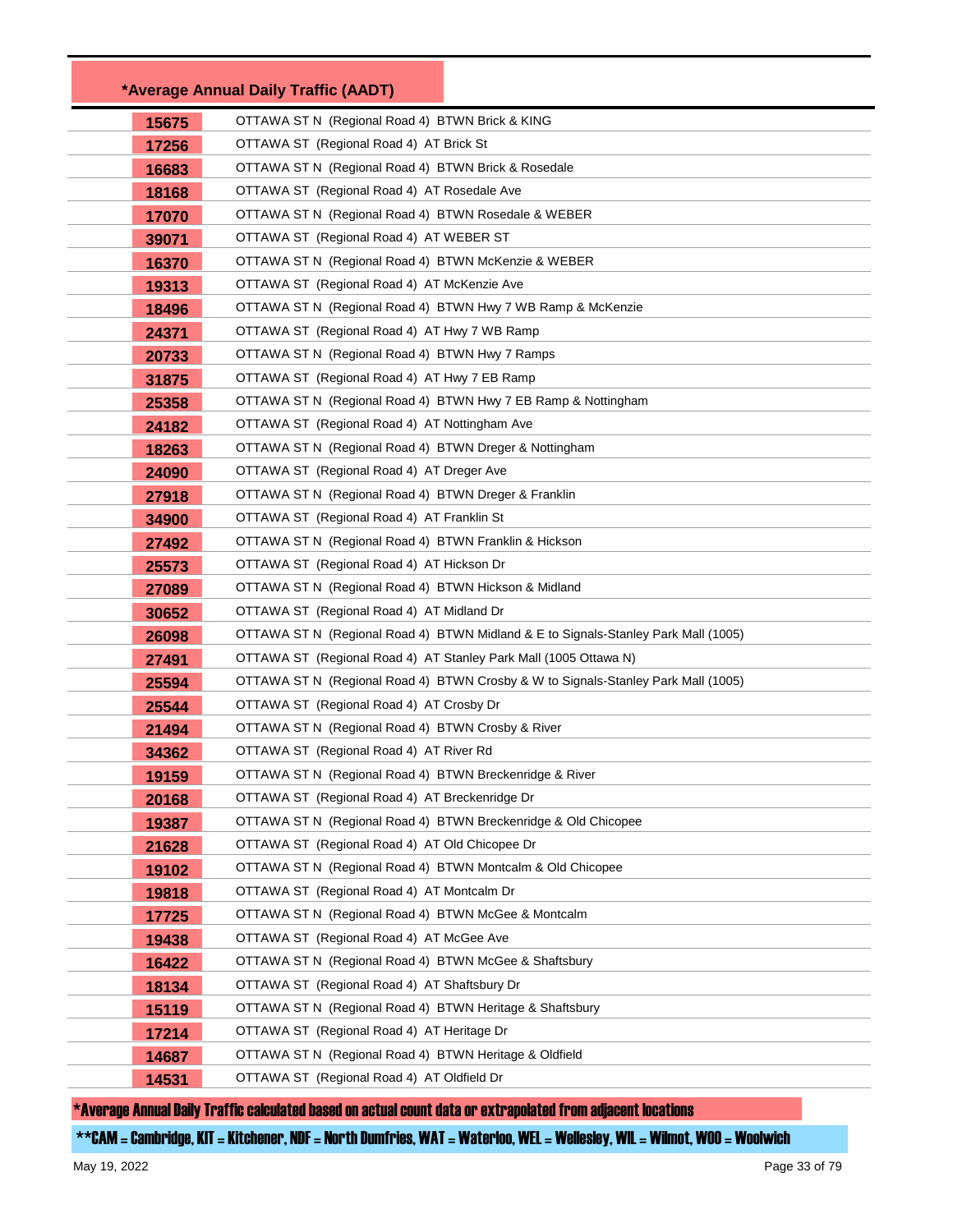|       | *Average Annual Daily Traffic (AADT)                                                         |  |
|-------|----------------------------------------------------------------------------------------------|--|
| 12331 | OTTAWA ST N (Regional Road 4) BTWN LACKNER & Oldfield                                        |  |
| 22492 | OTTAWA ST (Regional Road 4) AT LACKNER BLVD                                                  |  |
| 3129  | OTTAWA ST N (Regional Road 4) BTWN Keewatin & LACKNER                                        |  |
| 2377  | OTTAWA ST (Regional Road 4) AT Keewatin Ave                                                  |  |
| 3190  | OTTAWA ST N (Regional Road 4) BTWN Keewatin & end of OTTAWA                                  |  |
| 15397 | QUEEN ST S (Regional Road 6) BTWN Brock & HIGHLAND                                           |  |
| 15868 | QUEEN ST (Regional Road 6) AT Brock St                                                       |  |
| 15340 | QUEEN ST S (Regional Road 6) BTWN Brock & Woodside                                           |  |
| 15511 | QUEEN ST (Regional Road 6) AT Woodside Ave                                                   |  |
| 15283 | QUEEN ST S (Regional Road 6) BTWN Homewood & Woodside                                        |  |
| 15755 | QUEEN ST (Regional Road 6) AT Homewood Ave                                                   |  |
| 15227 | QUEEN ST S (Regional Road 6) BTWN Homewood & Mill/Schneider                                  |  |
| 17662 | QUEEN ST (Regional Road 6) AT Mill St/Schneider Ave                                          |  |
| 17125 | QUEEN ST S (Regional Road 6) BTWN Mill/Schneider & Mitchell                                  |  |
| 17263 | QUEEN ST (Regional Road 6) AT Mitchell St                                                    |  |
| 17002 | QUEEN ST S (Regional Road 6) BTWN COURTLAND & Mitchell                                       |  |
| 27001 | QUEEN ST/Queen St (Regional Road 6) AT COURTLAND AVE/Courtland Ave                           |  |
| 8824  | RIVER RD E (Regional Road 56) BTWN FAIRWAY & Scenic                                          |  |
| 8804  | RIVER RD (Regional Road 56) AT Scenic Dr                                                     |  |
| 8002  | RIVER RD E (Regional Road 56) BTWN Morgan & Scenic                                           |  |
| 9615  | RIVER RD (Regional Road 56) AT Morgan Ave                                                    |  |
| 8926  | RIVER RD E (Regional Road 56) BTWN Grand River & Morgan                                      |  |
| 11462 | RIVER RD (Regional Road 56) AT Grand River Blvd                                              |  |
| 10007 | RIVER RD E (Regional Road 56) BTWN Grand River & KING                                        |  |
| 13732 | SPORTSWORLD DR (Regional Road 38) BTWN Gateway/Heldmann & KING                               |  |
| 27016 | SPORTSWORLD DR (Regional Road 38) AT Gateway Pk Dr/Heldmann Rd                               |  |
| 21718 | SPORTSWORLD DR (Regional Road 38) BTWN Gateway/Heldmann & Hwy 8 SB Ramp/Sportsworld Crossing |  |
| 32162 | SPORTSWORLD DR (Regional Road 38) AT Hwy 8 SB Ramp/Sportsworld Crossing Rd                   |  |
| 26886 | SPORTSWORLD DR (Regional Road 38) BTWN Hwy 8 Ramps                                           |  |
| 34971 | SPORTSWORLD DR (Regional Road 38) AT Hwy 8 NB Ramp                                           |  |
| 25483 | TRUSSLER RD (Regional Road 70) AT Hwy 7/8 EB Ramp                                            |  |
| 17658 | TRUSSLER RD (Regional Road 70) BTWN Hwy 7/8 EB Ramp & Rickert Way/Nathalie                   |  |
| 19145 | TRUSSLER RD (Regional Road 70) AT Rickert Way/Nathalie                                       |  |
| 18632 | TRUSSLER RD (Regional Road 70) BTWN BLEAMS/OTTAWA & Rickert                                  |  |
| 16294 | TRUSSLER RD (Regional Road 70) BTWN BLEAMS/OTTAWA & Knechtel                                 |  |
| 18370 | TRUSSLER RD (Regional Road 70) AT Knechtel Crt                                               |  |
| 16394 | TRUSSLER RD (Regional Road 70) BTWN BLEAMS & Knechtel                                        |  |
| 9112  | TRUSSLER RD (Regional Road 70) BTWN BLEAMS & Huron                                           |  |
| 12518 | TRUSSLER RD (Regional Road 70) AT Huron Rd                                                   |  |
| 6582  | TRUSSLER RD (Regional Road 70) BTWN Bethel & Huron                                           |  |
| 8814  | TRUSSLER RD (Regional Road 70) BTWN Bethel & Plains                                          |  |
| 9485  | TRUSSLER RD (Regional Road 70) AT Plains Rd                                                  |  |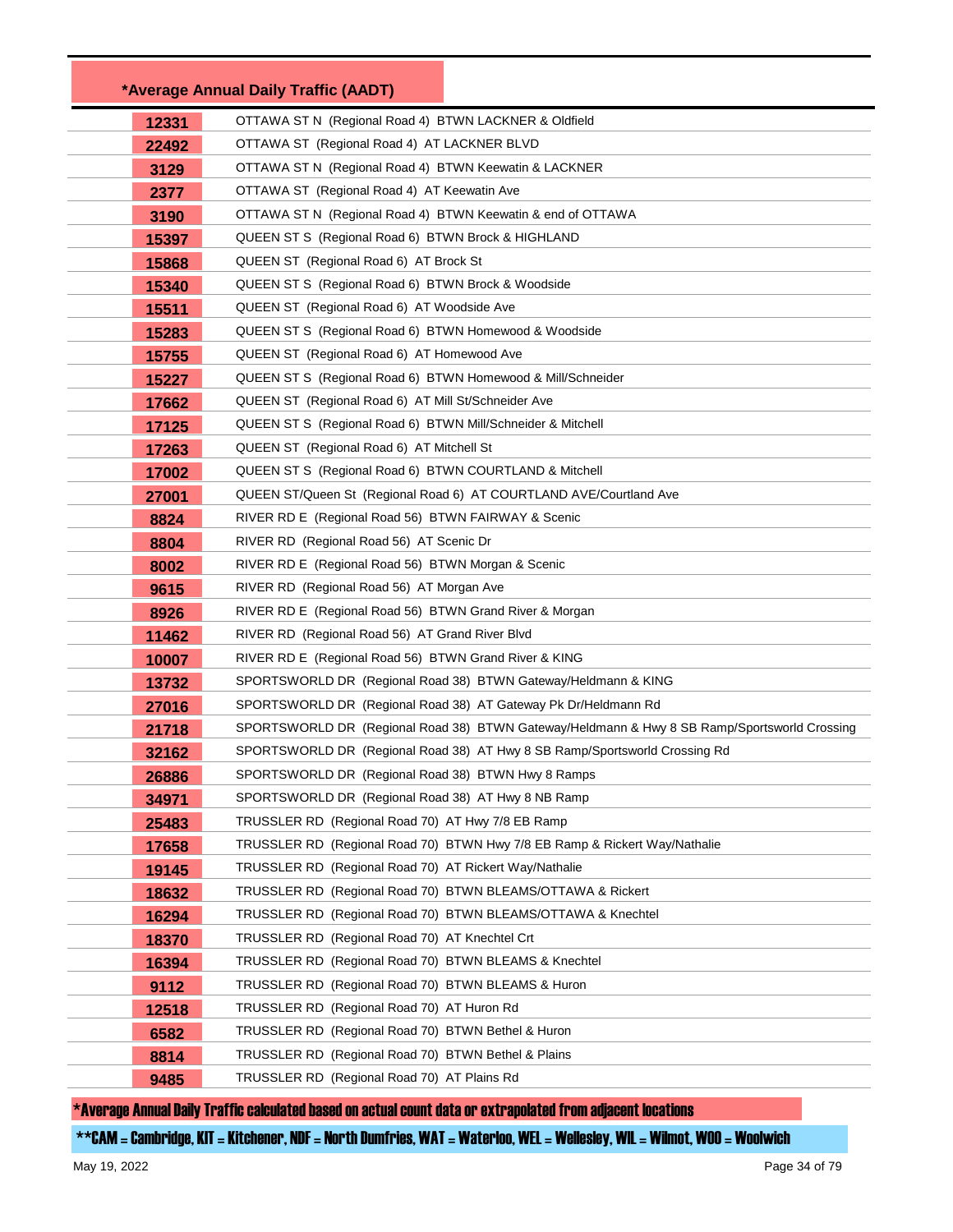|       | *Average Annual Daily Traffic (AADT)                          |                                                                                 |
|-------|---------------------------------------------------------------|---------------------------------------------------------------------------------|
| 8458  |                                                               | TRUSSLER RD (Regional Road 70) BTWN BRIDGE/NEW DUNDEE & Plains                  |
| 17943 | UNIVERSITY AVE (Regional Road 57) AT Glasgow St               |                                                                                 |
| 38057 | VICTORIA ST (Regional Road 55) AT IRA NEEDLES BLVD            |                                                                                 |
| 10710 |                                                               | VICTORIA ST S (Regional Road 55) BTWN Bramblewood/Highgate & IRA NEEDLES        |
| 12612 | VICTORIA ST (Regional Road 55) AT Bramblewood St/Highgate Rd  |                                                                                 |
| 9426  |                                                               | VICTORIA ST S (Regional Road 55) BTWN Bramblewood/Highgate & Westforest         |
| 12765 | VICTORIA ST (Regional Road 55) AT Westforest Trail            |                                                                                 |
| 10845 |                                                               | VICTORIA ST S (Regional Road 55) BTWN Eastforest/Westforest & Westforest        |
| 12620 | VICTORIA ST (Regional Road 55) AT Eastforest Tr/Westforest Tr |                                                                                 |
| 10916 |                                                               | VICTORIA ST S (Regional Road 55) BTWN East/Westforest & Oprington/Stoke         |
| 14243 | VICTORIA ST (Regional Road 55) AT Oprington Dr/Stoke Dr       |                                                                                 |
| 13044 |                                                               | VICTORIA ST S (Regional Road 55) BTWN FISCHER-HALLMAN & Oprington/Stoke         |
| 41490 | VICTORIA ST (Regional Road 55) AT FISCHER-HALLMAN RD          |                                                                                 |
| 19300 |                                                               | VICTORIA ST S (Regional Road 55) BTWN Fenwick Crt/Monte Carlo & FISCHER-HALLMAN |
| 20370 | VICTORIA ST (Regional Road 55) AT Fenwick Crt/Monte Carlo St  |                                                                                 |
| 19632 |                                                               | VICTORIA ST S (Regional Road 55) BTWN Fenwick Crt/Monte Carlo & Hazelglen       |
| 22843 | VICTORIA ST (Regional Road 55) AT Hazelglen Dr                |                                                                                 |
| 19886 | VICTORIA ST S (Regional Road 55) BTWN Hazelglen & Vicmount    |                                                                                 |
| 20739 | VICTORIA ST (Regional Road 55) AT Vicmount Dr                 |                                                                                 |
| 20592 | VICTORIA ST S (Regional Road 55) BTWN Vicmount & WESTMOUNT    |                                                                                 |
| 17747 | VICTORIA ST S (Regional Road 55) BTWN Weichel & WESTMOUNT     |                                                                                 |
| 17238 | VICTORIA ST (Regional Road 55) AT Weichel St                  |                                                                                 |
| 15912 | VICTORIA ST S (Regional Road 55) BTWN Paulander & Weichel     |                                                                                 |
| 16321 | VICTORIA ST (Regional Road 55) AT Paulander Dr                |                                                                                 |
| 15474 | VICTORIA ST S (Regional Road 55) BTWN Alice & Paulander       |                                                                                 |
| 17252 | VICTORIA ST (Regional Road 55) AT Alice Ave                   |                                                                                 |
| 15373 | VICTORIA ST S (Regional Road 55) BTWN Alice & Lawrence        |                                                                                 |
| 18150 | VICTORIA ST (Regional Road 55) AT Lawrence Ave                |                                                                                 |
| 15921 | VICTORIA ST S (Regional Road 55) BTWN Belmont & Lawrence      |                                                                                 |
| 28212 | VICTORIA ST (Regional Road 55) AT Belmont Ave                 |                                                                                 |
| 17848 | VICTORIA ST S (Regional Road 55) BTWN Belmont & Patricia      |                                                                                 |
| 20515 | VICTORIA ST (Regional Road 55) AT Patricia Ave                |                                                                                 |
| 20002 | VICTORIA ST S (Regional Road 55) BTWN Patricia & Strange/West |                                                                                 |
| 27462 | VICTORIA ST (Regional Road 55) AT Strange St/West Ave         |                                                                                 |
| 20669 | VICTORIA ST S (Regional Road 55) BTWN Strange/West & Walnut   |                                                                                 |
| 22609 | VICTORIA ST (Regional Road 55) AT Walnut St                   |                                                                                 |
| 20549 | VICTORIA ST S (Regional Road 55) BTWN Henry & Walnut          |                                                                                 |
| 22489 | VICTORIA ST (Regional Road 55) AT Henry St                    |                                                                                 |
| 20429 | VICTORIA ST S (Regional Road 55) BTWN Henry & Park            |                                                                                 |
| 32982 | VICTORIA ST (Regional Road 55) AT Park St                     |                                                                                 |
| 22269 | VICTORIA ST S (Regional Road 55) BTWN Park & Theresa          |                                                                                 |
| 24331 | VICTORIA ST (Regional Road 55) AT Theresa St                  |                                                                                 |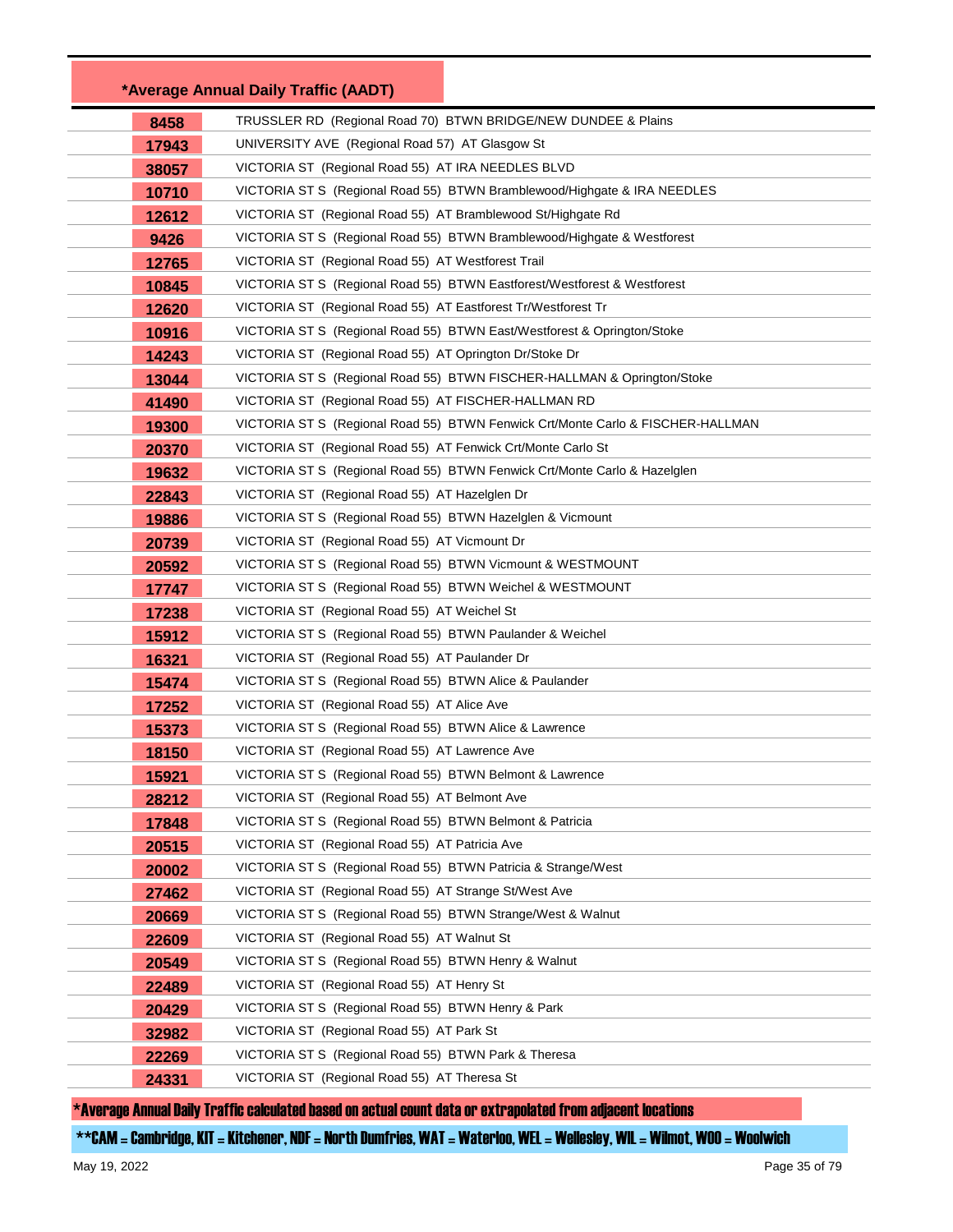|       | *Average Annual Daily Traffic (AADT)                                              |
|-------|-----------------------------------------------------------------------------------|
| 22368 | VICTORIA ST S (Regional Road 55) BTWN Bramm & Theresa                             |
| 23455 | VICTORIA ST (Regional Road 55) AT Bramm St                                        |
| 22468 | VICTORIA ST S (Regional Road 55) BTWN Bramm & Michael                             |
| 24579 | VICTORIA ST (Regional Road 55) AT Michael St                                      |
| 22567 | VICTORIA ST S (Regional Road 55) BTWN Michael & Oak                               |
| 24703 | VICTORIA ST (Regional Road 55) AT Oak St                                          |
| 22667 | VICTORIA ST S (Regional Road 55) BTWN Arthur & Oak                                |
| 23766 | VICTORIA ST (Regional Road 55) AT Arthur PI                                       |
| 22767 | VICTORIA ST S (Regional Road 55) BTWN Arthur & Joseph                             |
| 25925 | VICTORIA ST (Regional Road 55) AT Joseph St                                       |
| 21903 | VICTORIA ST S (Regional Road 55) BTWN CHARLES & Joseph                            |
| 23709 | VICTORIA ST (Regional Road 55) AT CHARLES ST (com'l driveway)                     |
| 20830 | VICTORIA ST S (Regional Road 55) BTWN CHARLES & Halls Lane                        |
| 21768 | VICTORIA ST (Regional Road 55) AT Halls Lane                                      |
| 22507 | VICTORIA ST S (Regional Road 55) BTWN Halls Lane & KING                           |
| 22137 | VICTORIA ST N (Regional Road 55) BTWN Duke & KING                                 |
| 25712 | VICTORIA ST (Regional Road 55) AT Duke St                                         |
| 21465 | VICTORIA ST N (Regional Road 55) BTWN Duke & WEBER                                |
| 19684 | VICTORIA ST N (Regional Road 55) BTWN Ahrens/Water & WEBER                        |
| 22712 | VICTORIA ST (Regional Road 55) AT Ahrens St/Water St                              |
| 21741 | VICTORIA ST (Regional Road 55) BTWN Ahrens/Water & Ahrens (Easterly Intersection) |
| 21879 | VICTORIA ST (Regional Road 55) AT Ahrens St (Easterly Intersection)               |
| 22090 | VICTORIA ST N (Regional Road 55) BTWN Ahrens & Margaret                           |
| 28555 | VICTORIA ST (Regional Road 55) AT Margaret Ave                                    |
| 22992 | VICTORIA ST N (Regional Road 55) BTWN Ellen & Margaret                            |
| 21220 | VICTORIA ST (Regional Road 55) AT Ellen St                                        |
| 18448 | VICTORIA ST N (Regional Road 55) BTWN Ellen & St. Leger                           |
| 19464 | VICTORIA ST (Regional Road 55) AT St. Leger St                                    |
| 17979 | VICTORIA ST N (Regional Road 55) BTWN Hermie & St. Leger                          |
| 20723 | VICTORIA ST (Regional Road 55) AT Hermie PI                                       |
| 22968 | VICTORIA ST N (Regional Road 55) BTWN Hermie & LANCASTER                          |
| 25453 | VICTORIA ST N (Regional Road 55) BTWN Chestnut & LANCASTER                        |
| 26544 | VICTORIA ST (Regional Road 55) AT Chestnut St                                     |
| 25635 | VICTORIA ST N (Regional Road 55) BTWN Chestnut & Locust                           |
| 26726 | VICTORIA ST (Regional Road 55) AT Locust St                                       |
| 25817 | VICTORIA ST N (Regional Road 55) BTWN Filbert & Locust                            |
| 26908 | VICTORIA ST (Regional Road 55) AT Filbert St                                      |
| 25999 | VICTORIA ST N (Regional Road 55) BTWN Dunham & Filbert                            |
| 27090 | VICTORIA ST (Regional Road 55) AT Dunham Ave                                      |
| 26181 | VICTORIA ST N (Regional Road 55) BTWN Dunham & Indiana                            |
| 27272 | VICTORIA ST (Regional Road 55) AT Indiana St                                      |
| 26363 | VICTORIA ST N (Regional Road 55) BTWN EDNA & Indiana                              |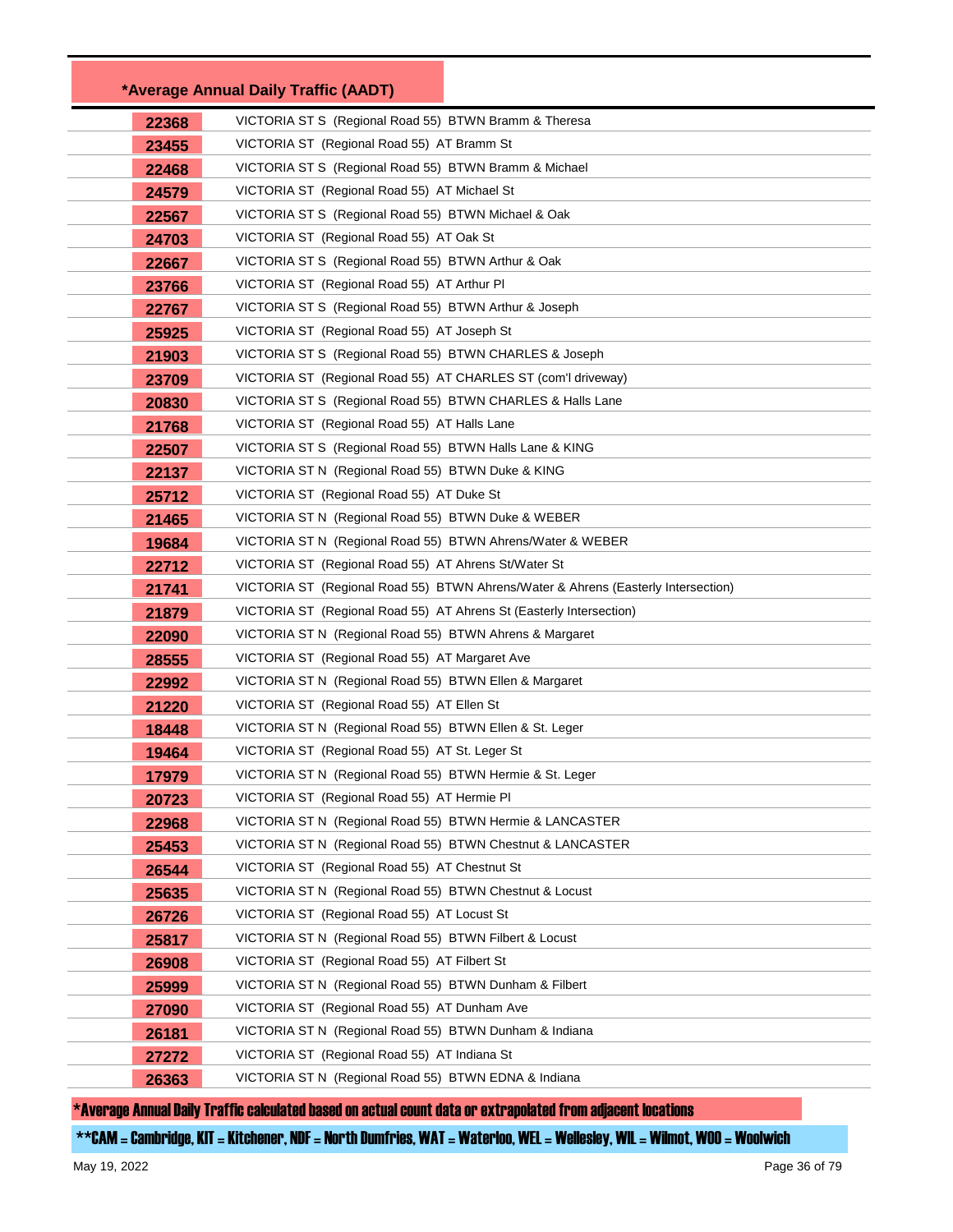|       | *Average Annual Daily Traffic (AADT)                                 |
|-------|----------------------------------------------------------------------|
| 33304 | VICTORIA ST (Regional Road 55) AT EDNA ST (com'l driveway)           |
| 24770 | VICTORIA ST N (Regional Road 55) BTWN BRUCE & EDNA                   |
| 29368 | VICTORIA ST (Regional Road 55) AT BRUCE ST (com'l driveway)          |
| 26913 | VICTORIA ST N (Regional Road 55) BTWN BRUCE & River                  |
| 31353 | VICTORIA ST (Regional Road 55) AT River Rd (com'l driveway)          |
| 27134 | VICTORIA ST N (Regional Road 55) BTWN RIVER & Turner                 |
| 26335 | VICTORIA ST (Regional Road 55) AT Turner Ave                         |
| 22536 | VICTORIA ST N (Regional Road 55) BTWN Frederick & Turner             |
| 30535 | VICTORIA ST (Regional Road 55) AT Frederick St/Plaza (1120 Victoria) |
| 28080 | VICTORIA ST N (Regional Road 55) BTWN Forfar & Frederick             |
| 28973 | VICTORIA ST (Regional Road 55) AT Forfar Ave                         |
| 28867 | VICTORIA ST N (Regional Road 55) BTWN Forfar & Natchez               |
| 30521 | VICTORIA ST (Regional Road 55) AT Natchez Rd (com'l driveway)        |
| 28146 | VICTORIA ST N (Regional Road 55) BTWN Natchez & Smetana              |
| 27495 | VICTORIA ST (Regional Road 55) AT Smetana Dr                         |
| 24845 | VICTORIA ST N (Regional Road 55) BTWN LACKNER/Bingemans & Smetana    |
| 31087 | VICTORIA ST N (Regional Road 55) BTWN Forwell & LACKNER/Bingemans    |
| 33639 | VICTORIA ST (Regional Road 55) AT Forwell Rd (com'l driveway)        |
| 29827 | VICTORIA ST N (Regional Road 55) BTWN Centennial & Forwell           |
| 29763 | VICTORIA ST (Regional Road 55) AT Centennial Rd                      |
| 28699 | VICTORIA ST N (Regional Road 55) BTWN Centennial & Shirley           |
| 30805 | VICTORIA ST (Regional Road 55) AT Shirley Dr                         |
| 30124 | VICTORIA ST N (Regional Road 55) BTWN Shirley & Kit./Wool. Bndry     |
| 19019 | WEBER ST (Regional Road 8) AT Raitar Ave                             |
| 18971 | WEBER ST W (Regional Road 8) BTWN Guelph & Raitar                    |
| 20238 | WEBER ST (Regional Road 8) AT Guelph St                              |
| 18913 | WEBER ST W (Regional Road 8) BTWN Blucher & Guelph                   |
| 19149 | WEBER ST (Regional Road 8) AT Blucher St                             |
| 18831 | WEBER ST W (Regional Road 8) BTWN Blucher & Reinhardt                |
| 18862 | WEBER ST (Regional Road 8) AT Reinhardt St                           |
| 18791 | WEBER ST W (Regional Road 8) BTWN Reinhardt & Wilhelm                |
| 19186 | WEBER ST (Regional Road 8) AT Wilhelm St                             |
| 18681 | WEBER ST W (Regional Road 8) BTWN Louisa & Wilhelm                   |
| 19322 | WEBER ST (Regional Road 8) AT Louisa St                              |
| 18964 | WEBER ST W (Regional Road 8) BTWN Louisa & Wellington                |
| 26155 | WEBER ST (Regional Road 8) AT Wellington St                          |
| 19255 | WEBER ST W (Regional Road 8) BTWN VICTORIA & Wellington              |
| 37707 | WEBER ST (Regional Road 8) AT VICTORIA ST                            |
| 15839 | WEBER ST W (Regional Road 8) BTWN Heit & VICTORIA                    |
| 16900 | WEBER ST (Regional Road 8) AT Heit Lane                              |
| 15961 | WEBER ST W (Regional Road 8) BTWN Heit & Water                       |
| 20287 | WEBER ST (Regional Road 8) AT Water St                               |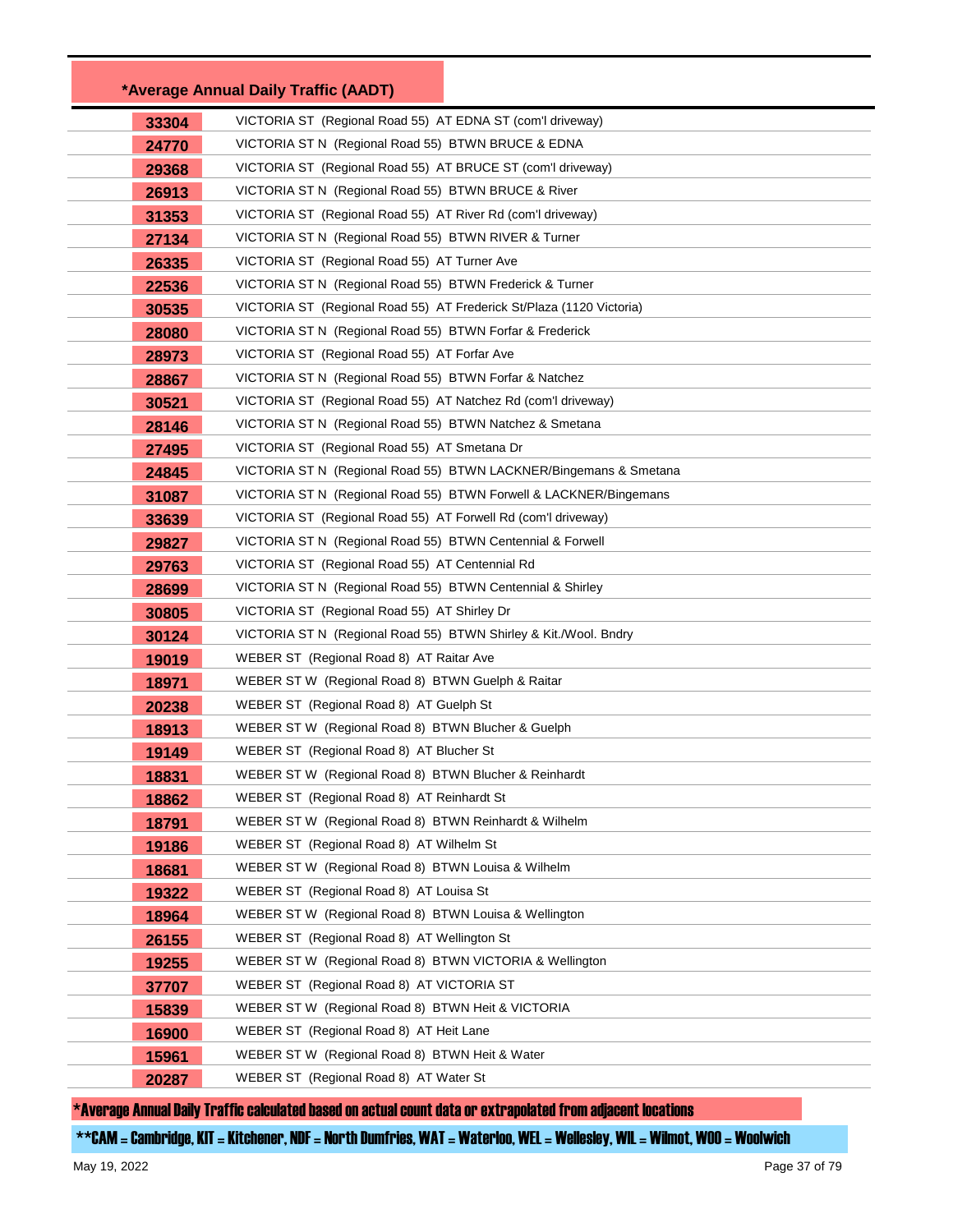|       | *Average Annual Daily Traffic (AADT)                                                            |
|-------|-------------------------------------------------------------------------------------------------|
| 16487 | WEBER ST W (Regional Road 8) BTWN College & Water                                               |
| 17031 | WEBER ST (Regional Road 8) AT College St                                                        |
| 15636 | WEBER ST W (Regional Road 8) BTWN College & Young                                               |
| 16367 | WEBER ST (Regional Road 8) AT Young St                                                          |
| 14792 | WEBER ST W (Regional Road 8) BTWN Ontario & Young                                               |
| 21659 | WEBER ST (Regional Road 8) AT Ontario St                                                        |
| 18526 | WEBER ST W (Regional Road 8) BTWN Ontario & Queen                                               |
| 23599 | WEBER ST (Regional Road 8) AT Queen St                                                          |
| 18246 | WEBER ST E (Regional Road 8) BTWN FREDERICK & Queen                                             |
| 16471 | WEBER ST E (Regional Road 8) BTWN FREDERICK & Scott                                             |
| 20218 | WEBER ST (Regional Road 8) AT Scott St                                                          |
| 17051 | WEBER ST E (Regional Road 8) BTWN Cedar & Scott                                                 |
| 22434 | WEBER ST (Regional Road 8) AT Cedar St (Krug St/Lancaster St)                                   |
| 17413 | WEBER ST E (Regional Road 8) BTWN Cedar & Madison                                               |
| 19419 | WEBER ST (Regional Road 8) AT Madison Ave                                                       |
| 17426 | WEBER ST E (Regional Road 8) BTWN Cameron & Madison                                             |
| 18196 | WEBER ST (Regional Road 8) AT Cameron St                                                        |
| 17391 | WEBER ST E (Regional Road 8) BTWN Betzner & Cameron                                             |
| 17298 | WEBER ST (Regional Road 8) AT Betzner Ave                                                       |
| 17005 | WEBER ST E (Regional Road 8) BTWN Betzner & Pandora                                             |
| 17312 | WEBER ST (Regional Road 8) AT Pandora Ave                                                       |
| 16619 | WEBER ST E (Regional Road 8) BTWN Fairview & Pandora                                            |
| 16854 | WEBER ST (Regional Road 8) AT Fairview Ave                                                      |
| 16598 | WEBER ST E (Regional Road 8) BTWN Fairview & Stirling                                           |
| 18027 | WEBER ST (Regional Road 8) AT Stirling Ave                                                      |
| 16397 | WEBER ST E (Regional Road 8) BTWN Simeon & Stirling                                             |
| 18826 | WEBER ST (Regional Road 8) AT Simeon St                                                         |
| 18256 | WEBER ST E (Regional Road 8) BTWN Borden & Simeon                                               |
| 20916 | WEBER ST (Regional Road 8) AT Borden Ave                                                        |
| 19115 | WEBER ST E (Regional Road 8) BTWN Borden & Onward                                               |
| 19187 | WEBER ST (Regional Road 8) AT Onward Ave                                                        |
| 18021 | WEBER ST E (Regional Road 8) BTWN East & Onward                                                 |
| 20212 | WEBER ST (Regional Road 8) AT East Ave                                                          |
| 21221 | WEBER ST E (Regional Road 8) BTWN East & OTTAWA                                                 |
| 23838 | WEBER ST E (Regional Road 8) BTWN OTTAWA & Sydney                                               |
| 24302 | WEBER ST (Regional Road 8) AT Sydney St                                                         |
| 22386 | WEBER ST E (Regional Road 8) BTWN Sheldon & Sydney                                              |
| 22848 | WEBER ST (Regional Road 8) AT Sheldon Ave                                                       |
| 20935 | WEBER ST E (Regional Road 8) BTWN Raymond & Sheldon<br>WEBER ST (Regional Road 8) AT Raymond Rd |
| 21398 | WEBER ST E (Regional Road 8) BTWN Edmund & Raymond                                              |
| 19483 | WEBER ST (Regional Road 8) AT Edmund Rd                                                         |
| 21133 |                                                                                                 |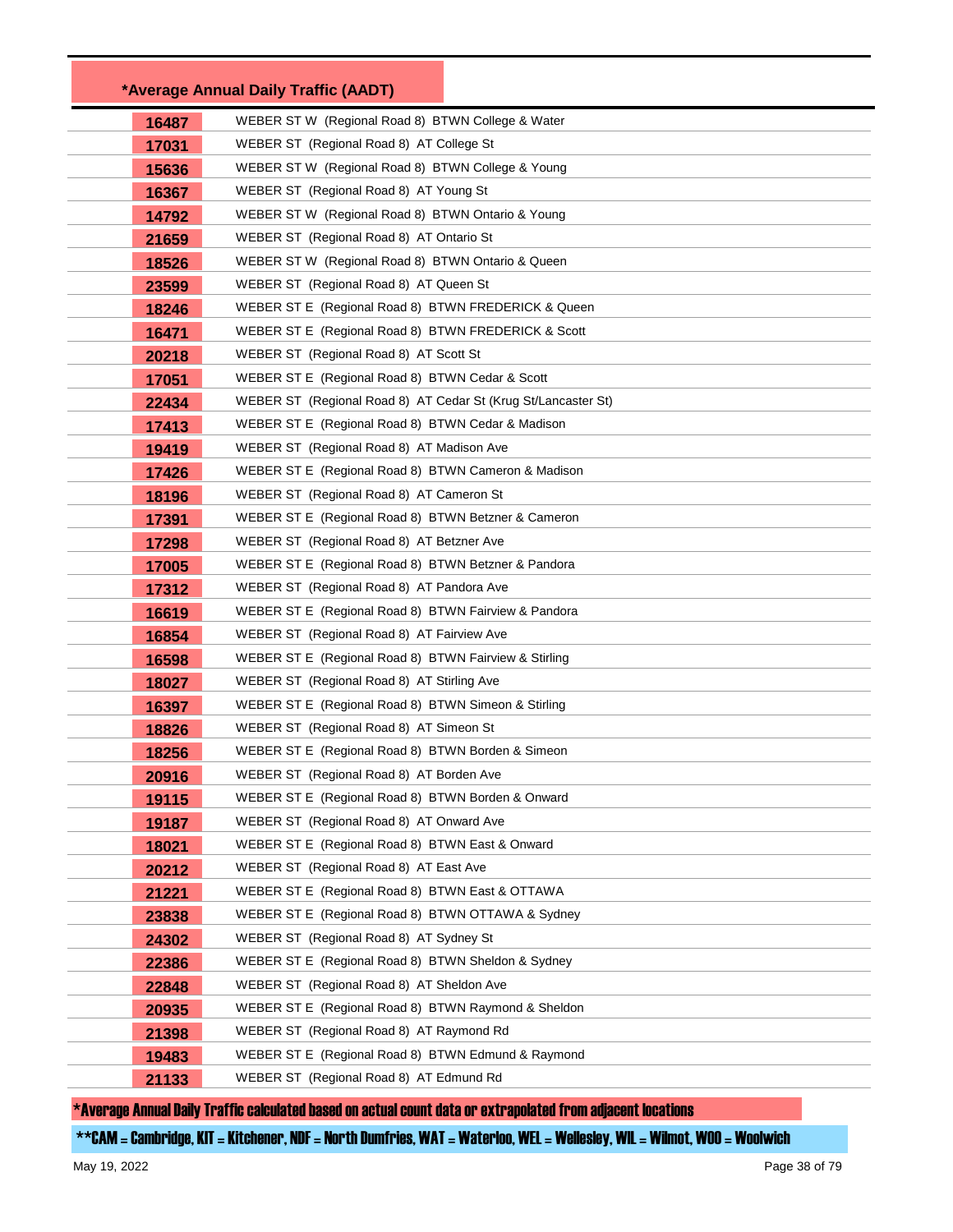|       | *Average Annual Daily Traffic (AADT)                                              |
|-------|-----------------------------------------------------------------------------------|
| 18032 | WEBER ST E (Regional Road 8) BTWN Edmund & Jackson                                |
| 18635 | WEBER ST (Regional Road 8) AT Jackson Ave                                         |
| 18086 | WEBER ST E (Regional Road 8) BTWN Jackson & S to Signals (Eastwood Collegiate)    |
| 23414 | WEBER ST (Regional Road 8) AT Eastwood Collegiate (760 Weber E)                   |
| 23987 | WEBER ST E (Regional Road 8) BTWN Montgomery & N to Signals (Eastwood Collegiate) |
| 28146 | WEBER ST (Regional Road 8) AT Montgomery Rd                                       |
| 18664 | WEBER ST E (Regional Road 8) BTWN Montgomery & Shantz                             |
| 20670 | WEBER ST (Regional Road 8) AT Shantz Lane                                         |
| 18887 | WEBER ST E (Regional Road 8) BTWN Ross & Shantz                                   |
| 19096 | WEBER ST (Regional Road 8) AT Ross Ave                                            |
| 18508 | WEBER ST E (Regional Road 8) BTWN Ross & Wilfred                                  |
| 19711 | WEBER ST (Regional Road 8) AT Wilfred Ave                                         |
| 17914 | WEBER ST E (Regional Road 8) BTWN Emerald & Wilfred                               |
| 18618 | WEBER ST (Regional Road 8) AT Emerald Ave                                         |
| 17321 | WEBER ST E (Regional Road 8) BTWN Dellroy & Emerald                               |
| 18024 | WEBER ST (Regional Road 8) AT Dellroy Ave                                         |
| 16728 | WEBER ST E (Regional Road 8) BTWN Dellroy & Euler                                 |
| 17432 | WEBER ST (Regional Road 8) AT Euler Ave                                           |
| 16135 | WEBER ST E (Regional Road 8) BTWN Broadview & Euler                               |
| 17325 | WEBER ST (Regional Road 8) AT Broadview Ave (com'l driveway)                      |
| 14419 | WEBER ST E (Regional Road 8) BTWN Broadview & Franklin                            |
| 27502 | WEBER ST (Regional Road 8) AT Franklin St                                         |
| 18734 | WEBER ST E (Regional Road 8) BTWN Franklin & Pinecrest                            |
| 21056 | WEBER ST (Regional Road 8) AT Pinecrest Dr                                        |
| 18485 | WEBER ST E (Regional Road 8) BTWN Arlington & Pinecrest                           |
| 19586 | WEBER ST (Regional Road 8) AT Arlington Blvd (com'l driveway)                     |
| 18237 | WEBER ST E (Regional Road 8) BTWN Arlington & S to Signals (Emmanuel Village)     |
| 19104 | WEBER ST (Regional Road 8) AT Emmanuel Village (1250 Weber E)/Beer Store          |
| 20090 | WEBER ST E (Regional Road 8) BTWN Fergus & N to Signals (Emmanuel Village)        |
| 23408 | WEBER ST (Regional Road 8) AT Fergus Ave                                          |
| 18368 | WEBER ST E (Regional Road 8) BTWN Fergus & Kinzie                                 |
| 20990 | WEBER ST (Regional Road 8) AT Kinzie Ave                                          |
| 18021 | WEBER ST E (Regional Road 8) BTWN KING/Hwy 8 NB Ramp & Kinzie                     |
| 25417 | WEBER ST/KING ST (Regional Road 8) AT Hwy 8 NB Ramp                               |
| 24184 | WESTMOUNT RD (Regional Road 50) AT Forsyth Dr                                     |
| 23878 | WESTMOUNT RD W (Regional Road 50) BTWN Forsyth & Rusholme                         |
| 23898 | WESTMOUNT RD (Regional Road 50) AT Rusholme Rd                                    |
| 21605 | WESTMOUNT RD W (Regional Road 50) BTWN Rusholme & Union                           |
| 22225 | WESTMOUNT RD (Regional Road 50) AT Union Blvd                                     |
| 21000 | WESTMOUNT RD W (Regional Road 50) BTWN Claremont & Union                          |
| 23524 | WESTMOUNT RD (Regional Road 50) AT Claremont Ave                                  |
| 21158 | WESTMOUNT RD W (Regional Road 50) BTWN Claremont & Glasgow                        |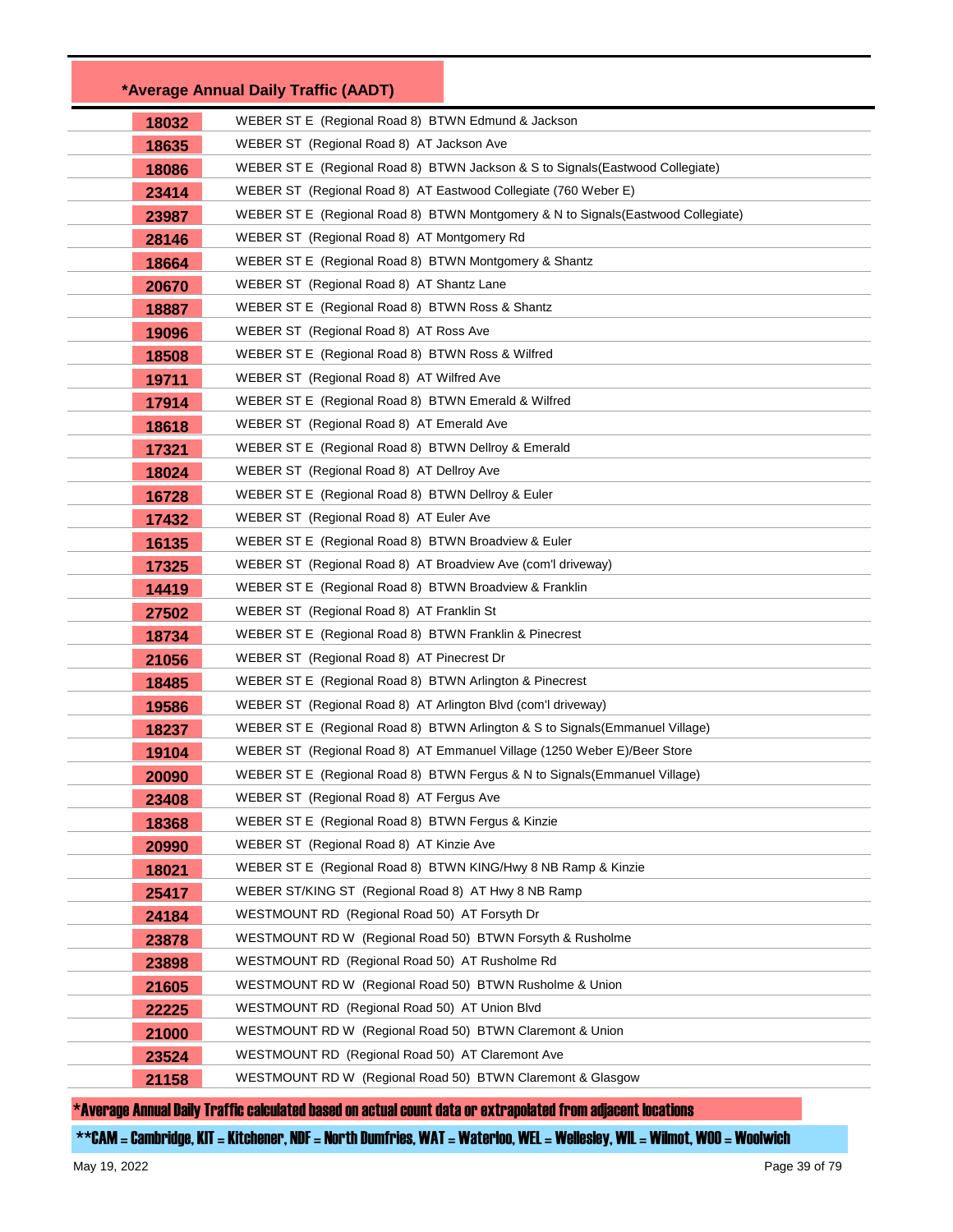|       | *Average Annual Daily Traffic (AADT)                                                 |
|-------|--------------------------------------------------------------------------------------|
| 28302 | WESTMOUNT RD (Regional Road 50) AT Glasgow St                                        |
| 20266 | WESTMOUNT RD W (Regional Road 50) BTWN Glasgow & Westwood                            |
| 22786 | WESTMOUNT RD (Regional Road 50) AT Westwood Dr                                       |
| 22220 | WESTMOUNT RD W (Regional Road 50) BTWN Gage & Westwood                               |
| 25648 | WESTMOUNT RD (Regional Road 50) AT Gage Ave                                          |
| 23079 | WESTMOUNT RD W (Regional Road 50) BTWN Brybeck/Chopin & Gage                         |
| 25428 | WESTMOUNT RD (Regional Road 50) AT Brybeck Cr/Chopin Dr                              |
| 22884 | WESTMOUNT RD W (Regional Road 50) BTWN Brybeck/Chopin & Karn                         |
| 25554 | WESTMOUNT RD (Regional Road 50) AT Karn St                                           |
| 25225 | WESTMOUNT RD W (Regional Road 50) BTWN Karn & VICTORIA                               |
| 43769 | WESTMOUNT RD (Regional Road 50) AT VICTORIA ST                                       |
| 23067 | WESTMOUNT RD W (Regional Road 50) BTWN Vicmount & VICTORIA                           |
| 22811 | WESTMOUNT RD (Regional Road 50) AT Vicmount Dr                                       |
| 24600 | WESTMOUNT RD W (Regional Road 50) BTWN HIGHLAND & Vicmount                           |
| 25765 | WESTMOUNT RD W (Regional Road 50) BTWN HIGHLAND & Overlea                            |
| 24763 | WESTMOUNT RD (Regional Road 50) AT Overlea Dr (com'l driveway)                       |
| 24709 | WESTMOUNT RD W (Regional Road 50) BTWN Overlea & Queen's                             |
| 36963 | WESTMOUNT RD (Regional Road 50) AT Queen's Blvd                                      |
| 29376 | WESTMOUNT RD E (Regional Road 50) BTWN Gatewood & Queen's                            |
| 28056 | WESTMOUNT RD (Regional Road 50) AT Gatewood Rd                                       |
| 23737 | WESTMOUNT RD E (Regional Road 50) BTWN Forest Hill & Gatewood                        |
| 24269 | WESTMOUNT RD (Regional Road 50) AT Forest Hill Dr                                    |
| 23223 | WESTMOUNT RD E (Regional Road 50) BTWN Evergreen & Forest Hill                       |
| 25751 | WESTMOUNT RD (Regional Road 50) AT Evergreen Cr                                      |
| 25867 | WESTMOUNT RD E (Regional Road 50) BTWN Evergreen & Greenbrook                        |
| 30139 | WESTMOUNT RD (Regional Road 50) AT Greenbrook Dr                                     |
| 23694 | WESTMOUNT RD E (Regional Road 50) BTWN Greenbrook & Village                          |
| 26471 | WESTMOUNT RD (Regional Road 50) AT Village Rd                                        |
| 24597 | WESTMOUNT RD E (Regional Road 50) BTWN Village & S to Signals (Forest Hill Sch)      |
| 26048 | WESTMOUNT RD (Regional Road 50) AT Forest Hill School (255 Westmount)                |
| 25500 | WESTMOUNT RD E (Regional Road 50) BTWN Stonybrook & N to Signals (Forest Hill Sch)   |
| 26937 | WESTMOUNT RD (Regional Road 50) AT Stonybrook Dr                                     |
| 26473 | WESTMOUNT RD E (Regional Road 50) BTWN Gilmour & Stonybrook                          |
| 26897 | WESTMOUNT RD (Regional Road 50) AT Gilmour Cr (Northerly Intersection)               |
| 24962 | WESTMOUNT RD E (Regional Road 50) BTWN Gilmour & Gilmour                             |
| 25388 | WESTMOUNT RD (Regional Road 50) AT Gilmour Cr (Southerly Intersection)               |
| 23451 | WESTMOUNT RD E (Regional Road 50) BTWN Gilmour & OTTAWA                              |
| 19337 | WESTMOUNT RD E (Regional Road 50) BTWN Laurentian & OTTAWA                           |
| 19121 | WESTMOUNT RD (Regional Road 50) AT Laurentian Dr/Laurentian Public School (driveway) |
| 18725 | WESTMOUNT RD E (Regional Road 50) BTWN Dunsmere & Laurentian                         |
| 19725 | WESTMOUNT RD (Regional Road 50) AT Dunsmere Dr                                       |
| 18307 | WESTMOUNT RD E (Regional Road 50) BTWN Dunsmere & Williamsburg                       |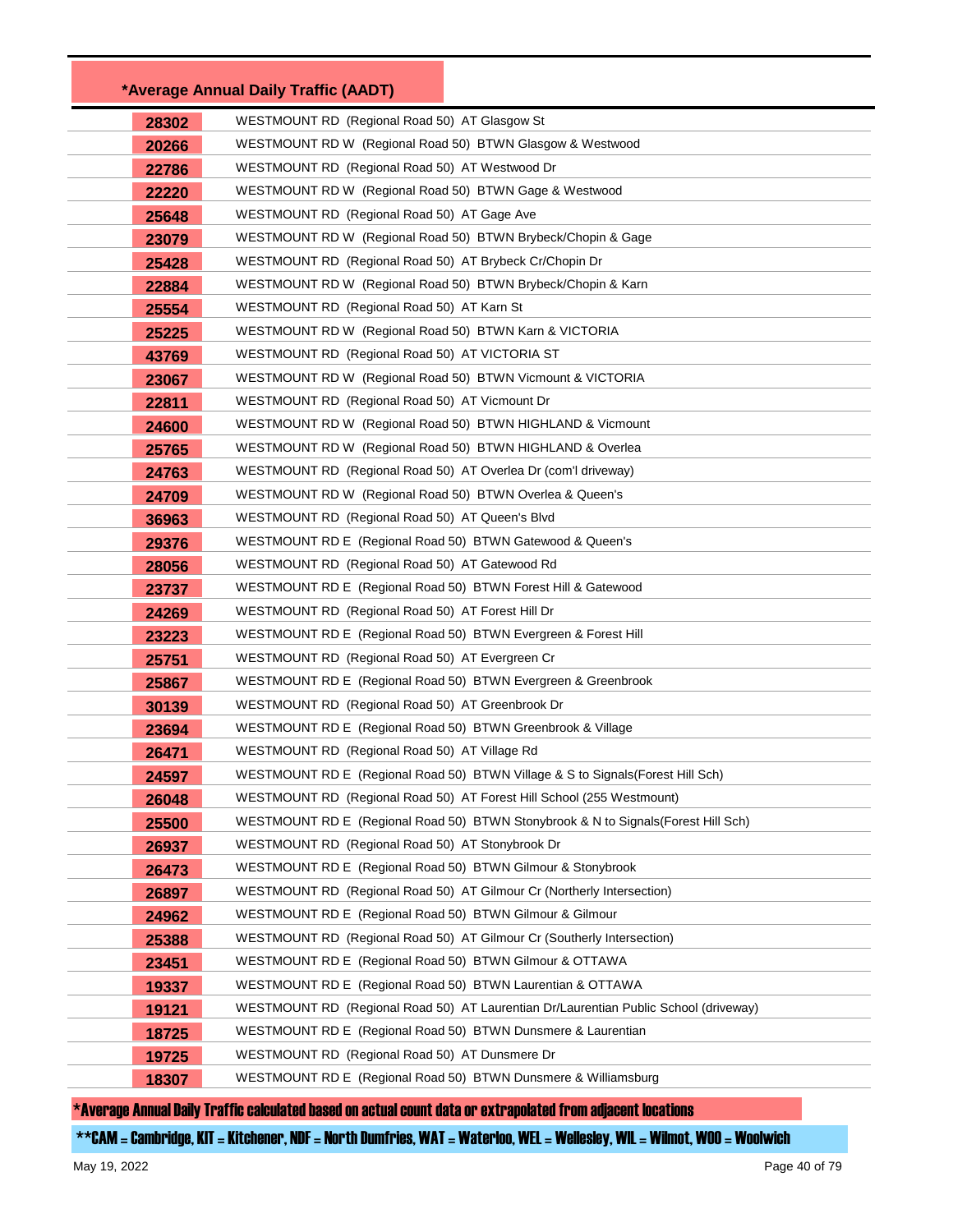|                    | *Average Annual Daily Traffic (AADT)                                        |
|--------------------|-----------------------------------------------------------------------------|
| 19157              | WESTMOUNT RD (Regional Road 50) AT Williamsburg Rd                          |
| 18767              | WESTMOUNT RD E (Regional Road 50) BTWN Block Line & Williamsburg            |
| 23885              | WESTMOUNT RD (Regional Road 50) AT Block Line Rd                            |
| 17451              | WESTMOUNT RD E (Regional Road 50) BTWN Block Line & Tillsley                |
| 18830              | WESTMOUNT RD (Regional Road 50) AT Tillsley Dr                              |
| 15790              | WESTMOUNT RD E (Regional Road 50) BTWN FISCHER-HALLMAN & Tillsey            |
| 32707              | WESTMOUNT RD/Max Becker Dr (Regional Road 50) AT FISCHER-HALLMAN RD         |
| $**$<br><b>NDF</b> | Location                                                                    |
| 14853              | BLAIR RD (Regional Road 42) AT Meadowcreek Lane                             |
| 14829              | BLAIR RD (Regional Road 42) AT Cruickston Park Lane                         |
| 14801              | BLAIR RD (Regional Road 42) BTWN Cruickston Park Lane & GEORGE/Blair        |
| 2231               | BRANCHTON RD (Regional Road 43) BTWN Cam/NDF Bndry & Morrison               |
| 2282               | BRANCHTON RD (Regional Road 43) AT Morrison Rd                              |
| 1833               | BRANCHTON RD (Regional Road 43) BTWN Maple Manor & Morrison                 |
| 2109               | BRANCHTON RD (Regional Road 43) AT Maple Manor Rd                           |
| 1703               | BRANCHTON RD (Regional Road 43) BTWN Maple Manor & Victoria                 |
| 3213               | BRANCHTON RD (Regional Road 43) AT Victoria St                              |
| 3643               | BRANCHTON RD (Regional Road 43) BTWN Albert & Victoria                      |
| 3771               | BRANCHTON RD (Regional Road 43) AT Albert St                                |
| 3342               | BRANCHTON RD (Regional Road 43) BTWN Albert & Mary                          |
| 3577               | BRANCHTON RD (Regional Road 43) AT Mary St                                  |
| 3257               | BRANCHTON RD (Regional Road 43) BTWN Jenking's & Mary                       |
| 3338               | BRANCHTON RD (Regional Road 43) AT Jenking's Crt                            |
| 2865               | BRANCHTON RD (Regional Road 43) BTWN Jenking's & Lockie                     |
| 3419               | BRANCHTON RD/Branchton Rd (Regional Road 43) AT Lockie Rd                   |
| 2862               | CLYDE RD (Regional Road 27) BTWN CAM Bndry & Shellard                       |
| 7970               | CLYDE RD (Regional Road 27) AT Shellard Rd                                  |
| 1744               | CLYDE RD (Regional Road 27) BTWN Langford & Shellard                        |
| 2170               | CLYDE RD (Regional Road 27) AT Langford Dr                                  |
| 1596               | CLYDE RD (Regional Road 27) BTWN Langford & Village (Westerly Intersection) |
| 2532               | CLYDE RD (Regional Road 27) AT Village Rd (Westerly Intersection)           |
| 1449               | CLYDE RD (Regional Road 27) BTWN Village & Village                          |
| 1535               | CLYDE RD (Regional Road 27) AT Village Rd (Easterly Intersection)           |
| 6640               | CEDAR CREEK RD (Regional Road 97) BTWN NORTHUMBERLAND & TRUSSLER            |
| 10814              | CEDAR CREEK RD (Regional Road 97) BTWN Hwy 401 WB Ramp & NORTHUMBERLAND     |
| 16606              | CEDAR CREEK RD (Regional Road 97) AT Hwy 401 WB Ramp (com'l driveway)       |
| 11772              | CEDAR CREEK RD (Regional Road 97) BTWN Hwy 401 WB Ramp & Industrial         |
| 15162              | CEDAR CREEK RD (Regional Road 97) AT Industrial Rd                          |
| 12989              | CEDAR CREEK RD (Regional Road 97) BTWN Hwy 401 EB Ramp & Industrial         |
| 17012              | CEDAR CREEK RD (Regional Road 97) AT Hwy 401 EB Ramp                        |
| 11979              | CEDAR CREEK RD (Regional Road 97) BTWN Earl Thompson & Hwy 401 EB Ramp      |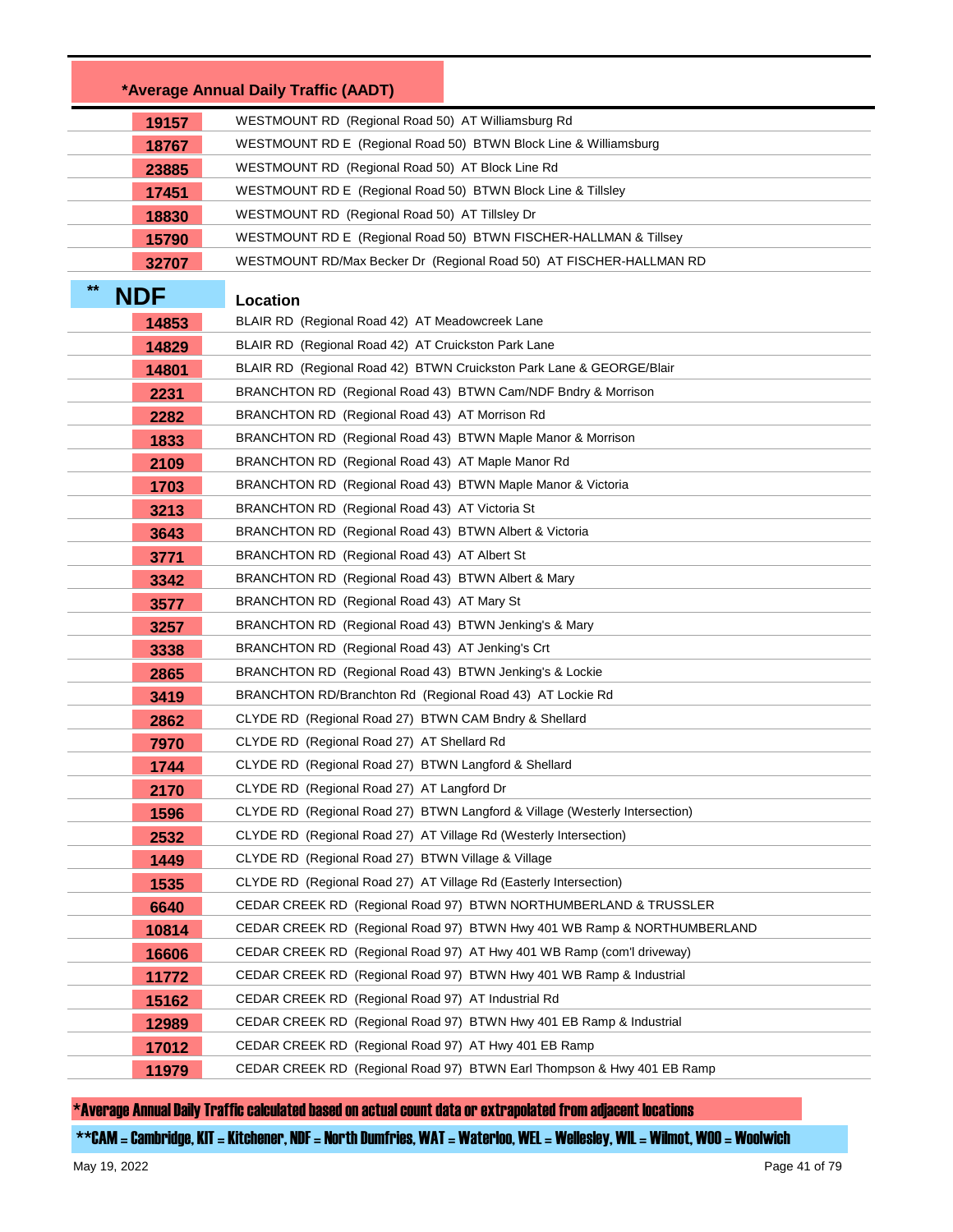|       | *Average Annual Daily Traffic (AADT)                        |                                                                                      |
|-------|-------------------------------------------------------------|--------------------------------------------------------------------------------------|
| 13026 | CEDAR CREEK RD (Regional Road 97) AT Earl Thomson Rd        |                                                                                      |
| 10132 |                                                             | CEDAR CREEK RD (Regional Road 97) BTWN Cochran & Earl Thompson                       |
| 10074 | CEDAR CREEK RD (Regional Road 97) AT Cochran Dr             |                                                                                      |
| 8016  | CEDAR CREEK RD (Regional Road 97) BTWN Cochran & DUMFRIES   |                                                                                      |
| 6486  |                                                             | CEDAR CREEK RD (Regional Road 97) BTWN DUMFRIES & EDWORTHY SIDE                      |
| 10383 |                                                             | CEDAR CREEK RD (Regional Road 97) BTWN EDWORTHY SIDE & Grand Ridge                   |
| 5871  | DUMFRIES RD (Regional Road 47) BTWN Rife & ROSEVILLE        |                                                                                      |
| 7310  | DUMFRIES RD (Regional Road 47) AT Rife Rd                   |                                                                                      |
| 5302  | DUMFRIES RD (Regional Road 47) BTWN CEDAR CREEK & Rife      |                                                                                      |
| 13432 | DUMFRIES RD (Regional Road 47) AT CEDAR CREEK RD            |                                                                                      |
| 6795  | DUMFRIES RD (Regional Road 47) BTWN Alps & CEDAR CREEK      |                                                                                      |
| 7009  | DUMFRIES RD (Regional Road 47) AT Alps Rd                   |                                                                                      |
| 6484  | DUMFRIES RD (Regional Road 47) BTWN Alps & Greenfield       |                                                                                      |
| 6937  | DUMFRIES RD (Regional Road 47) AT Greenfield Rd             |                                                                                      |
| 6027  | DUMFRIES RD (Regional Road 47) BTWN Greenfield & WRIGLEY    |                                                                                      |
| 7652  | DUMFRIES RD (Regional Road 47) AT WRIGLEY RD                |                                                                                      |
| 8464  |                                                             | DICKIE SETTLEMENT RD (Regional Road 71) BTWN Cam./ND Bndry & Whistle Bare            |
| 8884  | DICKIE SETTLEMENT RD (Regional Road 71) AT Whistle Bare Rd  |                                                                                      |
| 7410  |                                                             | DICKIE SETTLEMENT RD (Regional Road 71) BTWN ROSEVILLE & Whistle Bare                |
| 5889  |                                                             | EDWORTHY SIDE RD (Regional Road 71) BTWN CEDAR CREEK & ROSEVILLE                     |
| 12734 |                                                             | EDWORTHY SIDE RD/Edworthy Side (Regional Road 71) AT CEDAR CREEK RD                  |
| 8071  |                                                             | FISCHER-HALLMAN RD (Regional Road 58) BTWN NEW DUNDEE & Paul                         |
| 7804  | FISCHER-HALLMAN RD (Regional Road 58) AT Paul Ave           |                                                                                      |
| 7337  | FISCHER-HALLMAN RD (Regional Road 58) BTWN Paul & ROSEVILLE |                                                                                      |
| 2981  | MAIN ST (Regional Road 49) BTWN Grey & Stanley              |                                                                                      |
| 3608  | MAIN ST (Regional Road 49) AT Grey St                       |                                                                                      |
| 3147  | MAIN ST (Regional Road 49) BTWN Grey & SCOTT                |                                                                                      |
| 4428  | MAIN ST/Main St (Regional Road 49) AT SCOTT ST              |                                                                                      |
| 2638  |                                                             | NEW DUNDEE RD (Regional Road 12) BTWN FISCHER-HALLMAN & TRUSSLER                     |
| 8083  |                                                             | NEW DUNDEE RD (Regional Road 12) BTWN Cameron/Reidel & FISCHER-HALLMAN               |
| 10049 | NEW DUNDEE RD (Regional Road 12) AT Cameron Rd/Reidel Dr    |                                                                                      |
| 7741  |                                                             | NEW DUNDEE RD (Regional Road 12) BTWN Cameron/Reidel & Stauffer Woods                |
| 7503  |                                                             | NEW DUNDEE RD (Regional Road 12) BTWN Stauffer Woods & Dodge (Westerly Intersection) |
| 6342  |                                                             | NORTHUMBERLAND ST (Regional Road 58) AT ROSEVILLE RD/Roseville Rd                    |
| 5494  |                                                             | NORTHUMBERLAND ST (Regional Road 58) BTWN CEDAR CREEK & ROSEVILLE                    |
| 17618 | NORTHUMBERLAND ST (Regional Road 58) AT CEDAR CREEK RD      |                                                                                      |
| 10989 |                                                             | NORTHUMBERLAND ST (Regional Road 58) BTWN Alps & CEDAR CREEK                         |
| 9784  |                                                             | NORTHUMBERLAND ST (Regional Road 58) AT Alps Rd W (Northerly Intersection)           |
| 9550  |                                                             | NORTHUMBERLAND ST (Regional Road 58) BTWN Alps & Alps (over Hwy 401)                 |
| 10052 |                                                             | NORTHUMBERLAND ST (Regional Road 58) AT Alps Rd (Southerly Intersection)             |
| 10199 | NORTHUMBERLAND ST (Regional Road 58) BTWN Alps & Greenfield |                                                                                      |
| 11565 |                                                             | NORTHUMBERLAND ST (Regional Road 58) AT Greenfield Rd (Northerly Intersection)       |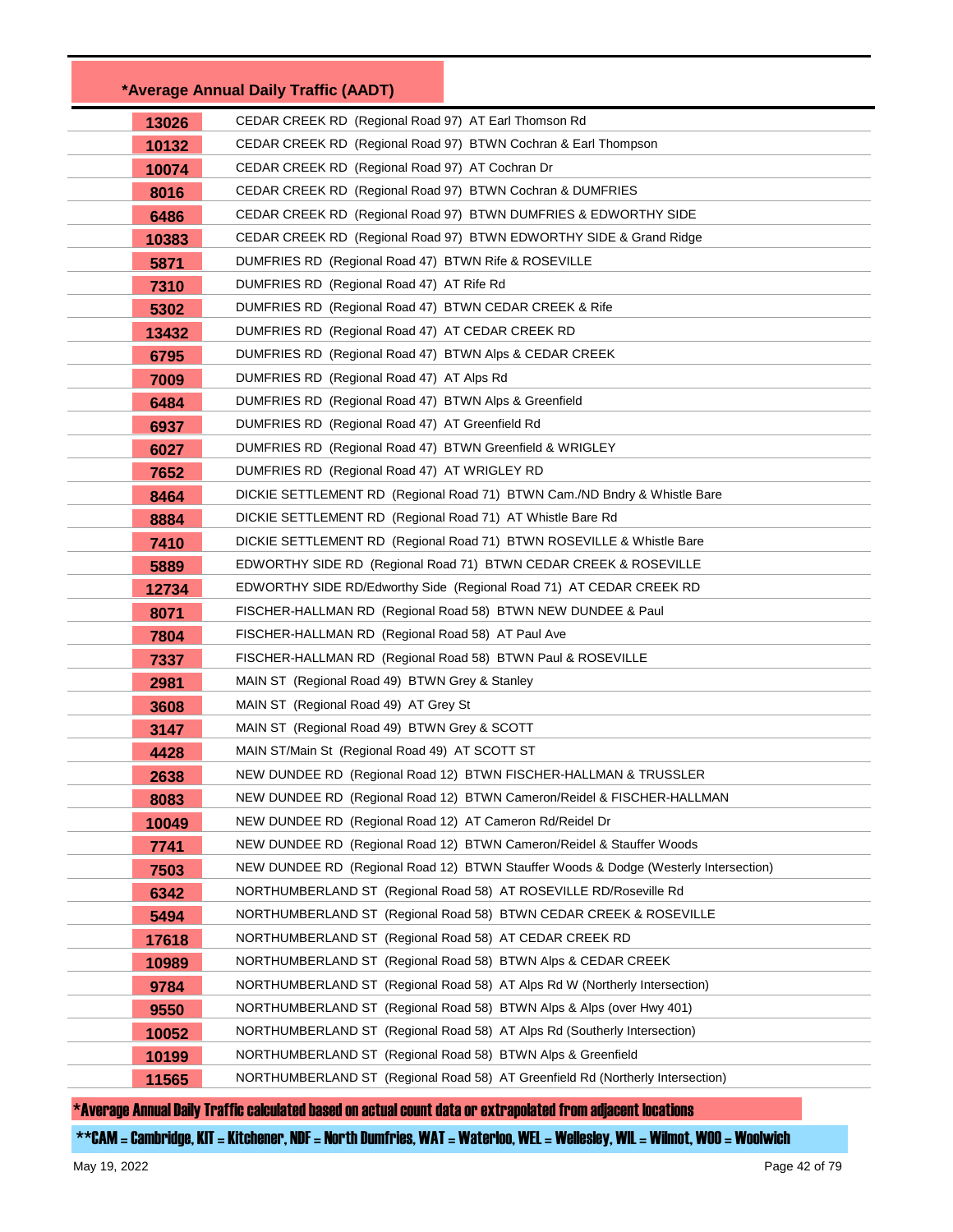|       | *Average Annual Daily Traffic (AADT)                                           |
|-------|--------------------------------------------------------------------------------|
| 9848  | NORTHUMBERLAND ST (Regional Road 58) BTWN Greenfield & Greenfield              |
| 10582 | NORTHUMBERLAND ST (Regional Road 58) AT Greenfield Rd (Southerly Intersection) |
| 10501 | NORTHUMBERLAND ST (Regional Road 58) BTWN Greenfield & Gore Estates            |
|       | NORTHUMBERLAND ST (Regional Road 58) AT Gore Estates                           |
|       | NORTHUMBERLAND ST (Regional Road 58) BTWN Gore Estates & Guthrie               |
| 12627 | NORTHUMBERLAND ST (Regional Road 58) AT Guthrie                                |
| 13265 | NORTHUMBERLAND ST (Regional Road 58) BTWN Guthrie & Nith River                 |
| 13705 | NORTHUMBERLAND ST (Regional Road 58) AT Nith River Wy                          |
| 12786 | NORTHUMBERLAND ST (Regional Road 58) BTWN Broom & Nith River                   |
| 13558 | NORTHUMBERLAND ST (Regional Road 58) AT Broom St                               |
| 12627 | NORTHUMBERLAND ST (Regional Road 58) BTWN Broom & Inglis/McCrae                |
| 12636 | NORTHUMBERLAND ST (Regional Road 58) AT Inglis St/McCrae St                    |
| 10518 | NORTHUMBERLAND ST (Regional Road 58) BTWN Bute & Inglis/McCrae                 |
| 9713  | NORTHUMBERLAND ST (Regional Road 58) AT Bute St                                |
| 8409  | NORTHUMBERLAND ST (Regional Road 58) BTWN Bute & Hall                          |
| 8751  | NORTHUMBERLAND ST (Regional Road 58) AT Hall St                                |
| 7554  | NORTHUMBERLAND ST (Regional Road 58) BTWN Hall & Manley                        |
| 8061  | NORTHUMBERLAND ST (Regional Road 58) AT Manley St                              |
| 6881  | NORTHUMBERLAND ST (Regional Road 58) BTWN Gibson & Manley                      |
| 7699  | NORTHUMBERLAND ST (Regional Road 58) AT Gibson St                              |
| 6209  | NORTHUMBERLAND ST (Regional Road 58) BTWN Gibson & STANLEY                     |
| 6907  | NORTHUMBERLAND ST (coml driveway) (Regional Road 58) AT STANLEY ST             |
| 6217  | OLD BEVERLY RD (Regional Road 97) BTWN Robinson & Shellard                     |
| 9921  | OLD BEVERLY RD (Regional Road 97) AT Shellard Rd                               |
| 5269  | OLD BEVERLY RD (Regional Road 97) BTWN Shellard & Sheffield                    |
| 5964  | OLD BEVERLY RD (Regional Road 97) AT Sheffield Rd                              |
| 4841  | OLD BEVERLY RD (Regional Road 97) BTWN Sheffield & Village                     |
| 5136  | OLD BEVERLY RD (Regional Road 97) AT Village Rd                                |
| 3815  | OLD BEVERLY RD (Regional Road 97) BTWN Ham. Went. Bndry & Village              |
| 8707  | ROSEVILLE RD (Regional Road 46) AT FISCHER-HALLMAN RD                          |
| 4887  | ROSEVILLE RD (Regional Road 46) BTWN FISCHER-HALLMAN & Marshall                |
| 4971  | ROSEVILLE RD (Regional Road 46) AT Marshall Ave                                |
| 4856  | ROSEVILLE RD<br>(Regional Road 46) BTWN Marshall & Meadow Rose                 |
| 4891  | ROSEVILLE RD (Regional Road 46) AT Meadow Rose Lane                            |
| 4826  | ROSEVILLE RD<br>(Regional Road 46) BTWN Meadow Rose & Paul                     |
| 4911  | ROSEVILLE RD<br>(Regional Road 46) AT Paul Ave                                 |
| 4796  | ROSEVILLE RD<br>(Regional Road 46) BTWN Industrial & Paul                      |
| 5941  | ROSEVILLE RD<br>(Regional Road 46) AT Industrial Rd                            |
| 3683  | ROSEVILLE RD<br>(Regional Road 46) BTWN Cameron & Industrial                   |
| 4017  | ROSEVILLE RD<br>(Regional Road 46) AT Cameron Rd                               |
| 3851  | ROSEVILLE RD<br>(Regional Road 46) BTWN Cameron & Kings                        |
| 4185  | ROSEVILLE RD (Regional Road 46) AT Kings Rd                                    |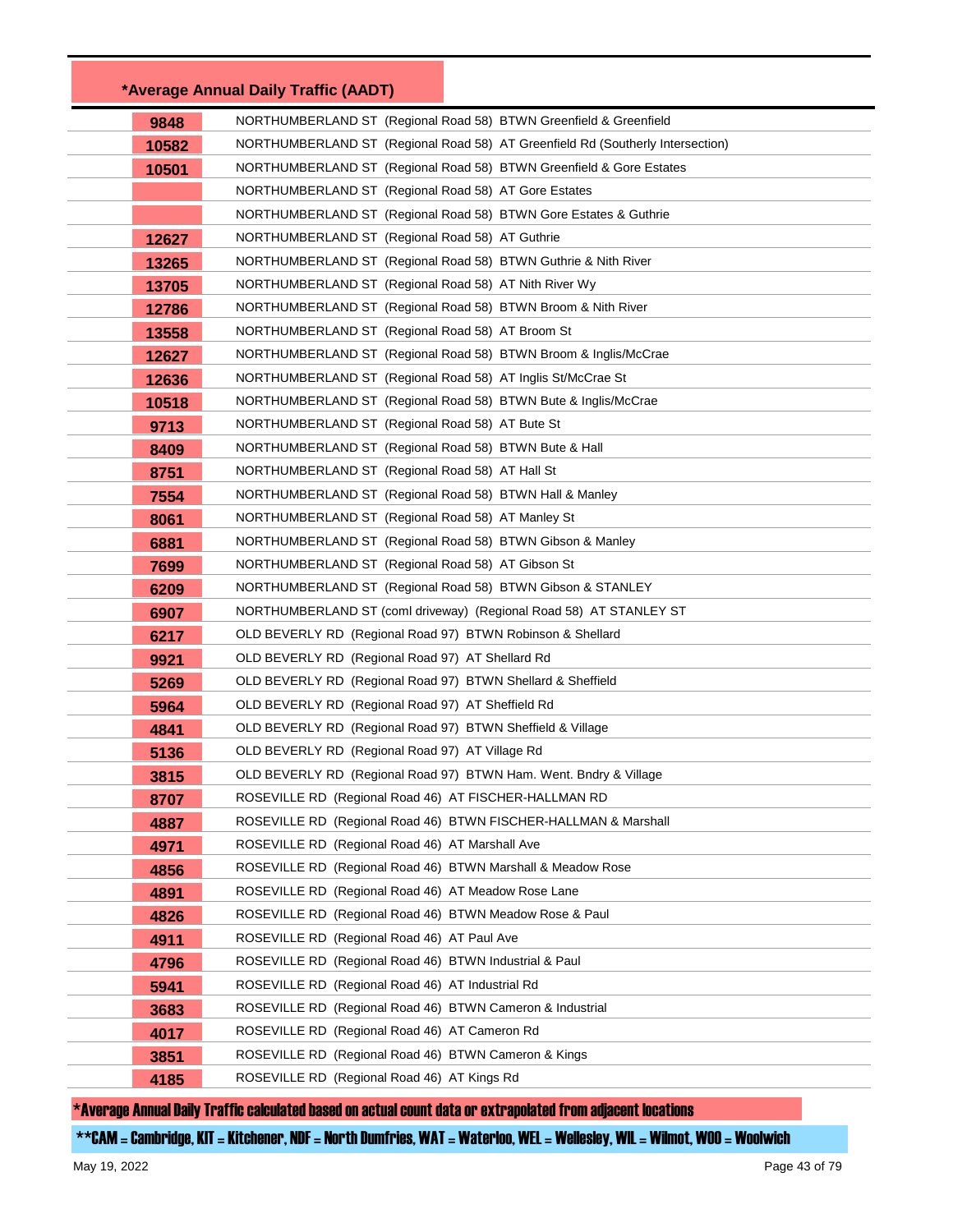|              | *Average Annual Daily Traffic (AADT)                                                        |                                                                            |
|--------------|---------------------------------------------------------------------------------------------|----------------------------------------------------------------------------|
| 4020         | ROSEVILLE RD (Regional Road 46) BTWN Kings & Whistle Bare                                   |                                                                            |
| 4604         |                                                                                             | ROSEVILLE RD (Regional Road 46) AT Whistle Bare Rd (Westerly Intersection) |
| 4189         | ROSEVILLE RD (Regional Road 46) BTWN DUMFRIES & Whistle Bare                                |                                                                            |
| 5273         | ROSEVILLE RD (Regional Road 46) AT DUMFRIES RD                                              |                                                                            |
| 4358         |                                                                                             | ROSEVILLE RD (Regional Road 46) BTWN DICKIE SETTLEMENT & DUMFRIES (RR4     |
| 9532         | ROSEVILLE RD (Regional Road 46) AT DICKIE SETTLEMENT RD                                     |                                                                            |
| 8150         |                                                                                             | ROSEVILLE RD (Regional Road 46) BTWN DICKIE SETTLEMENT & EDWORTHY SIDE     |
| 8552         | ROSEVILLE RD (Regional Road 46) AT EDWORTHY SIDE RD                                         |                                                                            |
| 3130         | ROSEVILLE RD (Regional Road 46) BTWN EDWORTHY SIDE & Orr's Lake                             |                                                                            |
| 2729         | ROSEVILLE RD (Regional Road 46) AT Orr's Lake Rd                                            |                                                                            |
| 2212         | ROSEVILLE RD (Regional Road 46) BTWN Four House & Orr's Lake                                |                                                                            |
| 2868         | ROSEVILLE RD (Regional Road 46) AT Four House Lane                                          |                                                                            |
| 2351         | ROSEVILLE RD (Regional Road 46) BTWN Four House Lane & Hillside                             |                                                                            |
| 3005         | ROSEVILLE RD (Regional Road 46) AT Hillside Ave                                             |                                                                            |
| 2511         | ROSEVILLE RD (Regional Road 46) BTWN Hillside & Whistle Bare                                |                                                                            |
| 3138         |                                                                                             | ROSEVILLE RD (Regional Road 46) AT Whistle Bare Rd (Easterly Intersection) |
| 2650         | ROSEVILLE RD (Regional Road 46) BTWN Brown & Whistle Bare                                   |                                                                            |
| 3310         | ROSEVILLE RD (Regional Road 46) AT Brown Ave                                                |                                                                            |
| 2185         |                                                                                             | ROSEVILLE RD (Regional Road 46) BTWN Brown & Cam. Bndry/Blenheim Rd        |
| 5191         |                                                                                             | ROSEVILLE RD (Regional Road 58) BTWN FISCHER-HALLMAN & NORTHUMBERLAND      |
| 6588         | STANLEY ST (RR 49/58) (Regional Road 49) AT SWAN ST                                         |                                                                            |
| 2009         | STANLEY ST (Regional Road 49) BTWN SWAN & St. Andrew                                        |                                                                            |
| 3065         | STANLEY ST (Regional Road 49) AT St. Andrew St                                              |                                                                            |
| 2815         | STANLEY ST (Regional Road 49) BTWN St. Andrew & Stanley                                     |                                                                            |
| 3441         | STANLEY ST/MAIN ST (Regional Road 49) AT Stanley St                                         |                                                                            |
| 1861         | SCOTT ST (Regional Road 49) BTWN Hope & MAIN                                                |                                                                            |
| 3509         | SCOTT ST (Regional Road 49) AT Hope St                                                      |                                                                            |
| 3484         | SCOTT ST (Regional Road 49) BTWN Grey & Hope                                                |                                                                            |
| 4112         | SCOTT ST (Regional Road 49) AT Grey St                                                      |                                                                            |
| 3652         | SCOTT ST (Regional Road 49) BTWN Grey & Stanley                                             |                                                                            |
| 3715         | SCOTT ST (Regional Road 49) AT Stanley St                                                   |                                                                            |
| 2667         | SCOTT ST (Regional Road 49) BTWN Hilltop & Stanley                                          |                                                                            |
| 4522         | SCOTT ST (Regional Road 49) AT Hilltop Dr                                                   |                                                                            |
| 5872         | STANLEY ST (Regional Road 58) BTWN NORTHUMBERLAND & SWAN                                    |                                                                            |
| 5068         | SWAN ST (Regional Road 58) BTWN Stanley & Fowler<br>SWAN ST (Regional Road 58) AT Fowler St |                                                                            |
| 4859         | SWAN ST (Regional Road 58) BTWN Fowler & Mitchell                                           |                                                                            |
| 4551         | SWAN ST (Regional Road 58) AT Mitchell St (Northerly Intersection)                          |                                                                            |
| 4612         | SWAN ST (Regional Road 58) BTWN Mitchell & Mitchell                                         |                                                                            |
| 3726         | SWAN ST (Regional Road 58) AT Mitchell St (Southerly Intersection)                          |                                                                            |
| 3844<br>3502 | SWAN ST (Regional Road 58) BTWN Burnside & Mitchell                                         |                                                                            |
|              | SWAN ST (Regional Road 58) AT Burnside Dr                                                   |                                                                            |
| 3592         |                                                                                             |                                                                            |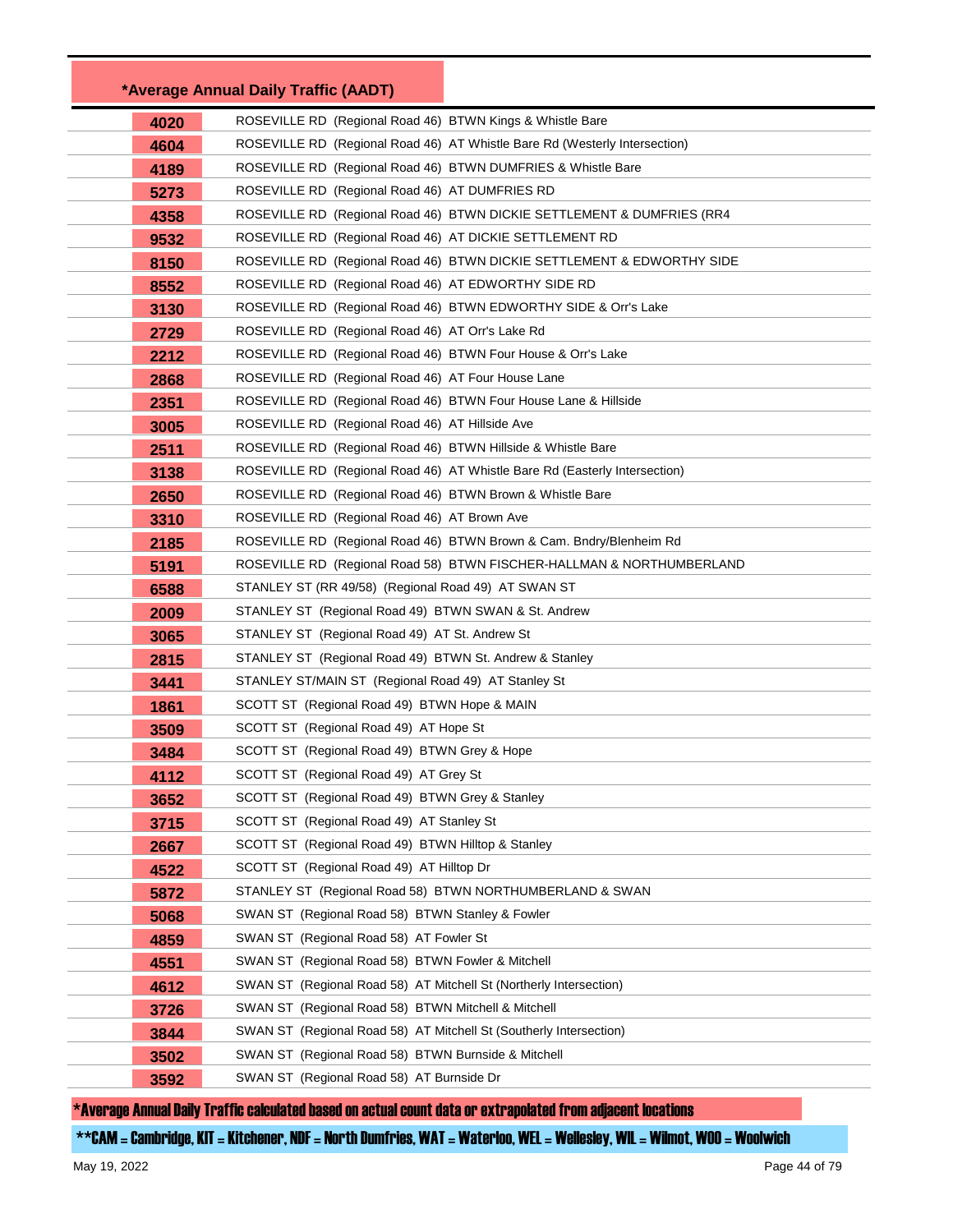|      | *Average Annual Daily Traffic (AADT)                                             |
|------|----------------------------------------------------------------------------------|
| 3332 | SWAN ST (Regional Road 58) BTWN Burnside & Hilltop                               |
| 3758 | SWAN ST (Regional Road 58) AT Hilltop Dr                                         |
| 2786 | SWAN ST (Regional Road 58) BTWN Brant Waterloo & Hilltop                         |
| 5145 | SWAN ST (Regional Road 58) AT Brant Waterloo Rd                                  |
| 4292 | SPRAGUES RD (Regional Road 75) BTWN Alps & Cam./ND Bndry                         |
| 4670 | SPRAGUES RD (Regional Road 75) AT Alps Rd                                        |
| 4048 | SPRAGUES RD (Regional Road 75) BTWN Alps & Greenfield                            |
| 4426 | SPRAGUES RD (Regional Road 75) AT Greenfield Rd                                  |
| 3804 | SPRAGUES RD (Regional Road 75) BTWN Greenfield & Shouldice Side                  |
| 3932 | SPRAGUES RD (Regional Road 75) AT Shouldice Side Rd                              |
| 3560 | SPRAGUES RD (Regional Road 75) BTWN Beke & Shouldice Side                        |
| 3688 | SPRAGUES RD (Regional Road 75) AT Beke Rd                                        |
| 3316 | SPRAGUES RD (Regional Road 75) BTWN Beke & WRIGLEY                               |
| 7352 | SPRAGUES RD (Regional Road 75) BTWN Willow & WRIGLEY                             |
| 6303 | SPRAGUES RD (Regional Road 75) AT Willow Cr                                      |
| 4387 | SPRAGUES RD (Regional Road 75) BTWN Brant Waterloo & Willow                      |
| 4894 | SPRAGUES RD (Regional Road 75) AT Brant Waterloo Rd                              |
| 7141 | TRUSSLER RD (Regional Road 70) BTWN BRIDGE/NEW DUNDEE & Oxford-Waterloo          |
| 8586 | TRUSSLER RD (Regional Road 70) AT Oxford-Waterloo Rd                             |
| 7032 | TRUSSLER RD (Regional Road 70) BTWN Oxford-Waterloo & Roseville                  |
| 7977 | TRUSSLER RD (Regional Road 70) AT Roseville Rd                                   |
| 6923 | TRUSSLER RD (Regional Road 70) BTWN Roseville & Twp Rd 14                        |
| 7868 | TRUSSLER RD (Regional Road 70) AT Twp Rd 14                                      |
| 6814 | TRUSSLER RD (Regional Road 70) BTWN CEDAR CREEK & Twp Rd 14                      |
| 9943 | TRUSSLER RD (Regional Road 70) AT CEDAR CREEK RD                                 |
| 3352 | TRUSSLER RD (Regional Road 70) BTWN CEDAR CREEK & Blandford-Blenheim Twp Rd 12   |
| 4254 | TRUSSLER RD (Regional Road 70) AT Blandford-Blenheim Twp Rd 12                   |
| 3146 | TRUSSLER RD (Regional Road 70) BTWN Alps Rd West & Blandford-Blenheim Twp Rd 12  |
| 3543 | TRUSSLER RD (Regional Road 70) AT Alps Rd West                                   |
| 2940 | TRUSSLER RD (Regional Road 70) BTWN Alps Rd West & 110 m North of Hwy 401        |
| 4016 | (Regional Road 70) AT Greenfield Rd/Blandford-Blenheim Twp Rd 11<br>TRUSSLER RD  |
| 3764 | TRUSSLER RD (Regional Road 70) BTWN Greenfield/B-B Twp 11 & Welsh/B-B Twp 10     |
| 3860 | TRUSSLER RD<br>(Regional Road 70) AT Welsh Dr/Blandford-Blenheim Twp Rd 10       |
| 3636 | TRUSSLER RD (Regional Road 70) BTWN Gladstone & Welsh/B-B Twp Rd 10              |
| 4473 | TRUSSLER RD<br>(Regional Road 70) AT Gladstone Rd                                |
| 3508 | TRUSSLER RD (Regional Road 70) BTWN Gladstone & Piper                            |
| 3942 | TRUSSLER RD (Regional Road 70) AT Piper St                                       |
| 3897 | TRUSSLER RD (Regional Road 70) BTWN Piper & Blandford-Blenheim Twp Rd 9          |
| 5342 | TRUSSLER RD (Regional Road 70) AT Blandford-Blenheim Twp Rd 9                    |
| 4136 | TRUSSLER RD (Regional Road 70) BTWN Blandford-Blenheim Twp Rd 9 & Brant Waterloo |
| 6015 | TRUSSLER RD (Regional Road 70) AT Brant Waterloo Rd                              |
| 2337 | WRIGLEY RD/SCOTT ST (Regional Road 49) BTWN Hilltop & Reidsville                 |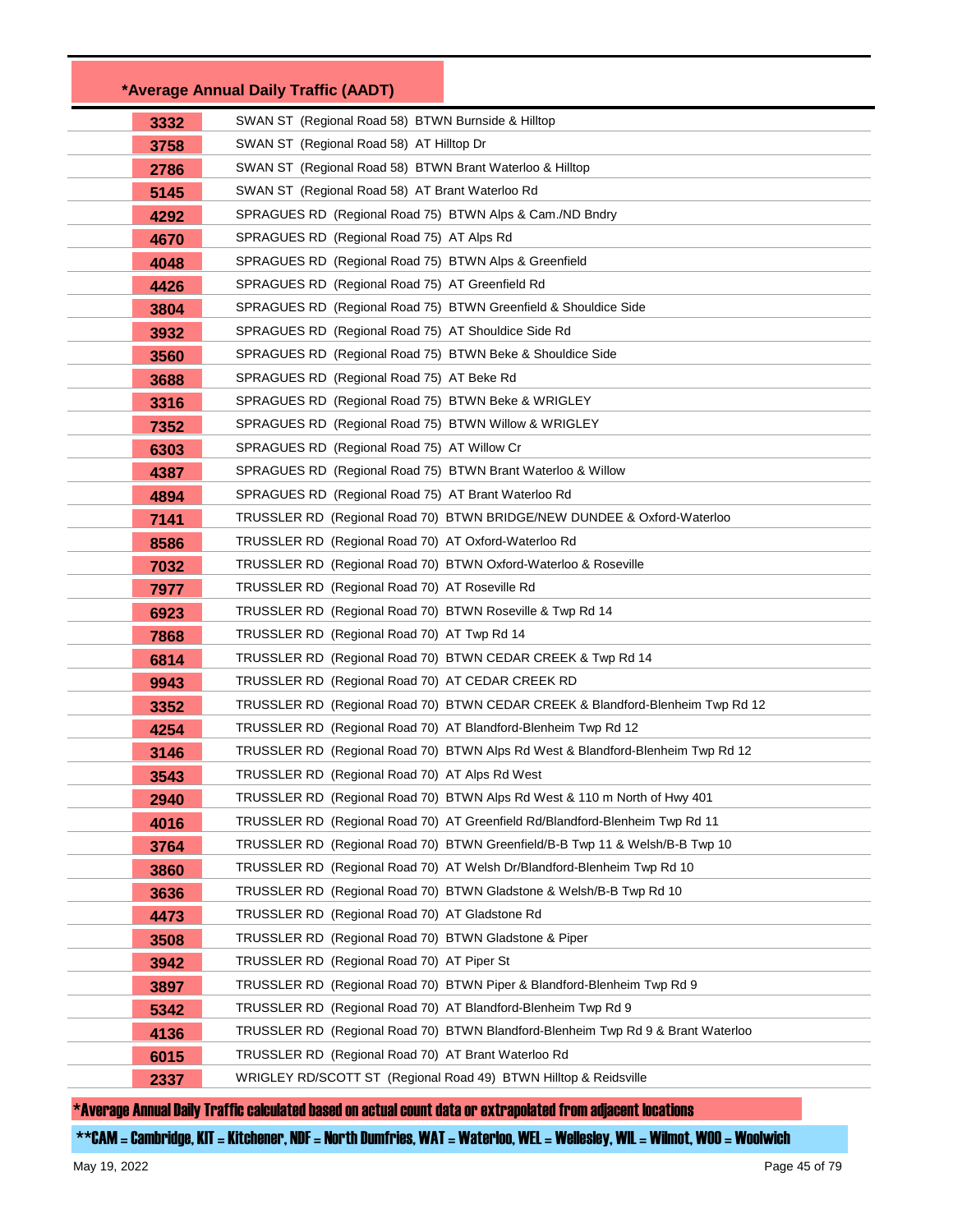|                     | *Average Annual Daily Traffic (AADT)                                            |
|---------------------|---------------------------------------------------------------------------------|
| 2436                | WRIGLEY RD (Regional Road 49) AT Reidsville Rd (Westerly Intersection)          |
| 2412                | WRIGLEY RD (Regional Road 49) BTWN Reidsville & Reidsville                      |
| 3769                | WRIGLEY RD (Regional Road 49) AT Reidsville Rd (Easterly Intersection)          |
| 2126                | WRIGLEY RD (Regional Road 49) BTWN DUMFRIES & Reidsville                        |
| 6666                | WRIGLEY RD (Regional Road 49) BTWN DUMFRIES & SPRAGUES                          |
| 8425                | WRIGLEY RD (Regional Road 49) AT SPRAGUES RD                                    |
| $***$<br><b>WAT</b> | Location                                                                        |
| 2574                | ALLEN ST (Regional Road 37) BTWN CAROLINE & KING                                |
| 23220               | BRIDGEPORT RD/CAROLINE ST (Regional Road 9) AT Albert St                        |
| 13984               | BRIDGEPORT RD W (Regional Road 9) BTWN Albert & Dorset                          |
| 14490               | BRIDGEPORT RD (Regional Road 9) AT Dorset St                                    |
| 12997               | BRIDGEPORT RD W (Regional Road 9) BTWN Dorset & KING                            |
| 25110               | BRIDGEPORT RD (Regional Road 9) AT KING ST                                      |
| 11859               | BRIDGEPORT RD E (Regional Road 9) BTWN KING & Regina                            |
| 18930               | BRIDGEPORT RD (Regional Road 9) AT Regina St                                    |
| 13185               | BRIDGEPORT RD E (Regional Road 9) BTWN Peppler & Regina                         |
| 15517               | BRIDGEPORT RD (Regional Road 9) AT Peppler St                                   |
| 14562               | BRIDGEPORT RD E (Regional Road 9) BTWN Moore & Peppler                          |
| 15829               | BRIDGEPORT RD (Regional Road 9) AT Moore Ave                                    |
| 15096               | BRIDGEPORT RD E (Regional Road 9) BTWN Laurel & Moore                           |
| 16363               | BRIDGEPORT RD (Regional Road 9) AT Laurel St                                    |
| 15631               | BRIDGEPORT RD E (Regional Road 9) BTWN Devitt & Laurel                          |
| 18398               | BRIDGEPORT RD (Regional Road 9) AT Devitt Ave (com'l driveway)                  |
| 16421               | BRIDGEPORT RD E (Regional Road 9) BTWN Devitt & WEBER                           |
| 16129               | BRIDGEPORT RD E (Regional Road 9) BTWN Ellis & WEBER                            |
| 17790               | BRIDGEPORT RD (Regional Road 9) AT Ellis Cr                                     |
| 16737               | BRIDGEPORT RD E (Regional Road 9) BTWN Ellis & Margaret                         |
| 23744               | BRIDGEPORT RD (Regional Road 9) AT Margaret Ave                                 |
| 18305               | BRIDGEPORT RD E (Regional Road 9) BTWN Bluevale & Margaret                      |
| 21240               | BRIDGEPORT RD (Regional Road 9) AT Bluevale St                                  |
| 18553               | BRIDGEPORT RD E (Regional Road 9) BTWN Bluevale & Goldbeck                      |
| 19368               | BRIDGEPORT RD (Regional Road 9) AT Goldbeck Ln/Goldbeck St                      |
| 26188               | BRIDGEPORT RD E (Regional Road 9) BTWN Goldbeck Ln/Goldbeck St & Hwy 85 SB Ramp |
| 36578               | BRIDGEPORT RD (ERB ST) (Regional Road 9) AT Hwy 85 SB Ramp                      |
| 33670               | BRIDGEPORT RD E (Regional Road 9) BTWN Hwy 85 Ramps                             |
| 36487               | BRIDGEPORT RD (Regional Road 9) AT Hwy 85 NB Ramp                               |
| 29304               | BRIDGEPORT RD E (Regional Road 9) BTWN Hwy 85 NB Ramp & Lang                    |
| 12217               | BRIDGE ST W (Regional Road 52) BTWN Labrador & NORTHFIELD                       |
| 13185               | BRIDGE ST (Regional Road 52) AT Labrador Dr                                     |
| 12767               | BRIDGE ST W (Regional Road 52) BTWN Chesapeake & Labrador                       |
| 13786               | BRIDGE ST (Regional Road 52) AT Chesapeake Dr (Northerly Intersection)          |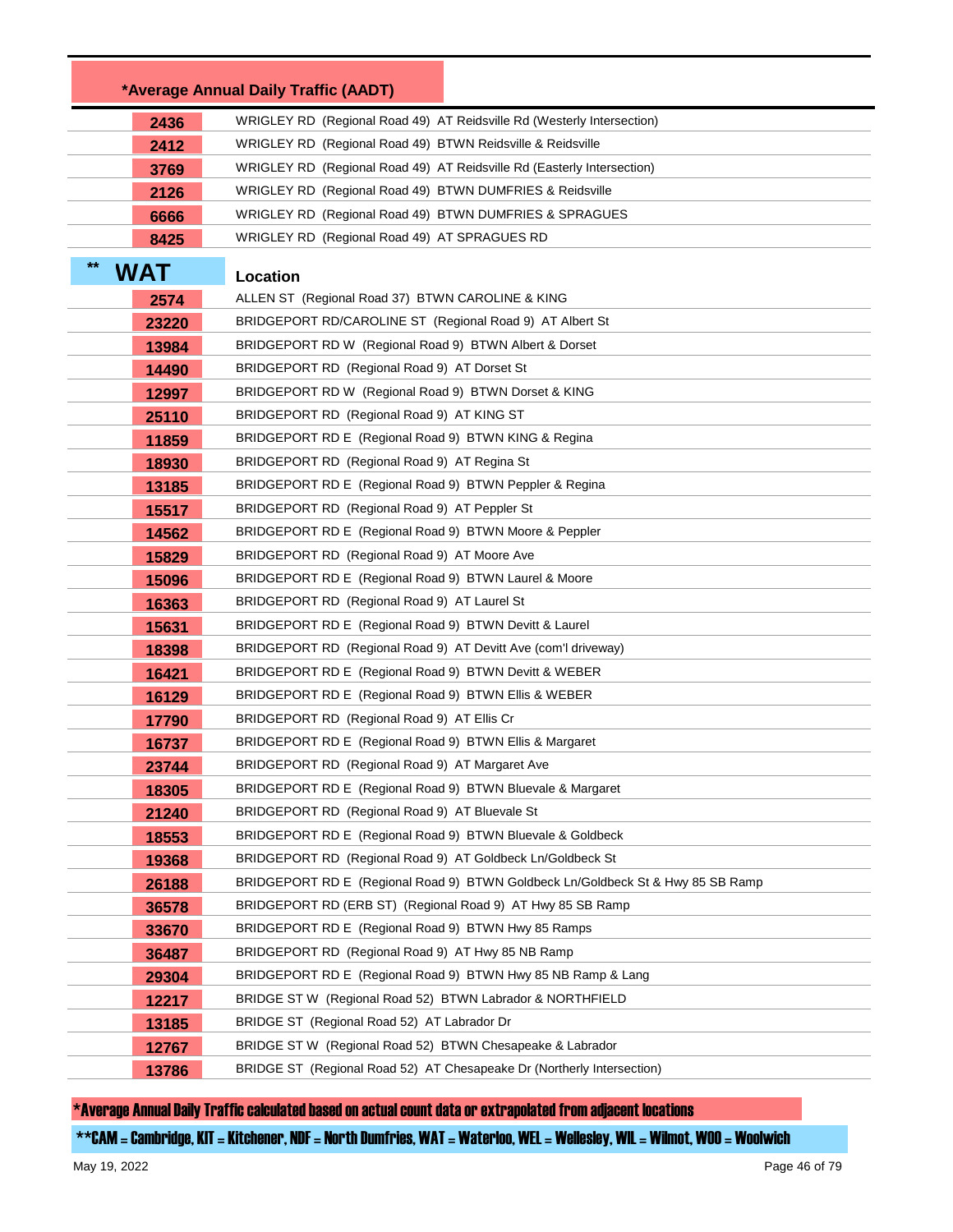|       | *Average Annual Daily Traffic (AADT)                                                 |
|-------|--------------------------------------------------------------------------------------|
| 11207 | BRIDGE ST W (Regional Road 52) BTWN Chesapeake & Chesapeake                          |
| 14446 | BRIDGE ST (Regional Road 52) AT Chesapeake Dr (Southerly Intersection)               |
| 12815 | BRIDGE ST W (Regional Road 52) BTWN Chesapeake & Eastbridge                          |
| 14492 | BRIDGE ST (Regional Road 52) AT Eastbridge Blvd                                      |
| 13440 | BRIDGE ST W (Regional Road 52) BTWN Eastbridge & Whitmore                            |
| 14082 | BRIDGE ST (Regional Road 52) AT Whitmore Dr                                          |
| 13724 | BRIDGE ST W (Regional Road 52) BTWN Hillside & Whitmore                              |
| 14366 | BRIDGE ST (Regional Road 52) AT Hillside St                                          |
| 14008 | BRIDGE ST W (Regional Road 52) BTWN Hillside & Lexington                             |
| 24471 | BRIDGE ST (Regional Road 52) AT Lexington Rd                                         |
| 15958 | BRIDGE ST W (Regional Road 52) BTWN Dansbury & Lexington                             |
| 18559 | BRIDGE ST (Regional Road 52) AT Dansbury Dr                                          |
| 17571 | BRIDGE ST W (Regional Road 52) BTWN Crimson & Dansbury                               |
| 18812 | BRIDGE ST (Regional Road 52) AT Crimson Dr                                           |
| 18062 | BRIDGE ST W (Regional Road 52) BTWN Crimson & Sandowne                               |
| 18729 | BRIDGE ST (Regional Road 52) AT Sandowne Dr                                          |
| 18074 | BRIDGE ST W (Regional Road 52) BTWN Sandowne & UNIVERSITY                            |
| 40746 | BRIDGE ST (Regional Road 52) AT UNIVERSITY AVE/University Ave                        |
| 16888 | BRIDGE ST W (Regional Road 52) BTWN Bridle & UNIVERSITY                              |
| 18967 | BRIDGE ST (Regional Road 52) AT Bridle Trail                                         |
| 16218 | BEARINGER RD (Regional Road 58) BTWN Laurelwood & WESTMOUNT                          |
| 24513 | BEARINGER RD/FISCHER-HALLMAN RD (Regional Road 58) AT Laurelwood Dr                  |
| 6916  | CAROLINE ST (Regional Road 9) AT ALLEN ST                                            |
| 4920  | CAROLINE ST S (Regional Road 9) BTWN Allen & Freemont                                |
| 4952  | CAROLINE ST (Regional Road 9) AT Freemont St                                         |
| 4884  | CAROLINE ST S (Regional Road 9) BTWN Freemont & Norman                               |
| 4916  | CAROLINE ST (Regional Road 9) AT Norman St                                           |
| 4849  | CAROLINE ST S (Regional Road 9) BTWN Fullerton & Norman                              |
| 4881  | CAROLINE ST (Regional Road 9) AT Fullerton St                                        |
| 4814  | CAROLINE ST S (Regional Road 9) BTWN Fullerton & William                             |
| 17656 | CAROLINE ST (Regional Road 9) AT William St                                          |
| 10191 | CAROLINE ST S (Regional Road 9) BTWN Alexandra & William                             |
| 12211 | CAROLINE ST (Regional Road 9) AT Alexandra Ave                                       |
| 11371 | CAROLINE ST S (Regional Road 9) BTWN Alexandra & Willis                              |
| 14714 | CAROLINE ST (Regional Road 9) AT Willis Way                                          |
| 12221 | CAROLINE ST S (Regional Road 9) BTWN Father David Bauer & Willis                     |
| 10569 | CAROLINE ST (Regional Road 9) AT Father David Bauer Dr                               |
| 7217  | CAROLINE ST S (Regional Road 9) BTWN ERB & Father David Bauer                        |
| 13140 | CAROLINE ST N (Regional Road 9) BTWN Dupont & ERB                                    |
| 14382 | CAROLINE ST (Regional Road 9) AT Dupont St                                           |
| 14800 | CAROLINE ST N (Regional Road 9) BTWN Albert & Dupont                                 |
| 10684 | ERB ST W (Regional Road 9) BTWN Wilmot & Waterloo Landfill Lane Gate Two/Platinum Dr |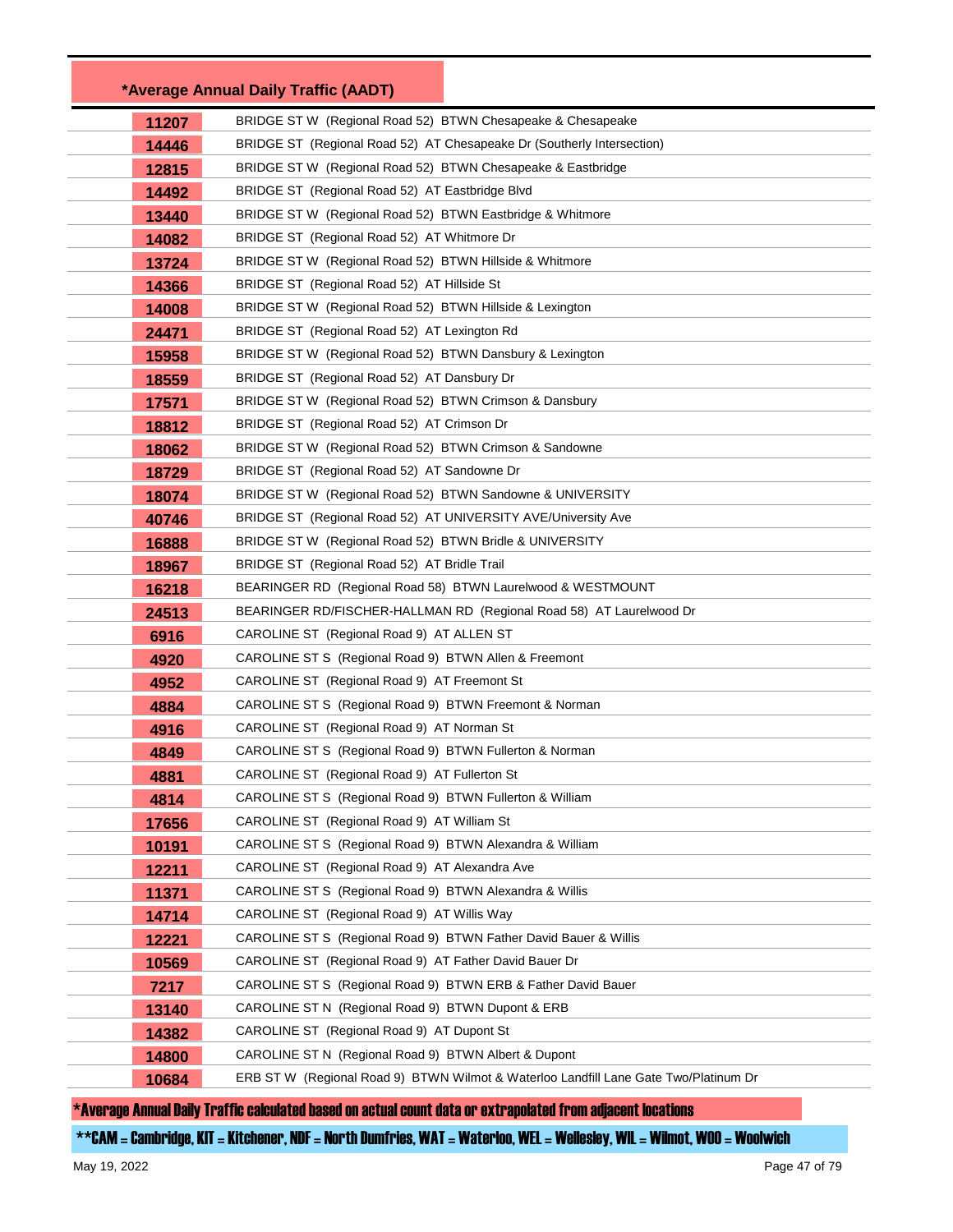|       | *Average Annual Daily Traffic (AADT)                                                         |
|-------|----------------------------------------------------------------------------------------------|
| 13683 | ERB ST (Regional Road 9) AT Waterloo Landfill Lane Gate Two/Platinum Dr                      |
| 11973 | ERB ST W (Regional Road 9) BTWN Wat Landfill Gate Two/Platinum & Wat LandfillGate One/Costco |
| 21684 | ERB ST (Regional Road 9) AT Waterloo Landfill Lane Gate One/Costco Lane                      |
| 21029 | ERB ST W (Regional Road 9) BTWN Wat Lanfill Gate One/Costco & E to Signals (Westside Market) |
| 22796 | ERB ST (Regional Road 9) AT Westside Market PI (Can Tire/Shoppers) (656 Erb St W)            |
| 21274 | ERB ST W (Regional Road 9) BTWN ERBSVILLE/IRA NEEDLES & W to Signals (Westside Market)       |
| 43305 | ERB ST (Regional Road 9) AT ERBSVILLE RD/IRA NEEDLES BLVD                                    |
| 16123 | ERB ST W (Regional Road 9) BTWN ERBSVILLE/IRA NEEDLES & Westhaven                            |
| 16813 | ERB ST (Regional Road 9) AT Westhaven St                                                     |
| 18208 | ERB ST W (Regional Road 9) BTWN Westhaven & Erbsville Crt                                    |
| 21473 | ERB ST (Regional Road 9) AT Erbsville Crt                                                    |
| 20322 | ERB ST W (Regional Road 9) BTWN Beechwood/Gateview & Erbsville                               |
| 25303 | ERB ST (Regional Road 9) AT Beechwood Dr/Gateview Dr                                         |
| 22132 | ERB ST W (Regional Road 9) BTWN Beechwood PI & Beechwood/Gateview                            |
| 21155 | ERB ST (Regional Road 9) AT Beechwood PI                                                     |
| 20042 | ERB ST W (Regional Road 9) BTWN Beechwood & FISCHER-HALLMAN                                  |
| 38686 | ERB ST (Regional Road 9) AT FISCHER-HALLMAN RD                                               |
| 17742 | ERB ST W (Regional Road 9) BTWN Churchill & FISCHER-HALLMAN                                  |
| 19269 | ERB ST (Regional Road 9) AT Churchill St                                                     |
| 17797 | ERB ST W (Regional Road 9) BTWN Churchill & Roosevelt                                        |
| 18824 | ERB ST (Regional Road 9) AT Roosevelt Ave                                                    |
| 17852 | ERB ST W (Regional Road 9) BTWN Culpepper & Roosevelt                                        |
| 18880 | ERB ST (Regional Road 9) AT Culpepper Dr                                                     |
| 17908 | ERB ST W (Regional Road 9) BTWN Amos & Culpepper                                             |
| 19480 | ERB ST (Regional Road 9) AT Amos Ave                                                         |
| 18478 | ERB ST W (Regional Road 9) BTWN Amos & Mulberry                                              |
| 21136 | ERB ST (Regional Road 9) AT Mulberry Lane                                                    |
| 20794 | ERB ST W (Regional Road 9) BTWN McDougall & Mulberry                                         |
| 23952 | ERB ST (Regional Road 9) AT McDougall Rd                                                     |
| 23110 | ERB ST W (Regional Road 9) BTWN McDougall & UNIVERSITY                                       |
| 37930 | ERB ST (Regional Road 9) AT UNIVERSITY AVE                                                   |
| 20749 | ERB ST W (Regional Road 9) BTWN UNIVERSITY & WESTMOUNT                                       |
| 36077 | ERB ST (Regional Road 9) AT WESTMOUNT RD                                                     |
| 15296 | ERB ST W (Regional Road 9) BTWN Dietz & WESTMOUNT                                            |
| 16798 | ERB ST (Regional Road 9) AT Dietz Ave                                                        |
| 17301 | ERB ST W (Regional Road 9) BTWN Beverley & Dietz                                             |
| 18803 | ERB ST (Regional Road 9) AT Beverley St                                                      |
| 19306 | ERB ST W (Regional Road 9) BTWN Beverley & Roslin                                            |
| 20099 | ERB ST (Regional Road 9) AT Roslin Ave                                                       |
| 19528 | ERB ST W (Regional Road 9) BTWN Dunbar & Roslin                                              |
| 18076 | ERB ST (Regional Road 9) AT Dunbar Rd                                                        |
| 15624 | ERB ST W (Regional Road 9) BTWN Avondale & Dunbar                                            |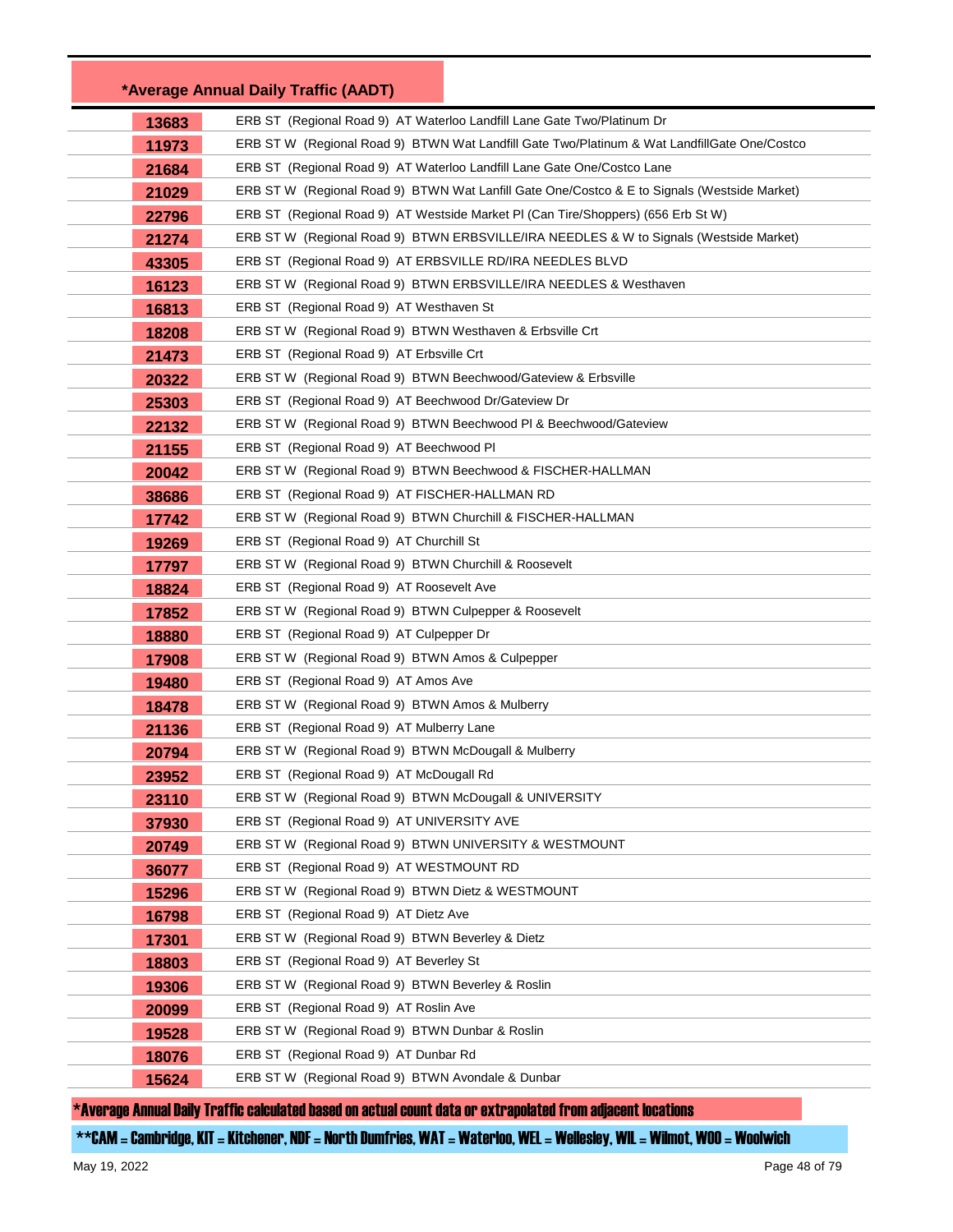|       | *Average Annual Daily Traffic (AADT)                          |
|-------|---------------------------------------------------------------|
| 16096 | ERB ST (Regional Road 9) AT Avondale Ave                      |
| 15825 | ERB ST W (Regional Road 9) BTWN Avondale & Menno              |
| 16389 | ERB ST (Regional Road 9) AT Menno St                          |
| 15954 | ERB ST W (Regional Road 9) BTWN Menno & Wells Lane            |
| 16518 | ERB ST (Regional Road 9) AT Wells Lane                        |
| 16083 | ERB ST W (Regional Road 9) BTWN Euclid & Wells Lane           |
| 16648 | ERB ST (Regional Road 9) AT Euclid Ave                        |
| 16213 | ERB ST W (Regional Road 9) BTWN Euclid & Father David Bauer   |
| 21905 | ERB ST (Regional Road 9) AT Father David Bauer Dr             |
| 18290 | ERB ST W (Regional Road 9) BTWN CAROLINE & Father David Bauer |
| 26053 | ERB ST (Regional Road 9) AT CAROLINE ST                       |
| 15409 | ERB ST W (Regional Road 9) BTWN Albert & CAROLINE             |
| 17828 | ERB ST (Regional Road 9) AT Albert St                         |
| 12547 | ERB ST W (Regional Road 9) BTWN Albert & Dominion             |
| 12150 | ERB ST (Regional Road 9) AT Dominion Lane                     |
| 10753 | ERB ST E (Regional Road 9) BTWN Dominion & KING               |
| 19531 | ERB ST (Regional Road 9) AT KING ST                           |
| 10403 | ERB ST E (Regional Road 9) BTWN Hughes & KING                 |
| 11622 | ERB ST (Regional Road 9) AT Hughes Lane                       |
| 10497 | ERB ST E (Regional Road 9) BTWN Hughes Lane & Regina          |
| 18314 | ERB ST (Regional Road 9) AT Regina St                         |
| 11952 | ERB ST E (Regional Road 9) BTWN Gillen & Regina               |
| 13583 | ERB ST (Regional Road 9) AT Gillen St                         |
| 13215 | ERB ST E (Regional Road 9) BTWN Gillen & Peppler              |
| 15782 | ERB ST (Regional Road 9) AT Peppler St (com'l driveway)       |
| 14479 | ERB ST E (Regional Road 9) BTWN Peppler & Willow              |
| 16188 | ERB ST (Regional Road 9) AT Willow St                         |
| 15742 | ERB ST E (Regional Road 9) BTWN Tweed & Willow                |
| 17374 | ERB ST (Regional Road 9) AT Tweed St                          |
| 17006 | ERB ST E (Regional Road 9) BTWN Moore & Tweed                 |
| 21101 | ERB ST (Regional Road 9) AT Moore Ave                         |
| 17552 | ERB ST E (Regional Road 9) BTWN Devitt & Moore                |
| 19140 | ERB ST (Regional Road 9) AT Devitt Ave                        |
| 16729 | ERB ST E (Regional Road 9) BTWN Devitt & Dover                |
| 18318 | ERB ST (Regional Road 9) AT Dover St                          |
| 15907 | ERB ST E (Regional Road 9) BTWN Dover & WEBER                 |
| 14288 | ERB ST E (Regional Road 9) BTWN Ellis & WEBER                 |
| 17216 | ERB ST (Regional Road 9) AT Ellis Cr                          |
| 15148 | ERB ST E (Regional Road 9) BTWN Allen & Ellis                 |
| 17245 | ERB ST (Regional Road 9) AT Allen St                          |
| 15342 | ERB ST E (Regional Road 9) BTWN Allen & Margaret              |
| 24351 | ERB ST (Regional Road 9) AT Margaret Ave                      |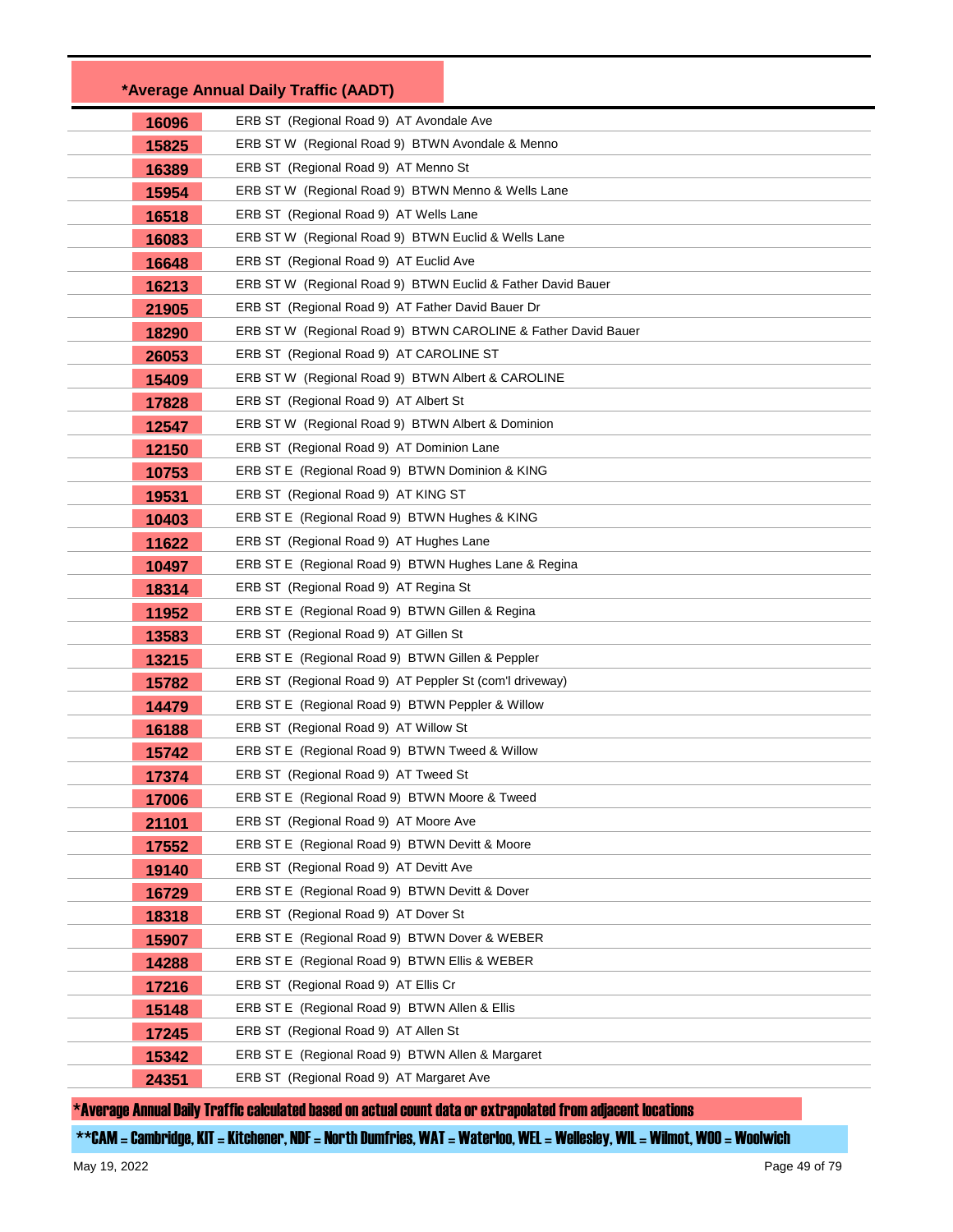|                | *Average Annual Daily Traffic (AADT)                                   |                                                                              |
|----------------|------------------------------------------------------------------------|------------------------------------------------------------------------------|
| 18220          | ERB ST E (Regional Road 9) BTWN Cardinal & Margaret                    |                                                                              |
| 18253          | ERB ST (Regional Road 9) AT Cardinal Cr                                |                                                                              |
| 17792          | ERB ST E (Regional Road 9) BTWN Bluevale & Cardinal                    |                                                                              |
| 19079          | ERB ST (Regional Road 9) AT Bluevale St                                |                                                                              |
| 18211          | ERB ST E (Regional Road 9) BTWN Bluevale & Goldbeck/Terrystone         |                                                                              |
| 19569          | ERB ST (Regional Road 9) AT Goldbeck St/Terrystone Walk                |                                                                              |
| 19129          | ERB ST E (Regional Road 9) BTWN Goldbeck/Terrystone & Hwy 85 Ramp      |                                                                              |
| 4108           | ERBSVILLE RD (Regional Road 70) AT Bisch St                            |                                                                              |
| 4447           | ERBSVILLE RD (Regional Road 70) BTWN Bisch & Conservation              |                                                                              |
| 7318           | ERBSVILLE RD (Regional Road 70) AT Conservation Dr                     |                                                                              |
| 5874           | ERBSVILLE RD (Regional Road 70) BTWN Conservation & Schnarr            |                                                                              |
| 6025           | ERBSVILLE RD (Regional Road 70) AT Schnarr St                          |                                                                              |
| 5976           | ERBSVILLE RD (Regional Road 70) BTWN Regal & Schnarr                   |                                                                              |
| 6127           | ERBSVILLE RD (Regional Road 70) AT Regal PI                            |                                                                              |
| 6079           | ERBSVILLE RD (Regional Road 70) BTWN Forest Gate & Regal               |                                                                              |
| 6380           | ERBSVILLE RD (Regional Road 70) AT Forest Gate Cr                      |                                                                              |
| 6182           | ERBSVILLE RD (Regional Road 70) BTWN Forest Gate & Wideman             |                                                                              |
| 6983           | ERBSVILLE RD (Regional Road 70) AT Wideman Rd                          |                                                                              |
| 6285           | ERBSVILLE RD (Regional Road 70) BTWN Creekside & Wideman               |                                                                              |
| 8098           | ERBSVILLE RD (Regional Road 70) AT Creekside Dr                        |                                                                              |
| 7597           | ERBSVILLE RD (Regional Road 70) BTWN Creekside & Laurelwood            |                                                                              |
| 16073          | ERBSVILLE RD (Regional Road 70) AT Laurelwood Dr                       |                                                                              |
| 11240          | ERBSVILLE RD (Regional Road 70) BTWN Laurelwood & White Elm            |                                                                              |
| 12240          | ERBSVILLE RD (Regional Road 70) AT White Elm Blvd                      |                                                                              |
| 11240          |                                                                        | ERBSVILLE RD (Regional Road 70) BTWN Columbia Forest/Willow Wood & White Elm |
| 14524          | ERBSVILLE RD (Regional Road 70) AT Columbia Forest Blvd/Willow Wood Dr |                                                                              |
| 13657          |                                                                        | ERBSVILLE RD (Regional Road 70) BTWN Columbia & Columbia Forest/Willow Wood  |
| 25668          | ERBSVILLE RD (Regional Road 70) AT Columbia St                         |                                                                              |
| 16375          |                                                                        | ERBSVILLE RD (Regional Road 70) BTWN Columbia & Brandenburg/Cornridge        |
| 16852          | ERBSVILLE RD (Regional Road 70) AT Brandenburg Blvd/Cornridge PI       | ERBSVILLE RD (Regional Road 70) BTWN Brandenburg/Cornridge & Leighland       |
| 16330          | ERBSVILLE RD (Regional Road 70) AT Leighland Dr                        |                                                                              |
| 16807          | ERBSVILLE RD (Regional Road 70) BTWN Leighland & Mountbatten           |                                                                              |
| 16285          | ERBSVILLE RD (Regional Road 70) AT Mountbatten Ave                     |                                                                              |
| 17263<br>16241 | ERBSVILLE RD (Regional Road 70) BTWN Keats Way & Mountbatten           |                                                                              |
| 19982          | ERBSVILLE RD (Regional Road 70) AT Keats Way                           |                                                                              |
| 16340          |                                                                        | ERBSVILLE RD (Regional Road 70) BTWN Brandenburg/Royal Beech & Keats Way     |
| 17621          | ERBSVILLE RD (Regional Road 70) AT Brandenburg Blvd/Royal Beech Dr     |                                                                              |
| 17828          |                                                                        | ERBSVILLE RD (Regional Road 70) BTWN Brandenburg/Royal Beech & Chablis       |
| 21419          | ERBSVILLE RD (Regional Road 70) AT Chablis Dr                          |                                                                              |
| 22455          | ERBSVILLE RD (Regional Road 70) BTWN Chablis & ERB                     |                                                                              |
| 16007          | FISCHER-HALLMAN RD (Regional Road 58) BTWN Gatestone & Laurelwood      |                                                                              |
|                |                                                                        |                                                                              |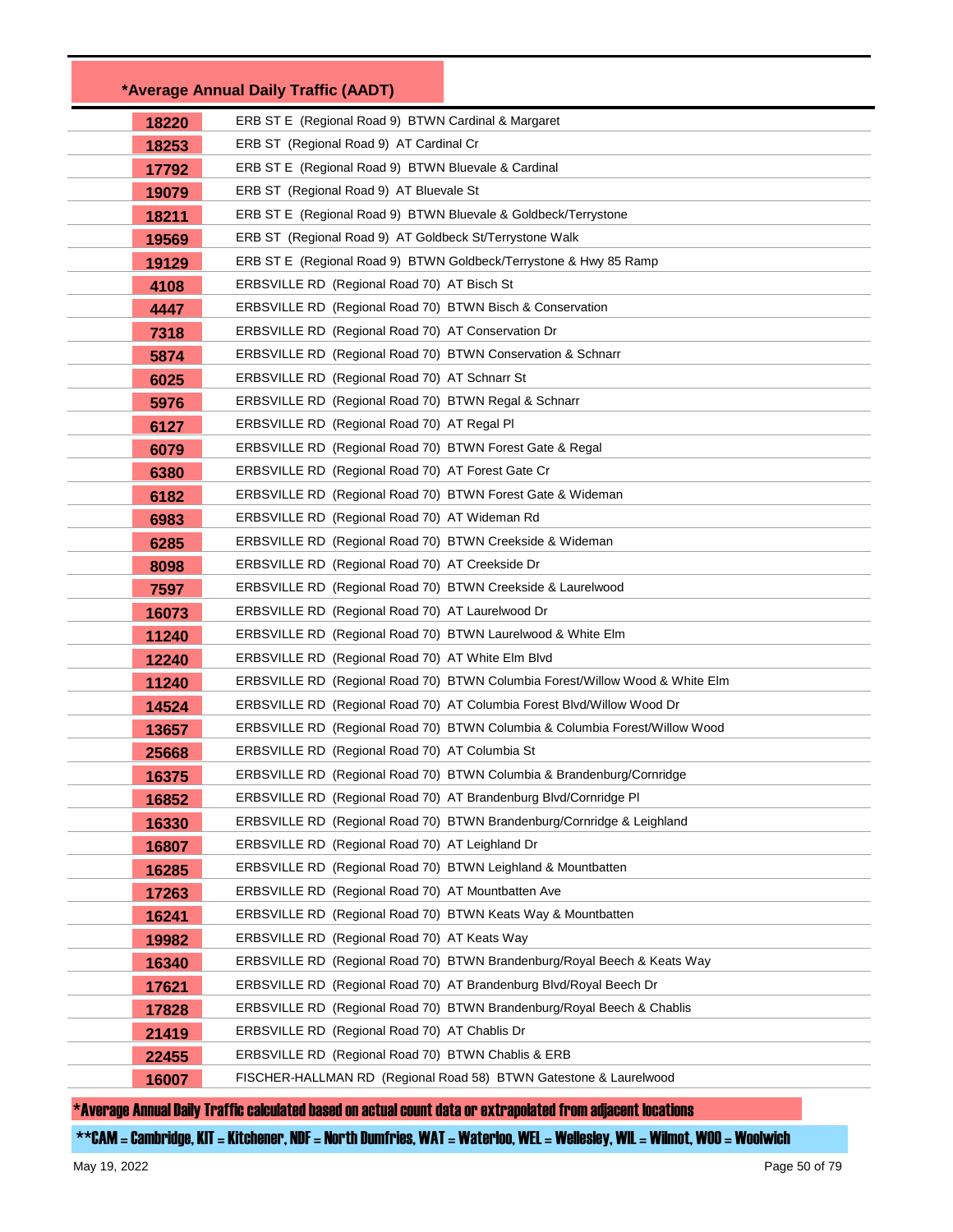| 16614 | FISCHER-HALLMAN RD (Regional Road 58) AT Gatestone Blvd                                                  |
|-------|----------------------------------------------------------------------------------------------------------|
| 16016 | FISCHER-HALLMAN RD (Regional Road 58) BTWN Columbia & Gatestone                                          |
| 33624 | FISCHER-HALLMAN RD (Regional Road 58) AT Columbia St                                                     |
| 17480 | FISCHER-HALLMAN RD (Regional Road 58) BTWN Beechlawn & Columbia                                          |
| 17880 | FISCHER-HALLMAN RD (Regional Road 58) AT Beechlawn Dr                                                    |
| 17692 | FISCHER-HALLMAN RD (Regional Road 58) BTWN Beechlawn & Roxton                                            |
| 18877 | FISCHER-HALLMAN RD (Regional Road 58) AT Roxton Dr                                                       |
| 18063 | FISCHER-HALLMAN RD (Regional Road 58) BTWN Craigleith/Roxton & Roxton                                    |
| 19647 | FISCHER-HALLMAN RD (Regional Road 58) AT Craigleith Dr/Roxton Dr                                         |
| 21213 | FISCHER-HALLMAN RD (Regional Road 58) BTWN Craigleith/Roxton & Keats Way                                 |
| 29914 | FISCHER-HALLMAN RD (Regional Road 58) AT Keats Way                                                       |
| 21537 | FISCHER-HALLMAN RD (Regional Road 58) BTWN Keats Way & Winchester                                        |
| 21252 | FISCHER-HALLMAN RD (Regional Road 58) AT Winchester Dr                                                   |
| 20758 | FISCHER-HALLMAN RD (Regional Road 58) BTWN ERB & Winchester                                              |
| 19508 | FISCHER-HALLMAN RD (Regional Road 58) BTWN ERB & Westridge                                               |
| 19790 | FISCHER-HALLMAN RD (Regional Road 58) AT Westridge Dr                                                    |
| 20022 | FISCHER-HALLMAN RD (Regional Road 58) BTWN Thorndale & Westridge                                         |
| 23944 | FISCHER-HALLMAN RD (Regional Road 58) AT Thorndale Dr                                                    |
| 21848 | FISCHER-HALLMAN RD (Regional Road 58) BTWN Thorndale & Warrington                                        |
| 21961 | FISCHER-HALLMAN RD (Regional Road 58) AT Warrington Dr                                                   |
| 20074 | FISCHER-HALLMAN RD (Regional Road 58) BTWN UNIVERSITY & Warrington                                       |
| 25308 | IRA NEEDLES BLVD (Regional Road 70) BTWN ERB & West Hill                                                 |
| 25727 | IRA NEEDLES BLVD (Regional Road 70) AT West Hill Dr                                                      |
| 24146 | IRA NEEDLES BLVD (Regional Road 70) BTWN Thorndale & West Hill                                           |
| 26159 | IRA NEEDLES BLVD (Regional Road 70) AT Thorndale Dr/Boardwalk Mall Lane                                  |
| 22642 | IRA NEEDLES BLVD (Regional Road 70) BTWN Thorndale & Lifestyle Way (N. Boardwalk Access-Landmark<br>Cin) |
| 27210 | IRA NEEDLES BLVD (Regional Road 70) AT Lifestyle Way (N. Boardwalk Access-Landmark Cinema)               |
| 25255 | IRA NEEDLES BLVD (Regional Road 70) BTWN Lifestyle Way (N. Boardwalk Access-Landmark Cin)&<br>UNIVERSITY |
| 13209 | KING ST (Regional Road 15) AT Bridge St                                                                  |
| 9668  | KING ST N (Regional Road 15) BTWN Bridge & Northland/Wyman                                               |
| 19192 | KING ST (Regional Road 15) AT Northland Rd/Wyman Rd                                                      |
| 10622 | KING ST N (Regional Road 15) BTWN Northland & S to Signals (Home Depot)                                  |
| 14369 | KING ST (Regional Road 15) AT Home Depot (609 King St N) (com'l driveway)                                |
| 14135 | KING ST N (Regional Road 15) BTWN NORTHFIELD & N to Signals (Home Depot)                                 |
| 34637 | KING ST (Regional Road 15) AT NORTHFIELD DR                                                              |
| 17894 | KING ST N (Regional Road 15) BTWN Conestogo & NORTHFIELD                                                 |
| 27850 | KING ST (Regional Road 15) AT Conestogo Rd (Conestoga Mall)                                              |
| 45398 | KING ST N (Regional Road 15) BTWN Conestogo & Hwy 85 NB Ramp                                             |
| 74571 | KING ST (Regional Road 15) AT Hwy 85 NB Ramp                                                             |
| 43032 | KING ST N (Regional Road 15) BTWN Hwy 85 Ramps                                                           |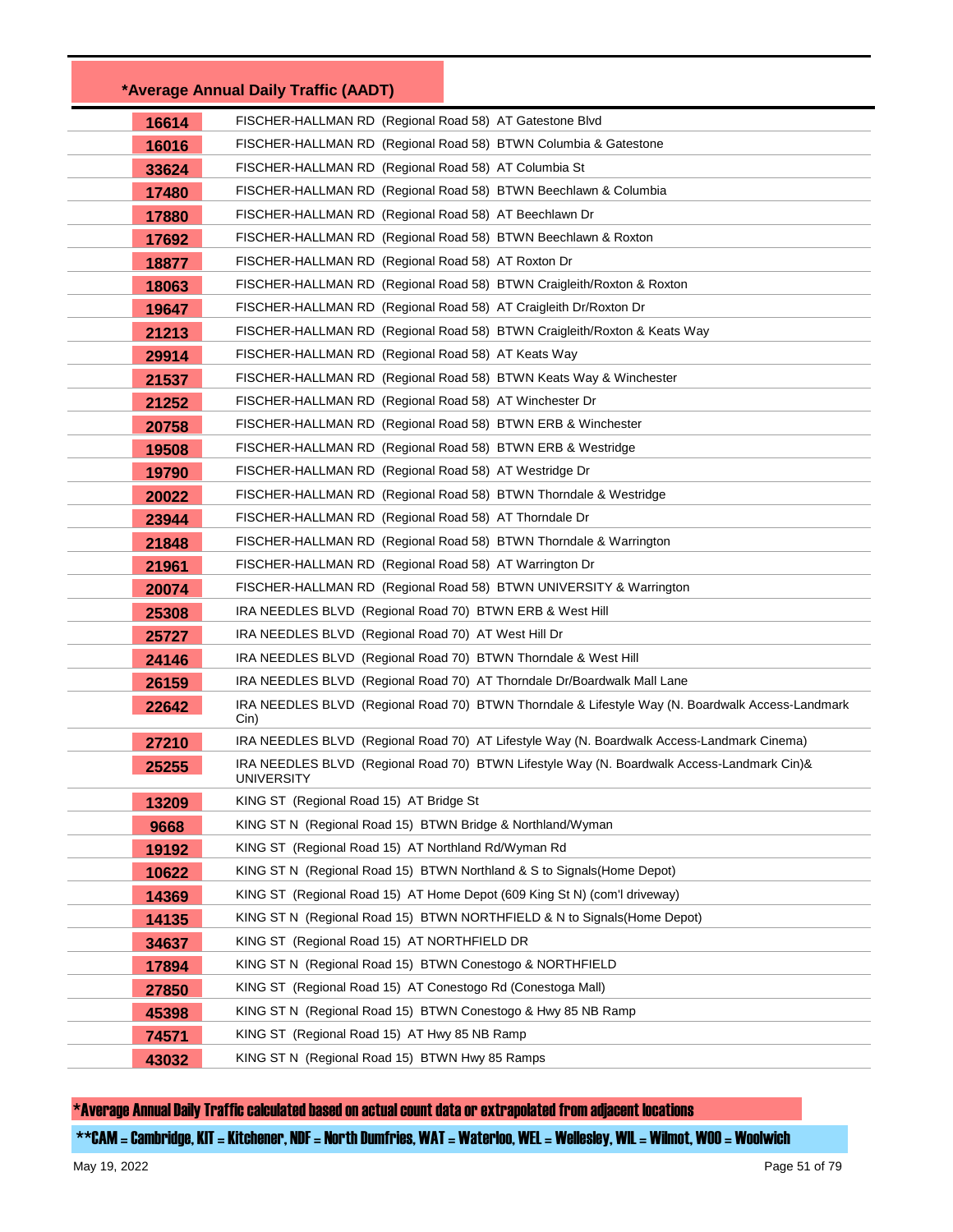|       | *Average Annual Daily Traffic (AADT)                                    |  |
|-------|-------------------------------------------------------------------------|--|
| 36280 | KING ST (Regional Road 15) AT Hwy 85 SB Ramp/Manulife 500 King          |  |
| 27065 | KING ST N (Regional Road 15) BTWN Hwy 85 SB Ramp/Manulife & Service     |  |
| 27555 | KING ST (Regional Road 15) AT Service Rd (Waterloo Inn)                 |  |
| 26653 | KING ST N (Regional Road 15) BTWN Blue Springs & Service (Waterloo Inn) |  |
| 27917 | KING ST (Regional Road 15) AT Blue Springs Dr (com'l driveway)          |  |
| 27272 | KING ST N (Regional Road 15) BTWN Blue Springs & WEBER                  |  |
| 18865 | KING ST N (Regional Road 15) BTWN Columbia & WEBER                      |  |
| 35591 | KING ST (Regional Road 15) AT Columbia St                               |  |
| 12459 | KING ST N (Regional Road 15) BTWN Columbia & Hickory                    |  |
| 15506 | KING ST (Regional Road 15) AT Hickory St                                |  |
| 12310 | KING ST N (Regional Road 15) BTWN Hickory & UNIVERSITY                  |  |
| 30833 | KING ST (Regional Road 15) AT UNIVERSITY AVE                            |  |
| 10050 | KING ST N (Regional Road 15) BTWN UNIVERSITY & S to Signals (WLU)       |  |
| 12449 | KING ST (Regional Road 15) AT Sir Wilfrid Laurier University            |  |
| 12349 | KING ST N (Regional Road 15) BTWN Lodge & N to Signals(WLU)             |  |
| 12799 | KING ST (Regional Road 15) AT Lodge St                                  |  |
| 11620 | KING ST N (Regional Road 15) BTWN Bricker & Lodge                       |  |
| 12303 | KING ST (Regional Road 15) AT Bricker Ave                               |  |
| 11498 | KING ST N (Regional Road 15) BTWN Bricker & Marshall                    |  |
| 12328 | KING ST (Regional Road 15) AT Marshall St                               |  |
| 10799 | KING ST N (Regional Road 15) BTWN Ezra & Marshall                       |  |
| 10690 | KING ST (Regional Road 15) AT Ezra Ave                                  |  |
| 9989  | KING ST N  (Regional Road 15) BTWN Ezra & James                         |  |
| 9973  | KING ST (Regional Road 15) AT James St                                  |  |
| 9724  | KING ST N  (Regional Road 15) BTWN James & Noecker                      |  |
| 12369 | KING ST (Regional Road 15) AT Noecker St                                |  |
| 10014 | KING ST N (Regional Road 15) BTWN Elgin & Noecker                       |  |
| 12073 | KING ST (Regional Road 15) AT Elgin St                                  |  |
| 10305 | KING ST N (Regional Road 15) BTWN Central & Elgin                       |  |
| 11577 | KING ST (Regional Road 15) AT Central St                                |  |
| 10804 | KING ST N (Regional Road 15) BTWN Central & Spring                      |  |
| 13151 | KING ST (Regional Road 15) AT Spring St                                 |  |
| 11652 | KING ST N (Regional Road 15) BTWN Spring & Young                        |  |
| 14529 | KING ST (Regional Road 15) AT Young St                                  |  |
| 12500 | KING ST N (Regional Road 15) BTWN BRIDGEPORT & Young                    |  |
| 12482 | KING ST N (Regional Road 15) BTWN BRIDGEPORT & Princess                 |  |
| 13240 | KING ST (Regional Road 15) AT Princess St                               |  |
| 10998 | KING ST N (Regional Road 15) BTWN Dupont & Princess                     |  |
| 11165 | KING ST (Regional Road 15) AT Dupont St                                 |  |
| 9514  | KING ST N (Regional Road 15) BTWN Dupont & ERB                          |  |
| 8471  | KING ST S (Regional Road 15) BTWN ERB & Willis Way                      |  |
| 10383 | KING ST (Regional Road 15) AT Willis Way                                |  |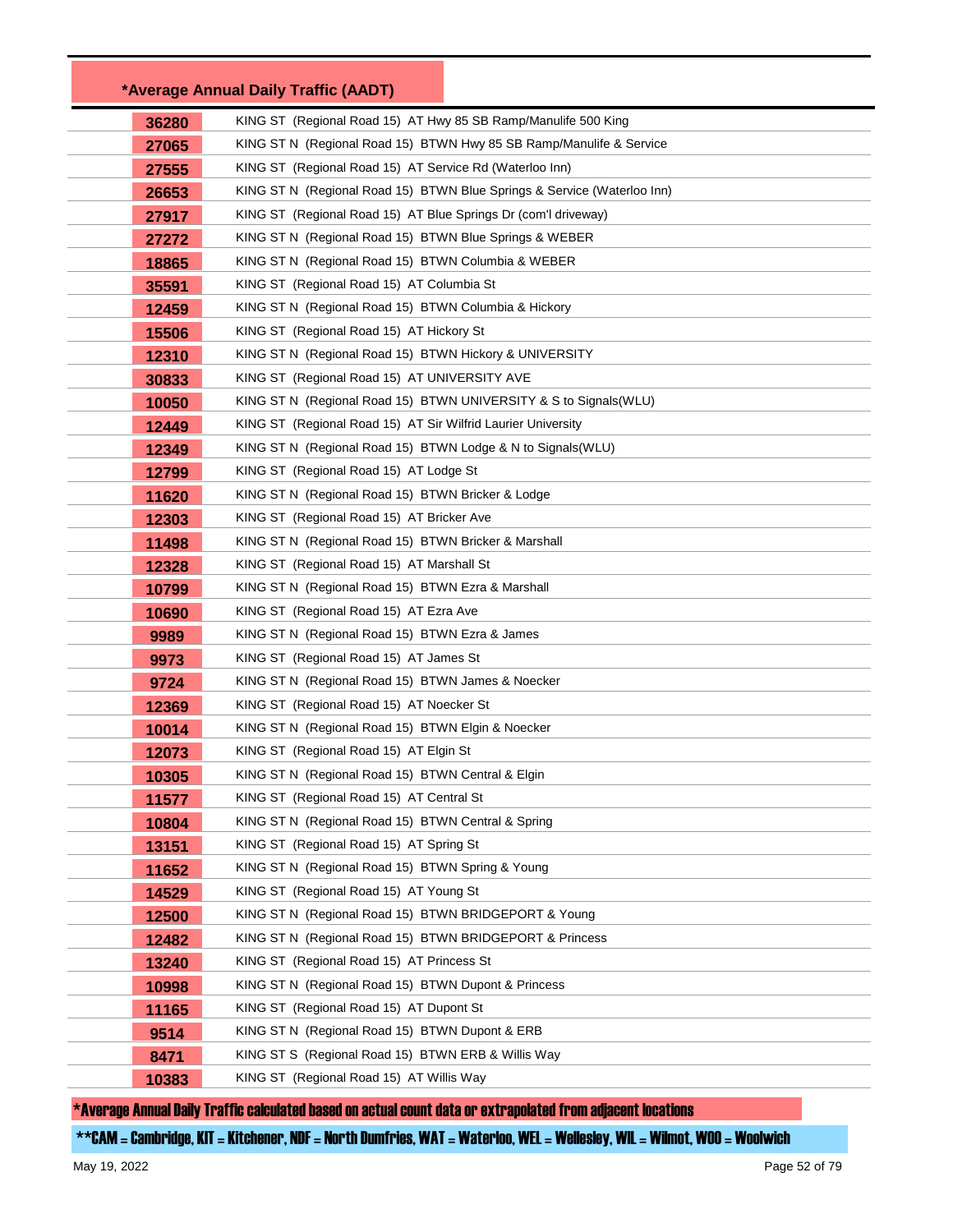|       | *Average Annual Daily Traffic (AADT)                                              |
|-------|-----------------------------------------------------------------------------------|
| 6759  | KING ST S (Regional Road 15) BTWN William & Willis Way                            |
| 14077 | KING ST (Regional Road 15) AT William St                                          |
| 7024  | KING ST S (Regional Road 15) BTWN Kuntz & William                                 |
| 7451  | KING ST (Regional Road 15) AT Kuntz Lane                                          |
| 5878  | KING ST S (Regional Road 15) BTWN George & Kuntz                                  |
| 5997  | KING ST (Regional Road 15) AT George St                                           |
| 5779  | KING ST S (Regional Road 15) BTWN Allen & George                                  |
| 7953  | KING ST (Regional Road 15) AT ALLEN ST                                            |
| 6152  | KING ST S (Regional Road 15) BTWN Allen & John                                    |
| 9938  | KING ST (Regional Road 15) AT John St                                             |
| 7815  | KING ST S (Regional Road 15) BTWN John & Union                                    |
| 23517 | KING ST (Regional Road 15) AT Union St                                            |
| 13749 | NORTHFIELD DR (Regional Road 22) AT University Ave                                |
| 9429  | NORTHFIELD DR E (Regional Road 22) BTWN Toman & University                        |
| 10915 | NORTHFIELD DR (Regional Road 22) AT Toman Dr                                      |
| 10401 | NORTHFIELD DR E (Regional Road 22) BTWN BRIDGE & Toman                            |
| 22284 | NORTHFIELD DR (Regional Road 22) AT BRIDGE ST/Bridge St                           |
| 15652 | NORTHFIELD DR E (Regional Road 22) BTWN BRIDGE & Wissler                          |
| 19313 | NORTHFIELD DR (Regional Road 22) AT Wissler Rd                                    |
| 17044 | NORTHFIELD DR E (Regional Road 22) BTWN Davenport & Wissler                       |
| 29532 | NORTHFIELD DR (Regional Road 22) AT Davenport Rd                                  |
| 21300 | NORTHFIELD DR E (Regional Road 22) BTWN Davenport & Kraus                         |
| 25058 | NORTHFIELD DR (Regional Road 22) AT Kraus Dr (com'l driveway)                     |
| 20644 | NORTHFIELD DR E (Regional Road 22) BTWN KING & Kraus                              |
| 17804 | NORTHFIELD DR W (Regional Road 50) BTWN Colby/Conestogo & KING                    |
| 22484 | NORTHFIELD DR (Regional Road 50) AT Colby Dr/Conestogo Rd                         |
| 38706 | NORTHFIELD DR W (Regional Road 50) BTWN Colby Dr/Conestogo Rd & Kumpf Dr          |
| 38987 | NORTHFIELD DR (Regional Road 50) AT Kumpf Dr                                      |
| 35149 | NORTHFIELD DR W (Regional Road 50) BTWN Kumpf & Railway Crossing (West of Kumpf)  |
| 34854 | NORTHFIELD DR (Regional Road 50) AT Railway Crossing (West of Kumpf)              |
| 34854 | NORTHFIELD DR (Regional Road 50) BTWN Railway Crossing (West of Kumpf) & Parkside |
| 34495 | NORTHFIELD DR (Regional Road 50) AT Parkside Dr                                   |
| 23181 | NORTHFIELD DR W (Regional Road 50) BTWN Parkside & WEBER                          |
| 22505 | NORTHFIELD DR W (Regional Road 50) BTWN Northgate & WEBER                         |
| 24096 | NORTHFIELD DR (Regional Road 50) AT Northgate Ave                                 |
| 22726 | NORTHFIELD DR W (Regional Road 50) BTWN Northgate & Skylark                       |
| 23190 | NORTHFIELD DR (Regional Road 50) AT Skylark Rd                                    |
| 20871 | NORTHFIELD DR W (Regional Road 50) BTWN Havelock & Skylark                        |
| 22235 | NORTHFIELD DR (Regional Road 50) AT Havelock Dr                                   |
| 20542 | NORTHFIELD DR W (Regional Road 50) BTWN Havelock & Highpoint                      |
| 23411 | NORTHFIELD DR (Regional Road 50) AT Highpoint Ave                                 |
| 18480 | NORTHFIELD DR W (Regional Road 50) BTWN Highpoint & Westmount Rd N                |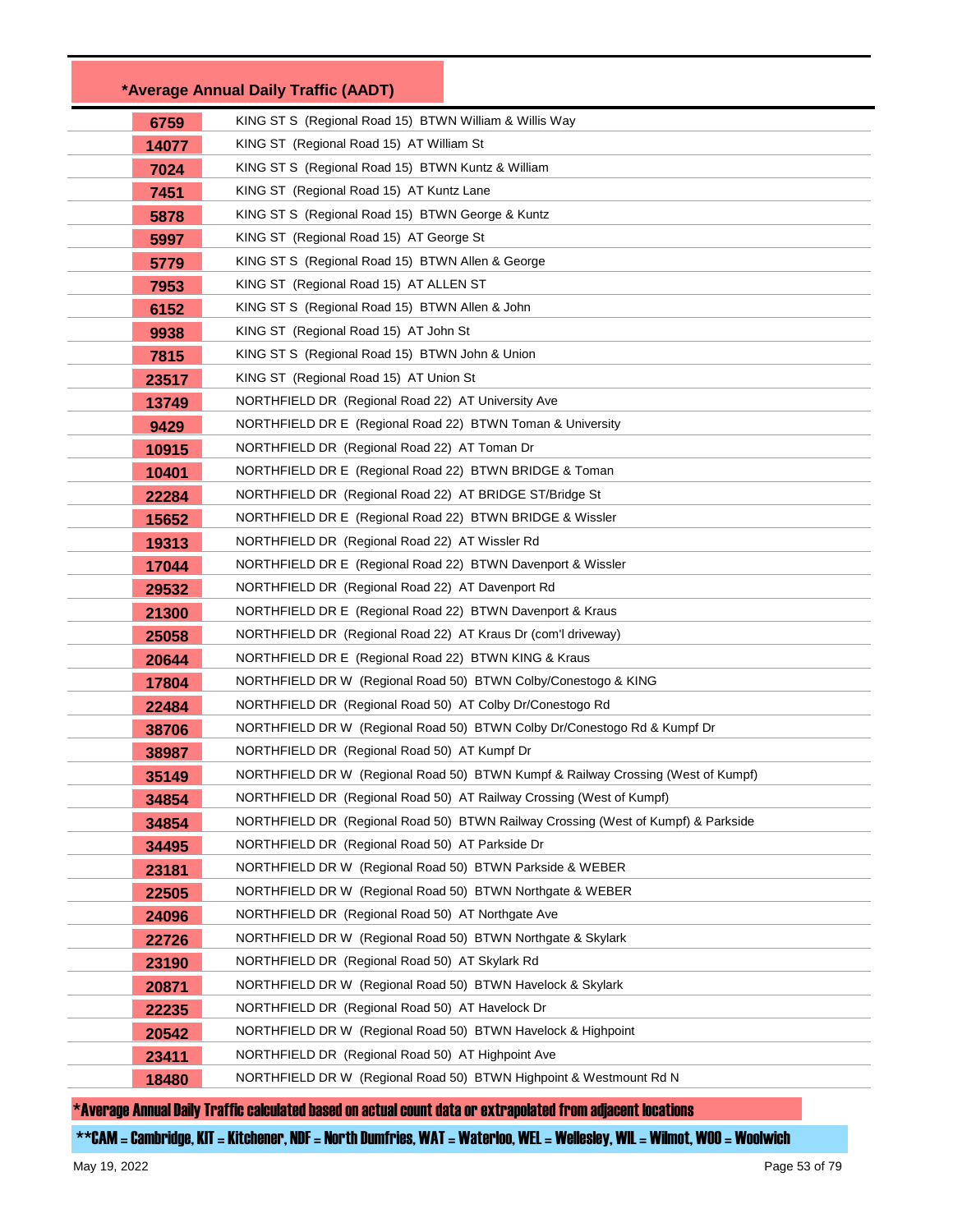|       | *Average Annual Daily Traffic (AADT)                                                             |  |
|-------|--------------------------------------------------------------------------------------------------|--|
| 22509 | NORTHFIELD DR/WESTMOUNT RD (Regional Road 50) AT Westmount Rd N                                  |  |
| 36131 | UNIVERSITY AVE (Regional Road 57) AT IRA NEEDLES BLVD                                            |  |
| 12114 | UNIVERSITY AVE W (Regional Road 57) BTWN Baker/Countrystone & IRA NEEDLES                        |  |
| 11959 | UNIVERSITY AVE (Regional Road 57) AT Baker St/Countrystone Dr                                    |  |
| 11483 | UNIVERSITY AVE W (Regional Road 57) BTWN Baker & Portsmouth/Countrystone                         |  |
| 14754 | UNIVERSITY AVE (Regional Road 57) AT Countrystone Dr/Portsmouth Gate                             |  |
| 14566 | UNIVERSITY AVE W (Regional Road 57) BTWN Countrystone Dr/Portsmouth Gate & Resurrection/Westvale |  |
| 19502 | UNIVERSITY AVE (Regional Road 57) AT Resurrection Dr/Westvale Gt                                 |  |
| 17398 | UNIVERSITY AVE W (Regional Road 57) BTWN Glasgow & Resurrection/Westvale                         |  |
| 16489 | UNIVERSITY AVE W (Regional Road 57) BTWN FISCHER-HALLMAN & Glasgow                               |  |
| 39124 | UNIVERSITY AVE (Regional Road 57) AT FISCHER-HALLMAN RD                                          |  |
| 13480 | UNIVERSITY AVE W (Regional Road 57) BTWN Belgreen/Stonehaven & FISCHER-HALLMAN                   |  |
| 15162 | UNIVERSITY AVE (Regional Road 57) AT Belgreen Way/Stonehaven Dr                                  |  |
| 14845 | UNIVERSITY AVE W (Regional Road 57) BTWN Belgreen Way/Stonehaven & ERB                           |  |
| 13948 | UNIVERSITY AVE W (Regional Road 57) BTWN ERB & Keats Way                                         |  |
| 17374 | UNIVERSITY AVE (Regional Road 57) AT Keats Way                                                   |  |
| 16694 | UNIVERSITY AVE W (Regional Road 57) BTWN Keats Way & WESTMOUNT                                   |  |
| 22431 | UNIVERSITY AVE W (Regional Road 57) BTWN Seagram & WESTMOUNT                                     |  |
| 34884 | UNIVERSITY AVE (Regional Road 57) AT Seagram Dr/UofW Ring Rd                                     |  |
| 26034 | UNIVERSITY AVE W (Regional Road 57) BTWN Seagram & E to Signals(Trans Canada Trail)              |  |
| 21781 | UNIVERSITY AVE (Regional Road 57) AT Trans Canada Trail                                          |  |
| 17529 | UNIVERSITY AVE W (Regional Road 57) BTWN Phillip & W to Signals(Trans Canada Trail)              |  |
| 21976 | UNIVERSITY AVE (Regional Road 57) AT Phillip St (com'l driveway)                                 |  |
| 17997 | UNIVERSITY AVE W (Regional Road 57) BTWN Lester & Phillip                                        |  |
| 19262 | UNIVERSITY AVE (Regional Road 57) AT Lester St                                                   |  |
| 18093 | UNIVERSITY AVE W (Regional Road 57) BTWN Lester & Sunview                                        |  |
| 19159 | UNIVERSITY AVE (Regional Road 57) AT Sunview St                                                  |  |
| 19225 | UNIVERSITY AVE W (Regional Road 57) BTWN Albert & Sunview                                        |  |
| 28769 | UNIVERSITY AVE (Regional Road 57) AT Albert St                                                   |  |
| 18982 | UNIVERSITY AVE W (Regional Road 57) BTWN Albert & Hemlock                                        |  |
| 18809 | UNIVERSITY AVE (Regional Road 57) AT Hemlock St                                                  |  |
| 17882 | UNIVERSITY AVE W (Regional Road 57) BTWN Hemlock & E to Signals (Lazaridis School/WLU)           |  |
| 17965 | UNIVERSITY AVE (Regional Road 57) AT Lazaridis School/WLU                                        |  |
| 18049 | UNIVERSITY AVE W (Regional Road 57) BTWN Hazel & W to Signals (Lazaridis School/WLU)             |  |
| 21042 | UNIVERSITY AVE (Regional Road 57) AT Hazel St/WLU Mid Campus (75 University Ave)                 |  |
| 19271 | UNIVERSITY AVE W (Regional Road 57) BTWN Hazel & Maple                                           |  |
| 20193 | UNIVERSITY AVE (Regional Road 57) AT Maple Crt                                                   |  |
| 19734 | UNIVERSITY AVE W (Regional Road 57) BTWN KING & Maple                                            |  |
| 19599 | UNIVERSITY AVE E (Regional Road 57) BTWN KING & Regina                                           |  |
| 24619 | UNIVERSITY AVE (Regional Road 57) AT Regina St                                                   |  |
| 20600 | UNIVERSITY AVE E (Regional Road 57) BTWN Regina & WEBER                                          |  |
| 22056 | UNIVERSITY AVE E (Regional Road 57) BTWN Marsland & WEBER                                        |  |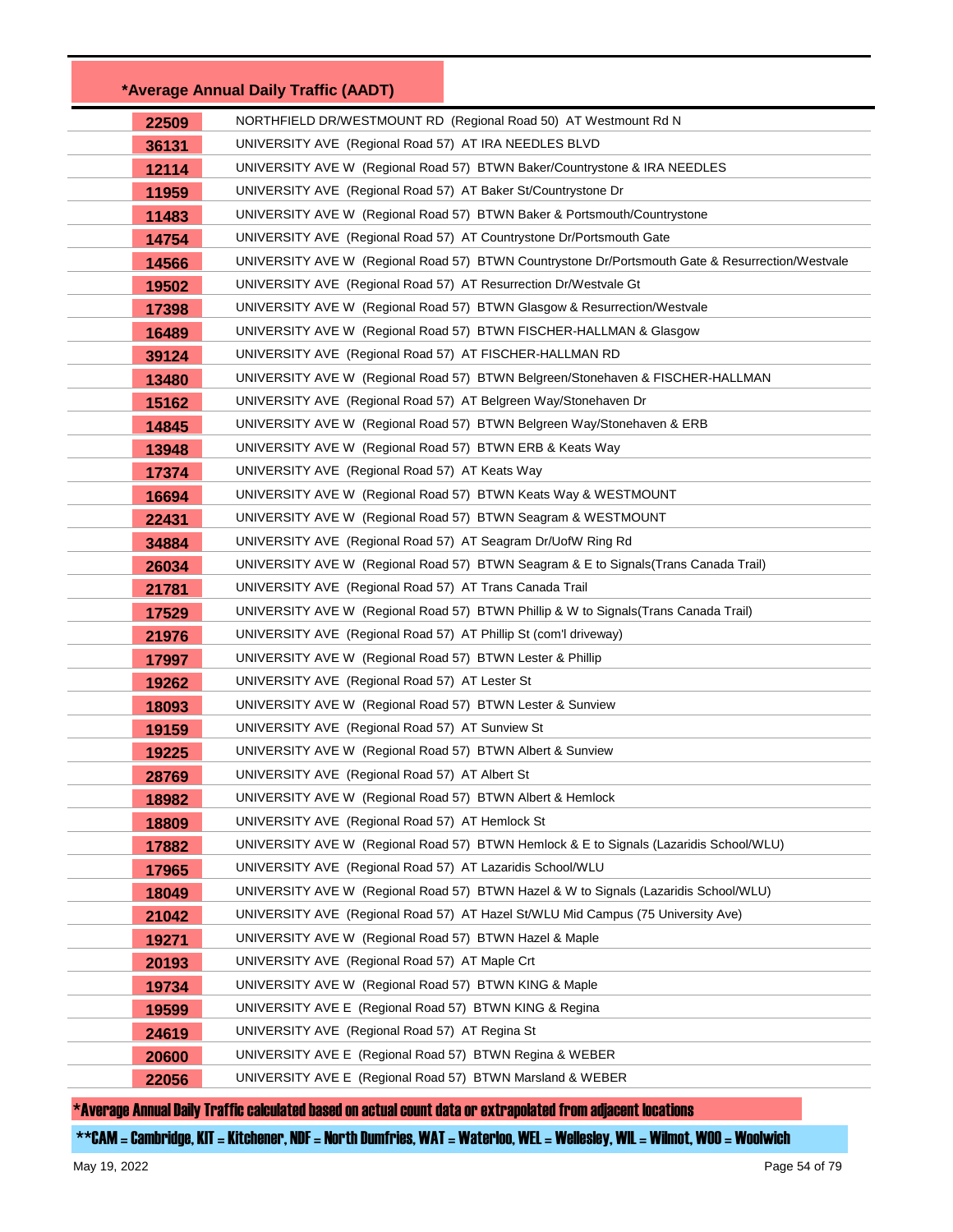|       | *Average Annual Daily Traffic (AADT)                                               |  |
|-------|------------------------------------------------------------------------------------|--|
| 25696 | UNIVERSITY AVE (Regional Road 57) AT Marsland Dr/Access to 119-121 University      |  |
| 24686 | UNIVERSITY AVE E (Regional Road 57) BTWN Carter & Marsland                         |  |
| 26445 | UNIVERSITY AVE (Regional Road 57) AT Carter Ave                                    |  |
| 26017 | UNIVERSITY AVE E (Regional Road 57) BTWN Carter & Mayfield                         |  |
| 25504 | UNIVERSITY AVE (Regional Road 57) AT Mayfield Ave                                  |  |
| 22991 | UNIVERSITY AVE E (Regional Road 57) BTWN Glenridge & Mayfield                      |  |
| 23839 | UNIVERSITY AVE (Regional Road 57) AT Glenridge Dr                                  |  |
| 25408 | UNIVERSITY AVE E (Regional Road 57) BTWN Dale/Lincoln & Glenridge                  |  |
| 35538 | UNIVERSITY AVE (Regional Road 57) AT Dale Cr/Lincoln Rd                            |  |
| 32934 | UNIVERSITY AVE E (Regional Road 57) BTWN Dale/Lincoln & Hwy 85 SB Ramp             |  |
| 46682 | UNIVERSITY AVE (Regional Road 57) AT Hwy 85 SB Ramp                                |  |
| 32431 | UNIVERSITY AVE E (Regional Road 57) BTWN Hwy 85 Ramps                              |  |
| 49179 | UNIVERSITY AVE (Regional Road 57) AT Hwy 85 NB Ramp                                |  |
| 31928 | UNIVERSITY AVE E (Regional Road 57) BTWN Braemore & Hwy 85                         |  |
| 32026 | UNIVERSITY AVE (Regional Road 57) AT Braemore Ave                                  |  |
| 29358 | UNIVERSITY AVE E (Regional Road 57) BTWN Braemore & BRIDGE                         |  |
| 11564 | WEBER ST N (Regional Road 8) BTWN Benjamin & Swallow                               |  |
| 13070 | WEBER ST (Regional Road 8) AT Swallow St (com'l driveway)                          |  |
| 12051 | WEBER ST N (Regional Road 8) BTWN Randall & Swallow                                |  |
| 16542 | WEBER ST (Regional Road 8) AT Randall Dr                                           |  |
| 14960 | WEBER ST N (Regional Road 8) BTWN Golden Eagle & Randall                           |  |
| 17314 | WEBER ST (Regional Road 8) AT Golden Eagle Rd                                      |  |
| 17067 | WEBER ST N (Regional Road 8) BTWN Golden Eagle & Parkside (northerly intersection) |  |
| 17534 | WEBER ST (Regional Road 8) AT Parkside Dr (northerly intersection)                 |  |
| 16801 | WEBER ST N (Regional Road 8) BTWN Parkside (northerly intersection) & NORTHFIELD   |  |
| 37440 | WEBER ST (Regional Road 8) AT NORTHFIELD DR                                        |  |
| 13371 | WEBER ST N (Regional Road 8) BTWN Glen Forrest & NORTHFIELD                        |  |
| 14338 | WEBER ST (Regional Road 8) AT Glen Forrest Blvd                                    |  |
| 12113 | WEBER ST N (Regional Road 8) BTWN Glen Forrest & Parkside (southerly intersection) |  |
| 22366 | WEBER ST (Regional Road 8) AT Parkside Dr (southerly intersection)                 |  |
| 15659 | WEBER ST N (Regional Road 8) BTWN Dutton & Parkside                                |  |
| 18473 | WEBER ST (Regional Road 8) AT Dutton Dr                                            |  |
| 15987 | WEBER ST N (Regional Road 8) BTWN Albert & Dutton                                  |  |
| 17984 | WEBER ST (Regional Road 8) AT Albert St (com'l driveway)                           |  |
| 13817 | WEBER ST N (Regional Road 8) BTWN Albert & Belcan                                  |  |
| 14912 | WEBER ST (Regional Road 8) AT Belcan PI                                            |  |
| 14738 | WEBER ST N (Regional Road 8) BTWN Belcan & Schaeffer                               |  |
| 16198 | WEBER ST (Regional Road 8) AT Schaefer St                                          |  |
| 15659 | WEBER ST N (Regional Road 8) BTWN Blythwood & Schaeffer                            |  |
| 17119 | WEBER ST (Regional Road 8) AT Blythwood Rd                                         |  |
| 16580 | WEBER ST N (Regional Road 8) BTWN Blythwood & Milford                              |  |
| 18430 | WEBER ST (Regional Road 8) AT Milford Ave                                          |  |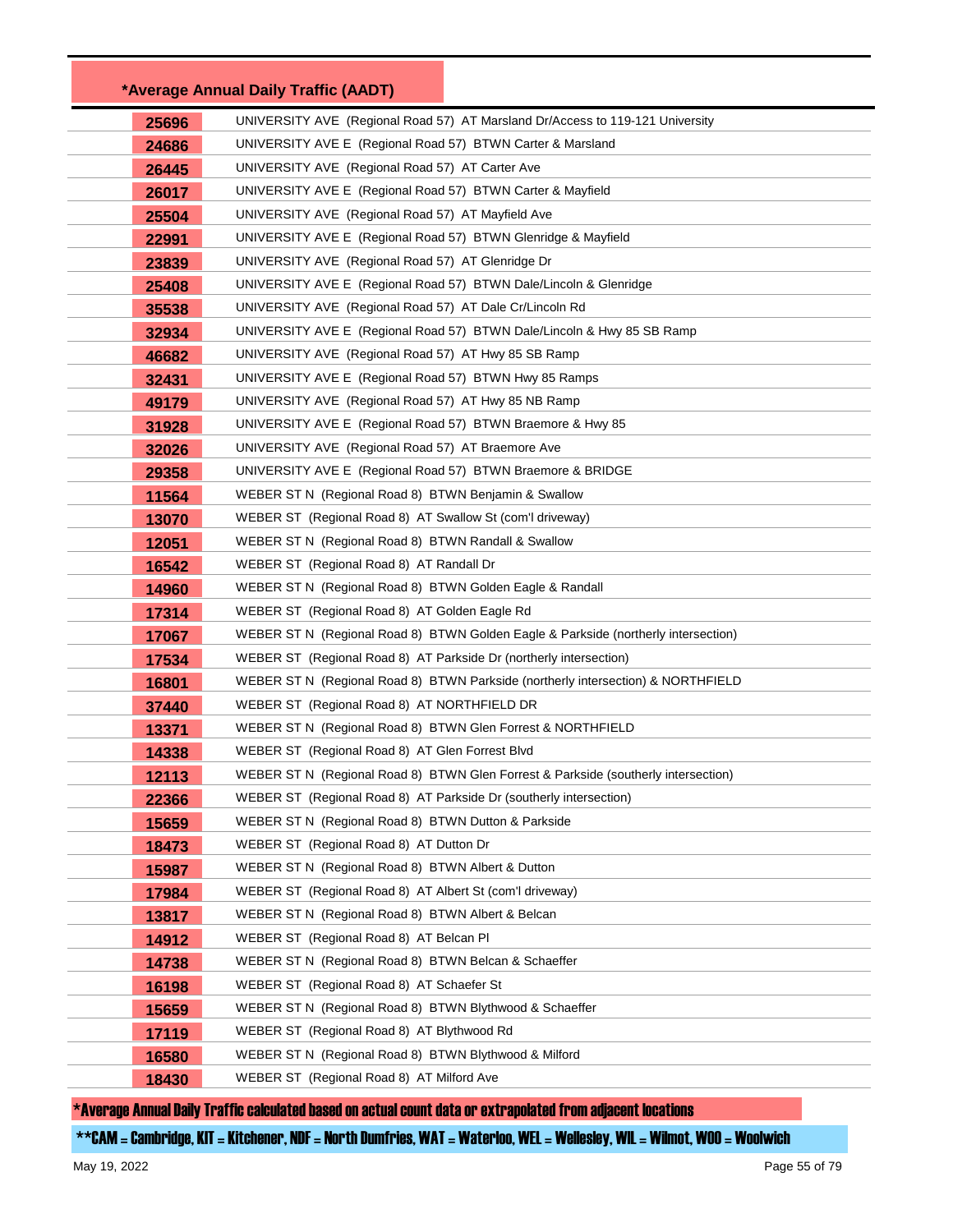|       | *Average Annual Daily Traffic (AADT)                                    |
|-------|-------------------------------------------------------------------------|
| 17501 | WEBER ST N (Regional Road 8) BTWN High & Milford                        |
| 19179 | WEBER ST (Regional Road 8) AT High St                                   |
| 19092 | WEBER ST N (Regional Road 8) BTWN High & KING                           |
| 43226 | WEBER ST (Regional Road 8) AT KING ST                                   |
| 18114 | WEBER ST N (Regional Road 8) BTWN Forwell Creek & KING                  |
| 21352 | WEBER ST (Regional Road 8) AT Forwell Creek Rd (com'l driveway)         |
| 18843 | WEBER ST N (Regional Road 8) BTWN Columbia & Forwell Creek              |
| 42131 | WEBER ST (Regional Road 8) AT Columbia St                               |
| 23247 | WEBER ST N (Regional Road 8) BTWN Columbia & Hickory                    |
| 23713 | WEBER ST (Regional Road 8) AT Hickory St                                |
| 22821 | WEBER ST N (Regional Road 8) BTWN Hickory & UNIVERSITY                  |
| 44156 | WEBER ST (Regional Road 8) AT UNIVERSITY AVE                            |
| 23580 | WEBER ST N (Regional Road 8) BTWN Lodge & UNIVERSITY                    |
| 26026 | WEBER ST (Regional Road 8) AT Lodge St                                  |
| 25257 | WEBER ST N (Regional Road 8) BTWN Lodge & Marshall                      |
| 27207 | WEBER ST (Regional Road 8) AT Marshall St                               |
| 24783 | WEBER ST N (Regional Road 8) BTWN Marshall & Noecker                    |
| 25865 | WEBER ST (Regional Road 8) AT Noecker St                                |
| 23947 | WEBER ST N (Regional Road 8) BTWN Mackay & Noecker                      |
| 24529 | WEBER ST (Regional Road 8) AT Mackay Cr                                 |
| 23111 | WEBER ST N (Regional Road 8) BTWN Lincoln/Bridgeport Plaza & Mackay     |
| 29793 | WEBER ST (Regional Road 8) AT Lincoln Rd/Bridgeport Plaza               |
| 24120 | WEBER ST N (Regional Road 8) BTWN BRIDGEPORT & Lincoln/Bridgeport Plaza |
| 40684 | WEBER ST (Regional Road 8) AT BRIDGEPORT RD                             |
| 24265 | WEBER ST N (Regional Road 8) BTWN BRIDGEPORT & Royal                    |
| 25858 | WEBER ST (Regional Road 8) AT Royal St                                  |
| 25452 | WEBER ST N (Regional Road 8) BTWN ERB & Royal                           |
| 39610 | WEBER ST (Regional Road 8) AT ERB ST                                    |
| 22296 | WEBER ST S (Regional Road 8) BTWN Allen & ERB                           |
| 21670 | WEBER ST (Regional Road 8) AT Allen St                                  |
| 20647 | WEBER ST S (Regional Road 8) BTWN Allen & Cornwall                      |
| 21809 | WEBER ST (Regional Road 8) AT Cornwall St                               |
| 20971 | WEBER ST S (Regional Road 8) BTWN Bristol & Cornwall                    |
| 22133 | WEBER ST (Regional Road 8) AT Bristol St                                |
| 21295 | WEBER ST S (Regional Road 8) BTWN Bristol & Rodney                      |
| 22457 | WEBER ST (Regional Road 8) AT Rodney St                                 |
| 21619 | WEBER ST S (Regional Road 8) BTWN Rodney & Union                        |
| 32619 | WEBER ST (Regional Road 8) AT Union St                                  |
| 19750 | WEBER ST S (Regional Road 8) BTWN Roger & Union                         |
| 20525 | WEBER ST (Regional Road 8) AT Roger St                                  |
| 17847 | WEBER ST S (Regional Road 8) BTWN Hartwood & Roger                      |
| 18030 | WEBER ST (Regional Road 8) AT Hartwood Ave                              |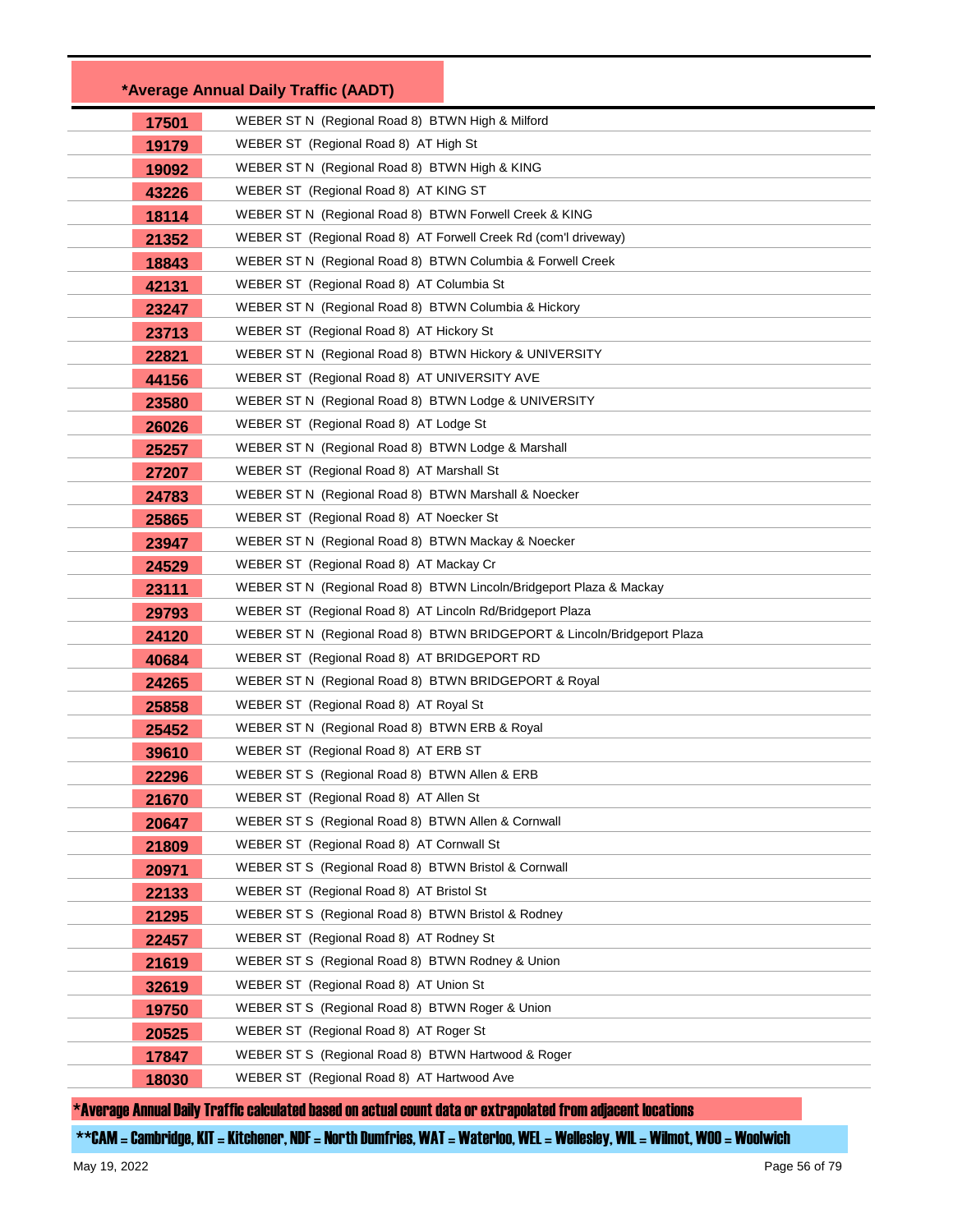|       | *Average Annual Daily Traffic (AADT)                                                                 |
|-------|------------------------------------------------------------------------------------------------------|
| 17068 | WEBER ST S (Regional Road 8) BTWN Hartwood & Raitar                                                  |
| 19192 | WESTMOUNT RD N (Regional Road 50) BTWN Westmount Rd N/NORTHFIELD & BEARINGER                         |
| 27031 | WESTMOUNT RD (Regional Road 50) AT BEARINGER RD/Bearinger Rd                                         |
| 9213  | WESTMOUNT RD N (Regional Road 50) BTWN BEARINGER/Bearinger & Laurelwood                              |
| 10689 | WESTMOUNT RD (Regional Road 50) AT Laurelwood Dr (driveway)                                          |
| 10165 | WESTMOUNT RD (Regional Road 50) BTWN Laurelwood & Residence (Northerly Intersection)                 |
| 11641 | WESTMOUNT RD (Regional Road 50) AT Residence Rd (Northerly Intersection)                             |
| 11118 | WESTMOUNT RD N (Regional Road 50) BTWN Residence & Residence                                         |
| 12594 | WESTMOUNT RD (Regional Road 50) AT Residence Rd (Southerly Intersection)                             |
| 12071 | WESTMOUNT RD N (Regional Road 50) BTWN Columbia & Residence                                          |
| 34547 | WESTMOUNT RD (Regional Road 50) AT Columbia St                                                       |
| 16583 | WESTMOUNT RD N (Regional Road 50) BTWN Columbia & Old Post                                           |
| 17620 | WESTMOUNT RD (Regional Road 50) AT Old Post Rd                                                       |
| 17321 | WESTMOUNT RD N (Regional Road 50) BTWN Lion's Gate & Old Post                                        |
| 17534 | WESTMOUNT RD (Regional Road 50) AT Lion's Gate                                                       |
| 17118 | WESTMOUNT RD N (Regional Road 50) BTWN Lion's Gate & Longfellow                                      |
| 18131 | WESTMOUNT RD (Regional Road 50) AT Longfellow Dr (com'l driveway)                                    |
| 17724 | WESTMOUNT RD N (Regional Road 50) BTWN Longfellow & UNIVERSITY                                       |
| 37406 | WESTMOUNT RD (Regional Road 50) AT UNIVERSITY AVE                                                    |
| 19864 | WESTMOUNT RD N (Regional Road 50) BTWN Father David Bauer/Westcourt & UNIVERSITY                     |
| 21529 | WESTMOUNT RD (Regional Road 50) AT Fr David Bauer Dr/Westcourt Pl                                    |
| 17671 | WESTMOUNT RD N (Regional Road 50) BTWN ERB & Father David Bauer/Westcourt                            |
| 20249 | WESTMOUNT RD S (Regional Road 50) BTWN Dawson & ERB                                                  |
| 21657 | WESTMOUNT RD (Regional Road 50) AT Dawson St (Melbourne Cr)                                          |
| 21066 | WESTMOUNT RD S (Regional Road 50) BTWN Dawson & Lourdes                                              |
| 22314 | WESTMOUNT RD (Regional Road 50) AT Lourdes St                                                        |
| 21883 | WESTMOUNT RD S (Regional Road 50) BTWN Dick & Lourdes                                                |
| 23066 | WESTMOUNT RD (Regional Road 50) AT Dick St                                                           |
| 22700 | WESTMOUNT RD S (Regional Road 50) BTWN Dick & Dietz                                                  |
| 22849 | WESTMOUNT RD (Regional Road 50) AT Dietz Ave                                                         |
| 22182 | WESTMOUNT RD S (Regional Road 50) BTWN Alexandra & Dietz                                             |
| 22055 | WESTMOUNT RD (Regional Road 50) AT Alexandra Ave                                                     |
| 21120 | WESTMOUNT RD S (Regional Road 50) BTWN Alexandra & Douglas                                           |
| 21677 | WESTMOUNT RD (Regional Road 50) AT Douglas St                                                        |
| 20734 | WESTMOUNT RD S (Regional Road 50) BTWN Douglas & William                                             |
| 24193 | WESTMOUNT RD (Regional Road 50) AT William St                                                        |
| 19937 | WESTMOUNT RD S (Regional Road 50) BTWN Norman & William                                              |
| 19066 | WESTMOUNT RD (Regional Road 50) AT Norman St<br>WESTMOUNT RD S (Regional Road 50) BTWN John & Norman |
| 20166 | WESTMOUNT RD (Regional Road 50) AT John St                                                           |
| 22898 | WESTMOUNT RD S (Regional Road 50) BTWN Forsyth & John                                                |
| 22764 |                                                                                                      |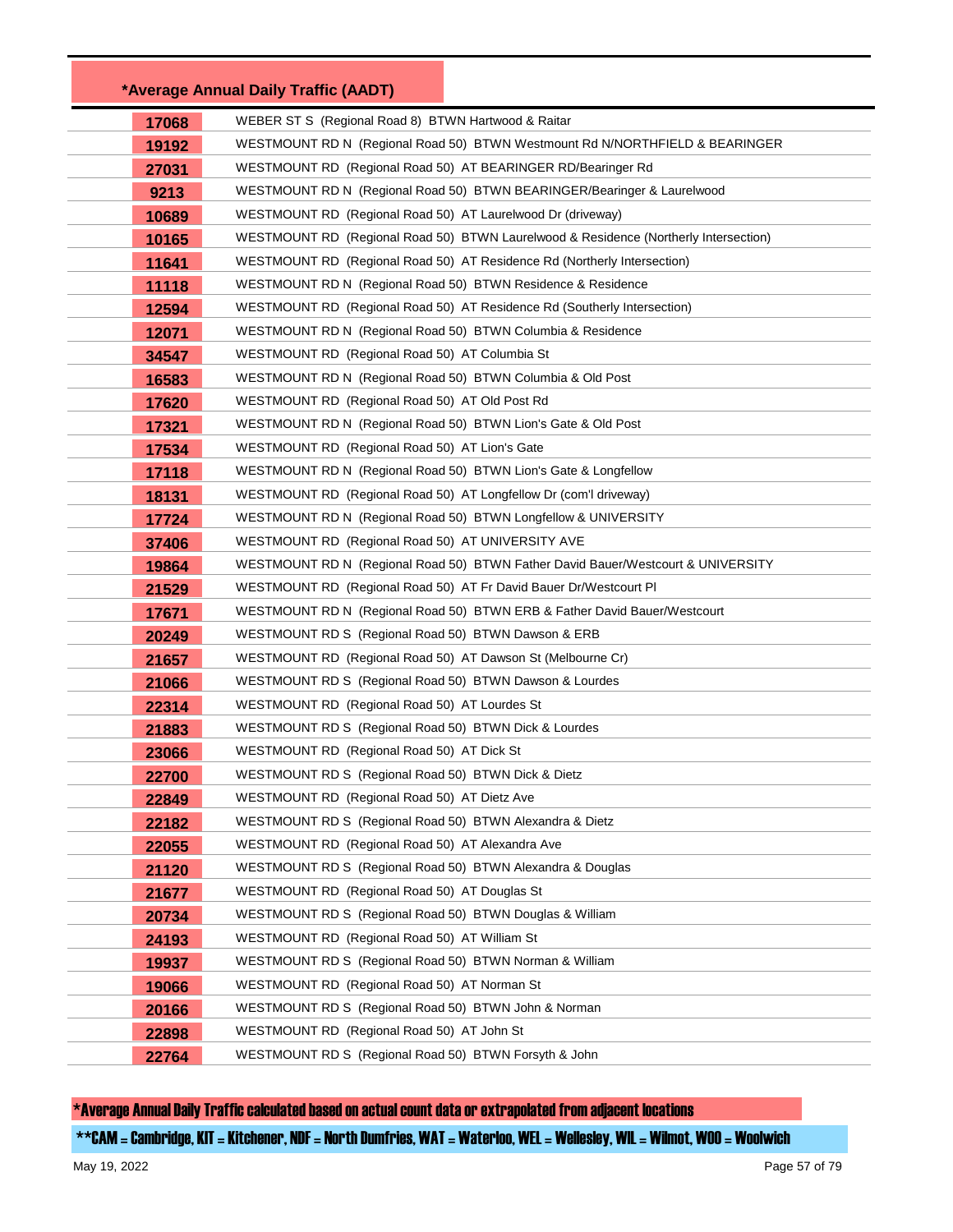## **\*Average Annual Daily Traffic (AADT)**

| $**$<br><b>WEL</b> | Location                                                              |
|--------------------|-----------------------------------------------------------------------|
| 2021               | AMENT LN (Regional Road 17) BTWN Gordon Hain & MANSER                 |
| 2559               | AMENT LN (Regional Road 17) AT Gordon Hain St                         |
| 2097               | AMENT LN (Regional Road 17) BTWN Gordon Hain & Isabella               |
| 2635               | AMENT LN (Regional Road 17) AT Isabella St                            |
| 2174               | AMENT LN (Regional Road 17) BTWN George & Isabella                    |
| 2712               | AMENT LN (Regional Road 17) AT George St                              |
| 2250               | AMENT LN (Regional Road 17) BTWN George & Knarr                       |
| 2788               | AMENT LN (Regional Road 17) AT Knarr St                               |
| 2327               | AMENT LN (Regional Road 17) BTWN Knarr & Lavery                       |
| 2865               | AMENT LN (Regional Road 17) AT Lavery Rd                              |
| 2404               | AMENT LN (Regional Road 17) BTWN Hackbart & Lavery                    |
| 3462               | AMENT LN (Regional Road 17) AT Hackbart Rd                            |
| 2480               | AMENT LN (Regional Road 17) BTWN Hackbart & Hutchinson                |
| 3518               | AMENT LN (Regional Road 17) AT Hutchison Rd                           |
| 2557               | AMENT LN (Regional Road 17) BTWN Hutchison & Moser-Young              |
| 3595               | AMENT LN (Regional Road 17) AT Moser-Young Rd                         |
| 2634               | AMENT LN (Regional Road 17) BTWN HERRGOTT & Moser-Young               |
| 2201               | AMENT LN (Regional Road 17) BTWN Geddes & HERRGOTT                    |
| 2726               | AMENT LN (Regional Road 17) AT Geddes St                              |
| 2251               | AMENT LN (Regional Road 17) BTWN Empey & Geddes                       |
| 2776               | AMENT LN (Regional Road 17) AT Empey Rd                               |
| 2301               | AMENT LN (Regional Road 17) BTWN Empey & Wool. Bndry                  |
| 2351               | AMENT LN (Regional Road 17) BTWN HAWKESVILLE/KRESSLER & Wool. Bndry   |
| 3706               | HUTCHISON RD (Regional Road 5) BTWN Greenwood Hill & WILLIAM HASTINGS |
| 3970               | HUTCHISON RD (Regional Road 5) AT Greenwood Hill Rd                   |
| 3619               | HUTCHISON RD (Regional Road 5) BTWN Greenwood Hill & Lobsinger        |
| 4636               | HUTCHISON RD (Regional Road 5) AT LOBSINGER LN                        |
| 2527               | HUTCHISON RD (Regional Road 5) BTWN Hessen Strasse & LOBSINGER        |
| 3666               | HUTCHISON RD (Regional Road 5) AT Hessen Strasse                      |
| 2805               | HUTCHISON RD (Regional Road 5) BTWN Hessen Strassse & Streicher       |
| 3944               | HUTCHISON RD (Regional Road 5) AT Streicher Ln                        |
| 3084               | HUTCHISON RD (Regional Road 5) BTWN Streicher & Weimar                |
| 3814               | HUTCHISON RD (Regional Road 5) AT Weimar Ln                           |
| 3362               | HUTCHISON RD (Regional Road 5) BTWN Deborah Glaister & Weimar         |
| 4092               | HUTCHISON RD (Regional Road 5) AT Deborah Glaister Ln                 |
| 3641               | HUTCHISON RD (Regional Road 5) BTWN Deborah Glaister & QUEEN'S BUSH   |
| 4329               | HUTCHISON RD (RR 5/7) (Regional Road 5) AT QUEEN'S BUSH RD            |
| 4541               | HUTCHISON RD/PERTH LN (Regional Road 7) AT Wilmot-Easthope Rd         |
| 3657               | HUTCHISON RD (Regional Road 7) BTWN Gerber & Wilmot-Easthope          |
| 4474               | HUTCHISON RD (Regional Road 7) AT Gerber Rd                           |

\*Average Annual Daily Traffic calculated based on actual count data or extrapolated from adjacent locations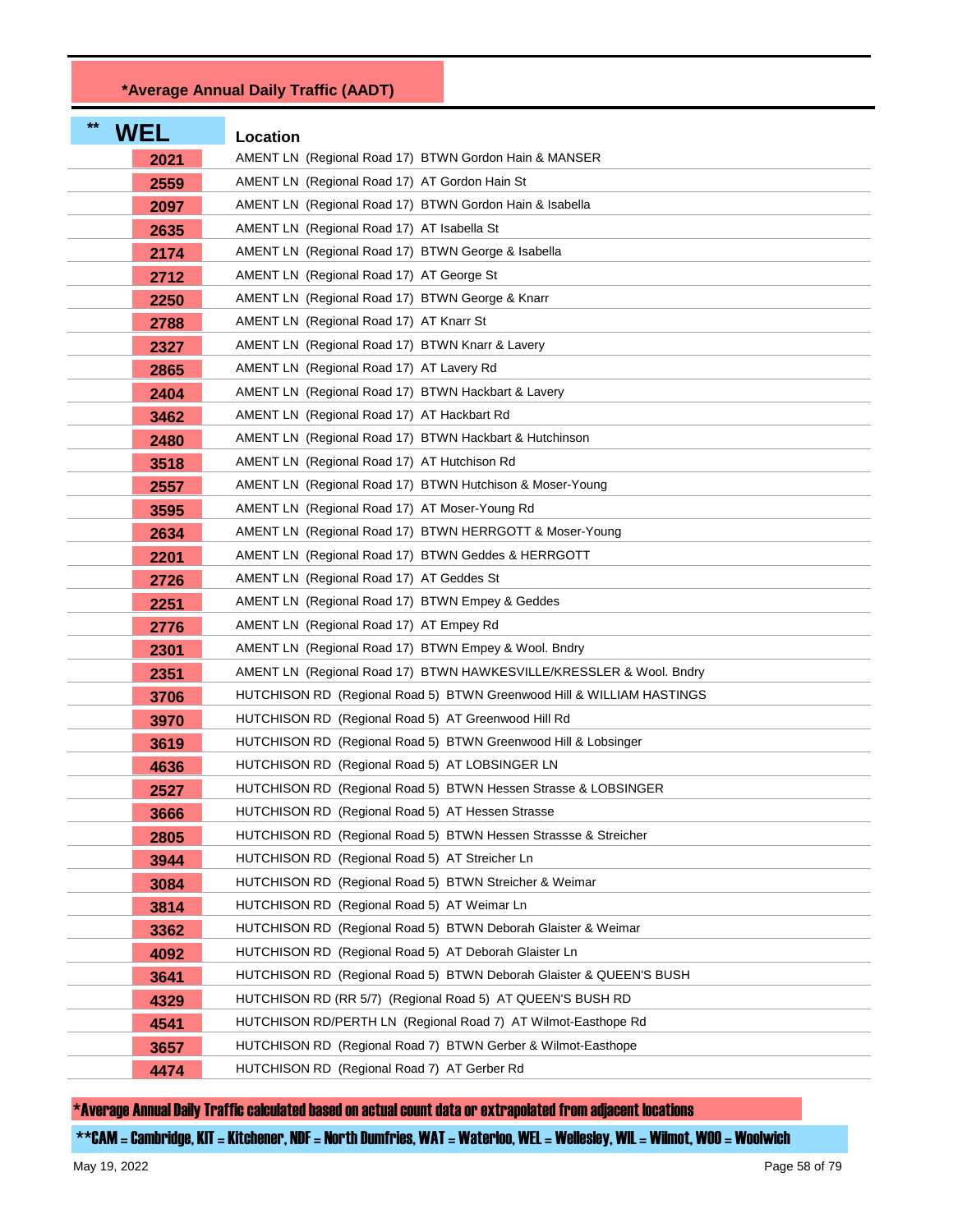|       | *Average Annual Daily Traffic (AADT)                           |                                                                 |
|-------|----------------------------------------------------------------|-----------------------------------------------------------------|
| 3649  | HUTCHISON RD (Regional Road 7) BTWN Gerber & Siegner           |                                                                 |
| 4613  | HUTCHISON RD (Regional Road 7) AT Siegner Lane                 |                                                                 |
| 3641  |                                                                | HUTCHISON RD (Regional Road 7) BTWN QUEEN'S BUSH & Siegner Lane |
| 10630 | HERRGOTT RD/Yatton Side Rd (Regional Road 10) AT LINE 86       |                                                                 |
| 3551  | HERRGOTT RD (Regional Road 10) BTWN LINE 86 & Temperance       |                                                                 |
| 3664  | HERRGOTT RD (Regional Road 10) AT Temperance Rd                |                                                                 |
| 3577  | HERRGOTT RD (Regional Road 10) BTWN Lawson & Temperance        |                                                                 |
| 3690  | HERRGOTT RD (Regional Road 10) AT Lawson Ln                    |                                                                 |
| 3604  | HERRGOTT RD (Regional Road 10) BTWN Geddes & Lawson            |                                                                 |
| 4587  | HERRGOTT RD (Regional Road 10) AT Geddes St                    |                                                                 |
| 3631  | HERRGOTT RD (Regional Road 10) BTWN Broadway & Geddes          |                                                                 |
| 4644  | HERRGOTT RD (Regional Road 10) AT Broadway St                  |                                                                 |
| 3658  | HERRGOTT RD (Regional Road 10) BTWN AMENT & Broadway           |                                                                 |
| 5712  | HERRGOTT RD (Regional Road 10) AT AMENT LN                     |                                                                 |
| 2930  | HERRGOTT RD (Regional Road 10) BTWN AMENT & Boomer             |                                                                 |
| 4926  | HERRGOTT RD (Regional Road 10) AT Boomer Ln                    |                                                                 |
| 2922  | HERRGOTT RD (Regional Road 10) BTWN Boomer & Sunset            |                                                                 |
| 3918  | HERRGOTT RD (Regional Road 10) AT Sunset Dr                    |                                                                 |
| 2914  | HERRGOTT RD (Regional Road 10) BTWN Maple & Sunset             |                                                                 |
| 4085  | HERRGOTT RD (Regional Road 10) AT Maple St                     |                                                                 |
| 2907  | HERRGOTT RD (Regional Road 10) BTWN Maple & Peter/Voisin       |                                                                 |
| 4079  | HERRGOTT RD (Regional Road 10) AT Peter/Voisin (St. Clements)  |                                                                 |
| 2899  | HERRGOTT RD (Regional Road 10) BTWN Church & Peter/Voisin      |                                                                 |
| 5308  | HERRGOTT RD (Regional Road 10) AT Church St                    |                                                                 |
| 2892  | HERRGOTT RD (Regional Road 10) BTWN Church & LOBSINGER         |                                                                 |
| 8165  | HERRGOTT RD/Herrgott Rd (Regional Road 10) AT LOBSINGER LN     |                                                                 |
| 2457  | KRESSLER RD/Kressler Rd (Regional Road 14) AT WEIMAR LN        |                                                                 |
| 2314  | KRESSLER RD (Regional Road 14) BTWN ERBSVILLE & WEIMAR         |                                                                 |
| 4723  | KRESSLER RD (Regional Road 16) AT Boomer Ln                    |                                                                 |
| 4017  | KRESSLER RD (Regional Road 16) AT Arthur Rd                    |                                                                 |
| 3896  | KRESSLER RD (Regional Road 16) AT Hessen Strasse               |                                                                 |
| 3316  |                                                                | LOBSINGER LN (Regional Road 15) BTWN Greenwood Hill & HUTCHISON |
| 4588  | LOBSINGER LN (Regional Road 15) AT Greenwood Hill Rd           |                                                                 |
| 3860  | LOBSINGER LN (Regional Road 15) BTWN Greenwood Hill & Hackbart |                                                                 |
| 5132  | LOBSINGER LN (Regional Road 15) AT Hackbart Rd                 |                                                                 |
| 4404  | LOBSINGER LN (Regional Road 15) BTWN Hackbart & Moser-Young    |                                                                 |
| 5676  | LOBSINGER LN (Regional Road 15) AT Moser-Young Rd              |                                                                 |
| 4948  | LOBSINGER LN (Regional Road 15) BTWN Charles & Moser-Young     |                                                                 |
| 6220  | LOBSINGER LN (Regional Road 15) AT Charles St                  |                                                                 |
| 5493  | LOBSINGER LN (Regional Road 15) BTWN Charles & HERRGOTT        |                                                                 |
| 5796  | LOBSINGER LN (Regional Road 15) BTWN Bell & HERRGOTT           |                                                                 |
| 7095  | LOBSINGER LN (Regional Road 15) AT Bell St                     |                                                                 |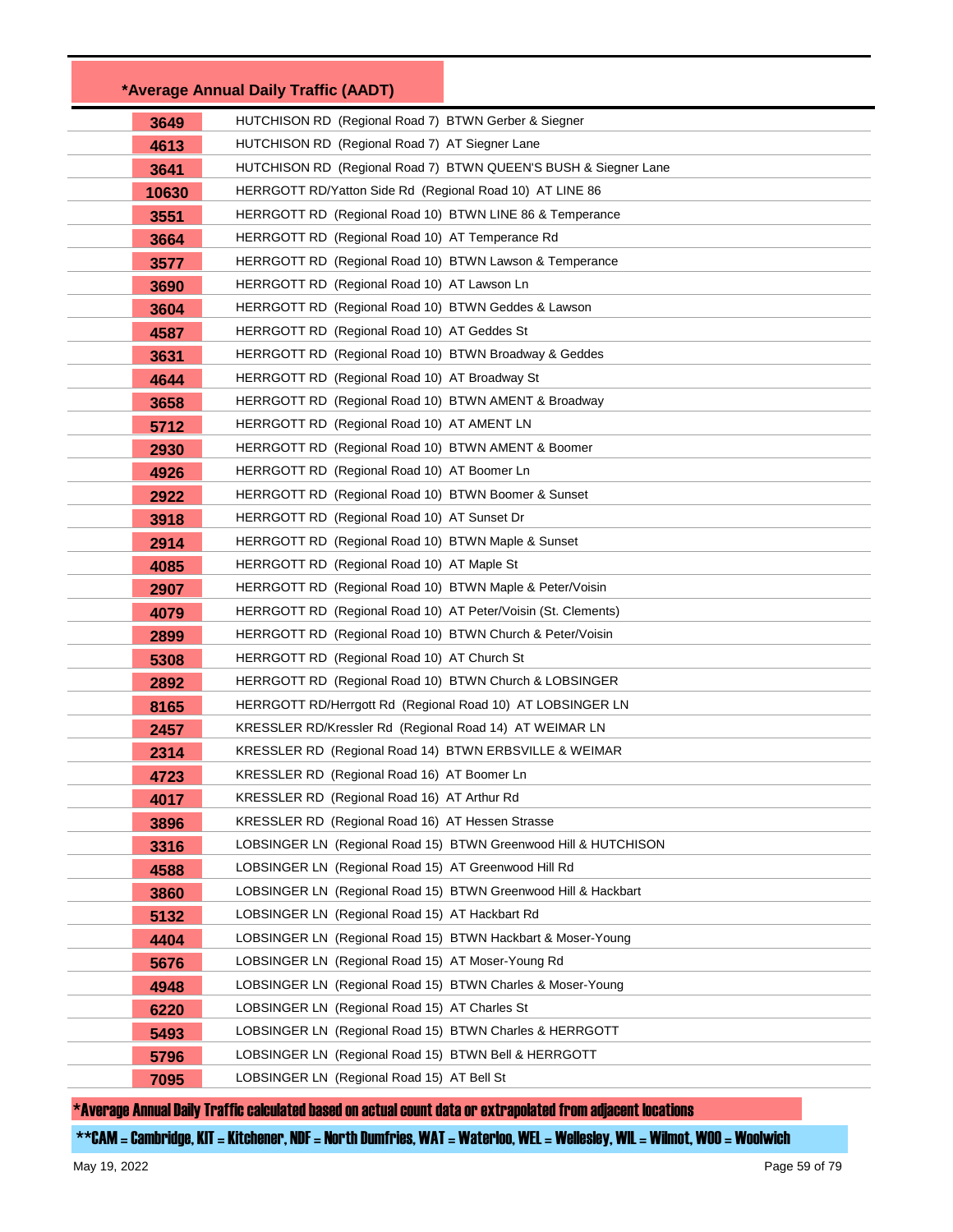|       | *Average Annual Daily Traffic (AADT)                                              |
|-------|-----------------------------------------------------------------------------------|
| 6045  | LOBSINGER LN (Regional Road 15) BTWN Bell & Louis                                 |
| 7343  | LOBSINGER LN (Regional Road 15) AT Louis St                                       |
| 6294  | LOBSINGER LN (Regional Road 15) BTWN Louis & Mary (St. Clements)                  |
| 7594  | LOBSINGER LN (Regional Road 15) AT Mary St (St. Clements)                         |
| 6543  | LOBSINGER LN (Regional Road 15) BTWN Mary (St. Clements) & Park                   |
| 7844  | LOBSINGER LN (Regional Road 15) AT Park St                                        |
| 6792  | LOBSINGER LN (Regional Road 15) BTWN Anita & Park                                 |
| 7916  | LOBSINGER LN (Regional Road 15) AT Anita Dr                                       |
| 7041  | LOBSINGER LN (Regional Road 15) BTWN Anita & Arthur                               |
| 8165  | LOBSINGER LN (Regional Road 15) AT Arthur Rd                                      |
| 7290  | LOBSINGER LN (Regional Road 15) BTWN Arthur & KRESSLER                            |
| 9961  | LOBSINGER LN (Regional Road 15) AT KRESSLER RD                                    |
| 6844  | LISTOWEL RD (Regional Road 85) BTWN Steffler & Well. Cty. 85                      |
| 10683 | LINE 86 (Regional Road 86) AT Road 116/Cty Rd 11                                  |
| 7671  | LINE 86 (Regional Road 86) BTWN Chalmers-Forrest/Sideroad 16 & Road 116           |
| 8492  | LINE 86 (Regional Road 86) AT Chalmers-Forrest Rd/Sideroad 16                     |
| 8135  | LINE 86 (Regional Road 86) BTWN Chalmers-Forrest/Sideroad 16 & Lichty/Sideroad 17 |
| 10974 | LINE 86 (Regional Road 86) AT Lichty Rd/Sideroad 17                               |
| 8201  | LINE 86 (Regional Road 86) BTWN Lichty/Sideroad 17 & MANSER/Cty Rd 12             |
| 8522  | LINE 86 (Regional Road 86) BTWN Lavery & MANSER/Cty Rd 12                         |
| 9377  | LINE 86 (Regional Road 86) AT Lavery Rd                                           |
| 8233  | LINE 86 (Regional Road 86) BTWN Lavery & Sloman                                   |
| 8139  | LINE 86 (Regional Road 86) AT Sloman Lane/Sideroad 19                             |
| 7944  | LINE 86 (Regional Road 86) BTWN Powell & Sloman                                   |
| 7900  | LINE 86 (Regional Road 86) AT Powel Rd                                            |
| 7656  | LINE 86 (Regional Road 86) BTWN HERRGOTT/Sideroad 18 & Powell                     |
| 8610  | LINE 86 (Regional Road 86) BTWN HERRGOTT/Sideroad 18 & Shantz                     |
| 8170  | LINE 86 (Regional Road 86) AT Shantz PI                                           |
| 7630  | LINE 86 (Regional Road 86) BTWN Mallott & Shantz                                  |
| 7868  | LINE 86 (Regional Road 86) AT Mallott Rd                                          |
| 11268 | MANSER RD/Well. Cty Rd 12 (Regional Road 5) AT LINE 86                            |
| 2823  | MANSER RD (Regional Road 5) BTWN Buehler & LINE 86                                |
| 3304  | MANSER RD (Regional Road 5) AT Buehler Ln                                         |
| 2786  | MANSER RD (Regional Road 5) BTWN Buehler & Lin Dunn                               |
| 3017  | MANSER RD (Regional Road 5) AT Lin Dunn Lane                                      |
| 2749  | MANSER RD (Regional Road 5) BTWN Adelaide & Lin Dunn                              |
| 2830  | MANSER RD (Regional Road 5) AT Adelaide St                                        |
| 2712  | MANSER RD (Regional Road 5) BTWN Adelaide & AMENT                                 |
| 4318  | MANSER RD (Regional Road 5) AT AMENT LN/Ament Ln                                  |
| 2652  | MANSER RD (Regional Road 5) BTWN Alfred & AMENT                                   |
| 2687  | MANSER RD (Regional Road 5) AT Alfred St                                          |
| 2523  | MANSER RD (Regional Road 5) BTWN Alfred & Pine                                    |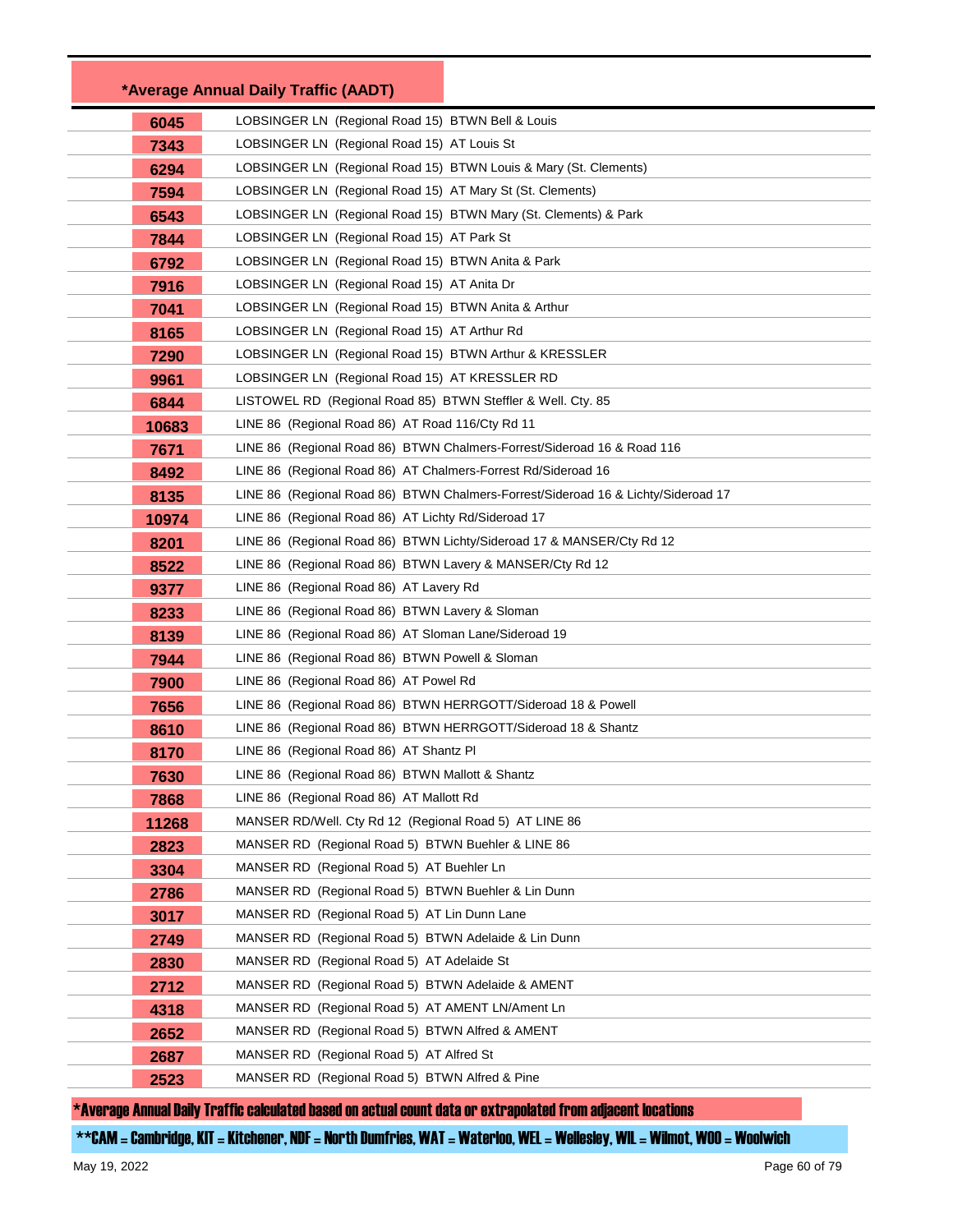|      | *Average Annual Daily Traffic (AADT)                                 |  |
|------|----------------------------------------------------------------------|--|
| 2558 | MANSER RD (Regional Road 5) AT Pine St                               |  |
| 2394 | MANSER RD (Regional Road 5) BTWN Lorraine & Pine                     |  |
| 2429 | MANSER RD (Regional Road 5) AT Lorraine Dr                           |  |
| 2265 | MANSER RD (Regional Road 5) BTWN Lin Pine & Lorraine                 |  |
| 2442 | MANSER RD (Regional Road 5) AT Lin Pine Lane                         |  |
| 2136 | MANSER RD (Regional Road 5) BTWN Lin Pine & Schummer                 |  |
| 2500 | MANSER RD (Regional Road 5) AT Schummer Ln                           |  |
| 2008 | MANSER RD (Regional Road 5) BTWN Schummer & WILLIAM HASTINGS         |  |
| 4243 | MANSER RD (Regional Road 5) AT WILLIAM HASTINGS LN (RR 5/11)         |  |
| 1933 | MOSER-YOUNG RD (Regional Road 14) BTWN GERBER/NOTRE DAME & WEIMAR    |  |
| 3112 | MOSER-YOUNG RD/Moser-Young (Regional Road 14) AT WEIMAR LN/Weimar Ln |  |
| 5131 | NAFZIGER RD (Regional Road 5) AT QUEEN'S BUSH RD/Queen's Bush Rd     |  |
| 3388 | NAFZIGER RD (Regional Road 5) BTWN Maple Leaf & QUEEN'S BUSH         |  |
| 3782 | NAFZIGER RD (Regional Road 5) AT Maple Leaf St                       |  |
| 3594 | NAFZIGER RD (Regional Road 5) BTWN Lawrence & Maple Leaf             |  |
| 4148 | NAFZIGER RD (Regional Road 5) AT Lawrence                            |  |
| 3702 | NAFZIGER RD (Regional Road 5) BTWN Doering & Lawrence                |  |
| 4256 | NAFZIGER RD (Regional Road 5) AT Doering St                          |  |
| 3811 | NAFZIGER RD (Regional Road 5) BTWN Doering & GERBER                  |  |
| 3878 | PERTH LN (Regional Road 7) AT Road 116                               |  |
| 3725 | PERTH LN (Regional Road 7) BTWN Road 116 & Road 108                  |  |
| 4720 | PERTH LN (Regional Road 7) AT Road 108                               |  |
| 3716 | PERTH LN (Regional Road 7) BTWN Road 108 & Chalmers-Forrest          |  |
| 4712 | PERTH LN (Regional Road 7) AT Chalmers-Forrest Rd                    |  |
| 3708 | PERTH LN (Regional Road 7) BTWN Chalmers-Forrest & Rd 107            |  |
| 4776 | PERTH LN (Regional Road 7) AT Road 107                               |  |
| 3699 | PERTH LN (Regional Road 7) BTWN Road 107 & Lichty                    |  |
| 4767 | PERTH LN (Regional Road 7) AT Lichty Rd                              |  |
| 3691 | PERTH LN (Regional Road 7) BTWN King & Lichty                        |  |
| 4760 | PERTH LN (Regional Road 7) AT King St                                |  |
| 3683 | PERTH LN (Regional Road 7) BTWN King & Road 106                      |  |
| 4680 | PERTH LN (Regional Road 7) AT Road 106                               |  |
| 3674 | PERTH LN (Regional Road 7) BTWN Road 106 & Manser                    |  |
| 4529 | PERTH LN (Regional Road 7) AT Manser Rd                              |  |
| 3666 | PERTH LN (Regional Road 7) BTWN Manser & Wilmot-Easthope             |  |
| 2368 | QUEEN'S BUSH RD (Regional Road 5) BTWN HUTCHISON & Pond View         |  |
| 3685 | QUEEN'S BUSH RD (Regional Road 5) AT Pond View Dr                    |  |
| 2618 | QUEEN'S BUSH RD (Regional Road 5) BTWN David & Pond View             |  |
| 4025 | QUEEN'S BUSH RD (Regional Road 5) AT David St                        |  |
| 2868 | QUEEN'S BUSH RD (Regional Road 5) BTWN David & Water                 |  |
| 4253 | QUEEN'S BUSH RD (Regional Road 5) AT Water St                        |  |
| 3118 | QUEEN'S BUSH RD (Regional Road 5) BTWN NAFZIGER & Water              |  |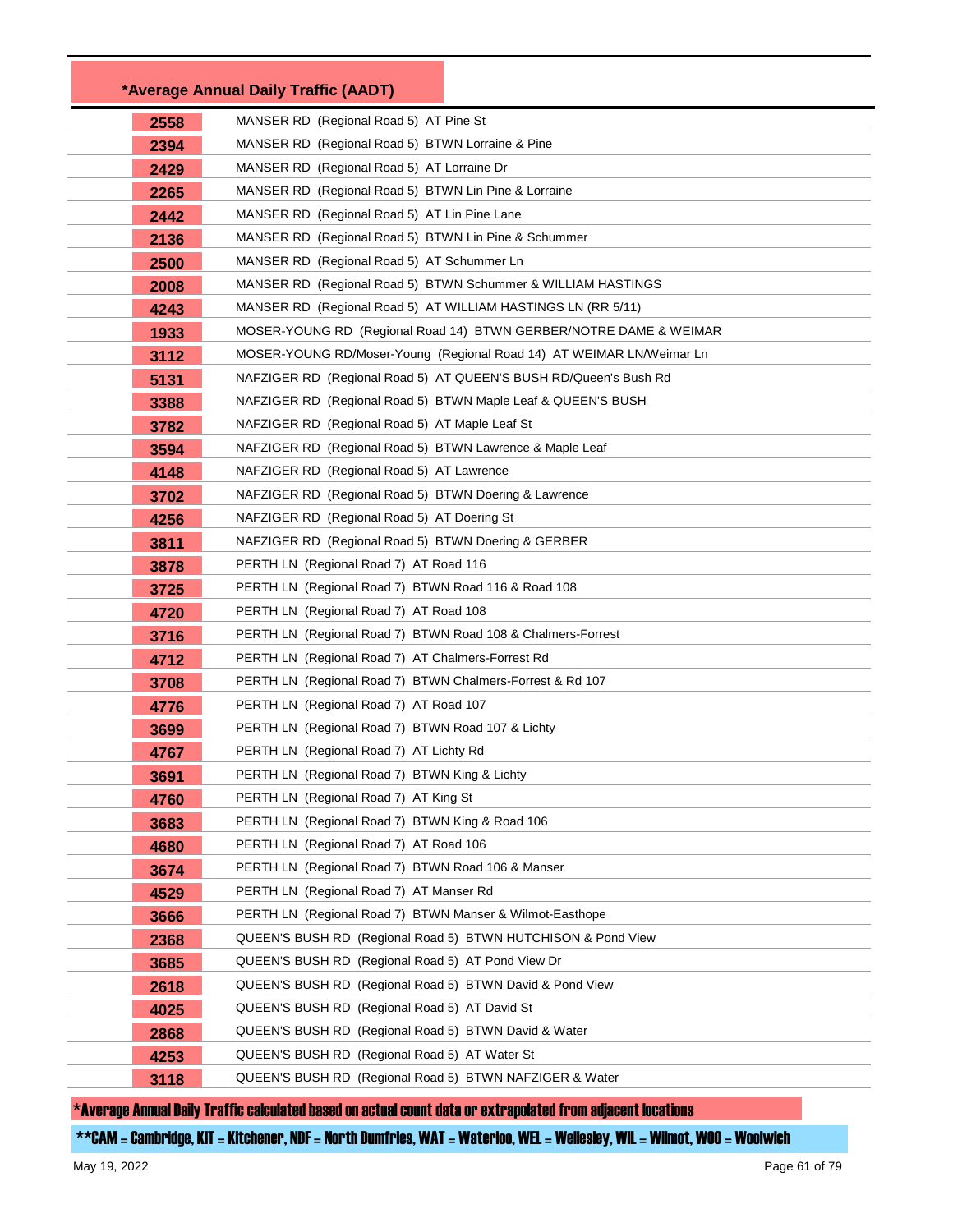|       |            | *Average Annual Daily Traffic (AADT)                                    |  |
|-------|------------|-------------------------------------------------------------------------|--|
|       | 3402       | WILLIAM HASTINGS LN (Regional Road 5) BTWN HUTCHISON & MANSER           |  |
|       | 3561       | WILLIAM HASTINGS LN (Regional Road 5) AT HUTCHISON RD/Hutchison Rd      |  |
|       | 3753       | WILLIAM HASTINGS LN (Regional Road 11) AT Road 116                      |  |
|       | 3388       | WILLIAM HASTINGS LN (Regional Road 11) BTWN Chalmers-Forrest & Road 116 |  |
|       | 3304       | WILLIAM HASTINGS LN (Regional Road 11) AT Chalmers-Forrest Rd           |  |
|       | 3107       | WILLIAM HASTINGS LN (Regional Road 11) BTWN Chalmers-Forrest & Lichty   |  |
|       | 3466       | WILLIAM HASTINGS LN (Regional Road 11) AT Lichty Rd                     |  |
|       | 2826       | WILLIAM HASTINGS LN (Regional Road 11) BTWN Lichty & MANSER             |  |
|       | 1632       | WEIMAR LN (Regional Road 14) BTWN Maplewood & MOSER-YOUNG               |  |
|       | 1853       | WEIMAR LN (Regional Road 14) AT Maplewood Rd                            |  |
|       | 1225       | WEIMAR LN (Regional Road 14) BTWN KRESSLER & Maplewood                  |  |
| $***$ | <b>WIL</b> | Location                                                                |  |
|       | 32555      | BLEAMS RD E/Hamilton Rd (Regional Road 4) AT Hwy 7/8                    |  |
|       | 8970       | BLEAMS RD E (Regional Road 4) BTWN Bergey & Hwy 7/8                     |  |
|       | 9199       | BLEAMS RD E (Regional Road 4) AT Bergey Crt                             |  |
|       | 7429       | BLEAMS RD E (Regional Road 4) BTWN Bergey & Heritage                    |  |
|       | 8659       | BLEAMS RD E (Regional Road 4) AT Heritage Dr                            |  |
|       | 5889       | BLEAMS RD E (Regional Road 4) BTWN Heritage & Morningside               |  |
|       | 7119       | BLEAMS RD E (Regional Road 4) AT Morningside Cir                        |  |
|       | 4349       | BLEAMS RD E (Regional Road 4) BTWN Holland Mills & Morningside          |  |
|       | 5579       | BLEAMS RD E (Regional Road 4) AT Holland Mills Rd                       |  |
|       | 2809       | BLEAMS RD E (Regional Road 4) BTWN Holland Mills & Nafziger             |  |
|       | 3253       | BLEAMS RD E (Regional Road 4) AT Nafziger Rd                            |  |
|       | 2663       | BLEAMS RD E (Regional Road 4) BTWN Nafziger & WILMOT CENTRE             |  |
|       | 3908       | BLEAMS RD (Regional Road 4) AT WILMOT CENTRE RD                         |  |
|       | 2406       | BLEAMS RD E (Regional Road 4) BTWN Sandhills & WILMOT CENTRE            |  |
|       | 3521       | BLEAMS RD E (Regional Road 4) AT Sandhills Rd                           |  |
|       | 2331       | BLEAMS RD E (Regional Road 4) BTWN QUEEN & Sandhills                    |  |
|       | 7597       | BLEAMS RD (Regional Road 4) AT QUEEN ST                                 |  |
|       | 2255       | BLEAMS RD E (Regional Road 4) BTWN Cedarbrook & QUEEN                   |  |
|       | 2866       | BLEAMS RD E (Regional Road 4) AT Cedarbrook Crt                         |  |
|       | 2478       | BLEAMS RD E (Regional Road 4) BTWN Cedarbrook & Cloverdale              |  |
|       | 3090       | BLEAMS RD E (Regional Road 4) AT Cloverdale Cres                        |  |
|       | 2702       | BLEAMS RD E (Regional Road 4) BTWN Cloverdale & Mannheim                |  |
|       | 3485       | BLEAMS RD E (Regional Road 4) AT Mannheim Rd                            |  |
|       | 3322       | BLEAMS RD E (Regional Road 4) BTWN Mannheim & Sparling                  |  |
|       | 4443       | BLEAMS RD E (Regional Road 4) AT Sparling Dr                            |  |
|       | 2923       | BLEAMS RD E (Regional Road 4) BTWN Knechtel & Sparling                  |  |
|       | 2873       | BLEAMS RD E (Regional Road 4) AT Knechtel Crt                           |  |
|       | 2525       | BLEAMS RD E (Regional Road 4) BTWN Knechtel & TRUSSLER                  |  |
|       | 4446       | BRIDGE ST (Regional Road 12) AT QUEEN ST                                |  |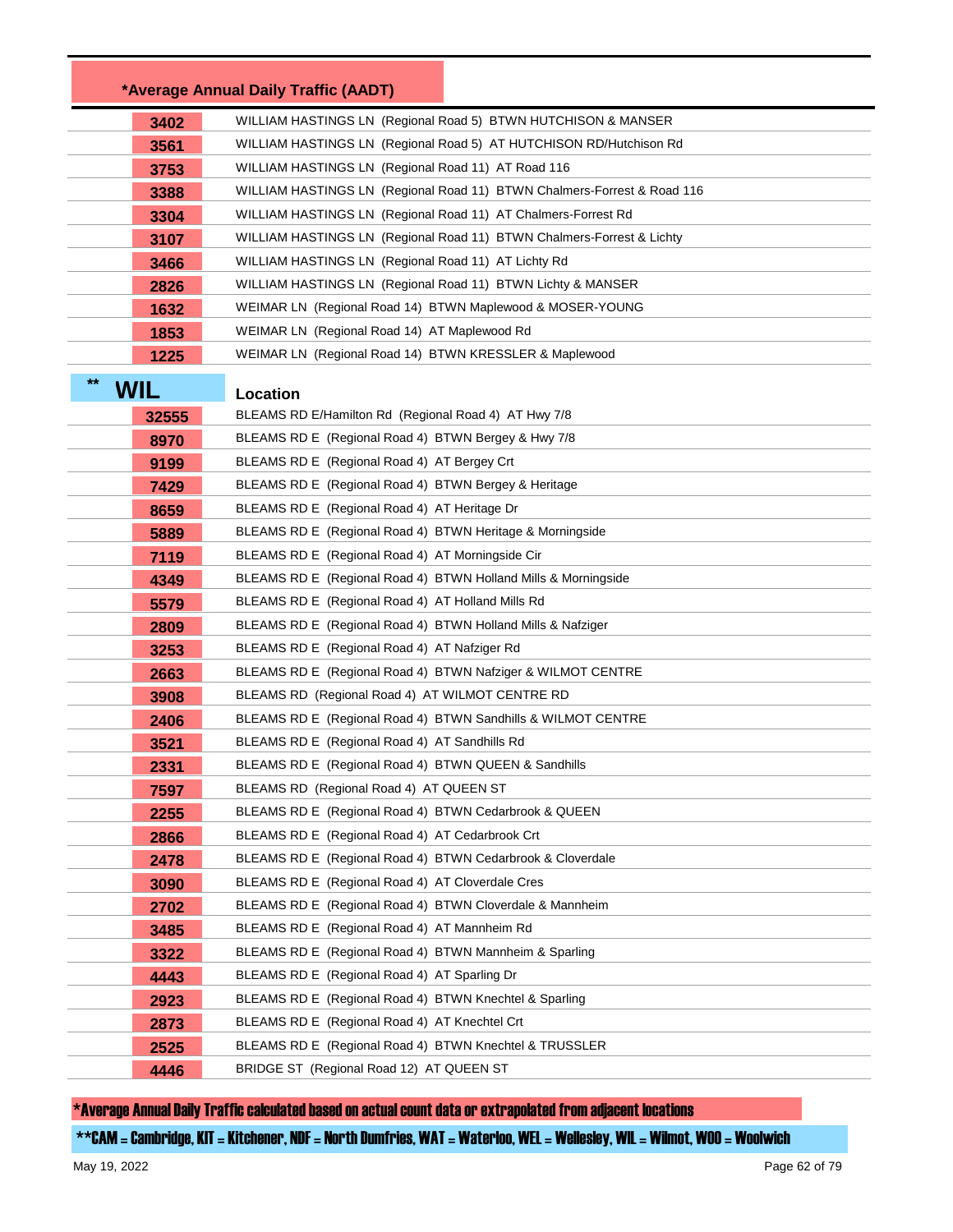|              | *Average Annual Daily Traffic (AADT)                                                             |
|--------------|--------------------------------------------------------------------------------------------------|
| 2899         | BRIDGE ST (Regional Road 12) BTWN Front & QUEEN                                                  |
| 4164         | BRIDGE ST (Regional Road 12) AT Front St                                                         |
| 2565         | BRIDGE ST (Regional Road 12) BTWN Cedar (Westerly Intersection) & Front                          |
| 3701         | BRIDGE ST (Regional Road 12) AT Cedar Cr (Westerly Intersection)                                 |
| 2232         | BRIDGE ST (Regional Road 12) BTWN Cedar & Cedar                                                  |
| 3368         | BRIDGE ST (Regional Road 12) AT Cedar Cr (Easterly Intersection)                                 |
| 1898         | BRIDGE ST (Regional Road 12) BTWN Cedar (Easterly Intersection) & Meadowbrook                    |
| 3181         | BRIDGE ST (Regional Road 12) AT Meadowbrook Crt                                                  |
| 1565         | BRIDGE ST (Regional Road 12) BTWN Main & Meadowbrook                                             |
| 2898         | BRIDGE ST (Regional Road 12) AT Main St                                                          |
| 1232         | BRIDGE ST (Regional Road 12) BTWN Main & TRUSSLER                                                |
| 5034         | ERB'S RD (Regional Road 9) AT Wilmot Easthope Rd                                                 |
| 3074         | ERB'S RD (Regional Road 9) BTWN NAFZIGER & Wilmot-Easthope                                       |
| 3876         | ERB'S RD (Regional Road 9) BTWN Foxboro & NAFZIGER                                               |
| 5313         | ERB'S RD (Regional Road 9) AT Foxboro Dr                                                         |
| 4938         | ERB'S RD (Regional Road 9) BTWN Foxboro & Sandhills                                              |
| 8037         | ERB'S RD (Regional Road 9) AT Sandhills Rd                                                       |
| 6314         | ERB'S RD (Regional Road 9) BTWN Sandhills & Wilma                                                |
| 7008         | ERB'S RD (Regional Road 9) AT Wilma St                                                           |
| 6792         | ERB'S RD (Regional Road 9) BTWN NOTRE DAME & Wilma                                               |
| 11959        | ERB'S RD (Regional Road 9) AT NOTRE DAME DR                                                      |
| 9239         | ERB'SRD (Regional Road 9) BTWN NOTRE DAME & Children's                                           |
| 9885         | ERB'S RD (Regional Road 9) AT Children's Ln                                                      |
| 9522         | ERB'S RD (Regional Road 9) BTWN Children's & Summersfield                                        |
| 10319        | ERB'S RD (Regional Road 9) AT Summersfield Lane                                                  |
| 9806         | ERB'S RD (Regional Road 9) BTWN Strauss & Summersfield                                           |
| 10448        | ERB'S RD (Regional Road 9) AT Strauss Crt                                                        |
| 10090        | ERB'S RD (Regional Road 9) BTWN Strauss & Wilmot                                                 |
| 10892        | ERB ST/ERB'S RD (Regional Road 9) AT Wilmot Ln                                                   |
| 5375         | FOUNDRY ST (Regional Road 51) BTWN Beck & SNYDER'S                                               |
| 6459         | FOUNDRY ST (Regional Road 51) AT Beck St                                                         |
| 5541         | FOUNDRY ST (Regional Road 51) BTWN Beck & Charles<br>FOUNDRY ST (Regional Road 51) AT Charles St |
| 6624         | FOUNDRY ST (Regional Road 51) BTWN Bell & Charles                                                |
| 5707         | FOUNDRY ST (Regional Road 51) AT Bell Dr                                                         |
| 6791         | FOUNDRY ST (Regional Road 51) BTWN Bell & Louisa                                                 |
| 5873         | FOUNDRY ST (Regional Road 51) AT Louisa St                                                       |
| 6956         | FOUNDRY ST (Regional Road 51) BTWN King William & Louisa                                         |
| 6039<br>7622 | FOUNDRY ST (Regional Road 51) AT King William St                                                 |
| 6205         | FOUNDRY ST (Regional Road 51) BTWN GINGERICH & King William                                      |
| 7259         | FOUNDRY ST (Regional Road 51) BTWN GINGERICH & Hwy 7/8/Silver Springs                            |
| 7469         | FOUNDRY ST (Regional Road 51) AT Hwy 7/8 WB Ramp/Silver Springs Dr                               |
|              |                                                                                                  |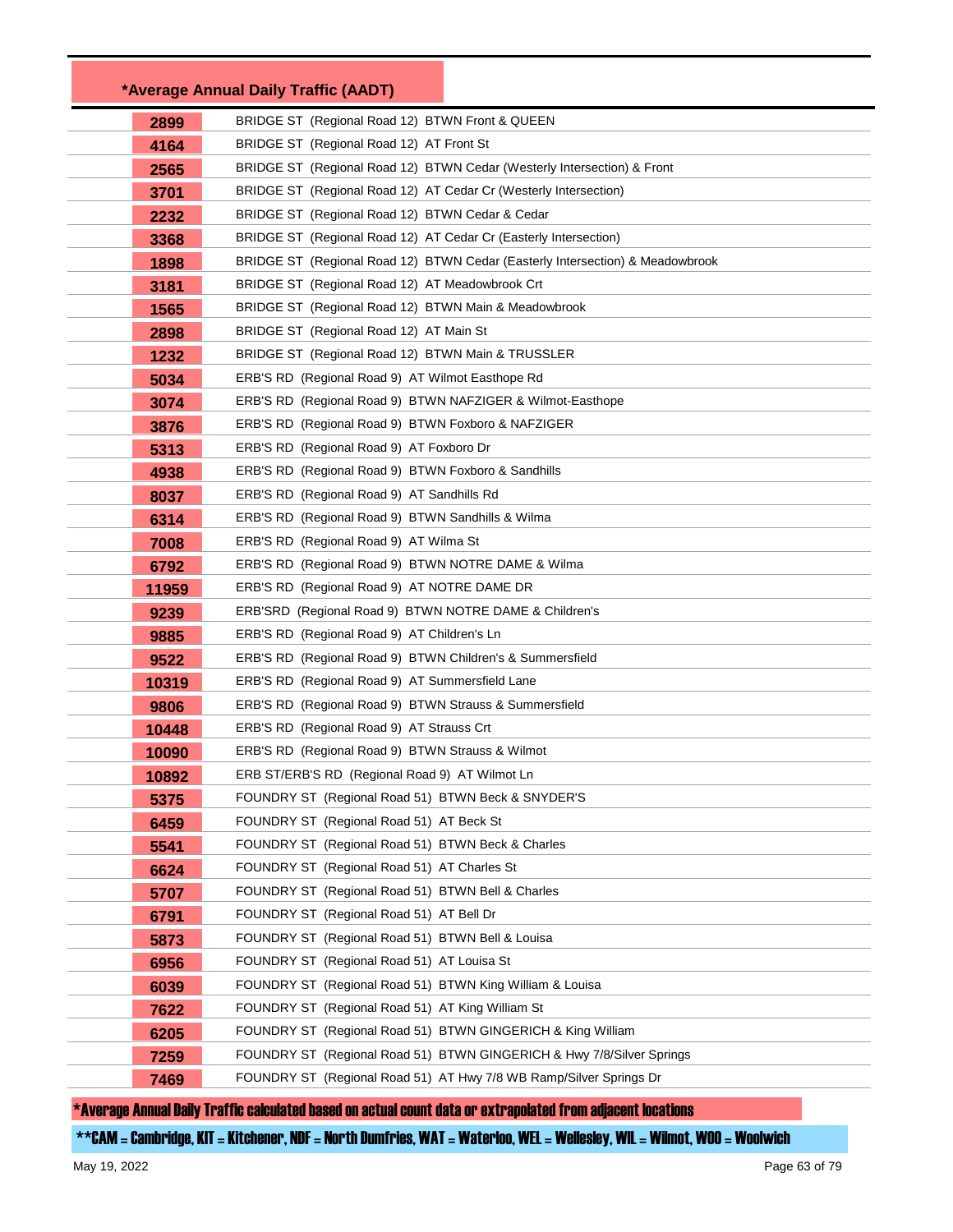|              | *Average Annual Daily Traffic (AADT)                                                               |  |
|--------------|----------------------------------------------------------------------------------------------------|--|
| 4679         | FOUNDRY ST (Regional Road 51) BTWN Hwy 7/8 Ramps                                                   |  |
| 4889         | FOUNDRY ST/WILMOT CENTRE RD (Regional Road 51) AT Hwy 7/8 EB Ramp                                  |  |
| 9130         | GINGERICH RD (Regional Road 6) AT FOUNDRY ST                                                       |  |
| 2394         | GINGERICH RD (Regional Road 6) BTWN Brewery & FOUNDRY                                              |  |
| 2612         | GINGERICH RD (Regional Road 6) AT Brewery St                                                       |  |
| 2215         | GINGERICH RD (Regional Road 6) BTWN Brewery & Country Creek                                        |  |
| 2112         | GINGERICH RD (Regional Road 6) AT Country Creek Dr                                                 |  |
| 1909         | GINGERICH RD (Regional Road 6) BTWN Country Creek & Sandhills                                      |  |
| 3187         | GINGERICH RD (Regional Road 6) AT Sandhills Rd                                                     |  |
| 2086         | GINGERICH RD (Regional Road 6) BTWN SNYDER'S & Sandhills                                           |  |
| 3134         | GERBER RD (Regional Road 12) BTWN NAFZIGER & Parkview                                              |  |
| 3310         | GERBER RD (Regional Road 12) AT Parkview Dr                                                        |  |
| 2862         | GERBER RD (Regional Road 12) BTWN Greenwood Hill & Parkview                                        |  |
| 4703         | GERBER RD (Regional Road 12) AT Greenwood Hill Rd                                                  |  |
| 4231         | GERBER RD (Regional Road 12) BTWN Greenwood Hill & Settlement                                      |  |
| 4270         | GERBER RD (Regional Road 12) AT Settlement Rd                                                      |  |
| 4247         | GERBER RD (Regional Road 12) BTWN Sandhills & Settlement                                           |  |
| 4863         | GERBER RD (Regional Road 12) AT Sandhills Rd                                                       |  |
| 3509         | GERBER RD (Regional Road 12) BTWN Hackbart & Sandhills                                             |  |
| 4175         | GERBER RD (Regional Road 12) AT Hackbart Rd                                                        |  |
| 3638         | GERBER RD (Regional Road 12) BTWN Hackbart & MOSER-YOUNG                                           |  |
| 4168         | GERBER RD/NOTRE DAME DR (Regional Road 12) AT MOSER-YOUNG RD                                       |  |
| 4506         | HURON ST (Regional Road 1) AT WILMOT EASTHOPE RD                                                   |  |
| 2897         | HURON ST (Regional Road 1) BTWN Stone & WILMOT EASTHOPE                                            |  |
| 3562         | HURON ST (Regional Road 1) AT Stone St                                                             |  |
| 2228         | HURON ST (Regional Road 1) BTWN Bleams Crt/Centennial & Stone                                      |  |
| 2487         | HURON ST (Regional Road 1) AT Bleams Crt/Centennial Cres                                           |  |
| 2408         | HURON ST (Regional Road 1) BTWN Bleams Crt/Centennial & Hillview                                   |  |
| 3653         | HURON ST (Regional Road 1) AT Hillview Cr                                                          |  |
| 2898         | HURON ST (Regional Road 1) BTWN Greenwood & Hillview                                               |  |
| 4401         | HURON ST (Regional Road 1) AT Greenwood Dr<br>HURON ST (Regional Road 1) BTWN Greenwood & Huron PI |  |
| 3388         | HURON ST (Regional Road 1) AT Huron PI                                                             |  |
| 5060<br>3878 | HURON ST (Regional Road 1) BTWN Huron PI & Milton                                                  |  |
| 4243         | HURON ST (Regional Road 1) AT Milton St                                                            |  |
| 3685         | HURON ST (Regional Road 1) BTWN Hunter & Milton                                                    |  |
| 4426         | HURON ST (Regional Road 1) AT Hunter St                                                            |  |
| 4103         | HURON ST (Regional Road 1) BTWN Hunter & WATERLOO                                                  |  |
| 9732         | HURON ST (RR 1/4) (Regional Road 1) AT WATERLOO ST                                                 |  |
| 7868         | HURON ST (Regional Road 4) BTWN Union & WATERLOO                                                   |  |
| 8187         | HURON ST (Regional Road 4) AT Union St                                                             |  |
| 6474         | HURON ST (Regional Road 4) BTWN Mill & Union                                                       |  |
|              |                                                                                                    |  |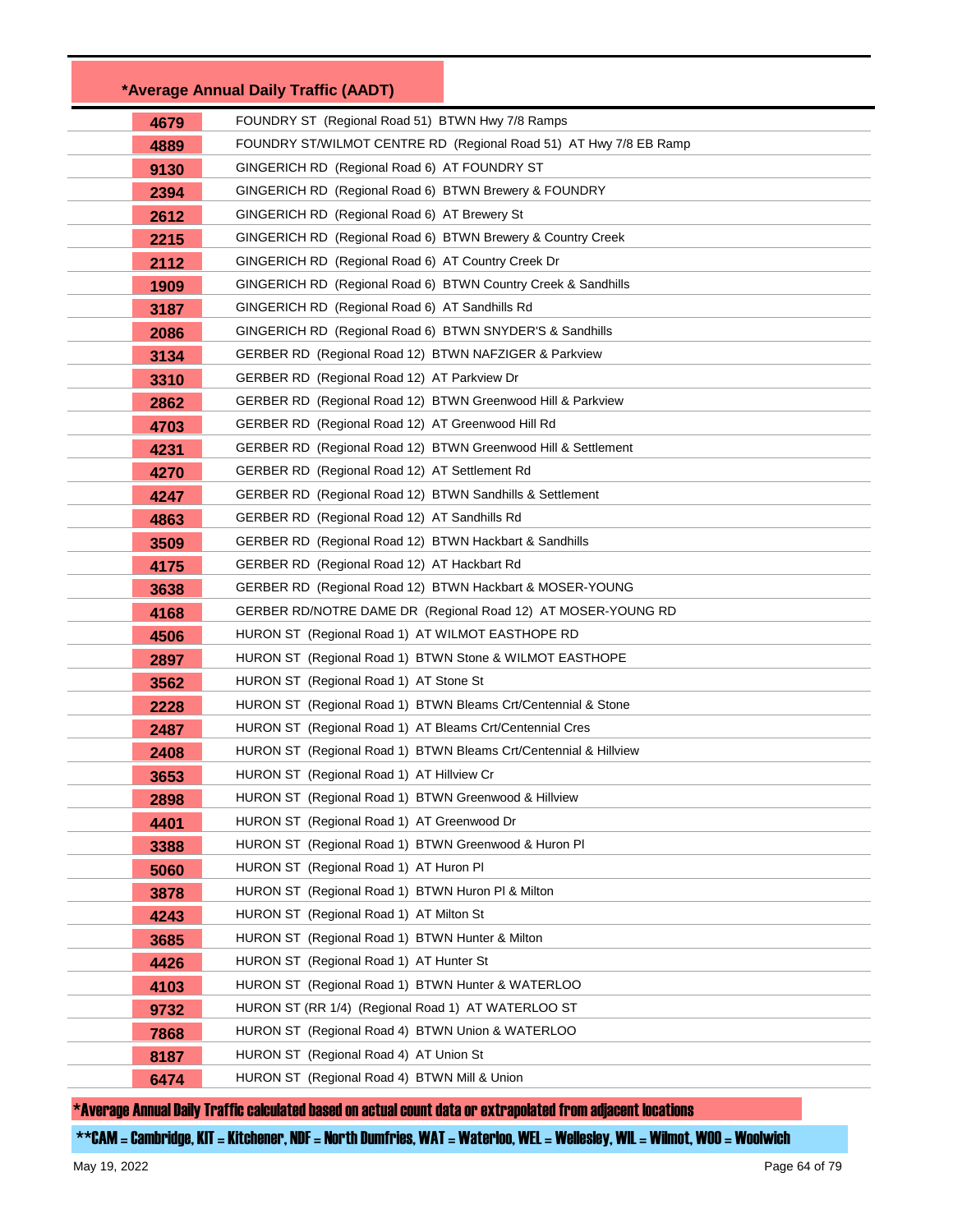|       | *Average Annual Daily Traffic (AADT)                                              |
|-------|-----------------------------------------------------------------------------------|
| 6732  | HURON ST (Regional Road 4) AT Mill St                                             |
| 6940  | HURON ST (Regional Road 4) BTWN Mill & Wilmot                                     |
| 7572  | HURON ST (Regional Road 4) AT Wilmot St                                           |
| 6076  | HURON ST (Regional Road 4) BTWN PEEL & Wilmot                                     |
| 7946  | HURON ST/Seyler St (Regional Road 4) AT PEEL ST                                   |
| 6862  | NAFZIGER RD (Regional Road 5) AT GERBER RD/Gerber Rd                              |
| 4754  | NAFZIGER RD (Regional Road 5) BTWN GERBER & Lisbon (Northerly Intersection)       |
| 4621  | NAFZIGER RD (Regional Road 5) AT Lisbon Rd (Northerly Intersection)               |
| 4439  | NAFZIGER RD (Regional Road 5) BTWN Lisbon & Lisbon                                |
| 4782  | NAFZIGER RD (Regional Road 5) AT Lisbon Rd (Southerly Intersection)               |
| 4125  | NAFZIGER RD (Regional Road 5) BTWN Berlett's & Lisbon (Southerly Intersection)    |
| 4968  | NAFZIGER RD (Regional Road 5) AT Berlett's Rd                                     |
| 3811  | NAFZIGER RD (Regional Road 5) BTWN Berlett's & Carmel-Koch                        |
| 4654  | NAFZIGER RD (Regional Road 5) AT Carmel-Koch Rd                                   |
| 3497  | NAFZIGER RD (Regional Road 5) BTWN Carmel-Koch & Wilby                            |
| 3572  | NAFZIGER RD (Regional Road 5) AT Wilby Rd                                         |
| 3183  | NAFZIGER RD (Regional Road 5) BTWN ERB'S & Wilby                                  |
| 7543  | NAFZIGER RD (Regional Road 5) AT ERB'S RD                                         |
| 5831  | NAFZIGER RD (Regional Road 5) BTWN ERB'S & WATERLOO/SNYDER'S                      |
| 6941  | NAFZIGER RD (Regional Road 5) BTWN Elmer Kaster Crt & WATERLOO/SNYDER'S           |
| 6504  | NAFZIGER RD (Regional Road 5) AT Elmer Kaster Crt                                 |
| 5967  | NAFZIGER RD (Regional Road 5) BTWN Elmer Kaster & Hwy 7/8                         |
| 25958 | NAFZIGER RD (Regional Road 5) AT Hwy 7/8                                          |
| 3113  | NOTRE DAME DR (Regional Road 12) BTWN Berlett's & MOSER-YOUNG                     |
| 3476  | NOTRE DAME DR (Regional Road 12) AT Berlett's Rd                                  |
| 3073  | NOTRE DAME DR (Regional Road 12) BTWN Berlett's & Carmel-Koch                     |
| 4179  | NOTRE DAME DR (Regional Road 12) AT Carmel Koch Rd                                |
| 4042  | NOTRE DAME DR (Regional Road 12) BTWN Carmel-Koch & Wilby                         |
| 5555  | NOTRE DAME DR (Regional Road 12) AT Wilby Rd                                      |
| 4483  | NOTRE DAME DR (Regional Road 12) BTWN St. Ann (Northerly Intersection) & Wilby    |
| 4860  | NOTRE DAME DR (Regional Road 12) AT St. Ann Ave (Northerly Intersection)          |
| 5043  | NOTRE DAME DR (Regional Road 12) BTWN St. Ann & St. Ann                           |
| 5520  | NOTRE DAME DR (Regional Road 12) AT St. Ann Ave (Southerly Intersection)          |
| 5705  | NOTRE DAME DR (Regional Road 12) BTWN Clarence & St. Ann (Southerly Intersection) |
| 6009  | NOTRE DAME DR (Regional Road 12) AT Clarence Ave                                  |
| 6252  | NOTRE DAME DR (Regional Road 12) BTWN Clarence & Children's                       |
| 6983  | NOTRE DAME DR (Regional Road 12) AT Children's Ln                                 |
| 3978  | NOTRE DAME DR (Regional Road 12) BTWN Children's & ERB'S                          |
| 3908  | NOTRE DAME DR (Regional Road 12) BTWN Cecil Kennedy/Deerfield & ERB'S             |
| 5450  | NOTRE DAME DR (Regional Road 12) AT Cecil Kennedy Crt/Deerfield Ave               |
| 5992  | NOTRE DAME DR (Regional Road 12) BTWN Cecil Kennedy/Deerfield & SNYDER'S          |
| 7413  | NOTRE DAME DR (Regional Road 12) BTWN SNYDER'S & Reinhart                         |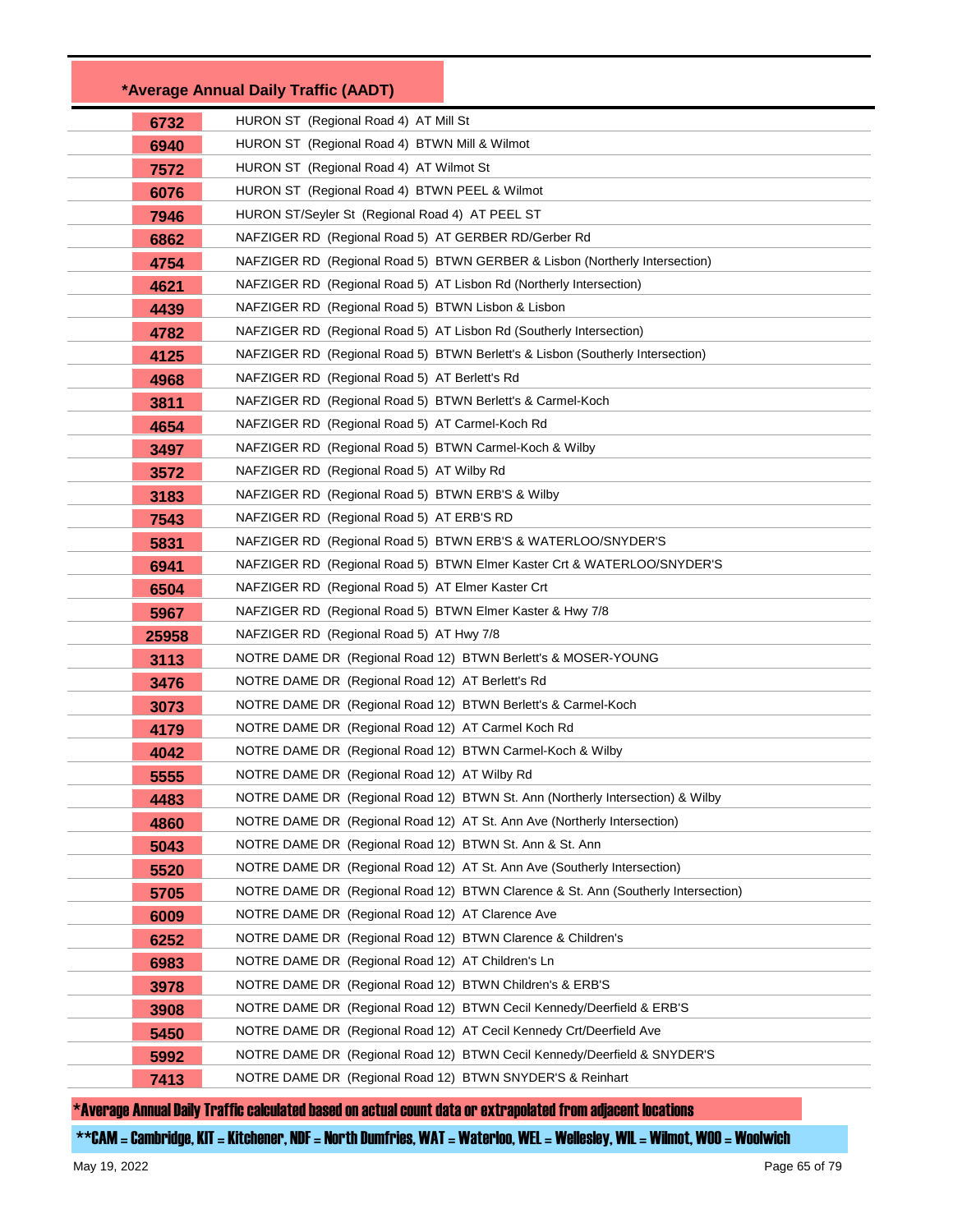|       | *Average Annual Daily Traffic (AADT)                                               |  |
|-------|------------------------------------------------------------------------------------|--|
| 8241  | NOTRE DAME DR (Regional Road 12) AT Reinhart PI                                    |  |
| 6539  | NOTRE DAME DR (Regional Road 12) BTWN Hwy 7/8 WB Ramp & Reinhart                   |  |
| 6852  | NOTRE DAME DR (Regional Road 12) AT Hwy 7/8 WB Ramp                                |  |
| 5665  | NOTRE DAMEDR/QUEEN ST (Regional Road 12) BTWN Hwy 7/8 Ramps                        |  |
| 2697  | OXFORD-WATERLOO RD/Oxford-Waterloo (Regional Road 3) AT WALKER RD                  |  |
| 2085  | OXFORD-WATERLOO RD (Regional Road 3) BTWN County 22 & WALKER                       |  |
| 2499  | OXFORD WATERLOO RD (Regional Road 3) AT County Rd 22                               |  |
| 6595  | PEEL ST (Regional Road 4) BTWN Boullee & HURON/Seyler                              |  |
| 7750  | PEEL ST (Regional Road 4) AT Boullee St                                            |  |
| 6930  | PEEL ST (Regional Road 4) BTWN Boullee & Church                                    |  |
| 7124  | PEEL ST (Regional Road 4) AT Church St                                             |  |
| 7019  | PEEL ST (Regional Road 4) BTWN Bleams & Church                                     |  |
| 10810 | PEEL ST (Regional Road 4) AT Bleams Rd                                             |  |
| 8572  | PEEL ST (Regional Road 4) BTWN Bleams & Hwy 7/8                                    |  |
| 28917 | PEEL ST/Haysville Rd (Regional Road 4) AT Hwy 7/8                                  |  |
| 5978  | QUEEN ST (Regional Road 12) AT Hwy 7/8 EB Ramp                                     |  |
| 4792  | QUEEN ST (Regional Road 12) BTWN BLEAMS & Hwy 7/8 EB Ramp                          |  |
| 5681  | QUEEN ST (Regional Road 12) BTWN BLEAMS & Witmer                                   |  |
| 5508  | QUEEN ST (Regional Road 12) AT Witmer Rd                                           |  |
| 4335  | QUEEN ST (Regional Road 12) BTWN Huron & Witmer                                    |  |
| 6295  | QUEEN ST (Regional Road 12) AT Huron Rd                                            |  |
| 3837  | QUEEN ST (Regional Road 12) BTWN Bethel & Huron                                    |  |
| 6103  | QUEEN ST (Regional Road 12) AT Bethel Rd                                           |  |
| 3811  | QUEEN ST (Regional Road 12) BTWN Bethel & Cottage                                  |  |
| 5233  | QUEEN ST (Regional Road 12) AT Cottage Lane                                        |  |
| 3786  | QUEEN ST (Regional Road 12) BTWN Cottage & Water                                   |  |
| 5208  | QUEEN ST (Regional Road 12) AT Water St                                            |  |
| 3761  | QUEEN ST (Regional Road 12) BTWN North & Water                                     |  |
| 4888  | QUEEN ST (Regional Road 12) AT North St                                            |  |
| 3736  | QUEEN ST (Regional Road 12) BTWN Kurt/Main & North                                 |  |
| 3972  | QUEEN ST (Regional Road 12) AT Kurt Pl/Main St                                     |  |
| 3525  | QUEEN ST (Regional Road 12) BTWN Kurt/Main & South                                 |  |
| 4560  | QUEEN ST (Regional Road 12) AT South St                                            |  |
| 3315  | QUEEN ST (Regional Road 12) BTWN Benjamin & South                                  |  |
| 4038  | QUEEN ST (Regional Road 12) AT Benjamin St                                         |  |
| 3105  | QUEEN ST (Regional Road 12) BTWN Benjamin & BRIDGE                                 |  |
| 6292  | SNYDER'S RD W (Regional Road 1) BTWN Brenneman (Westerly Intersection) & NAFZIGER  |  |
| 6700  | SNYDER'S RD (Regional Road 1) AT Brenneman Dr (Westerly Intersection)              |  |
| 6592  | SNYDER'S RD W (Regional Road 1) BTWN Brenneman & Brenneman                         |  |
| 7130  | SNYDER'S RD (Regional Road 1) AT Brenneman Dr (Easterly Intersection)              |  |
| 6556  | SNYDER'S RD W (Regional Road 1) BTWN Brenneman (Easterly Intersection) & Charlotta |  |
| 7092  | SNYDER'S RD (Regional Road 1) AT Charlotta St                                      |  |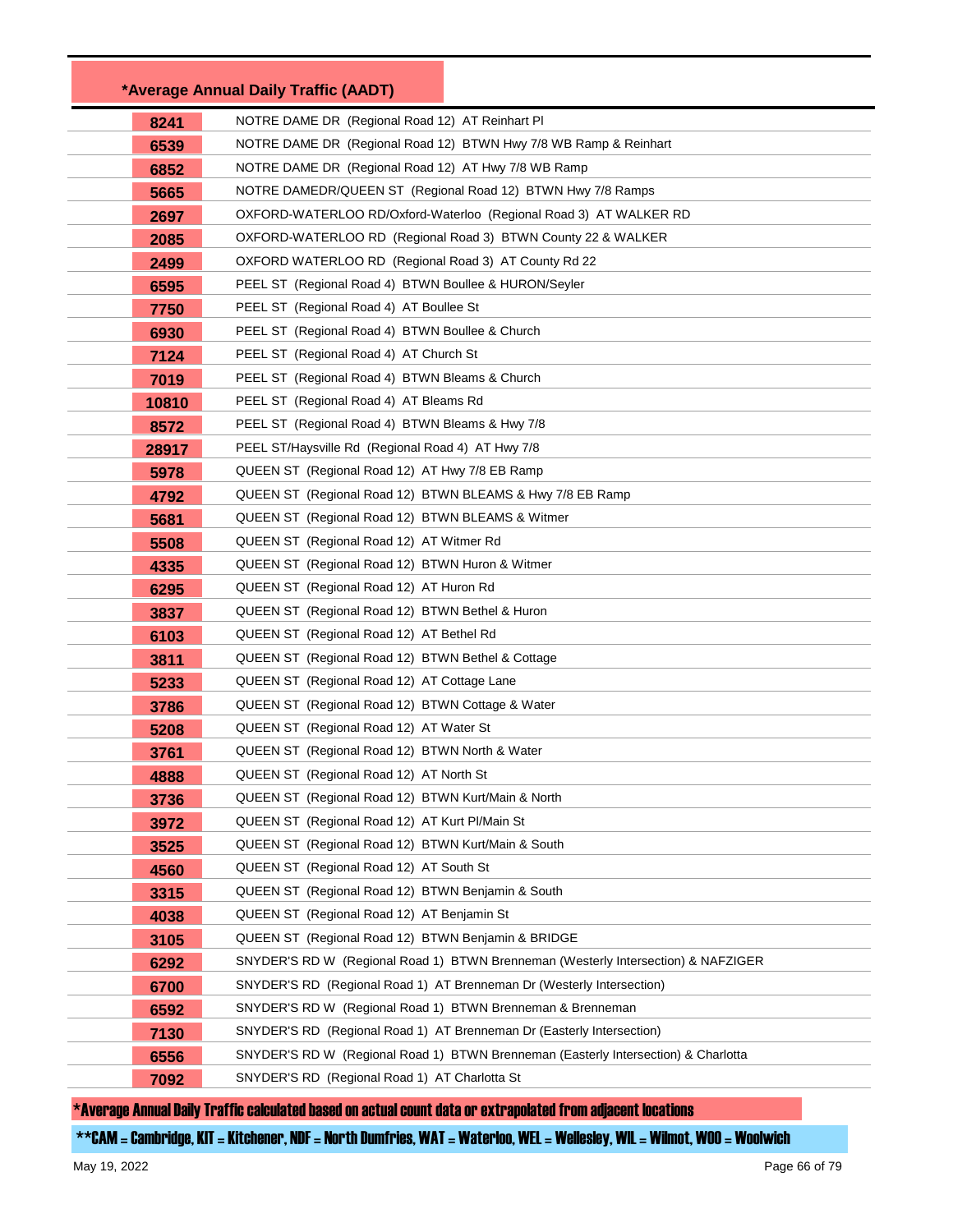|       | *Average Annual Daily Traffic (AADT)                                 |                                                                                  |
|-------|----------------------------------------------------------------------|----------------------------------------------------------------------------------|
| 6520  | SNYDER'S RD W (Regional Road 1) BTWN Charlotta & Christian           |                                                                                  |
| 7057  | SNYDER'S RD (Regional Road 1) AT Christian St                        |                                                                                  |
| 6484  | SNYDER'S RD W (Regional Road 1) BTWN Christian & Miller              |                                                                                  |
| 7022  | SNYDER'S RD (Regional Road 1) AT Miller St                           |                                                                                  |
| 6448  | SNYDER'S RD W (Regional Road 1) BTWN Miller & Queen                  |                                                                                  |
| 6984  | SNYDER'S RD (Regional Road 1) AT Queen St                            |                                                                                  |
| 6412  | SNYDER'S RD W (Regional Road 1) BTWN Livingston & Queen              |                                                                                  |
| 6949  | SNYDER'S RD (Regional Road 1) AT Livingston Blvd                     |                                                                                  |
| 6376  | SNYDER'S RD W (Regional Road 1) BTWN Mill & Livingston               |                                                                                  |
| 6863  | SNYDER'S RD (Regional Road 1) AT Mill St                             |                                                                                  |
| 6341  | SNYDER'S RD W (Regional Road 1) BTWN FOUNDRY/Livingston & Mill       |                                                                                  |
| 10733 | SNYDER'S RD (Regional Road 1) AT FOUNDRY ST/Livingston Blvd          |                                                                                  |
| 5125  | SNYDER'S RD E (Regional Road 1) BTWN Brewery & FOUNDRY/Livingston    |                                                                                  |
| 5400  | SNYDER'S RD (Regional Road 1) AT Brewery St                          |                                                                                  |
| 5065  | SNYDER'S RD E (Regional Road 1) BTWN Brewery & Foell                 |                                                                                  |
| 5157  | SNYDER'S RD (Regional Road 1) AT Foell St                            |                                                                                  |
| 5047  | SNYDER'S RD E (Regional Road 1) BTWN Coachman's & Foell              |                                                                                  |
| 5556  | SNYDER'S RD (Regional Road 1) AT Coachman's Lane                     |                                                                                  |
| 5030  | SNYDER'S RD E (Regional Road 1) BTWN Brubacher & Coachman's          |                                                                                  |
| 5526  | SNYDER'S RD (Regional Road 1) AT Brubacher St                        |                                                                                  |
| 5012  |                                                                      | SNYDER'S RD E (Regional Road 1) BTWN Brubacher & Whiting (Westerly Intersection) |
| 5104  | SNYDER'S RD (Regional Road 1) AT Whiting Way (Westerly Intersection) |                                                                                  |
| 4995  | SNYDER'S RD E (Regional Road 1) BTWN Whiting & Whiting               |                                                                                  |
| 5099  | SNYDER'S RD (Regional Road 1) AT Whiting Way (Easterly Intersection) |                                                                                  |
| 4977  |                                                                      | SNYDER'S RD E (Regional Road 1) BTWN Forler & Whiting (Easterly Intersection)    |
| 5471  | SNYDER'S RD (Regional Road 1) AT Forler St                           |                                                                                  |
| 4960  | SNYDER'S RD E (Regional Road 1) BTWN Forler & Schneller              |                                                                                  |
| 4970  | SNYDER'S RD (Regional Road 1) AT Schneller Dr                        |                                                                                  |
| 4943  | SNYDER'S RD E (Regional Road 1) BTWN Sandhills & Schneller           |                                                                                  |
| 6162  | SNYDER'S RD (Regional Road 1) AT Sandhills Rd                        |                                                                                  |
| 2632  |                                                                      | SNYDER'S RD E (Regional Road 1) BTWN GINGERICH/SNYDER'S (RR6) & Sandhills        |
| 4370  | SNYDER'S RD (Regional Road 1) AT GINGERICH RD                        |                                                                                  |
| 5323  |                                                                      | SNYDER'S RD E (Regional Road 6) BTWN NOTRE DAME & SNYDER'S/GINGERICH             |
| 13011 | SNYDER'S RD (Regional Road 6) AT NOTRE DAME DR                       |                                                                                  |
| 6064  | SNYDER'S RD E (Regional Road 6) BTWN NOTRE DAME & Trussler           |                                                                                  |
| 7836  | TRUSSLER RD (Regional Road 70) AT Bethel Rd                          |                                                                                  |
| 5074  | WILMOT-EASTHOPE RD (Regional Road 1) BTWN Huron & Perth-Oxford       |                                                                                  |
| 7218  | WILMOT EASTHOPE RD (Regional Road 1) AT Huron Rd                     |                                                                                  |
| 8778  | WILMOT-EASTHOPE RD (Regional Road 1) BTWN Concession & Huron Rd      |                                                                                  |
| 8815  | WILMOT EASTHOPE RD (Regional Road 1) AT Concession Rd                |                                                                                  |
| 8517  | WILMOT-EASTHOPE RD (Regional Road 1) BTWN Concession & Hwy 7/8       |                                                                                  |
| 21050 | WILMOT EASTHOPE RD (Regional Road 1) AT Hwy 7/8                      |                                                                                  |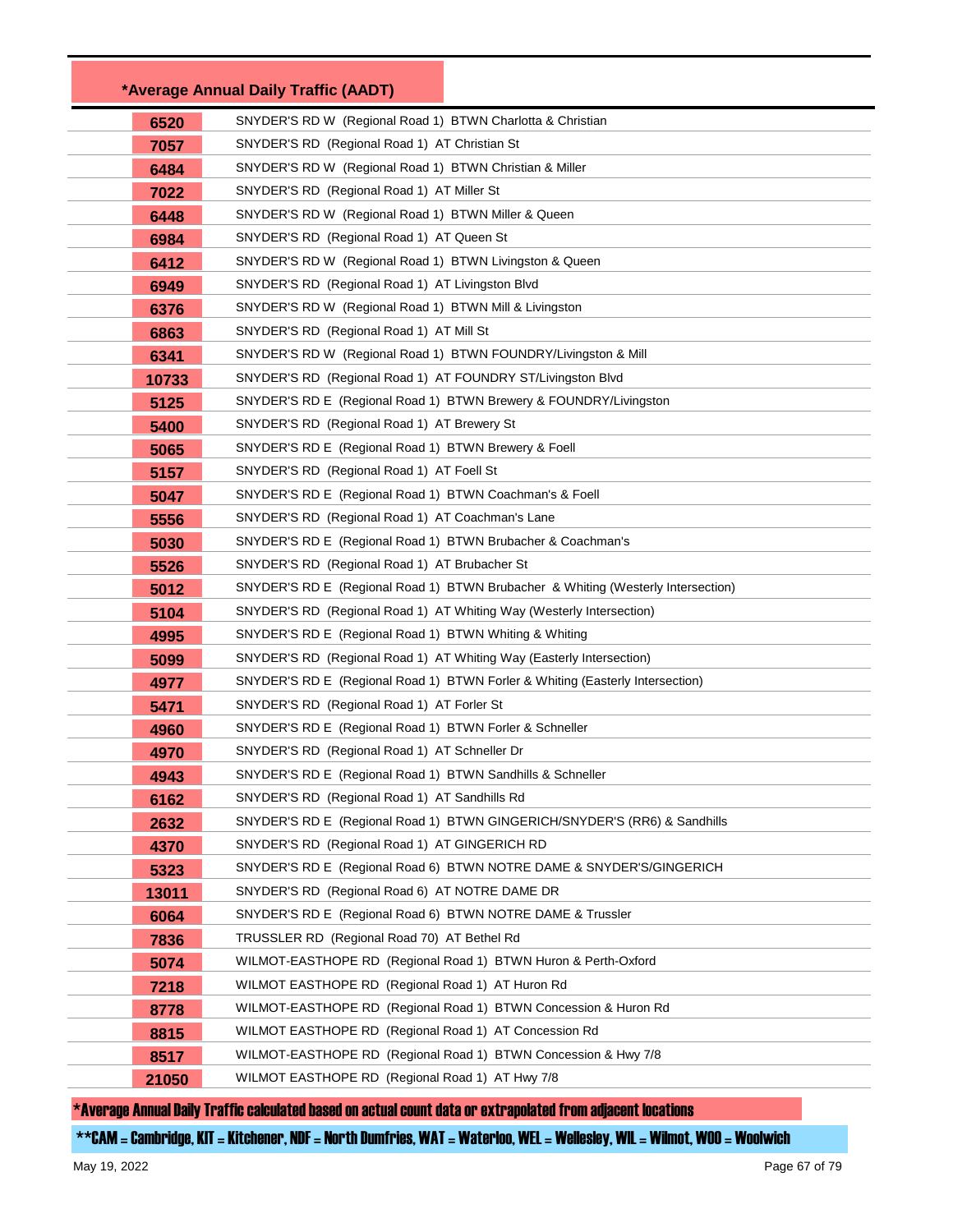|       | *Average Annual Daily Traffic (AADT)                           |                                                                                          |
|-------|----------------------------------------------------------------|------------------------------------------------------------------------------------------|
| 3566  | WILMOT-EASTHOPE RD (Regional Road 1) BTWN Hwy 7/8 & HURON      |                                                                                          |
| 7492  | WATERLOO ST (Regional Road 1) BTWN HURON & Nelson              |                                                                                          |
| 9082  | WATERLOO ST (Regional Road 1) AT Nelson St                     |                                                                                          |
| 7766  | WATERLOO ST (Regional Road 1) BTWN Byron & Nelson              |                                                                                          |
| 8408  | WATERLOO ST (Regional Road 1) AT Byron St                      |                                                                                          |
| 8290  | WATERLOO ST (Regional Road 1) BTWN Byron & Shade               |                                                                                          |
| 9329  | WATERLOO ST (Regional Road 1) AT Shade St                      |                                                                                          |
| 8348  | WATERLOO ST (Regional Road 1) BTWN Hannah (Lewis) & Shade      |                                                                                          |
| 9387  | WATERLOO ST (Regional Road 1) AT Hannah St (Lewis)             |                                                                                          |
| 8406  | WATERLOO ST (Regional Road 1) BTWN Arnold & Hannah (Lewis)     |                                                                                          |
| 11666 | WATERLOO ST (Regional Road 1) AT Arnold St                     |                                                                                          |
| 10168 | WATERLOO ST (Regional Road 1) BTWN Arnold & Steinman (Hincks)  |                                                                                          |
| 10768 | WATERLOO ST (Regional Road 1) AT Steinman St (Hincks)          |                                                                                          |
| 8213  | WATERLOO ST (Regional Road 1) BTWN Steinman (Hincks) & Webster |                                                                                          |
| 9146  | WATERLOO ST (Regional Road 1) AT Webster St                    |                                                                                          |
| 9069  | WATERLOO ST (Regional Road 1) BTWN Queen Mary & Webster        |                                                                                          |
| 9274  | WATERLOO ST (Regional Road 1) AT Queen Mary St                 |                                                                                          |
| 7768  | WATERLOO ST (Regional Road 1) BTWN Queen Mary & Williams       |                                                                                          |
| 8077  | WATERLOO ST (Regional Road 1) AT Williams St                   |                                                                                          |
| 7376  | WATERLOO ST (Regional Road 1) BTWN King & Williams             |                                                                                          |
| 7686  | WATERLOO ST (Regional Road 1) AT King St                       |                                                                                          |
| 6984  | WATERLOO ST (Regional Road 1) BTWN Forrest/Victoria & King     |                                                                                          |
| 8868  | WATERLOO ST (Regional Road 1) AT Forrest Ave/Victoria St       |                                                                                          |
| 7281  |                                                                | WATERLOO ST (Regional Road 1) BTWN Forrest/Victoria & Hostetler (Southerly Intersection) |
| 8937  |                                                                | WATERLOO ST (Regional Road 1) AT Hostetler Rd (Southerly Intersection) (com'l driveway)  |
| 7593  |                                                                | WATERLOO ST (Regional Road 1) BTWN Hostetler (Southerly Intersection) & Laschinger       |
| 8250  | WATERLOO ST (Regional Road 1) AT Laschinger Blvd               |                                                                                          |
| 7905  |                                                                | WATERLOO ST (Regional Road 1) BTWN Hostetler (Northerly Intersection) & Laschinger       |
| 8261  |                                                                | WATERLOO ST (Regional Road 1) AT Hostetler Rd (Northerly Intersection)                   |
| 8217  |                                                                | WATERLOO ST (Regional Road 1) BTWN Hostetler (Northerly Intersection) & Christner Rd     |
| 8573  | WATERLOO ST (Regional Road 1) AT Christner Rd                  |                                                                                          |
| 8529  | WATERLOO ST (Regional Road 1) BTWN Christner & NAFZIGER        |                                                                                          |
| 14172 | WATERLOO ST/SNYDER'S RD W (Regional Road 1) AT NAFZIGER RD     |                                                                                          |
| 18746 | WALKER RD (Regional Road 3) AT Hwy 7/8                         |                                                                                          |
| 2471  | WALKER RD (Regional Road 3) BTWN Concession & Hwy 7/8          |                                                                                          |
| 3542  | WALKER RD (Regional Road 3) AT Concession Rd                   |                                                                                          |
| 2373  | WALKER RD (Regional Road 3) BTWN Concession & Huron            |                                                                                          |
| 3596  | WALKER RD (Regional Road 3) AT Huron Rd                        |                                                                                          |
| 2523  | WALKER RD (Regional Road 3) BTWN Bean & Huron                  |                                                                                          |
| 2899  | WALKER RD (Regional Road 3) AT Bean Rd                         |                                                                                          |
| 2283  | WALKER RD (Regional Road 3) BTWN Bean & Bridge                 |                                                                                          |
| 3363  | WALKER RD (Regional Road 3) AT Bridge St                       |                                                                                          |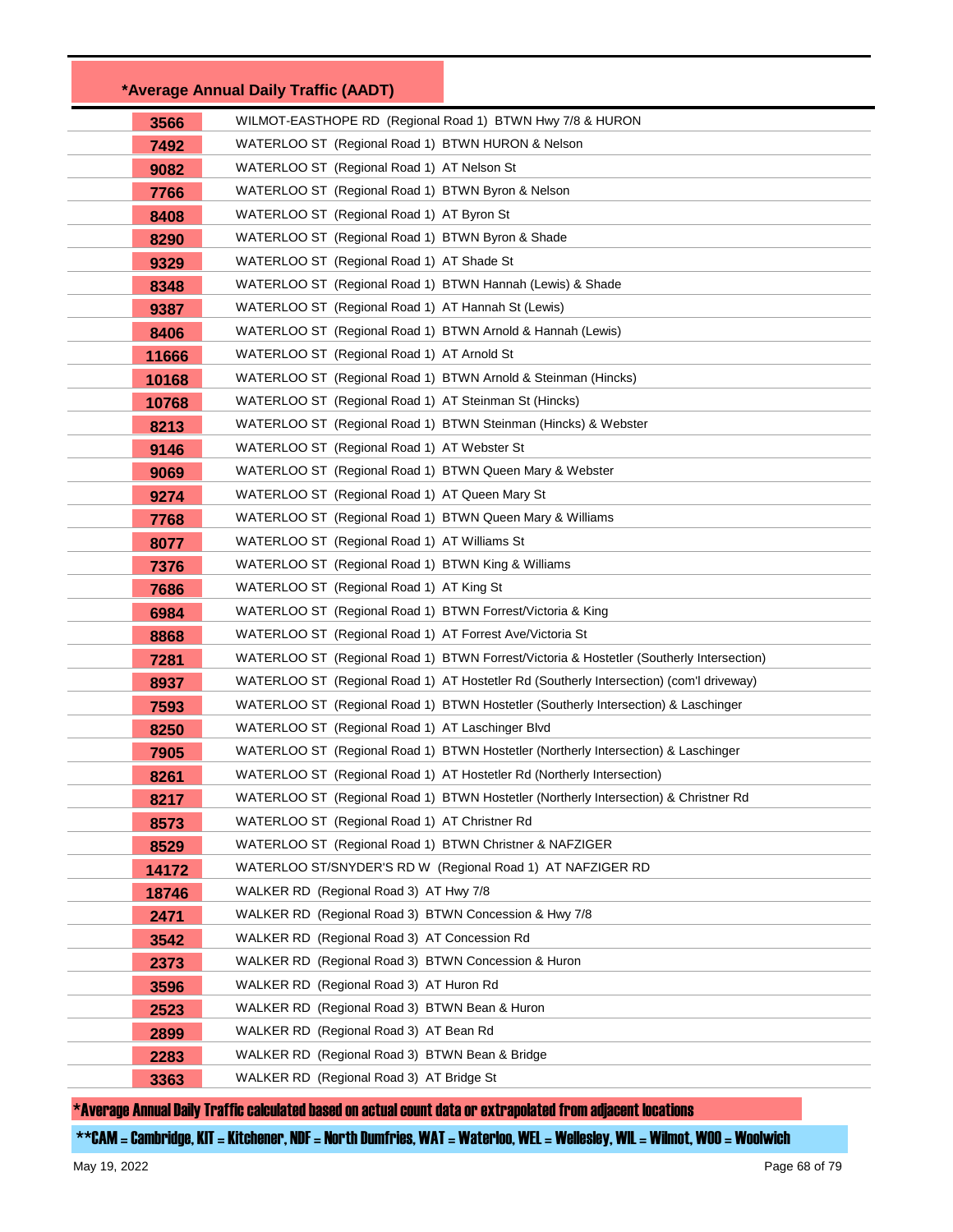|            | *Average Annual Daily Traffic (AADT)                                      |  |
|------------|---------------------------------------------------------------------------|--|
| 2183       | WALKER RD (Regional Road 3) BTWN Bridge & OXFORD-WATERLOO/Oxford-Waterloo |  |
| 4338       | WILMOT-EASTHOPE RD (Regional Road 9) AT County Rd 43                      |  |
| 2475       | WILMOT-EASTHOPE RD (Regional Road 9) BTWN ERB'S & Perth County Rd 43      |  |
| 2099       | WILMOT CENTRE RD (Regional Road 51) BTWN BLEAMS & Hwy 7/8 EB Ramp         |  |
| <b>WOO</b> | Location                                                                  |  |
| 5382       | ARTHUR ST (Regional Road 21) AT Floradale Rd/Well Cty Rd 17               |  |
| 4213       | ARTHUR ST N (Regional Road 21) BTWN Floradale & Sideroad 5W               |  |
| 5194       | ARTHUR ST (Regional Road 21) AT Sideroad 5W                               |  |
| 4529       | ARTHUR ST N (Regional Road 21) BTWN Cedar Spring & Sideroad 5W            |  |
| 5187       | ARTHUR ST (Regional Road 21) AT Cedar Spring Rd                           |  |
| 4846       | ARTHUR ST N (Regional Road 21) BTWN Cedar Spring & Seiling                |  |
| 5831       | ARTHUR ST (Regional Road 21) AT Seiling Rd                                |  |
| 5163       | ARTHUR ST N (Regional Road 21) BTWN Sandy Hills & Seiling                 |  |
| 5821       | ARTHUR ST (Regional Road 21) AT Sandy Hills Rd                            |  |
| 5480       | ARTHUR ST N (Regional Road 21) BTWN Florapine & Sandy Hills               |  |
| 5888       | ARTHUR ST (Regional Road 21) AT Florapine Rd                              |  |
| 5796       | ARTHUR ST N (Regional Road 21) BTWN Florapine & Tilman                    |  |
| 6204       | ARTHUR ST (Regional Road 21) AT Tilman Rd                                 |  |
| 6113       | ARTHUR ST N (Regional Road 21) BTWN Reid Woods & Tilman                   |  |
| 6771       | ARTHUR ST (Regional Road 21) AT Reid Woods Dr                             |  |
| 6430       | ARTHUR ST N (Regional Road 21) BTWN Kenning & Reid Woods                  |  |
| 6638       | ARTHUR ST (Regional Road 21) AT Kenning PI                                |  |
| 6747       | ARTHUR ST N (Regional Road 21) BTWN Kenning & Martin's Lane               |  |
| 7005       | ARTHUR ST (Regional Road 21) AT Martin's Lane                             |  |
| 7064       | ARTHUR ST N (Regional Road 21) BTWN Martin's Lane & Riverside             |  |
| 7530       | ARTHUR ST (Regional Road 21) AT Riverside Dr                              |  |
| 6766       | ARTHUR ST N (Regional Road 21) BTWN Riverside & William                   |  |
| 7579       | ARTHUR ST (Regional Road 21) AT William St                                |  |
| 7693       | ARTHUR ST N (Regional Road 21) BTWN CHURCH & William                      |  |
| 16582      | ARTHUR ST (Regional Road 21) AT CHURCH ST                                 |  |
| 9880       | ARTHUR ST S (Regional Road 21) BTWN CHURCH & Mill                         |  |
| 11034      | ARTHUR ST (Regional Road 21) AT Mill St                                   |  |
| 10188      | ARTHUR ST S (Regional Road 21) BTWN Mill & Wyatt                          |  |
| 11933      | ARTHUR ST (Regional Road 21) AT Wyatt St                                  |  |
| 11952      | ARTHUR ST S (Regional Road 21) BTWN Park & Wyatt                          |  |
| 13800      | ARTHUR ST (Regional Road 21) AT Park Ave (North of)                       |  |
| 13355      | ARTHUR ST S (Regional Road 21) BTWN Park & South                          |  |
| 13810      | ARTHUR ST (Regional Road 21) AT South St (Hampton St)                     |  |
| 12266      | ARTHUR ST S (Regional Road 21) BTWN Ernst & South                         |  |
| 12721      | ARTHUR ST (Regional Road 21) AT Ernst St                                  |  |
| 11177      | ARTHUR ST S (Regional Road 21) BTWN Brubacher & Ernst                     |  |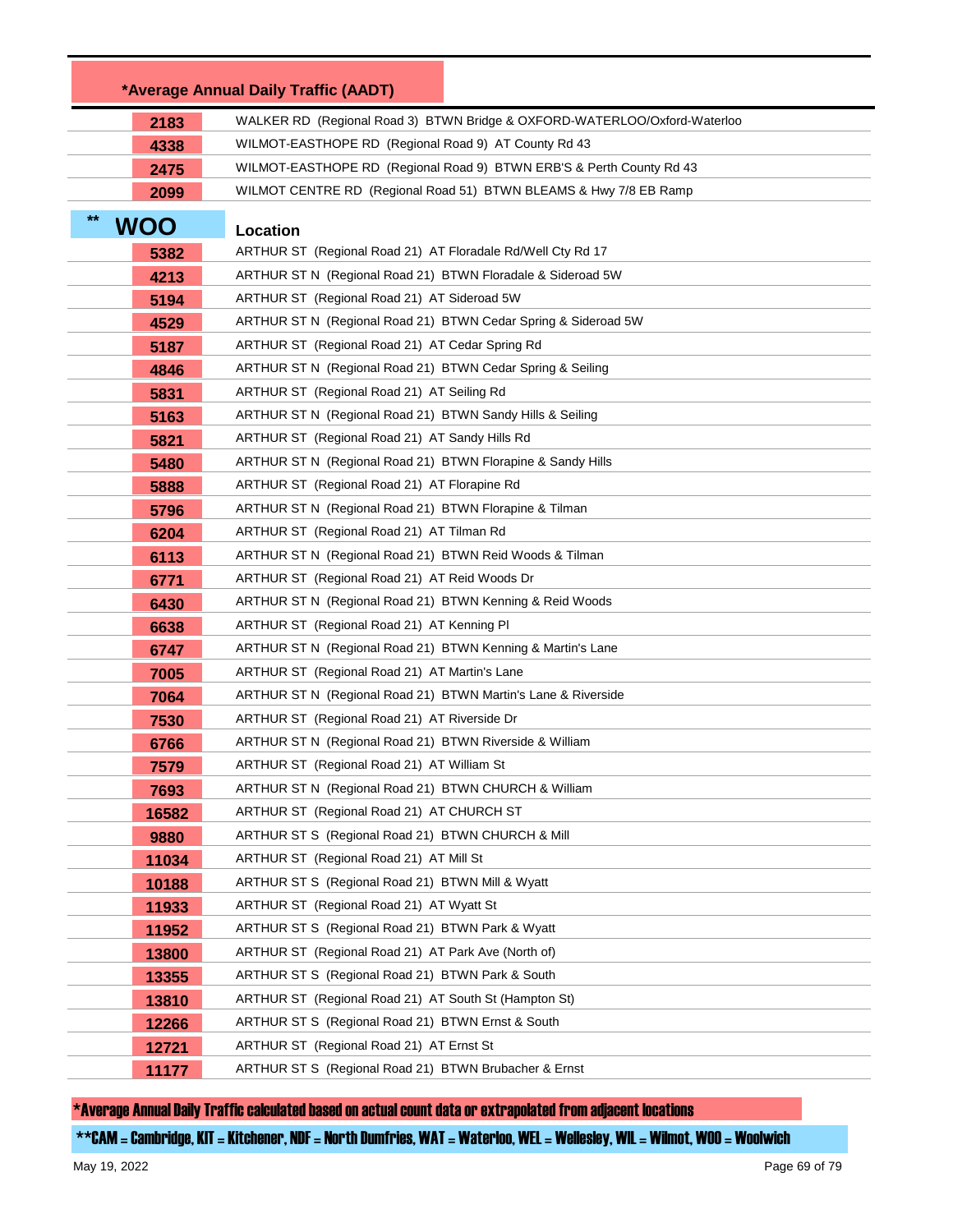|       | *Average Annual Daily Traffic (AADT)                                                   |  |
|-------|----------------------------------------------------------------------------------------|--|
| 11718 | ARTHUR ST (Regional Road 21) AT Brubacher St                                           |  |
| 11666 | ARTHUR ST S (Regional Road 21) BTWN Brubacher & Memorial                               |  |
| 12979 | ARTHUR ST (Regional Road 21) AT Memorial Ave                                           |  |
| 12909 | ARTHUR ST S (Regional Road 21) BTWN Memorial & University                              |  |
| 14150 | ARTHUR ST (Regional Road 21) AT University Ave                                         |  |
| 13391 | ARTHUR ST S (Regional Road 21) BTWN Second & University                                |  |
| 14632 | ARTHUR ST (Regional Road 21) AT Second St                                              |  |
| 13873 | ARTHUR ST S (Regional Road 21) BTWN First & Second                                     |  |
| 20165 | ARTHUR ST (Regional Road 21) AT First St                                               |  |
| 17231 | ARTHUR ST S (Regional Road 21) BTWN First & Howard                                     |  |
| 17948 | ARTHUR ST (Regional Road 21) AT Howard Ave                                             |  |
| 16665 | ARTHUR ST S (Regional Road 21) BTWN Howard & Oriole                                    |  |
| 19295 | ARTHUR ST (Regional Road 21) AT Oriole Pkwy                                            |  |
| 17015 | ARTHUR ST S (Regional Road 21) BTWN Oriole & Pintail                                   |  |
| 18365 | ARTHUR ST (Regional Road 21) AT Pintail Dr                                             |  |
| 17716 | ARTHUR ST S (Regional Road 21) BTWN Industrial & Pintail                               |  |
| 19067 | ARTHUR ST (Regional Road 21) AT Industrial Dr                                          |  |
| 18418 | ARTHUR ST S (Regional Road 21) BTWN Industrial & South Field/Whippoorwill              |  |
| 24172 | ARTHUR ST (Regional Road 21) AT South Field Dr/Whippoorwill Dr                         |  |
| 18863 | ARTHUR ST S (Regional Road 21) BTWN EarlMartin/SouthParkwood & SouthField/Whippoorwill |  |
| 20016 | ARTHUR ST (Regional Road 21) AT Earl Martin Dr/South Parkwood Blvd                     |  |
| 18303 | ARTHUR ST S (Regional Road 21) BTWN LISTOWEL/Union & South Parkwood/Earl Martin        |  |
| 27187 | ARTHUR ST (RR21/85) (Regional Road 21) AT LISTOWEL RD/Union St                         |  |
| 23396 | ARTHUR ST S (Regional Road 85) BTWN LISTOWEL/Union & Scotch Line                       |  |
| 24987 | ARTHUR ST (Regional Road 85) AT Scotch Line Rd                                         |  |
| 23578 | ARTHUR ST S (Regional Road 85) BTWN Gerrat & Scotch Line                               |  |
| 24169 | ARTHUR ST (Regional Road 85) AT Gerrat Dr                                              |  |
| 23761 | ARTHUR ST S (Regional Road 85) BTWN Gerrat & SAWMILL                                   |  |
| 24320 | ARTHUR ST S (Regional Road 85) BTWN SAWMILL & approx. 500 m n of KING                  |  |
| 8060  | BLOOMINGDALE RD N (Regional Road 20) BTWN Daniel & Kraft                               |  |
| 9059  | BLOOMINGDALE RD (Regional Road 20) AT Kraft Dr                                         |  |
| 8058  | BLOOMINGDALE RD N (Regional Road 20) BTWN EBYCREST/SAWMILL & Kraft                     |  |
| 7769  | BRIDGE ST E (Regional Road 52) BTWN EBYCREST & Kit./Wool. Bndry                        |  |
| 7356  | CHURCH ST W (Regional Road 86) BTWN Eldale & FLORADALE                                 |  |
| 7740  | CHURCH ST (Regional Road 86) AT Eldale Rd                                              |  |
| 7124  | CHURCH ST W (Regional Road 86) BTWN Barnswallow & Eldale                               |  |
| 9008  | CHURCH ST (Regional Road 86) AT Barnswallow Dr                                         |  |
| 6892  | CHURCH ST W (Regional Road 86) BTWN Barnswallow & Robb                                 |  |
| 7276  | CHURCH ST (Regional Road 86) AT Robb Rd                                                |  |
| 6660  | CHURCH ST W (Regional Road 86) BTWN Poffenroth & Robb                                  |  |
| 7044  | CHURCH ST (Regional Road 86) AT Poffenroth Path                                        |  |
| 6429  | CHURCH ST W (Regional Road 86) BTWN Killdeer & Poffenroth                              |  |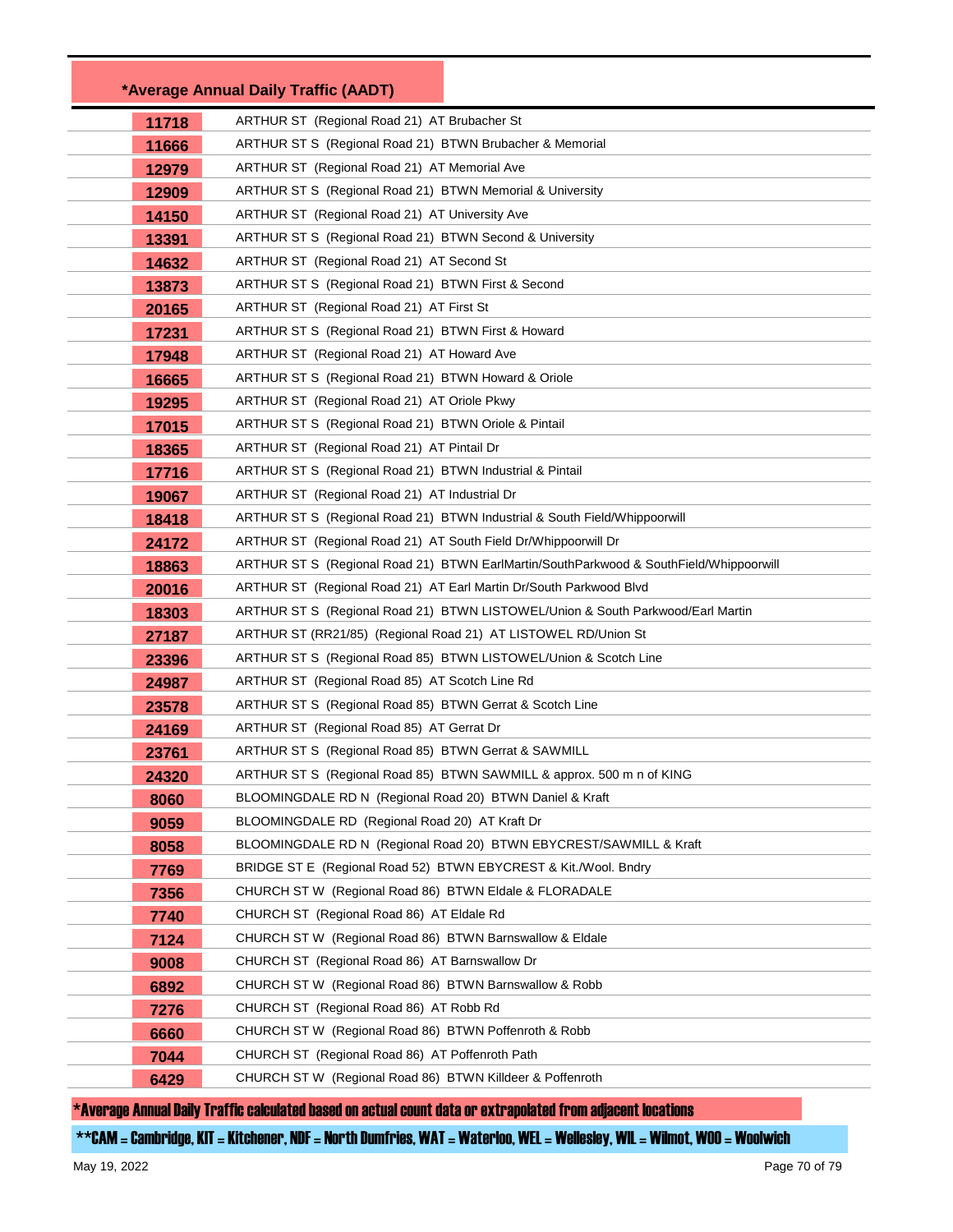|       | *Average Annual Daily Traffic (AADT)                                         |  |
|-------|------------------------------------------------------------------------------|--|
| 7697  | CHURCH ST (Regional Road 86) AT Killdeer Rd/Country Club Estates Dr          |  |
| 6354  | CHURCH ST W (Regional Road 86) BTWN Killdeer & Spring Wagon                  |  |
| 7059  | CHURCH ST (Regional Road 86) AT Spring Wagon Lane                            |  |
| 6765  | CHURCH ST W (Regional Road 86) BTWN Harness & Spring Wagon                   |  |
| 7470  | CHURCH ST (Regional Road 86) AT Harness Lane                                 |  |
| 7176  | CHURCH ST W (Regional Road 86) BTWN Carriage Hill & Harness                  |  |
| 7882  | CHURCH ST (Regional Road 86) AT Carriage Hill Trail                          |  |
| 7588  | CHURCH ST W (Regional Road 86) BTWN Carriage Hill & Raising Mill             |  |
| 8543  | CHURCH ST (Regional Road 86) AT Raising Mill Gt                              |  |
| 7999  | CHURCH ST W (Regional Road 86) BTWN Raising Mill & Weigel                    |  |
| 8502  | CHURCH ST (Regional Road 86) AT Weigel Ave                                   |  |
| 8410  | CHURCH ST W (Regional Road 86) BTWN Herbert & Weigel                         |  |
| 9116  | CHURCH ST (Regional Road 86) AT Herbert St                                   |  |
| 8822  | CHURCH ST W (Regional Road 86) BTWN Herbert & Snyder                         |  |
| 11047 | CHURCH ST (Regional Road 86) AT Snyder Ave                                   |  |
| 8658  | CHURCH ST W (Regional Road 86) BTWN Dunke & Snyder                           |  |
| 9271  | CHURCH ST (Regional Road 86) AT Dunke St                                     |  |
| 8703  | CHURCH ST W (Regional Road 86) BTWN Dunke & Walker                           |  |
| 9318  | CHURCH ST (Regional Road 86) AT Walker St                                    |  |
| 8748  | CHURCH ST W (Regional Road 86) BTWN Maple & Walker                           |  |
| 9333  | CHURCH ST (Regional Road 86) AT Maple                                        |  |
| 8794  | CHURCH ST W (Regional Road 86) BTWN ARTHUR & Maple                           |  |
| 6798  | CHURCH ST E (Regional Road 86) BTWN ARTHUR & Memorial                        |  |
| 8239  | CHURCH ST (Regional Road 86) AT Memorial Ave                                 |  |
| 7243  | CHURCH ST E (Regional Road 86) BTWN Cross & Memorial                         |  |
| 7566  | CHURCH ST (Regional Road 86) AT Cross St                                     |  |
| 7689  | CHURCH ST E (Regional Road 86) BTWN Centre & Cross                           |  |
| 8114  | CHURCH ST (Regional Road 86) AT Centre St                                    |  |
| 7295  | CHURCH ST E (Regional Road 86) BTWN Centre & Riverside                       |  |
| 7199  | CHURCH ST (Regional Road 86) AT Riverside Dr (private driveway)              |  |
| 7708  | CHURCH ST E (Regional Road 86) BTWN Duke & Riverside                         |  |
| 9855  | CHURCH ST (Regional Road 86) AT Duke St                                      |  |
| 9112  | CHURCH ST E (Regional Road 86) BTWN Duke & George                            |  |
| 8699  | CHURCH ST (Regional Road 86) AT George St                                    |  |
| 8087  | CHURCH ST E (Regional Road 86) BTWN George & Spruce Lane                     |  |
| 7675  | CHURCH ST (Regional Road 86) AT Spruce Lane                                  |  |
| 7063  | CHURCH ST E/LINE 86 (Regional Road 86) BTWN NORTHFIELD & Spruce Lane         |  |
| 12140 | EBYCREST RD/Kraft Dr (Regional Road 17) AT BLOOMINGDALE RD/SAWMILL RD (RR17) |  |
| 5697  | EBYCREST RD (Regional Road 17) BTWN BLOOMINGDALE/SAWMILL & Hopewell Creek    |  |
| 5713  | EBYCREST RD (Regional Road 17) AT Hopewell Creek Rd                          |  |
| 4729  | EBYCREST RD (Regional Road 17) BTWN BRIDGE & Hopewell Creek                  |  |
| 12199 | EBYCREST RD (Regional Road 17) AT BRIDGE ST                                  |  |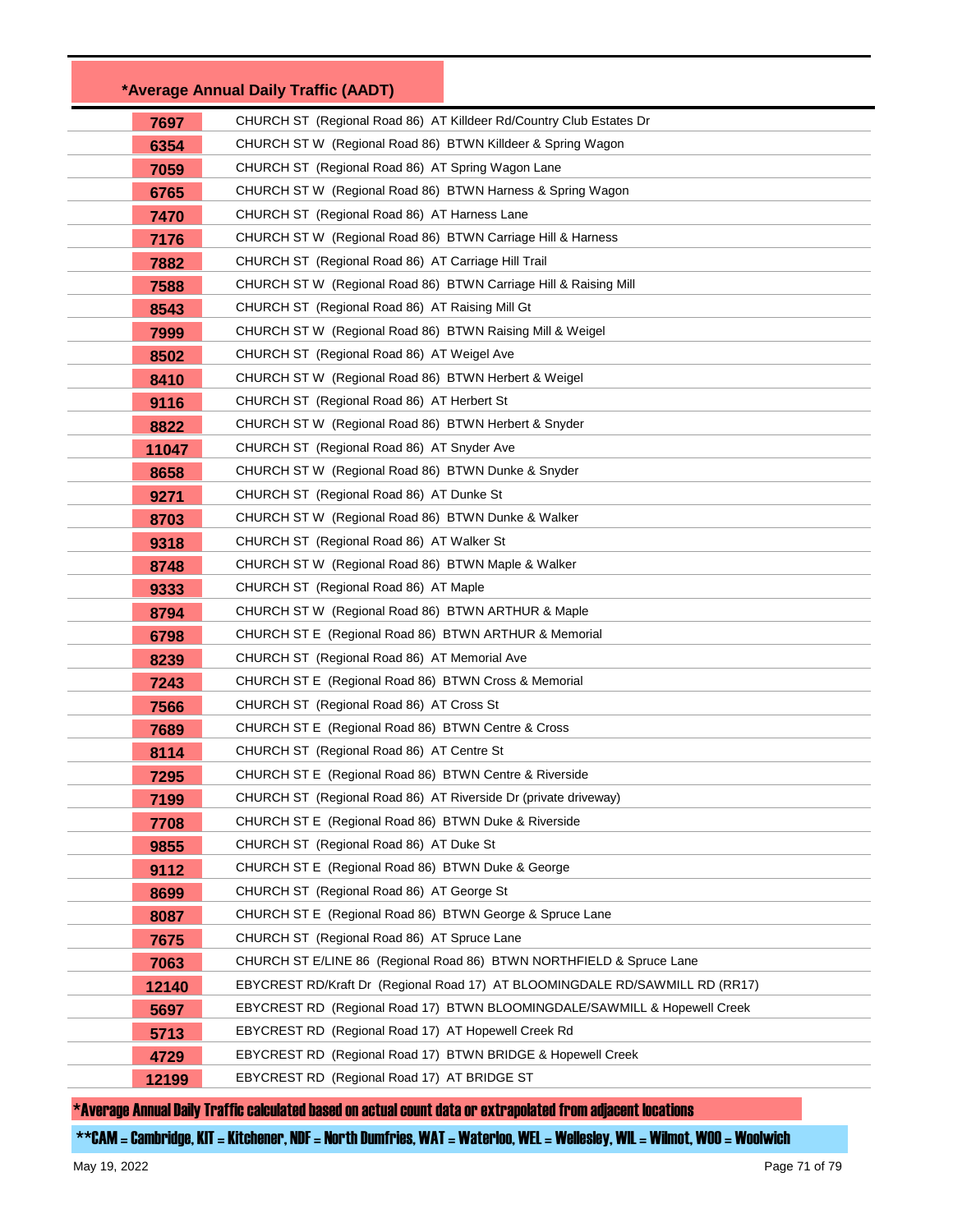|       | *Average Annual Daily Traffic (AADT)                                                                       |                                                                               |  |
|-------|------------------------------------------------------------------------------------------------------------|-------------------------------------------------------------------------------|--|
| 12925 | EBYCREST RD (Regional Road 17) BTWN BRIDGE & VICTORIA                                                      |                                                                               |  |
| 43134 | EBYCREST RD/Woolwich St (Regional Road 17) AT VICTORIA ST                                                  |                                                                               |  |
| 2769  | ERBSVILLE RD (Regional Road 70) BTWN Bisch & KRESSLER                                                      |                                                                               |  |
| 31135 | FOUNTAIN ST (Regional Road 17) AT VICTORIA ST                                                              |                                                                               |  |
| 10296 | FOUNTAIN ST N (Regional Road 17) BTWN VICTORIA & Woolwich St N                                             |                                                                               |  |
| 10814 |                                                                                                            | FOUNTAIN ST (Regional Road 17) AT Woolwich St N                               |  |
| 9233  |                                                                                                            | FOUNTAIN ST N (Regional Road 17) BTWN Horseshoe/Townsend & Woolwich St N      |  |
| 9752  |                                                                                                            | FOUNTAIN ST N (Regional Road 17) AT Horseshoe Cr/Townsend Dr                  |  |
| 8170  |                                                                                                            | FOUNTAIN ST N (Regional Road 17) BTWN Horseshoe/Townsend & Horseshoe/Flanders |  |
| 8747  | FOUNTAIN ST N (Regional Road 17) AT Horseshoe Cr/Flanders Rd                                               |                                                                               |  |
| 8433  | FOUNTAIN ST N (Regional Road 17) BTWN Menno & Horseshoe/Flanders                                           |                                                                               |  |
| 9894  | FOUNTAIN ST (Regional Road 17) AT Menno St                                                                 |                                                                               |  |
| 9236  | FOUNTAIN ST N (Regional Road 17) BTWN Menno & Woolwich                                                     |                                                                               |  |
| 11239 | FOUNTAIN ST (Regional Road 17) AT Woolwich St (com'l driveway)                                             |                                                                               |  |
| 10880 | FOUNTAIN ST N (Regional Road 17) BTWN Jetliner & Woolwich                                                  |                                                                               |  |
| 11366 | FOUNTAIN ST (Regional Road 17) AT Jetliner Crt                                                             |                                                                               |  |
| 11452 |                                                                                                            | FOUNTAIN ST N (Regional Road 17) BTWN Otter & Jetliner                        |  |
| 11938 | FOUNTAIN ST (Regional Road 17) AT Otter Crt                                                                |                                                                               |  |
| 12024 | FOUNTAIN ST N (Regional Road 17) BTWN AIRPORT & Otter                                                      |                                                                               |  |
| 12973 | FOUNTAIN ST (Regional Road 17) AT AIRPORT (4881 Fountain St N)                                             |                                                                               |  |
| 12360 | FOUNTAIN ST N (Regional Road 17) BTWN AIRPORT & Riverbank Dr                                               |                                                                               |  |
| 11720 | FOUNTAIN ST N (Regional Road 17) BTWN Riverbank Dr & Riverbank Crt                                         |                                                                               |  |
| 11420 | FOUNTAIN ST (Regional Road 17) AT Riverbank Crt                                                            |                                                                               |  |
| 11080 | FOUNTAIN ST N (Regional Road 17) BTWN KOSSUTH & Riverbank Crt                                              |                                                                               |  |
| 3995  | FLORADALE RD (Regional Road 19) AT Florapine Rd                                                            |                                                                               |  |
| 2638  | FLORADALE RD (Regional Road 19) BTWN Florapine & Ruggle's                                                  |                                                                               |  |
| 3293  | FLORADALE RD (Regional Road 19) AT Ruggle's Rd                                                             |                                                                               |  |
| 3358  | FLORADALE RD (Regional Road 19) BTWN Eldon & Ruggle's                                                      |                                                                               |  |
| 3832  | FLORADALE RD (Regional Road 19) AT Eldon Pl                                                                |                                                                               |  |
| 3716  | FLORADALE RD (Regional Road 19) BTWN Eldon & Jesse                                                         |                                                                               |  |
| 4532  | FLORADALE RD (Regional Road 19) AT Jesse PI                                                                |                                                                               |  |
| 4117  | FLORADALE RD (Regional Road 19) BTWN Jesse & Reid Woods                                                    |                                                                               |  |
| 5039  | FLORADALE RD (Regional Road 19) AT Reid Woods Dr                                                           |                                                                               |  |
| 4277  |                                                                                                            | FLORADALE RD (Regional Road 19) BTWN CHURCH ST/LINE 86 & Reid Woods           |  |
| 10147 |                                                                                                            | FLORADALE RD/Floradale Rd (Regional Road 19) AT CHURCH ST/LINE 86             |  |
| 2401  |                                                                                                            | HAWKESVILLE RD (Regional Road 17) BTWN AMENT/KRESSLER & Durst                 |  |
| 3033  | HAWKESVILLE RD (Regional Road 17) AT Durst Rd                                                              |                                                                               |  |
| 2451  | HAWKESVILLE RD (Regional Road 17) BTWN Durst & Three Bridges                                               |                                                                               |  |
| 2726  | HAWKESVILLE RD (Regional Road 17) AT Three Bridges Rd                                                      |                                                                               |  |
| 2501  | HAWKESVILLE RD (Regional Road 17) BTWN Chris & Three Bridges                                               |                                                                               |  |
| 2776  | HAWKESVILLE RD (Regional Road 17) AT Chris Crt<br>HAWKESVILLE RD (Regional Road 17) BTWN Chris & NORTHSIDE |                                                                               |  |
| 2551  |                                                                                                            |                                                                               |  |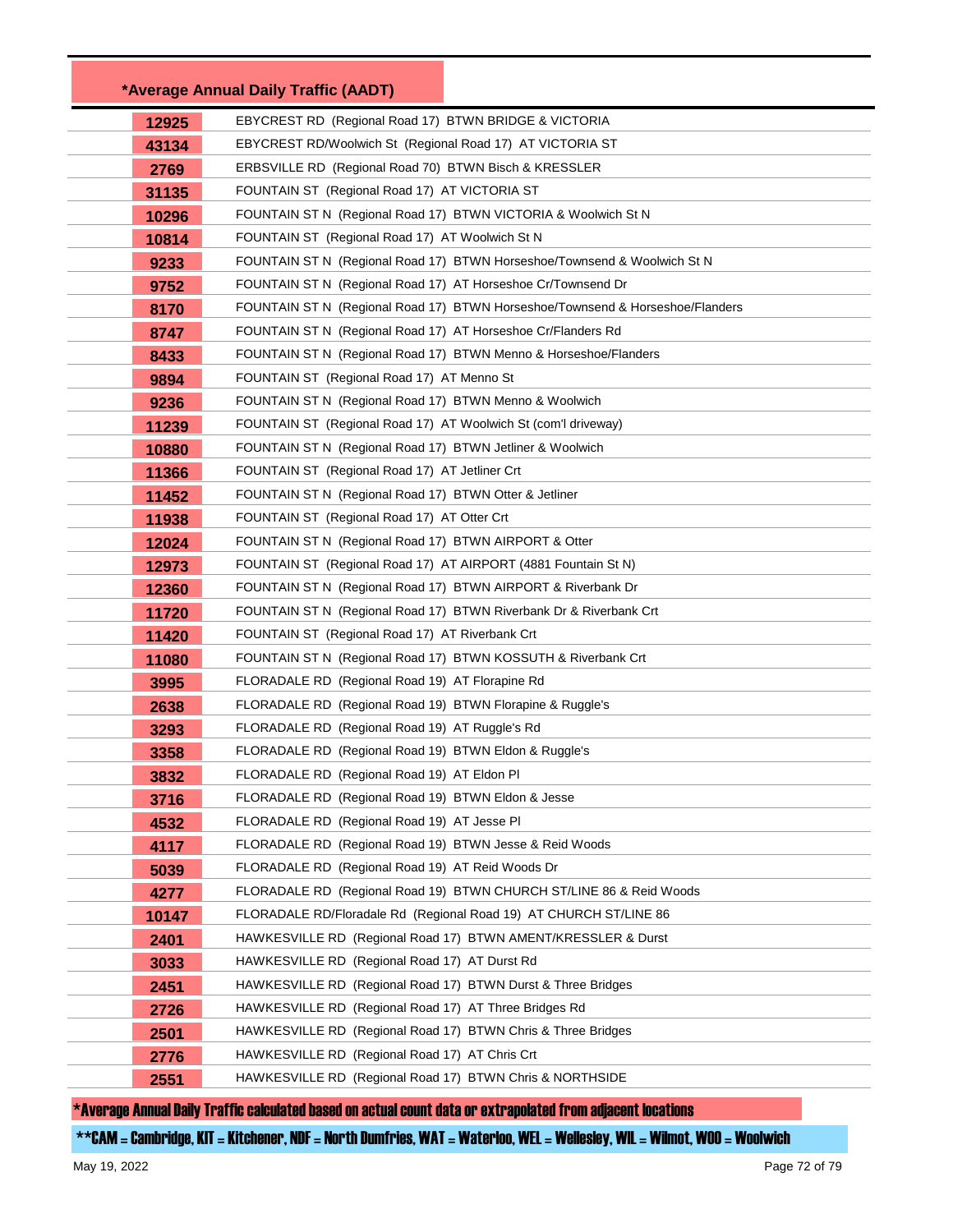|       | *Average Annual Daily Traffic (AADT)                                                           |
|-------|------------------------------------------------------------------------------------------------|
| 3076  | HAWKESVILLE RD (Regional Road 17) AT NORTHSIDE DR/Northside Dr                                 |
| 9216  | KING ST (Regional Road 8) AT SAWMILL RD                                                        |
| 5789  | KING ST N (Regional Road 8) BTWN Eby/Northside & SAWMILL                                       |
| 6986  | KING ST (Regional Road 8) AT Eby St/Northside Dr                                               |
| 7252  | KING ST N (Regional Road 8) BTWN Eby/Northside & Front                                         |
| 8345  | KING ST (Regional Road 8) AT Front St (com'l driveway)                                         |
| 7848  | KING ST N (Regional Road 8) BTWN Albert & Front                                                |
| 9140  | KING ST (Regional Road 8) AT Albert St                                                         |
| 6749  | KING ST N (Regional Road 8) BTWN Albert & Spring                                               |
| 6326  | KING ST (Regional Road 8) AT Spring St (com'l driveway)                                        |
| 7345  | KING ST N (Regional Road 8) BTWN Cedar & Spring                                                |
| 9537  | KING ST (Regional Road 8) AT Cedar St                                                          |
| 9051  | KING ST N (Regional Road 8) BTWN Cedar & Hachborn                                              |
| 9720  | KING ST (Regional Road 8) AT Hachborn St                                                       |
| 8389  | KING ST N (Regional Road 8) BTWN Hachborn & Princess                                           |
| 9058  | KING ST (Regional Road 8) AT Princess St                                                       |
| 7728  | KING ST N (Regional Road 8) BTWN High Crest & Princess                                         |
| 7919  | KING ST (Regional Road 8) AT High Crest Lane                                                   |
| 7766  | KING ST N (Regional Road 8) BTWN Adam & High Crest                                             |
| 8826  | KING ST (Regional Road 8) AT Adam St                                                           |
| 7887  | KING ST N (Regional Road 8) BTWN Abner's & Adam                                                |
| 8822  | KING ST (Regional Road 8) AT Abner's Lane                                                      |
| 8533  | KING ST N (Regional Road 8) BTWN Abner's & Henry                                               |
| 10319 | KING ST (Regional Road 8) AT Henry St                                                          |
| 8559  | KING ST N (Regional Road 8) BTWN Henry & Printery                                              |
| 9007  | KING ST (Regional Road 8) AT Printery Rd (private driveway)                                    |
| 8700  | KING ST N (Regional Road 8) BTWN LOBSINGER & Printery                                          |
| 17333 | KING ST (RR 8/15) (Regional Road 8) AT LOBSINGER LN (Wagner's Corner)                          |
| 4027  | KRESSLER RD (RR14/16) (Regional Road 14) AT ERBSVILLE RD                                       |
| 15495 | KING ST N (Regional Road 15) BTWN LOBSINGER & WEBER                                            |
| 13336 | KING ST N (Regional Road 15) BTWN Farmer's Market/Hwy 85 SB Ramp & WEBER                       |
| 32893 | KING ST (Regional Road 15) AT Farmer's Market Rd/Hwy 85 SB Ramp                                |
| 21014 | KING ST N (Regional Road 15) BTWN Farmer's Market/Hwy 85 SB Ramp & Martin Grove/Hwy 85 NB Ramp |
| 21352 | KING ST (Regional Road 15) AT Hwy 85 NB Ramp/Martin Grove                                      |
| 14218 | KING ST N (Regional Road 15) BTWN Bridge & Martin Grove/Hwy 85 NB Ramp                         |
| 3526  | KRESSLER RD/AMENT LN (RR17) (Regional Road 16) AT HAWKESVILLE RD                               |
| 2764  | KRESSLER RD (Regional Road 16) BTWN Boomer & HAWKESVILLE                                       |
| 2895  | KRESSLER RD (Regional Road 16) BTWN Alten Way & Boomer                                         |
| 3469  | KRESSLER RD (Regional Road 16) AT Alten Way                                                    |
| 3447  | KRESSLER RD (Regional Road 16) BTWN Alten Way & Arthur                                         |
| 3980  | KRESSLER RD (Regional Road 16) BTWN Apollo & Arthur                                            |
| 4208  | KRESSLER RD (Regional Road 16) AT Apollo Dr                                                    |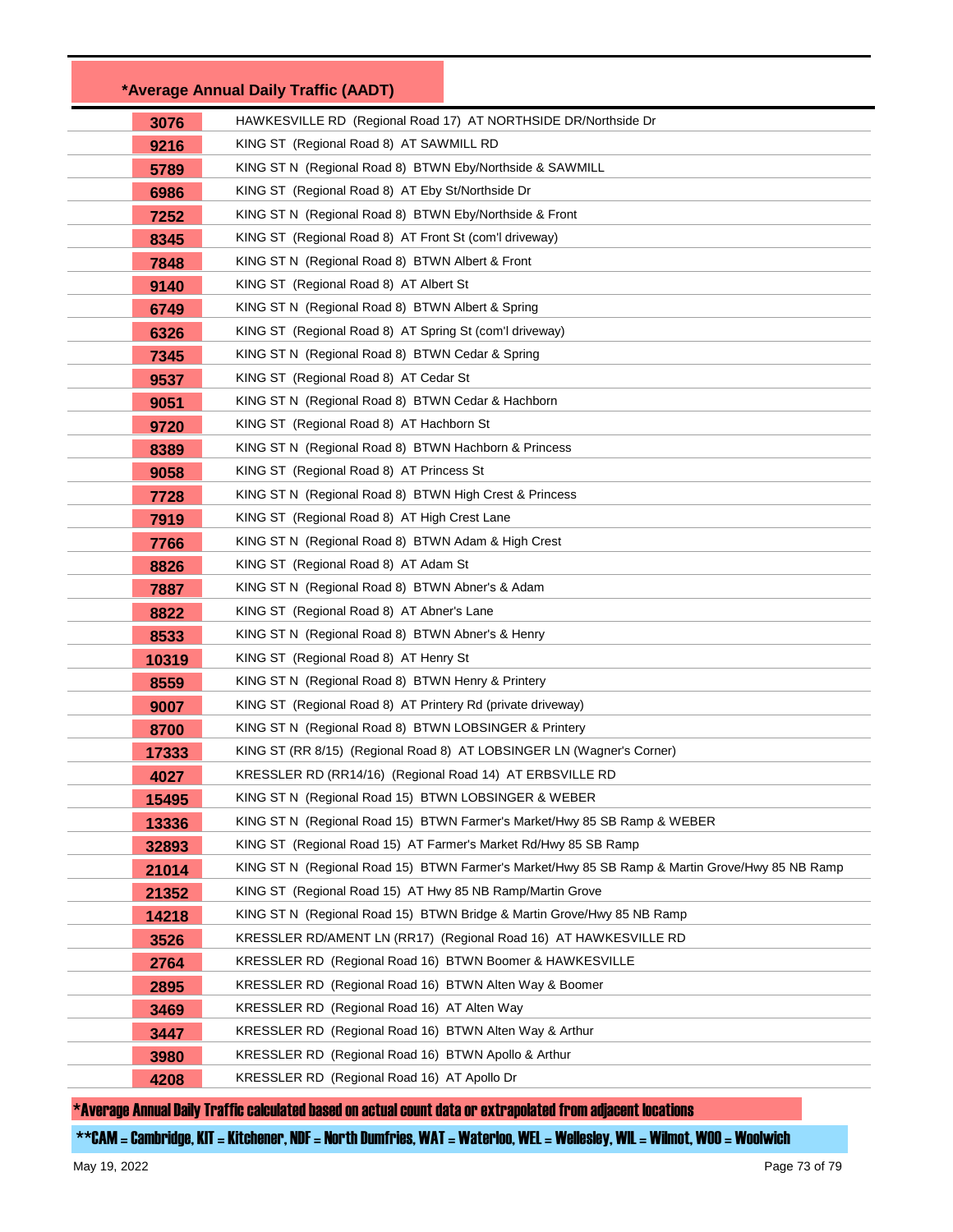|       | *Average Annual Daily Traffic (AADT)                               |  |
|-------|--------------------------------------------------------------------|--|
| 2559  | KRESSLER RD (Regional Road 16) BTWN Apollo & LOBSINGER             |  |
| 3685  | KRESSLER RD (Regional Road 16) BTWN LOBSINGER & Rocky Lane         |  |
| 4003  | KRESSLER RD (Regional Road 16) AT Rocky Lane                       |  |
| 2322  | KRESSLER RD (Regional Road 16) BTWN Hessen Strasse & Rocky Lane    |  |
| 3839  | KRESSLER RD (Regional Road 16) BTWN Benjamin & Hessen Strasse      |  |
| 4589  | KRESSLER RD (Regional Road 16) AT Benjamin Rd                      |  |
| 2556  | KRESSLER RD (Regional Road 16) BTWN Benjamin & ERBSVILLE           |  |
| 3212  | KATHERINE ST (Regional Road 23) AT Weisenberg Rd                   |  |
| 2620  | KATHERINE ST N (Regional Road 23) BTWN Brohman & Weisenberg        |  |
| 3280  | KATHERINE ST (Regional Road 23) AT Brohman Rd                      |  |
| 4957  | KATHERINE ST N (Regional Road 23) BTWN Brohman & Tribe             |  |
| 4257  | KATHERINE ST (Regional Road 23) AT Tribe Rd                        |  |
| 5091  | KATHERINE ST N (Regional Road 23) BTWN LINE 86 & Tribe             |  |
| 12086 | KATHERINE ST (Regional Road 23) AT LINE 86                         |  |
| 4891  | KATHERINE ST N (Regional Road 23) BTWN LINE 86 & Rivers Edge       |  |
| 5800  | KATHERINE ST (Regional Road 23) AT Rivers Edge Dr                  |  |
| 5009  | KATHERINE ST N (Regional Road 23) BTWN Maryhill & Rivers Edge      |  |
| 5568  | KATHERINE ST (Regional Road 23) AT Maryhill Rd                     |  |
| 5127  | KATHERINE ST N (Regional Road 23) BTWN Letson & Maryhill           |  |
| 5286  | KATHERINE ST (Regional Road 23) AT Letson Dr                       |  |
| 5245  | KATHERINE ST N (Regional Road 23) BTWN Largo Woods & Letson        |  |
| 5355  | KATHERINE ST (Regional Road 23) AT Largo Woods Lane                |  |
| 5364  | KATHERINE ST N (Regional Road 23) BTWN Holmwood & Largo Woods      |  |
| 5524  | KATHERINE ST (Regional Road 23) AT Holmwood St                     |  |
| 5482  | KATHERINE ST N (Regional Road 23) BTWN Holmwood & Short            |  |
| 5641  | KATHERINE ST (Regional Road 23) AT Short St                        |  |
| 5600  | KATHERINE ST N (Regional Road 23) BTWN Mill Run & Short            |  |
| 5709  | KATHERINE ST (Regional Road 23) AT Mill Run Lane                   |  |
| 5719  | KATHERINE ST N (Regional Road 23) BTWN Allan & Mill Run            |  |
| 5879  | KATHERINE ST (Regional Road 23) AT Allan St                        |  |
| 5837  | KATHERINE ST S (Regional Road 23) BTWN Allan & Peel                |  |
| 6096  | KATHERINE ST (Regional Road 23) AT Peel St                         |  |
| 5955  | KATHERINE ST S (Regional Road 23) BTWN Meadowbrook & Peel          |  |
| 6114  | KATHERINE ST (Regional Road 23) AT Meadowbrook PI                  |  |
| 6074  | KATHERINE ST S (Regional Road 23) BTWN Lundy & Meadowbrook         |  |
| 6333  | KATHERINE ST (Regional Road 23) AT Lundy Rd                        |  |
| 6192  | KATHERINE ST S (Regional Road 23) BTWN Hunsberger & Lundy          |  |
| 6712  | KATHERINE ST (Regional Road 23) AT Hunsberger Rd                   |  |
| 6310  | KATHERINE ST S (Regional Road 23) BTWN Hunsberger & Meadow Heights |  |
| 6419  | KATHERINE ST (Regional Road 23) AT Meadow Heights Dr               |  |
| 6429  | KATHERINE ST S (Regional Road 23) BTWN Meadow Heights & SAWMILL    |  |
| 13432 | KOSSUTH RD (Regional Road 31) AT Cober Rd                          |  |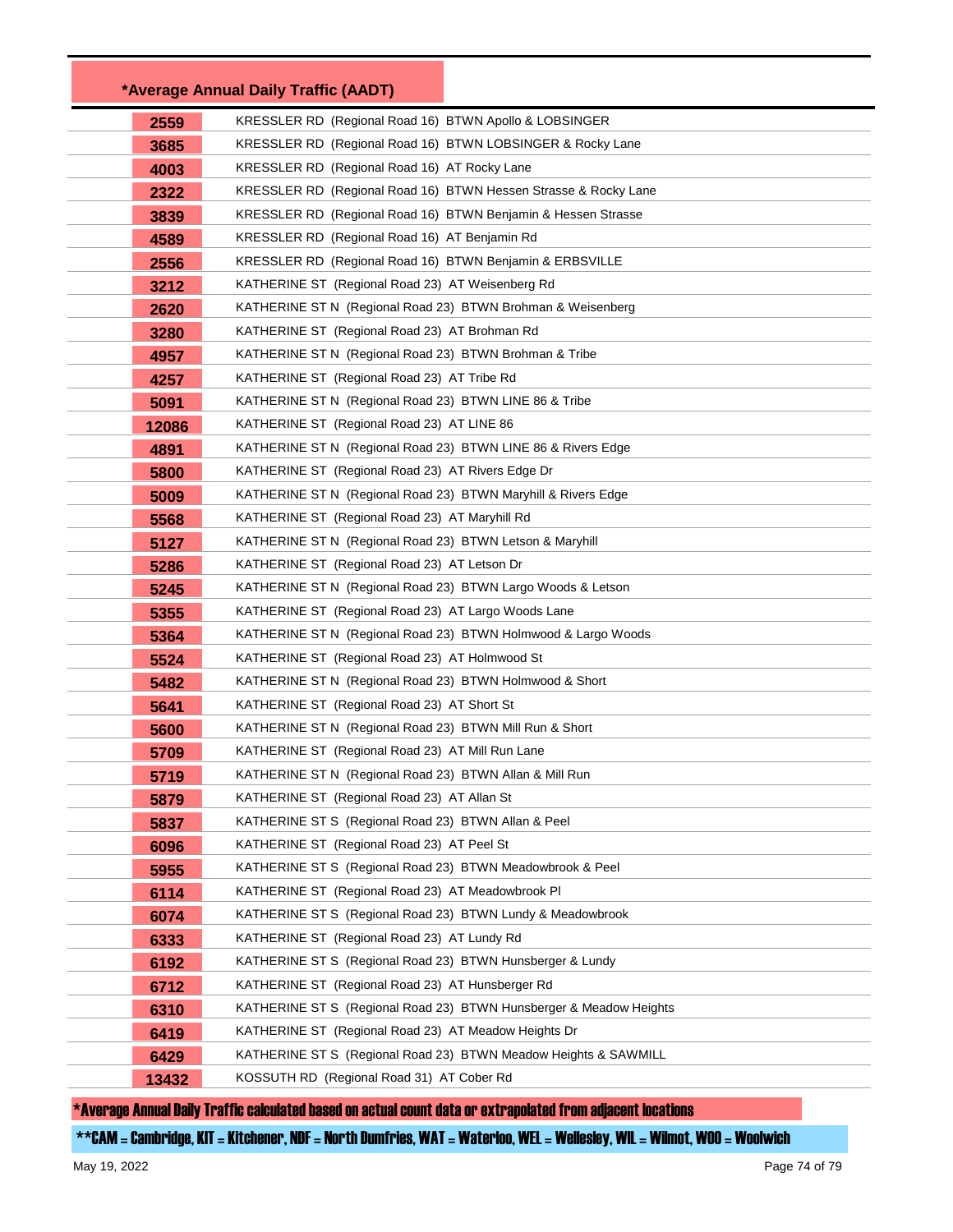|       | *Average Annual Daily Traffic (AADT)                                    |
|-------|-------------------------------------------------------------------------|
| 13541 | KOSSUTH RD (Regional Road 31) BTWN Cober & Speedsville                  |
| 14729 | KOSSUTH RD (Regional Road 31) BTWN SHANTZ STATION & Speedsville         |
| 14178 | KOSSUTH RD (Regional Road 31) BTWN Beaverdale & SHANTZ STATION          |
| 13257 | KOSSUTH RD (Regional Road 31) BTWN Beaverdale & Chilligo                |
| 6385  | LOBSINGER LN (Regional Road 15) BTWN KRESSLER & Mary (Heidelberg)       |
| 7869  | LOBSINGER LN (Regional Road 15) AT Mary St (Heidelberg)                 |
| 7000  | LOBSINGER LN (Regional Road 15) BTWN Durst & Mary (Heidelberg)          |
| 8307  | LOBSINGER LN (Regional Road 15) AT Durst Rd                             |
| 7615  | LOBSINGER LN (Regional Road 15) BTWN Durst & Martin Creek               |
| 9099  | LOBSINGER LN (Regional Road 15) AT Martin Creek Rd                      |
| 8230  | LOBSINGER LN (Regional Road 15) BTWN Martin Creek & Reitzel             |
| 9713  | LOBSINGER LN (Regional Road 15) AT Reitzel PI                           |
| 8845  | LOBSINGER LN (Regional Road 15) BTWN Bast & Reitzel                     |
| 10329 | LOBSINGER LN (Regional Road 15) AT Bast PI                              |
| 9460  | LOBSINGER LN (Regional Road 15) BTWN Bast & Three Bridges               |
| 10607 | LOBSINGER LN (Regional Road 15) AT Three Bridges Rd (com'l driveway)    |
| 9333  | LOBSINGER LN (Regional Road 15) BTWN Apple Grove & Three Bridges        |
| 8947  | LOBSINGER LN (Regional Road 15) AT Apple Grove Rd                       |
| 9173  | LOBSINGER LN (Regional Road 15) BTWN Apple Grove & KING (RR 8/15)       |
| 7417  | LISTOWEL RD (Regional Road 85) AT Steffler Rd                           |
| 5867  | LISTOWEL RD (Regional Road 85) BTWN Floradale & Steffler                |
| 7770  | LISTOWEL RD (Regional Road 85) AT Floradale                             |
| 8873  | LISTOWEL RD (Regional Road 85) BTWN Floradale & Three Bridges           |
| 9984  | LISTOWEL RD (Regional Road 85) AT Three Bridges Rd                      |
| 9214  | LISTOWEL RD (Regional Road 85) BTWN ARTHUR (RR21/85) & Three Bridges    |
| 6650  | LINE 86 (Regional Road 86) BTWN Cty. 86 & Reid Woods                    |
| 6410  | LINE 86 (Regional Road 86) AT Reid Woods Dr                             |
| 5670  | LINE 86/CHURCH ST (Regional Road 86) BTWN FLORADALE & Reid Woods        |
| 8124  | LINE 86 (Regional Road 86) BTWN Covered Bridge/Middlebrook & NORTHFIELD |
| 8853  | LINE 86 (Regional Road 86) AT Middlebrook Rd/Covered Bridge Dr          |
| 8074  | LINE 86 (Regional Road 86) BTWN Middlebrook & Oak                       |
| 8598  | LINE 86 (Regional Road 86) AT Oak St                                    |
| 8122  | LINE 86 (Regional Road 86) BTWN Oak & KATHERINE                         |
| 6067  | LINE 86 (Regional Road 86) BTWN KATHERINE & Wollis                      |
| 5998  | LINE 86 (Regional Road 86) AT Wollis Rd                                 |
| 5476  | LINE 86 (Regional Road 86) BTWN Wollis & Zuber                          |
| 5715  | LINE 86 (Regional Road 86) AT Zuber Rd                                  |
| 5475  | LINE 86 (Regional Road 86) BTWN Halm & Zuber                            |
| 5714  | LINE 86 (Regional Road 86) AT Halm Rd                                   |
| 5475  | LINE 86 (Regional Road 86) BTWN Halm & Weisenberg                       |
| 5714  | LINE 86 (Regional Road 86) AT Weisenberg Rd                             |
| 5475  | LINE 86 (Regional Road 86) BTWN Sideroad 16 & Weisenberg                |

\*\*CAM = Cambridge, KIT = Kitchener, NDF = North Dumfries, WAT = Waterloo, WEL = Wellesley, WIL = Wilmot, WOO = Woolwich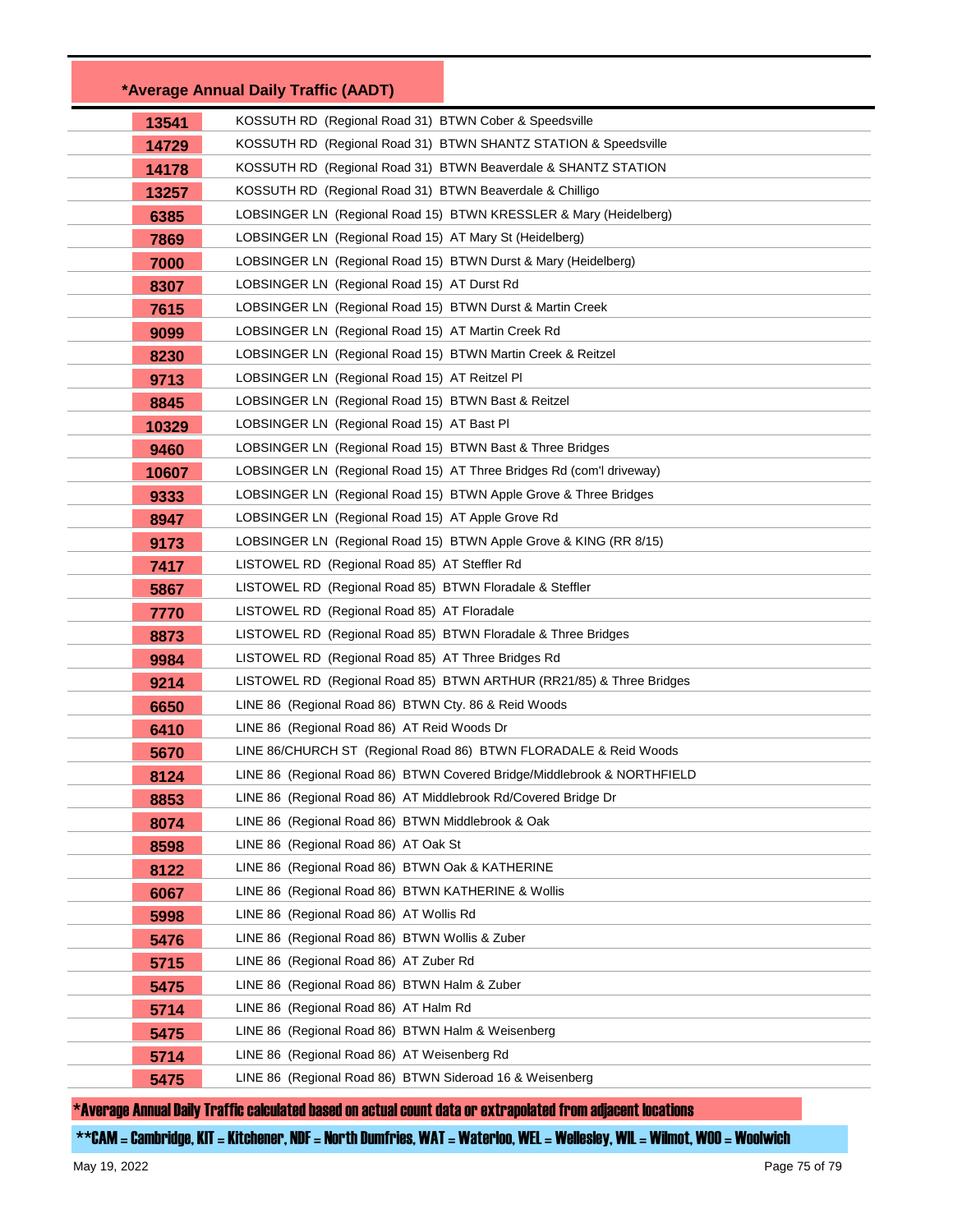| LINE 86 (Regional Road 86) AT Sideroad 16<br>8635<br>LINE 86 (Regional Road 86) BTWN Sideroad 16 & Cty Wellington East Bndry<br>9438<br>MARYHILL RD/Maryhill Rd (Regional Road 25) AT ST. CHARLES ST/St. Charles St<br>4743<br>MARYHILL RD (Regional Road 25) BTWN Notre Dame & ST. CHARLES<br>2742<br>3870<br>MARYHILL RD (Regional Road 25) AT Notre Dame Ave<br>MARYHILL RD (Regional Road 25) BTWN Notre Dame & Village View<br>3069<br>4144<br>MARYHILL RD (Regional Road 25) AT Village View Rd<br>MARYHILL RD (Regional Road 25) BTWN Village View & Woolwich-Guelph Townline<br>4258<br>MARYHILL RD (Regional Road 25) AT Woolwich-Guelph Townline Rd<br>4497<br>NORTHSIDE DR (Regional Road 17) BTWN HAWKESVILLE & SAWMILL<br>2601<br>NORTHSIDE DR (Regional Road 17) AT SAWMILL RD<br>3857<br>NORTHFIELD DR E (Regional Road 22) BTWN Sandy Hills & Well. Cty. Bndry(Cty Rd 18)<br>2223<br>4239<br>NORTHFIELD DR (Regional Road 22) AT Sandy Hills Dr<br>NORTHFIELD DR E (Regional Road 22) BTWN Sandy Hills & Tilman<br>4262<br>5489<br>NORTHFIELD DR (Regional Road 22) AT Tilman Rd<br>NORTHFIELD DR E (Regional Road 22) BTWN Reid Woods & Tilman<br>5057<br>NORTHFIELD DR (Regional Road 22) AT Reid Woods Dr<br>5650<br>NORTHFIELD DR E (Regional Road 22) BTWN Balsam Grove & Reid Woods<br>5220<br>5811<br>NORTHFIELD DR (Regional Road 22) AT Balsam Grove Rd<br>NORTHFIELD DR E (Regional Road 22) BTWN Balsam Grove & LINE 86<br>5098<br>13517<br>NORTHFIELD DR (Regional Road 22) AT LINE 86<br>6898<br>NORTHFIELD DR E (Regional Road 22) BTWN Hill & LINE 86<br>NORTHFIELD DR (Regional Road 22) AT Hill St<br>7519<br>6944<br>NORTHFIELD DR E (Regional Road 22) BTWN Hill & Sugar Forest<br>7806<br>NORTHFIELD DR (Regional Road 22) AT Sugar Forest PI<br>6991<br>NORTHFIELD DR E (Regional Road 22) BTWN Scotch Line & Sugar Forest<br>7114<br>NORTHFIELD DR (Regional Road 22) AT Scotch Line Rd<br>NORTHFIELD DR E (Regional Road 22) BTWN Country Lane & Scotch Line<br>7038<br>NORTHFIELD DR (Regional Road 22) AT Country Lane<br>7682<br>NORTHFIELD DR E (Regional Road 22) BTWN Country Lane & Jigs Hollow<br>7084<br>NORTHFIELD DR (Regional Road 22) AT Jigs Hollow Rd<br>7763 |  |
|---------------------------------------------------------------------------------------------------------------------------------------------------------------------------------------------------------------------------------------------------------------------------------------------------------------------------------------------------------------------------------------------------------------------------------------------------------------------------------------------------------------------------------------------------------------------------------------------------------------------------------------------------------------------------------------------------------------------------------------------------------------------------------------------------------------------------------------------------------------------------------------------------------------------------------------------------------------------------------------------------------------------------------------------------------------------------------------------------------------------------------------------------------------------------------------------------------------------------------------------------------------------------------------------------------------------------------------------------------------------------------------------------------------------------------------------------------------------------------------------------------------------------------------------------------------------------------------------------------------------------------------------------------------------------------------------------------------------------------------------------------------------------------------------------------------------------------------------------------------------------------------------------------------------------------------------------------------------------------------------------------------------------------------------------------------------------------------------------------------------------------------------------------------------------------------------------------------------|--|
|                                                                                                                                                                                                                                                                                                                                                                                                                                                                                                                                                                                                                                                                                                                                                                                                                                                                                                                                                                                                                                                                                                                                                                                                                                                                                                                                                                                                                                                                                                                                                                                                                                                                                                                                                                                                                                                                                                                                                                                                                                                                                                                                                                                                                     |  |
|                                                                                                                                                                                                                                                                                                                                                                                                                                                                                                                                                                                                                                                                                                                                                                                                                                                                                                                                                                                                                                                                                                                                                                                                                                                                                                                                                                                                                                                                                                                                                                                                                                                                                                                                                                                                                                                                                                                                                                                                                                                                                                                                                                                                                     |  |
|                                                                                                                                                                                                                                                                                                                                                                                                                                                                                                                                                                                                                                                                                                                                                                                                                                                                                                                                                                                                                                                                                                                                                                                                                                                                                                                                                                                                                                                                                                                                                                                                                                                                                                                                                                                                                                                                                                                                                                                                                                                                                                                                                                                                                     |  |
|                                                                                                                                                                                                                                                                                                                                                                                                                                                                                                                                                                                                                                                                                                                                                                                                                                                                                                                                                                                                                                                                                                                                                                                                                                                                                                                                                                                                                                                                                                                                                                                                                                                                                                                                                                                                                                                                                                                                                                                                                                                                                                                                                                                                                     |  |
|                                                                                                                                                                                                                                                                                                                                                                                                                                                                                                                                                                                                                                                                                                                                                                                                                                                                                                                                                                                                                                                                                                                                                                                                                                                                                                                                                                                                                                                                                                                                                                                                                                                                                                                                                                                                                                                                                                                                                                                                                                                                                                                                                                                                                     |  |
|                                                                                                                                                                                                                                                                                                                                                                                                                                                                                                                                                                                                                                                                                                                                                                                                                                                                                                                                                                                                                                                                                                                                                                                                                                                                                                                                                                                                                                                                                                                                                                                                                                                                                                                                                                                                                                                                                                                                                                                                                                                                                                                                                                                                                     |  |
|                                                                                                                                                                                                                                                                                                                                                                                                                                                                                                                                                                                                                                                                                                                                                                                                                                                                                                                                                                                                                                                                                                                                                                                                                                                                                                                                                                                                                                                                                                                                                                                                                                                                                                                                                                                                                                                                                                                                                                                                                                                                                                                                                                                                                     |  |
|                                                                                                                                                                                                                                                                                                                                                                                                                                                                                                                                                                                                                                                                                                                                                                                                                                                                                                                                                                                                                                                                                                                                                                                                                                                                                                                                                                                                                                                                                                                                                                                                                                                                                                                                                                                                                                                                                                                                                                                                                                                                                                                                                                                                                     |  |
|                                                                                                                                                                                                                                                                                                                                                                                                                                                                                                                                                                                                                                                                                                                                                                                                                                                                                                                                                                                                                                                                                                                                                                                                                                                                                                                                                                                                                                                                                                                                                                                                                                                                                                                                                                                                                                                                                                                                                                                                                                                                                                                                                                                                                     |  |
|                                                                                                                                                                                                                                                                                                                                                                                                                                                                                                                                                                                                                                                                                                                                                                                                                                                                                                                                                                                                                                                                                                                                                                                                                                                                                                                                                                                                                                                                                                                                                                                                                                                                                                                                                                                                                                                                                                                                                                                                                                                                                                                                                                                                                     |  |
|                                                                                                                                                                                                                                                                                                                                                                                                                                                                                                                                                                                                                                                                                                                                                                                                                                                                                                                                                                                                                                                                                                                                                                                                                                                                                                                                                                                                                                                                                                                                                                                                                                                                                                                                                                                                                                                                                                                                                                                                                                                                                                                                                                                                                     |  |
|                                                                                                                                                                                                                                                                                                                                                                                                                                                                                                                                                                                                                                                                                                                                                                                                                                                                                                                                                                                                                                                                                                                                                                                                                                                                                                                                                                                                                                                                                                                                                                                                                                                                                                                                                                                                                                                                                                                                                                                                                                                                                                                                                                                                                     |  |
|                                                                                                                                                                                                                                                                                                                                                                                                                                                                                                                                                                                                                                                                                                                                                                                                                                                                                                                                                                                                                                                                                                                                                                                                                                                                                                                                                                                                                                                                                                                                                                                                                                                                                                                                                                                                                                                                                                                                                                                                                                                                                                                                                                                                                     |  |
|                                                                                                                                                                                                                                                                                                                                                                                                                                                                                                                                                                                                                                                                                                                                                                                                                                                                                                                                                                                                                                                                                                                                                                                                                                                                                                                                                                                                                                                                                                                                                                                                                                                                                                                                                                                                                                                                                                                                                                                                                                                                                                                                                                                                                     |  |
|                                                                                                                                                                                                                                                                                                                                                                                                                                                                                                                                                                                                                                                                                                                                                                                                                                                                                                                                                                                                                                                                                                                                                                                                                                                                                                                                                                                                                                                                                                                                                                                                                                                                                                                                                                                                                                                                                                                                                                                                                                                                                                                                                                                                                     |  |
|                                                                                                                                                                                                                                                                                                                                                                                                                                                                                                                                                                                                                                                                                                                                                                                                                                                                                                                                                                                                                                                                                                                                                                                                                                                                                                                                                                                                                                                                                                                                                                                                                                                                                                                                                                                                                                                                                                                                                                                                                                                                                                                                                                                                                     |  |
|                                                                                                                                                                                                                                                                                                                                                                                                                                                                                                                                                                                                                                                                                                                                                                                                                                                                                                                                                                                                                                                                                                                                                                                                                                                                                                                                                                                                                                                                                                                                                                                                                                                                                                                                                                                                                                                                                                                                                                                                                                                                                                                                                                                                                     |  |
|                                                                                                                                                                                                                                                                                                                                                                                                                                                                                                                                                                                                                                                                                                                                                                                                                                                                                                                                                                                                                                                                                                                                                                                                                                                                                                                                                                                                                                                                                                                                                                                                                                                                                                                                                                                                                                                                                                                                                                                                                                                                                                                                                                                                                     |  |
|                                                                                                                                                                                                                                                                                                                                                                                                                                                                                                                                                                                                                                                                                                                                                                                                                                                                                                                                                                                                                                                                                                                                                                                                                                                                                                                                                                                                                                                                                                                                                                                                                                                                                                                                                                                                                                                                                                                                                                                                                                                                                                                                                                                                                     |  |
|                                                                                                                                                                                                                                                                                                                                                                                                                                                                                                                                                                                                                                                                                                                                                                                                                                                                                                                                                                                                                                                                                                                                                                                                                                                                                                                                                                                                                                                                                                                                                                                                                                                                                                                                                                                                                                                                                                                                                                                                                                                                                                                                                                                                                     |  |
|                                                                                                                                                                                                                                                                                                                                                                                                                                                                                                                                                                                                                                                                                                                                                                                                                                                                                                                                                                                                                                                                                                                                                                                                                                                                                                                                                                                                                                                                                                                                                                                                                                                                                                                                                                                                                                                                                                                                                                                                                                                                                                                                                                                                                     |  |
|                                                                                                                                                                                                                                                                                                                                                                                                                                                                                                                                                                                                                                                                                                                                                                                                                                                                                                                                                                                                                                                                                                                                                                                                                                                                                                                                                                                                                                                                                                                                                                                                                                                                                                                                                                                                                                                                                                                                                                                                                                                                                                                                                                                                                     |  |
|                                                                                                                                                                                                                                                                                                                                                                                                                                                                                                                                                                                                                                                                                                                                                                                                                                                                                                                                                                                                                                                                                                                                                                                                                                                                                                                                                                                                                                                                                                                                                                                                                                                                                                                                                                                                                                                                                                                                                                                                                                                                                                                                                                                                                     |  |
|                                                                                                                                                                                                                                                                                                                                                                                                                                                                                                                                                                                                                                                                                                                                                                                                                                                                                                                                                                                                                                                                                                                                                                                                                                                                                                                                                                                                                                                                                                                                                                                                                                                                                                                                                                                                                                                                                                                                                                                                                                                                                                                                                                                                                     |  |
|                                                                                                                                                                                                                                                                                                                                                                                                                                                                                                                                                                                                                                                                                                                                                                                                                                                                                                                                                                                                                                                                                                                                                                                                                                                                                                                                                                                                                                                                                                                                                                                                                                                                                                                                                                                                                                                                                                                                                                                                                                                                                                                                                                                                                     |  |
|                                                                                                                                                                                                                                                                                                                                                                                                                                                                                                                                                                                                                                                                                                                                                                                                                                                                                                                                                                                                                                                                                                                                                                                                                                                                                                                                                                                                                                                                                                                                                                                                                                                                                                                                                                                                                                                                                                                                                                                                                                                                                                                                                                                                                     |  |
|                                                                                                                                                                                                                                                                                                                                                                                                                                                                                                                                                                                                                                                                                                                                                                                                                                                                                                                                                                                                                                                                                                                                                                                                                                                                                                                                                                                                                                                                                                                                                                                                                                                                                                                                                                                                                                                                                                                                                                                                                                                                                                                                                                                                                     |  |
|                                                                                                                                                                                                                                                                                                                                                                                                                                                                                                                                                                                                                                                                                                                                                                                                                                                                                                                                                                                                                                                                                                                                                                                                                                                                                                                                                                                                                                                                                                                                                                                                                                                                                                                                                                                                                                                                                                                                                                                                                                                                                                                                                                                                                     |  |
|                                                                                                                                                                                                                                                                                                                                                                                                                                                                                                                                                                                                                                                                                                                                                                                                                                                                                                                                                                                                                                                                                                                                                                                                                                                                                                                                                                                                                                                                                                                                                                                                                                                                                                                                                                                                                                                                                                                                                                                                                                                                                                                                                                                                                     |  |
|                                                                                                                                                                                                                                                                                                                                                                                                                                                                                                                                                                                                                                                                                                                                                                                                                                                                                                                                                                                                                                                                                                                                                                                                                                                                                                                                                                                                                                                                                                                                                                                                                                                                                                                                                                                                                                                                                                                                                                                                                                                                                                                                                                                                                     |  |
|                                                                                                                                                                                                                                                                                                                                                                                                                                                                                                                                                                                                                                                                                                                                                                                                                                                                                                                                                                                                                                                                                                                                                                                                                                                                                                                                                                                                                                                                                                                                                                                                                                                                                                                                                                                                                                                                                                                                                                                                                                                                                                                                                                                                                     |  |
| NORTHFIELD DR E (Regional Road 22) BTWN Country Spring & Jigs Hollow<br>7131                                                                                                                                                                                                                                                                                                                                                                                                                                                                                                                                                                                                                                                                                                                                                                                                                                                                                                                                                                                                                                                                                                                                                                                                                                                                                                                                                                                                                                                                                                                                                                                                                                                                                                                                                                                                                                                                                                                                                                                                                                                                                                                                        |  |
| NORTHFIELD DR (Regional Road 22) AT Country Spring Walk<br>8154                                                                                                                                                                                                                                                                                                                                                                                                                                                                                                                                                                                                                                                                                                                                                                                                                                                                                                                                                                                                                                                                                                                                                                                                                                                                                                                                                                                                                                                                                                                                                                                                                                                                                                                                                                                                                                                                                                                                                                                                                                                                                                                                                     |  |
| NORTHFIELD DR E (Regional Road 22) BTWN Country Spring & Ferland<br>7178                                                                                                                                                                                                                                                                                                                                                                                                                                                                                                                                                                                                                                                                                                                                                                                                                                                                                                                                                                                                                                                                                                                                                                                                                                                                                                                                                                                                                                                                                                                                                                                                                                                                                                                                                                                                                                                                                                                                                                                                                                                                                                                                            |  |
| NORTHFIELD DR (Regional Road 22) AT Ferland Ave<br>8201                                                                                                                                                                                                                                                                                                                                                                                                                                                                                                                                                                                                                                                                                                                                                                                                                                                                                                                                                                                                                                                                                                                                                                                                                                                                                                                                                                                                                                                                                                                                                                                                                                                                                                                                                                                                                                                                                                                                                                                                                                                                                                                                                             |  |
| NORTHFIELD DR E (Regional Road 22) BTWN Ferland & SAWMILL<br>7225                                                                                                                                                                                                                                                                                                                                                                                                                                                                                                                                                                                                                                                                                                                                                                                                                                                                                                                                                                                                                                                                                                                                                                                                                                                                                                                                                                                                                                                                                                                                                                                                                                                                                                                                                                                                                                                                                                                                                                                                                                                                                                                                                   |  |
| NORTHFIELD DR E (Regional Road 22) BTWN Elgin & SAWMILL<br>11100                                                                                                                                                                                                                                                                                                                                                                                                                                                                                                                                                                                                                                                                                                                                                                                                                                                                                                                                                                                                                                                                                                                                                                                                                                                                                                                                                                                                                                                                                                                                                                                                                                                                                                                                                                                                                                                                                                                                                                                                                                                                                                                                                    |  |
| NORTHFIELD DR (Regional Road 22) AT Elgin St<br>11339                                                                                                                                                                                                                                                                                                                                                                                                                                                                                                                                                                                                                                                                                                                                                                                                                                                                                                                                                                                                                                                                                                                                                                                                                                                                                                                                                                                                                                                                                                                                                                                                                                                                                                                                                                                                                                                                                                                                                                                                                                                                                                                                                               |  |
| NORTHFIELD DR E (Regional Road 22) BTWN Elgin & New Jerusalem<br>10578                                                                                                                                                                                                                                                                                                                                                                                                                                                                                                                                                                                                                                                                                                                                                                                                                                                                                                                                                                                                                                                                                                                                                                                                                                                                                                                                                                                                                                                                                                                                                                                                                                                                                                                                                                                                                                                                                                                                                                                                                                                                                                                                              |  |
| NORTHFIELD DR (Regional Road 22) AT New Jerusalem Rd<br>11639                                                                                                                                                                                                                                                                                                                                                                                                                                                                                                                                                                                                                                                                                                                                                                                                                                                                                                                                                                                                                                                                                                                                                                                                                                                                                                                                                                                                                                                                                                                                                                                                                                                                                                                                                                                                                                                                                                                                                                                                                                                                                                                                                       |  |
| NORTHFIELD DR E (Regional Road 22) BTWN New Jerusalem & University<br>10057                                                                                                                                                                                                                                                                                                                                                                                                                                                                                                                                                                                                                                                                                                                                                                                                                                                                                                                                                                                                                                                                                                                                                                                                                                                                                                                                                                                                                                                                                                                                                                                                                                                                                                                                                                                                                                                                                                                                                                                                                                                                                                                                         |  |
| SAWMILL RD (Regional Road 17) BTWN KING & NORTHSIDE<br>2651                                                                                                                                                                                                                                                                                                                                                                                                                                                                                                                                                                                                                                                                                                                                                                                                                                                                                                                                                                                                                                                                                                                                                                                                                                                                                                                                                                                                                                                                                                                                                                                                                                                                                                                                                                                                                                                                                                                                                                                                                                                                                                                                                         |  |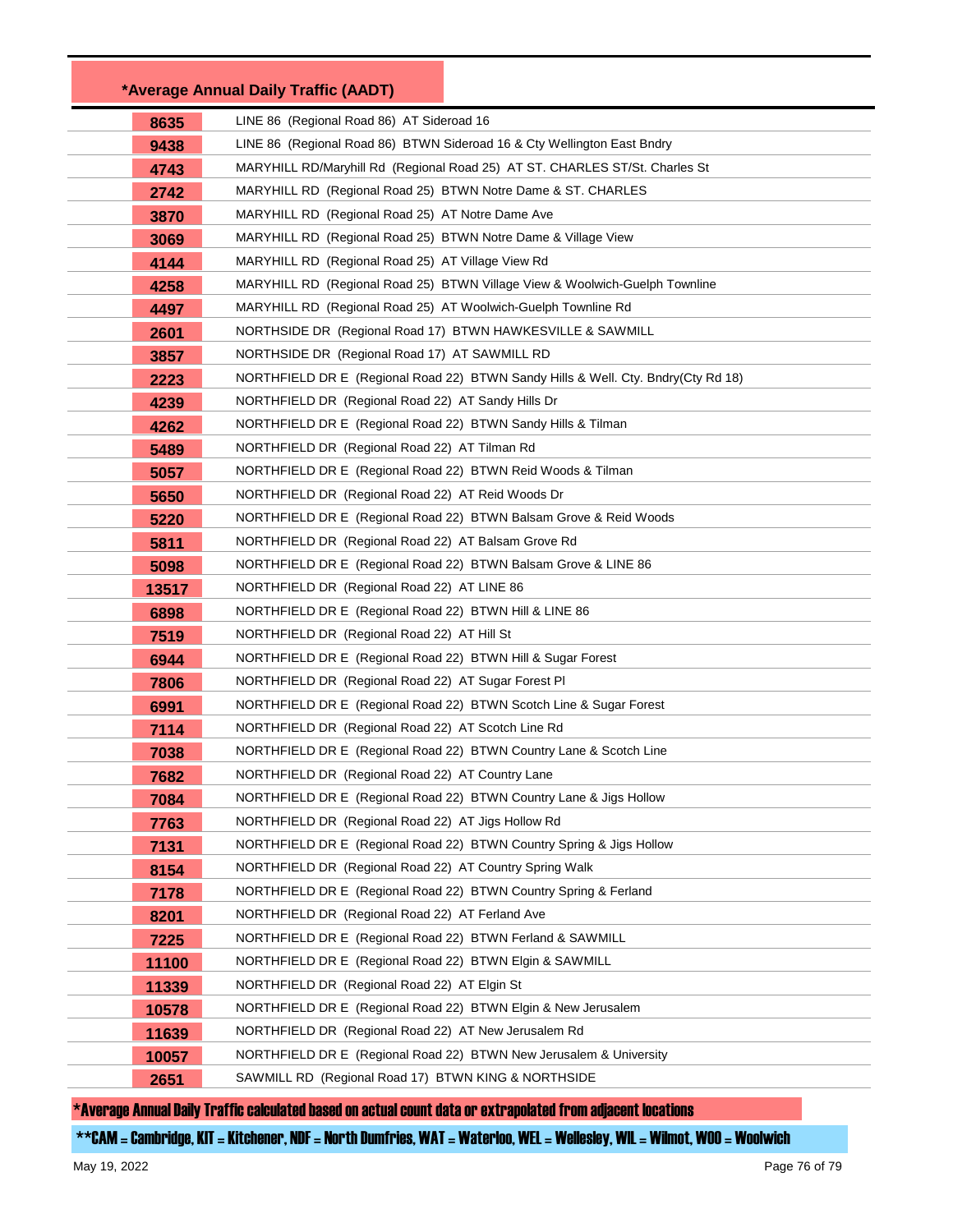|       | *Average Annual Daily Traffic (AADT)                             |                                                                                       |
|-------|------------------------------------------------------------------|---------------------------------------------------------------------------------------|
| 8585  |                                                                  | SAWMILL RD (Regional Road 17) BTWN KING & Parkside (Westerly Intersection)            |
| 9706  |                                                                  | SAWMILL RD (Regional Road 17) AT Parkside Dr (Westerly Intersection)                  |
| 9827  | SAWMILL RD (Regional Road 17) BTWN Parkside & Parkside           |                                                                                       |
| 10948 |                                                                  | SAWMILL RD (Regional Road 17) AT Parkside Dr (Easterly Intersection)                  |
| 11070 |                                                                  | SAWMILL RD (Regional Road 17) BTWN ARTHUR & Parkside (Easterly Intersection)          |
| 32421 | SAWMILL RD (Regional Road 17) AT ARTHUR ST                       |                                                                                       |
| 5692  |                                                                  | SAWMILL RD (Regional Road 17) BTWN ARTHUR & New Jerusalem                             |
| 6636  | SAWMILL RD (Regional Road 17) AT New Jerusalem Rd                |                                                                                       |
| 6098  | SAWMILL RD (Regional Road 17) BTWN New Jerusalem & Weeby         |                                                                                       |
| 7453  | SAWMILL RD (Regional Road 17) AT Weeby PI                        |                                                                                       |
| 6505  |                                                                  | SAWMILL RD (Regional Road 17) BTWN Musselman/Weberlyn & Weeby                         |
| 9010  |                                                                  | SAWMILL RD (Regional Road 17) AT Musselman Cres/Weberlyn Cres (Westerly Intersection) |
| 6911  |                                                                  | SAWMILL RD (Regional Road 17) BTWN Musselman/Weberlyn & Musselman/Weberlyn            |
| 8581  |                                                                  | SAWMILL RD (Regional Road 17) AT Musselman Cres/Weberlyn Cres (Easterly Intersection) |
| 7318  |                                                                  | SAWMILL RD (Regional Road 17) BTWN Musselman/Weberlyn & NORTHFIELD                    |
| 17368 | SAWMILL RD (Regional Road 17) AT NORTHFIELD DR                   |                                                                                       |
| 9092  |                                                                  | SAWMILL RD (Regional Road 17) BTWN Evening Star & NORTHFIELD                          |
| 9802  | SAWMILL RD (Regional Road 17) AT Evening Star Lane               |                                                                                       |
| 8908  | SAWMILL RD (Regional Road 17) BTWN Evening Star & Flax Mill      |                                                                                       |
| 9906  | SAWMILL RD (Regional Road 17) AT Flax Mill Dr                    |                                                                                       |
| 8725  | SAWMILL RD (Regional Road 17) BTWN Flax Mill & Glasgow           |                                                                                       |
| 9658  | SAWMILL RD (Regional Road 17) AT Glasgow St                      |                                                                                       |
| 8963  | SAWMILL RD (Regional Road 17) BTWN Glasgow & Misty River         |                                                                                       |
| 9923  | SAWMILL RD (Regional Road 17) AT Misty River Dr                  |                                                                                       |
| 8783  | SAWMILL RD (Regional Road 17) BTWN Harriet & Misty River         |                                                                                       |
| 9836  | SAWMILL RD (Regional Road 17) AT Harriet St                      |                                                                                       |
| 8603  | SAWMILL RD (Regional Road 17) BTWN Golf Course & Harriet         |                                                                                       |
| 9028  | SAWMILL RD (Regional Road 17) AT Golf Course Rd                  |                                                                                       |
| 8030  | SAWMILL RD (Regional Road 17) BTWN Golf Course & River Run       |                                                                                       |
| 8051  | SAWMILL RD (Regional Road 17) AT River Run PI                    |                                                                                       |
| 7124  | SAWMILL RD (Regional Road 17) BTWN Grandview & River Run         |                                                                                       |
| 6772  |                                                                  | SAWMILL RD (Regional Road 17) AT Grandview Dr (Westerly Intersection)                 |
| 6218  | SAWMILL RD (Regional Road 17) BTWN Grandview & Grandview         |                                                                                       |
| 5881  |                                                                  | SAWMILL RD (Regional Road 17) AT Grandview Dr (Easterly Intersection)                 |
| 5312  |                                                                  | SAWMILL RD (Regional Road 17) BTWN Grandview & KATHERINE/Crowsfoot                    |
| 9467  | SAWMILL RD (Regional Road 17) AT KATHERINE ST/Crowsfoot Rd       |                                                                                       |
| 7193  |                                                                  | SAWMILL RD (Regional Road 17) BTWN Crowsfoot/KATHERINE & Maple Bend                   |
| 7756  | SAWMILL RD (Regional Road 17) AT Maple Bend Rd                   |                                                                                       |
| 8120  |                                                                  | SAWMILL RD (Regional Road 17) BTWN Maple Bend & Snyder's Flats                        |
| 8684  | SAWMILL RD (Regional Road 17) AT Snyder's Flats Rd               |                                                                                       |
| 9048  |                                                                  | SAWMILL RD (Regional Road 17) BTWN ST. CHARLES & Snyder's Flats                       |
| 12163 | SAWMILL RD (Regional Road 17) AT ST. CHARLES ST (com'l driveway) |                                                                                       |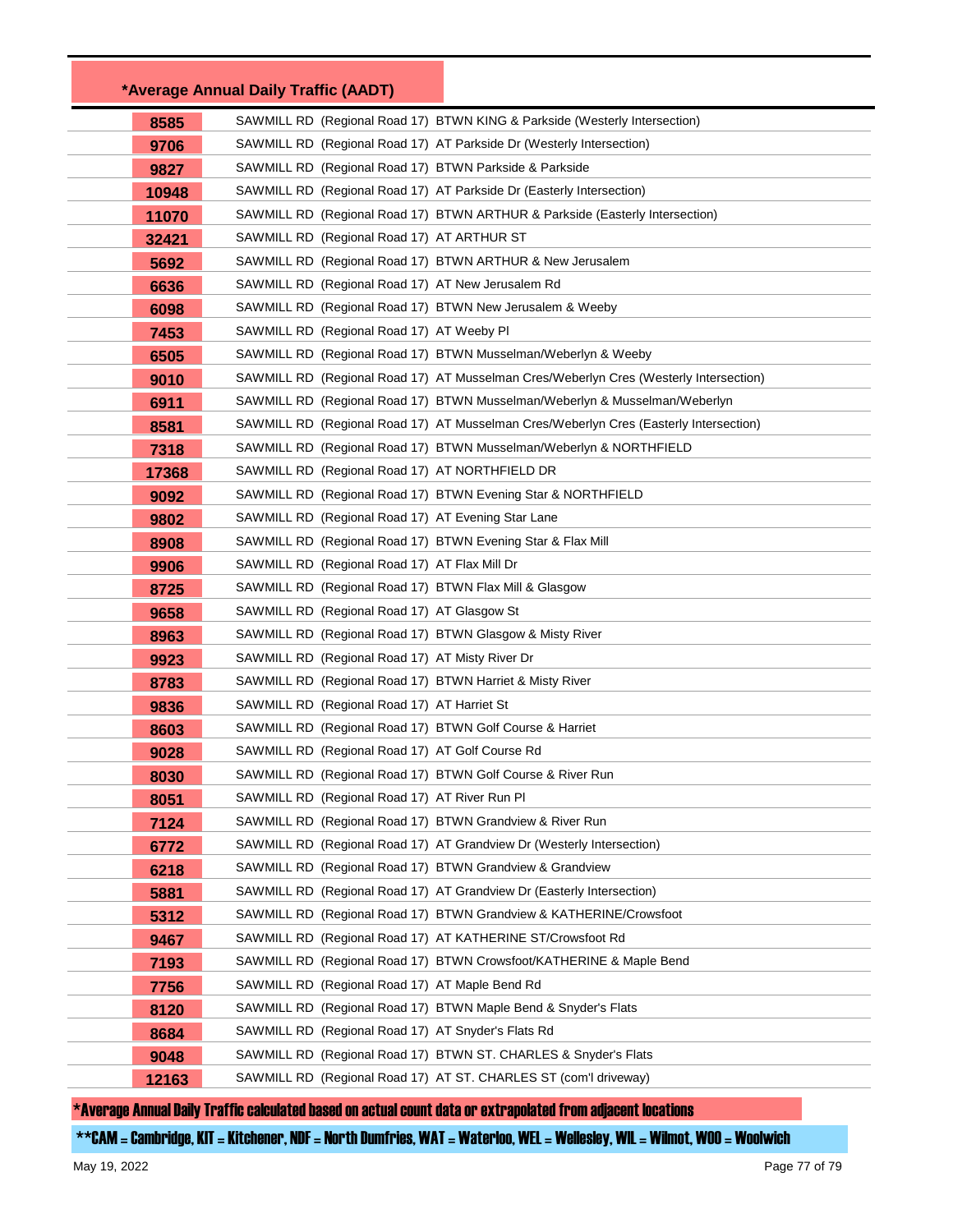|       | *Average Annual Daily Traffic (AADT)                                           |
|-------|--------------------------------------------------------------------------------|
| 10515 | SAWMILL RD (Regional Road 17) BTWN McAllister & ST. CHARLES                    |
| 10786 | SAWMILL RD (Regional Road 17) AT McAllister Dr                                 |
| 10462 | SAWMILL RD (Regional Road 17) BTWN McAllister & River                          |
| 10941 | SAWMILL RD (Regional Road 17) AT River St                                      |
| 10410 | SAWMILL RD (Regional Road 17) BTWN BLOOMINGDALE/EBYCREST/Kraft & River         |
| 4507  | ST. CHARLES ST W (Regional Road 26) BTWN Salisbury & SAWMILL                   |
| 4718  | ST. CHARLES ST (Regional Road 26) AT Salisbury Cres                            |
| 4429  | ST. CHARLES ST W (Regional Road 26) BTWN Greenwood & Salisbury                 |
| 4490  | ST. CHARLES ST (Regional Road 26) AT Greenwood Rd                              |
| 4351  | ST. CHARLES ST W (Regional Road 26) BTWN Greenwood & Spitzig                   |
| 5322  | ST. CHARLES ST (Regional Road 26) AT Spitzig Rd                                |
| 4273  | ST. CHARLES ST W (Regional Road 26) BTWN Durant & Spitzig                      |
| 4337  | ST. CHARLES ST (Regional Road 26) AT Durant Rd                                 |
| 4195  | ST. CHARLES ST W (Regional Road 26) BTWN Beitz & Durant                        |
| 5167  | ST. CHARLES ST (Regional Road 26) AT Beitz Rd                                  |
| 4117  | ST. CHARLES ST W (Regional Road 26) BTWN Beitz & SHANTZ STATION                |
| 5131  | ST. CHARLES ST (Regional Road 26) AT SHANTZ STATION RD                         |
| 4039  | ST. CHARLES ST W (Regional Road 26) BTWN MARYHILL & SHANTZ STATION             |
| 2203  | SHANTZ STATION RD (Regional Road 30) BTWN Foerster & ST. CHARLES               |
| 3062  | SHANTZ STATION RD (Regional Road 30) AT Foerster Rd                            |
| 2679  | SHANTZ STATION RD (Regional Road 30) BTWN Foerster & Hopewell Creek            |
| 4563  | SHANTZ STATION RD (Regional Road 30) AT Hopewell Creek Rd                      |
| 4110  | SHANTZ STATION RD (Regional Road 30) BTWN Hopewell Creek & Hwy 7 (Victoria St) |
| 28719 | SHANTZ STATION RD (Regional Road 30) AT Hwy 7 (Victoria St)                    |
| 3658  | SHANTZ STATION RD (Regional Road 30) BTWN Kramp & Hwy 7 (Victoria St)          |
| 4300  | SHANTZ STATION RD (Regional Road 30) AT Kramp Rd                               |
| 4202  | SHANTZ STATION RD (Regional Road 30) BTWN Kramp & Rider (rail cross)           |
| 4672  | SHANTZ STATION RD (Regional Road 30) AT Rider Rd                               |
| 4527  | SHANTZ STATION RD (Regional Road 30) BTWN Menno & Rider                        |
| 5978  | SHANTZ STATION RD (Regional Road 30) AT Menno St                               |
| 4727  | SHANTZ STATION RD (Regional Road 30) BTWN Menno & Vance                        |
| 5672  | SHANTZ STATION RD (Regional Road 30) AT Vance Rd                               |
| 4891  | SHANTZ STATION RD (Regional Road 30) BTWN Cober & Vance                        |
| 5423  | SHANTZ STATION RD (Regional Road 30) AT Cober Rd                               |
| 5700  | SHANTZ STATION RD (Regional Road 30) BTWN Cober & KOSSUTH                      |
| 17200 | SHANTZ STATION RD (Regional Road 30) AT KOSSUTH RD                             |
| 31240 | VICTORIA ST N (Regional Road 55) BTWN EBYCREST/Woolwich & Kit./Wool. Bndry     |
| 31728 | VICTORIA ST N (Regional Road 55) BTWN EBYCREST/Woolwich & FOUNTAIN             |
| 22248 | VICTORIA ST N (Regional Road 55) BTWN FOUNTAIN ST & Hwy 7 Boundary             |
| 15789 | WEBER ST (Regional Road 8) AT KING ST                                          |
| 6385  | WEBER ST N (Regional Road 8) BTWN Farmer's Market & KING                       |
| 9941  | WEBER ST (Regional Road 8) AT Farmer's Market Rd (com'l driveway)              |